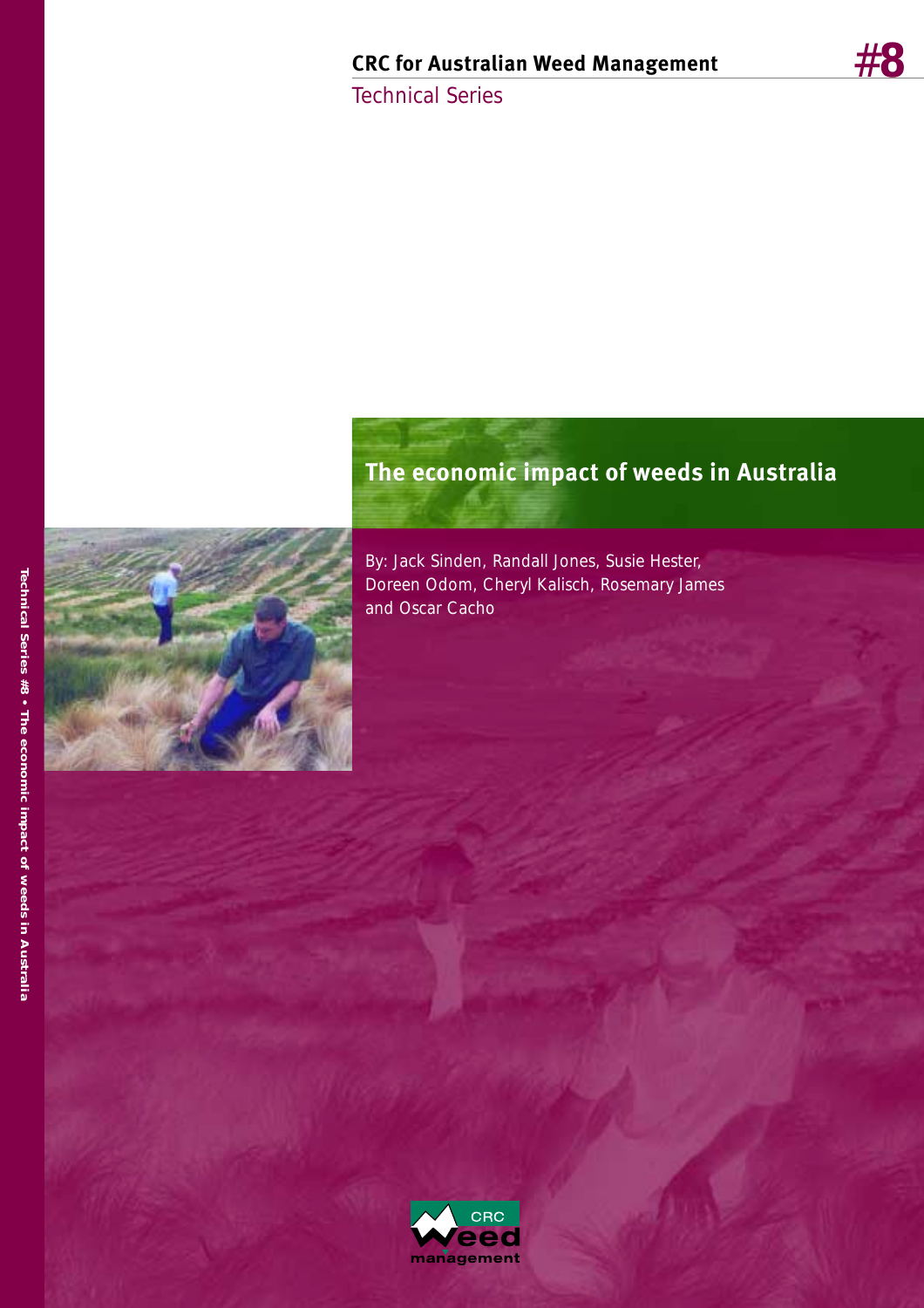Technical Series

# **The economic impact of weeds in Australia**

#### **Report to the CRC for Australian Weed Management**

By: Jack Sindenab, Randall Jonesbc, Susie Hesterba, Doreen Odomba, Cheryl Kalischda, Rosemary Jamese and Oscar Cachoab

aSchool of Economics, University of New England Armidale, New South Wales bCRC for Australian Weed Management cNSW Agriculture dGRDC Scholar eNatural Resource Management Consulting Pty Ltd February 2004



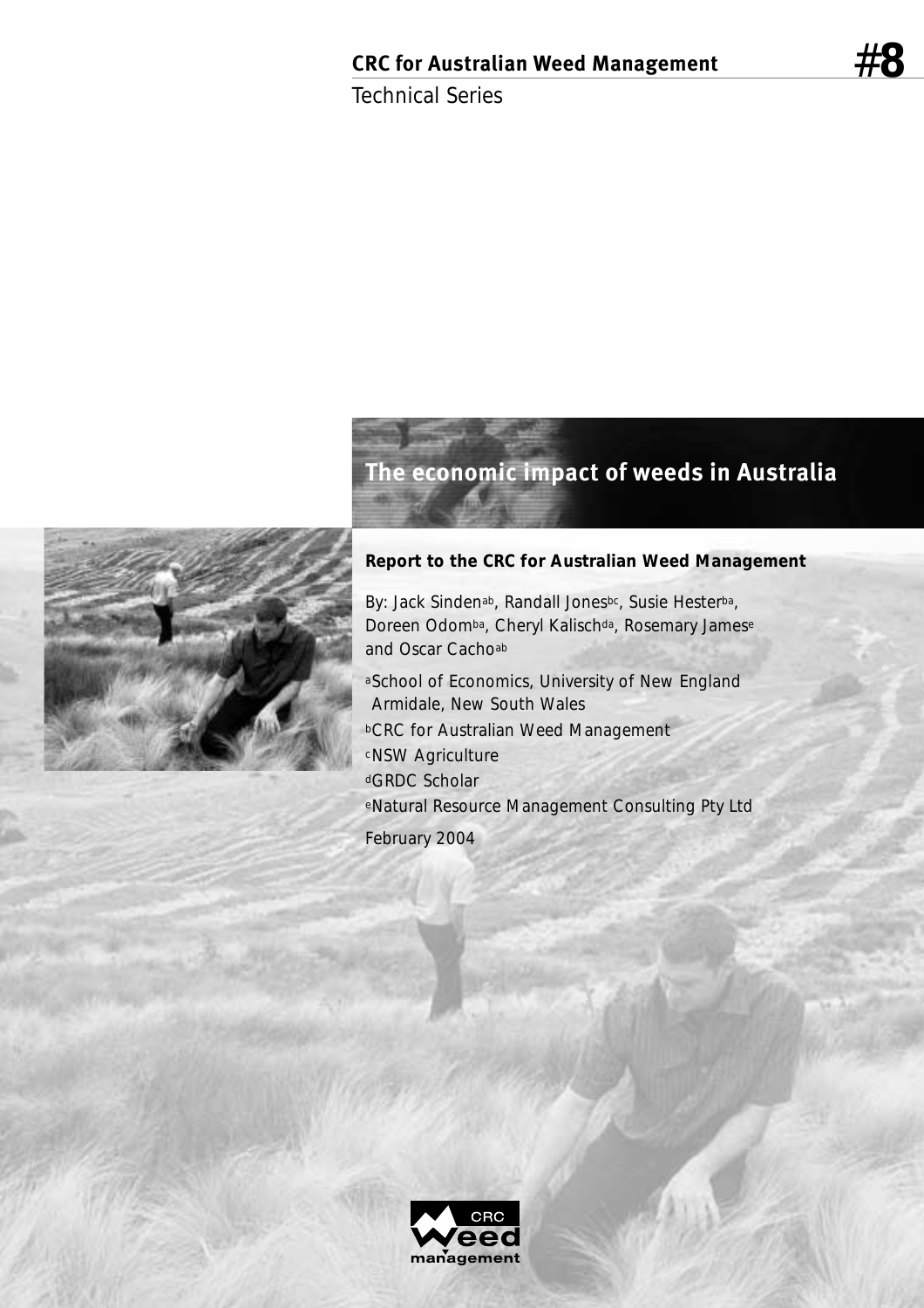CRC for Australian Weed Management Technical Series no.8 March 2004

Copyright © CRC for Australian Weed Management 2003

This book is copyright. Except as permitted under the Australian Copyright Act 1968 (Commonwealth) and subsequent amendments, no part of this publication my be reproduced, stored or transmitted in any form or by any means, electronic or otherwise, without the specific written permission of the copyright owner.

**CRC for Australian Weed Management • The economic information of Weeds in Australian Weeds in Australian Weeds in Australian Weeds in Australian Weeds in Australian Weeds in Australian The economic impact of weeds in the** Enquiries and additional copies: CRC for Australian Weed Management, Waite Campus, University of Adelaide, PMB 1, Glen Osmond, SA 5064 Australia Telephone: (61) (08) 8303 6590 Fax: (61) (08) 8303 7311 Email: crcweeds@adelaide.edu.au www.weeds.crc.org.au

ISBN 1-920932-47-X

**Front cover:** *Permanent tree cover plays a critical role in achieving long-term control of serrated tussock.* Photo courtesy of Victorian Serrated Tussock Working Group.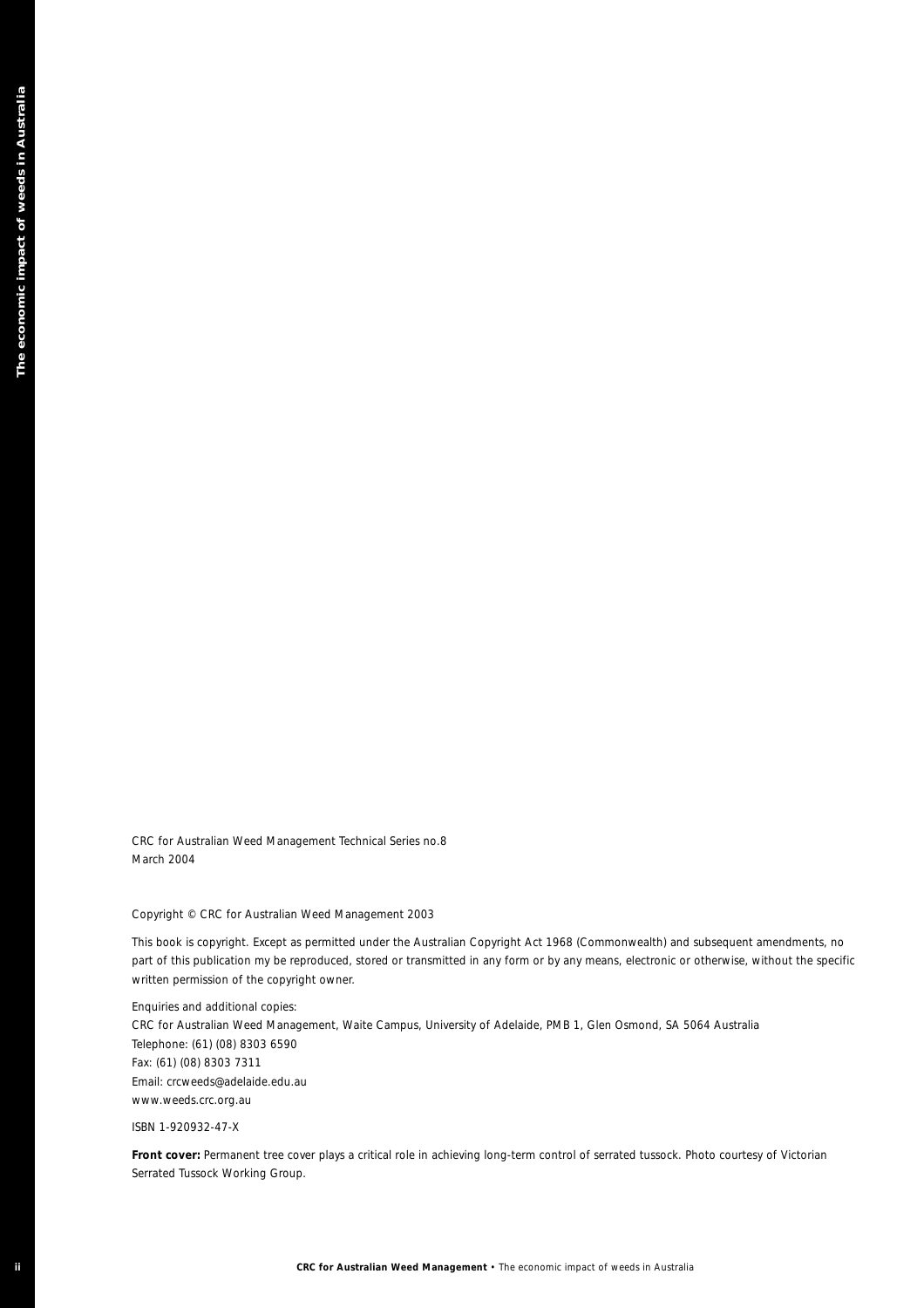We should like to thank first Dr Rachel McFadyen, Chief Executive Officer of the CRC for Australian Weed Management, for initiating this project.

We are grateful to the organisations and agencies that helped with agricultural information. They include NSW Agriculture, the Cotton Research & Development Corporation, and the Sugar Research and Development Corporation.

We would like to thank the staff of the many government departments and agencies that are responsible for managing Australia's natural environments. We appreciate their co-operation, patience and help in providing all kinds of information. These agencies include the New South Wales National Parks and Wildlife Service, the Queensland National Parks and Wildlife Service, the South Australia Department of Environment and Heritage, Parks Victoria, the Western Australian Department of Conservation and Land Management, the Tasmanian Parks and Wildlife Service, Parks Australia, the Australian Capital Territory Parks and Conservation Service, and the Northern Territory Parks and Wildlife Service.

Many organisations provided information on expenditures by public authorities and on public lands. We thank the NSW Department of Lands, State Forests of NSW, the New England Tablelands Noxious Plants County Council, the State Council of Rural Lands Protection Boards, the Queensland Department of Natural Resources and Mines, the Queensland Department of Primary Industries, Queensland Rail, the Department of Main Roads, the Local Government Association of Queensland, the Animal and Plant Control Commission of South Australia, SA Water, SA Forestry, Transport SA, the Tasmanian Department of Primary Industries Water and Environment, the Tasmanian Department of Infrastructure Energy and the Environment, Forestry Tasmania, the Victorian Department of Sustainability and the Environment, the Municipal Association of Victoria, VicTrack, VicRoads, the Australian Rail Track Corporation, Freight Australia, AgWest, the Western Australian Department of Main Roads, the Western Australia Local Government Association, the Southern Peel Partnership Landcare Project, the Bennet Brook Catchment Centre, Toodyay Friends of the River, Environment ACT, the Mount Taylor Park Care Group, the Northern Territory Department of Infrastructure Planning and Environment, the Commonwealth Department of Agriculture Forestry and Fisheries, CSIRO, the Cotton CRC and the CRC for Australian Weed Management.

In the Northern Territory, the staff of the Department of Business Industry and Resource Development, Department of Infrastructure Planning and Environment, the Central Land Council, the Northern Land Council and the Indigenous Land Corporation, all provided assistance and information during the course of this work.

We would particularly like to thank the many individuals who provided assistance throughout the project. They include Doug Bickerton, Andrew Bishop, Matthew Brown, Andrew Crane, Shane Campbell, Wayne Clarke, Richard Clarkson, Damian Collopy, Andrew Del Marco, Leigh Dennis, Deborah Ford, Christian Goninon, John Gordon, Geoff Green, Richard Groves, Tracy Henderson, Anne I'ons, John Lacy, Andrew Leys, Pete Lingard, Sandy Lloyd, Jodi McLean, Elton Miller, Marie Miller, Amanda Moore, Phil Pegler, Malcolm Petrie, Paul Pheloung, Melinda Picton-King, Anthony Pospisil, Jason Reithmuller, Tim Rudman, Amanda Smith, Michelle Smith, Lyn Snoddy, Kerrin Styles, Robert Troedson, John Virtue, Phil Warren, Paul Wharam, Alan White, Kim Wilson, Steve Wingrave, Michael Wright, and Lionel Wood. John Thorp and Rod Lynch provided valuable insights into the compilation of the report on weeds of national significance, and John provided a set of data to us.

This report starts in many ways from the earlier work by Harry Combellack, who estimated the economic impact of weeds in Australia two decades ago. Seven of us prepared the present report, and we can now appreciate the time and effort that he must have put into his pioneering research.

Suzanne Blair edited the report for us. Bernie, Ross and Rob, Computer Support Staff in the UNE Faculty of Economics, Business and Law, kept our PCs and Macs in operation.

We are also grateful to Dr Garry Griffith who was our peer reviewer. Garry met with us twice during the work, and reviewed an intermediate draft and the final report. He also provided considerable expertise in the econometric work to estimate the value of biodiversity. All the remaining errors in this report are of course the responsibility of the seven authors and not Garry nor any of the many people who helped.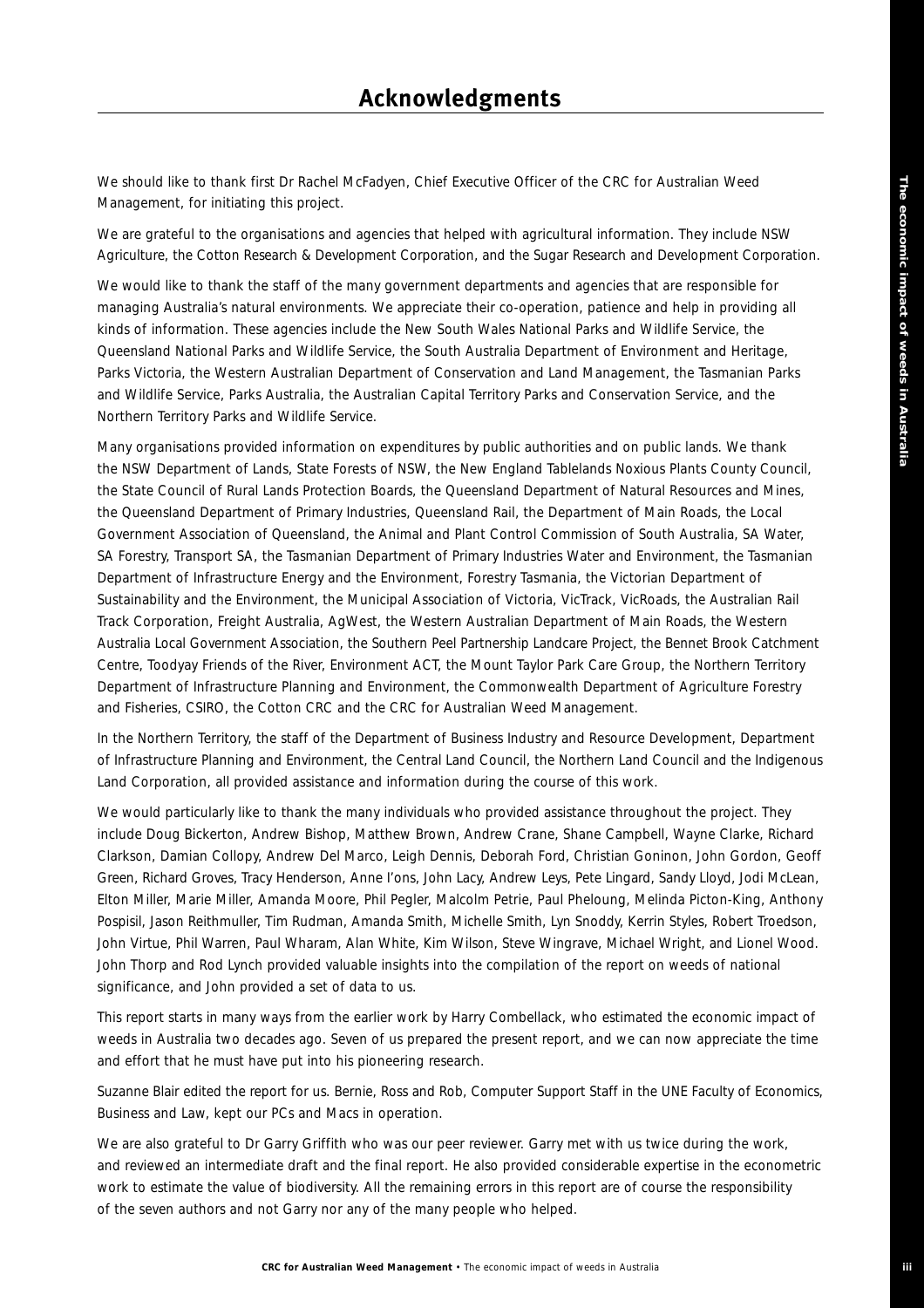# **Table of contents**

|              | Acknowledgments                                                                             |
|--------------|---------------------------------------------------------------------------------------------|
|              | <b>Executive Summary</b>                                                                    |
| 1            | Introduction                                                                                |
|              | 1.1 A national problem                                                                      |
|              | 1.2 A range of economic impacts                                                             |
|              | 1.3 A brief review of economic estimates                                                    |
|              | 1.4 Economic concepts to measure the impacts                                                |
|              | 1.5 Objectives and plan of the report                                                       |
| $\mathbf{2}$ | The measurement of economic impacts                                                         |
|              | 2.1 A framework for measurement                                                             |
|              | 2.2 Measurement of welfare impacts                                                          |
|              | 2.3 Measurement of financial and opportunity costs                                          |
|              | 2.4 Issues in measurement                                                                   |
|              | 2.5 Method and data collection                                                              |
| 3            | Agricultural land: financial costs and yield losses                                         |
|              | Basis for assessment<br>3.1                                                                 |
|              | 3.2 Estimation of financial costs                                                           |
|              | 3.3 Estimation of lost production                                                           |
|              | 3.4 Results and discussion                                                                  |
| 4            | Agricultural land: losses of economic surplus                                               |
|              | Basis for assessment<br>4.1                                                                 |
|              | 4.2 Data collection                                                                         |
|              | 4.3 Results                                                                                 |
|              | 4.4 Discussion                                                                              |
| 5            | National Parks and natural environments                                                     |
|              | Scope<br>5.1                                                                                |
|              | 5.2 Data Collection                                                                         |
|              | 5.3 Results: expenditures on weed management                                                |
|              | Results: impacts of biodiversity protection<br>5.4                                          |
|              | 5.5 Discussion                                                                              |
| 6            | Public authorities, public expenditures and other public lands                              |
|              | Scope<br>6.1                                                                                |
|              | 6.2 Data collection                                                                         |
|              | 6.3 Results: expenditure by state and territory authorities                                 |
|              | Results: expenditure by Commonwealth authorities on surveillance and research<br>6.4<br>6.5 |
|              | Results: expenditure of time by volunteer labour<br>6.6 Discussion                          |
|              |                                                                                             |
| 7            | Indigenous lands<br>7.1 Scope                                                               |
|              | 7.2 Data collection                                                                         |
|              | 7.3 Results                                                                                 |
|              | 7.4 Discussion                                                                              |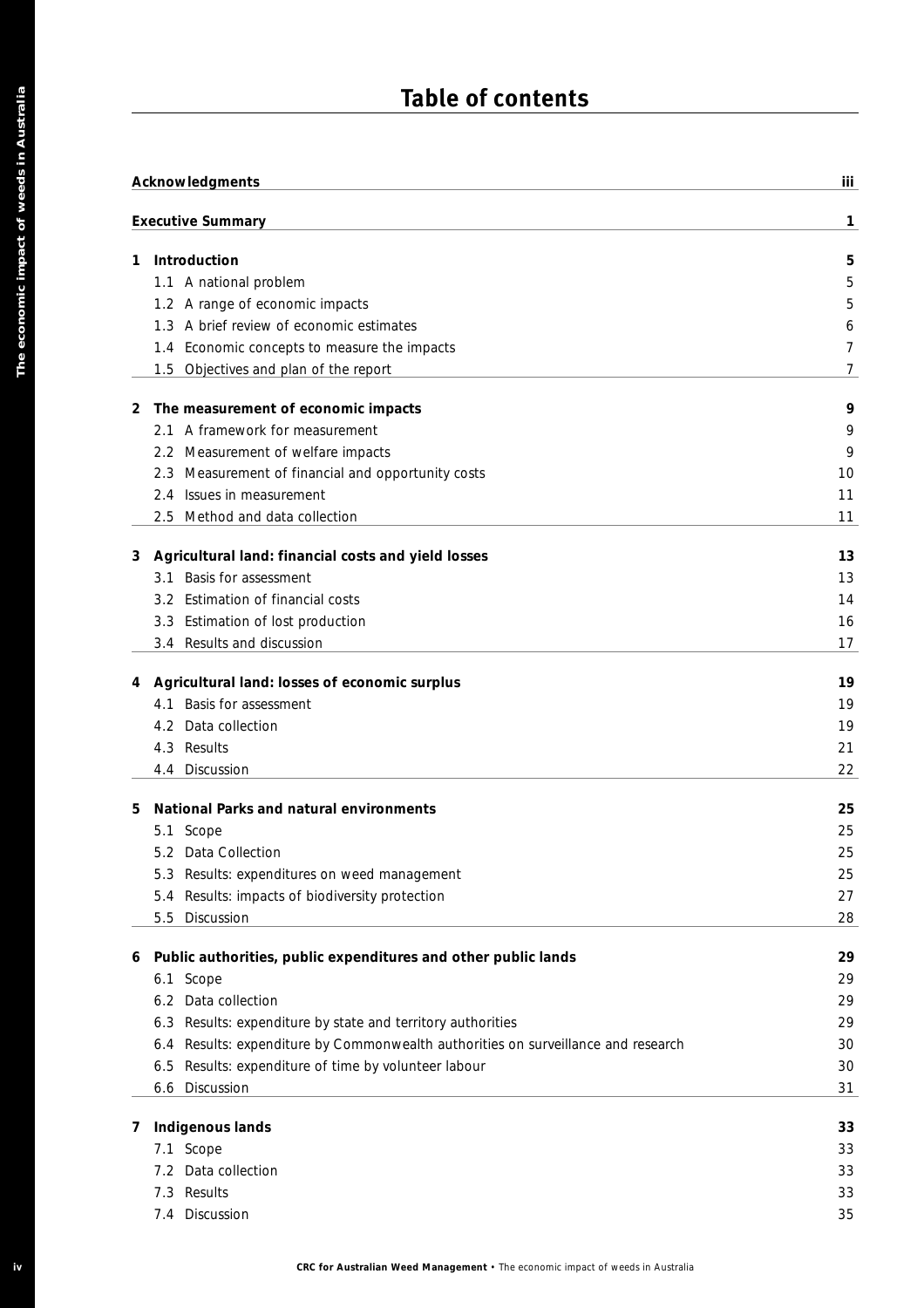| Discussion and conclusions<br>8                                                        | 39 |
|----------------------------------------------------------------------------------------|----|
| 8.1 The results and their interpretation                                               | 39 |
| 8.2 Strengths and weaknesses of the results                                            | 40 |
| 8.3 Gaps in knowledge and some suggestions                                             | 41 |
| <b>References</b>                                                                      | 43 |
| Websites                                                                               | 45 |
| <b>Appendix 1</b>                                                                      |    |
| An estimate of the value of biodiversity protection from weed control                  | 47 |
| <b>Appendix 2</b>                                                                      |    |
| Expenditure by public land managers and public authorities in each state and territory | 51 |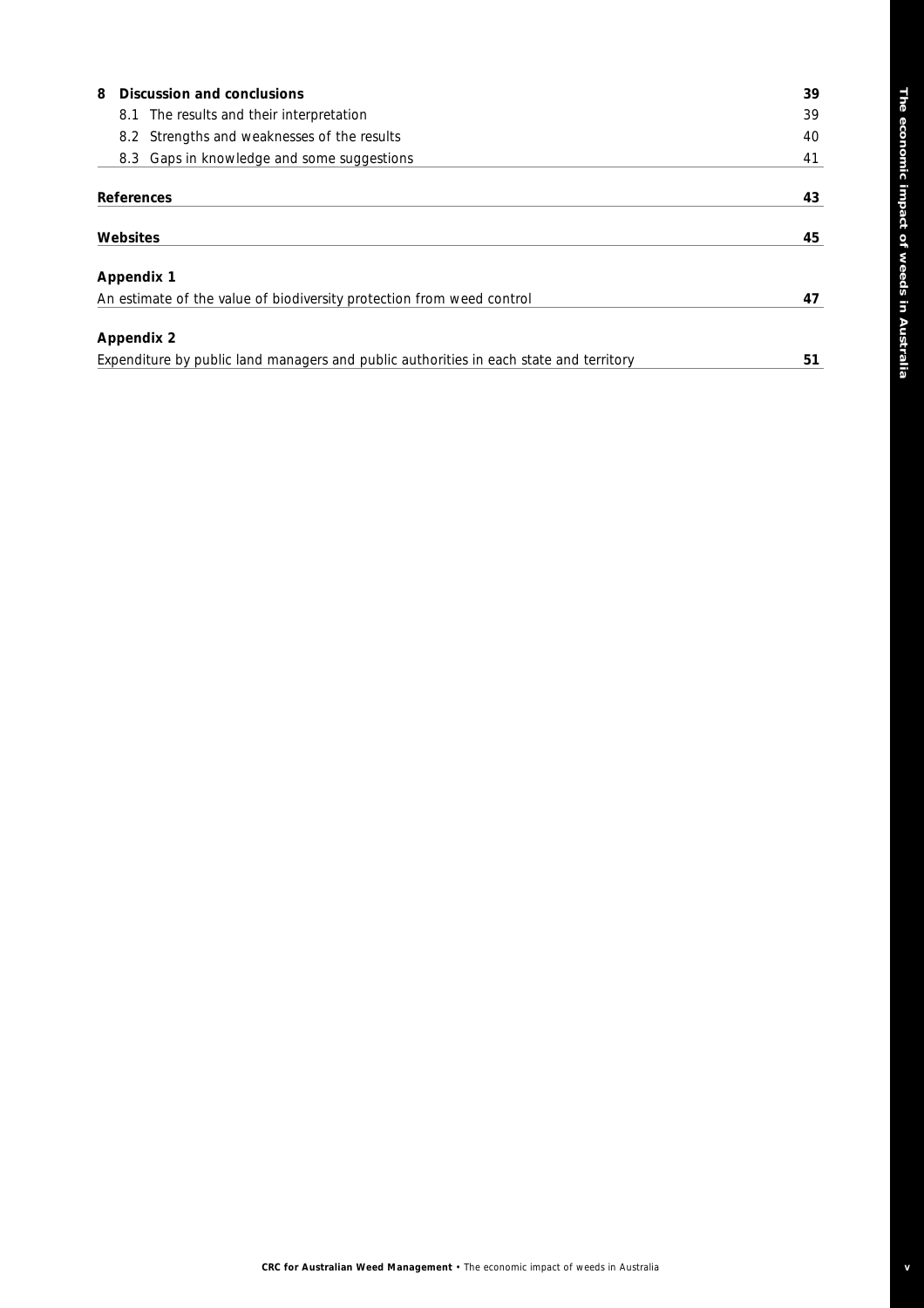# **List of Tables**

| Table 1.1<br>Table 1.2<br>Table 1.3 | The per cent of Australia occupied by each of the top 20 weeds<br>The distribution of land uses in Australia                                                                              |
|-------------------------------------|-------------------------------------------------------------------------------------------------------------------------------------------------------------------------------------------|
|                                     |                                                                                                                                                                                           |
|                                     |                                                                                                                                                                                           |
|                                     | A range of economic impacts for prickly acacia on the Mitchell grass downs of central<br>western Queensland                                                                               |
| Table 1.4                           | Financial losses due to weeds in Australia \$m 1981-82                                                                                                                                    |
| Table 3.1                           | Number of operations, areas and gross margins by agricultural industry                                                                                                                    |
| Table 3.2                           | Chemical costs for weed control by industry                                                                                                                                               |
| Table 3.3                           | Non-chemical control costs by industry                                                                                                                                                    |
| Table 3.4                           | Total financial cost of on-farm weed control                                                                                                                                              |
| Table 3.5                           | Production losses from weeds, by industry                                                                                                                                                 |
| Table 3.6                           | Summary of costs by industry groups                                                                                                                                                       |
| Table 4.1                           | Production $Q_1$ (kilotonnes)                                                                                                                                                             |
| Table 4.2                           | Prices $P_1$ (\$/tonne)                                                                                                                                                                   |
| Table 4.3                           | Elasticities                                                                                                                                                                              |
| Table 4.4                           | Supply shift parameters K                                                                                                                                                                 |
| Table 4.5                           | Results of stochastic simulation for losses in consumer surplus, producer surplus and total<br>economic surplus due to weeds in winter crops, summer crops and livestock industries (\$m) |
| Table 4.6                           | Loss in mean consumer surplus, producer surplus and economic surplus for individual<br>agricultural industries (\$m)                                                                      |
| Table 5.1                           | Weed management expenditure by Australian National Parks and Wildlife Services and NHT<br>funding for natural ecosystems: 2001-02                                                         |
| Table 5.2                           | Weed management expenditure by Australian National Parks and Wildlife Services:<br>rates of growth in recent years                                                                        |
| Table 5.3                           | The increase in weed control expenditure the National Parks and Wildlife Services<br>of New South Wales and Victoria, relative to total Service budgets                                   |
| Table 5.4                           | Alternative potential costs from the loss of biodiversity                                                                                                                                 |
| Table 6.1                           | Weed management expenditure by state public authorities and other public land managers,<br>2001-02                                                                                        |
| Table 6.2                           | Expenditure on weeds by Australian Commonwealth authorities, 2001-02                                                                                                                      |
| Table 7.1                           | Indigenous lands granted under the ALRA as at 31 October 2003                                                                                                                             |
| Table 7.2                           | Funds for weed control on Indigenous lands (1998-99 to 2002-03)                                                                                                                           |
| Table 8.1                           | Opportunity costs and financial costs of other resource management issues                                                                                                                 |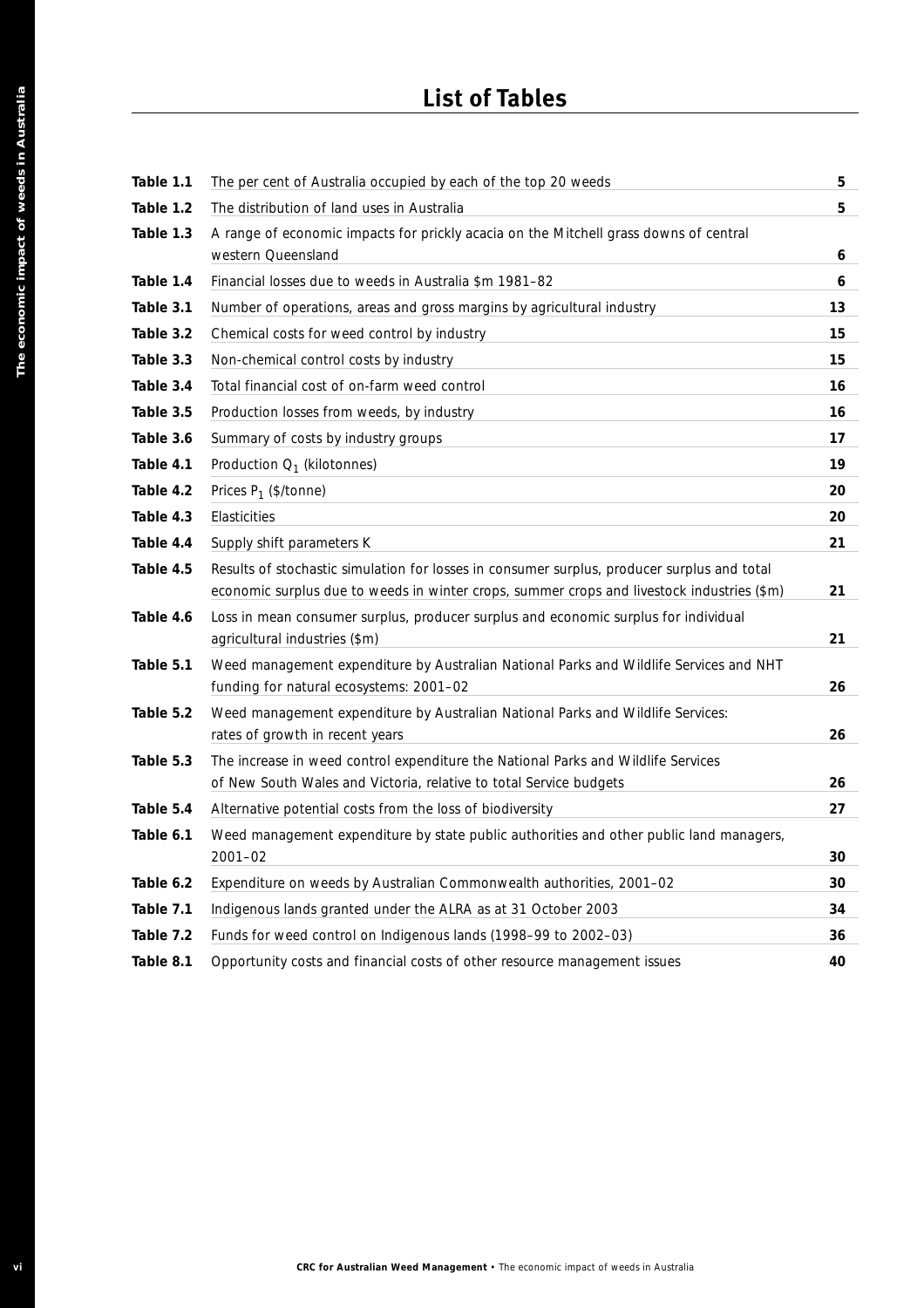# **List of Figures**

| <b>Figure 2.1</b> A framework to estimate the impact of weeds                                               | 9   |
|-------------------------------------------------------------------------------------------------------------|-----|
| <b>Figure 2.2</b> Change in a commodity supply function due to the expenditure $(E)$ and loss $(L)$ effects |     |
| from a weed invasion                                                                                        | 10. |
| <b>Figure 2.3</b> Measurement of the change in economic surplus due to a weed invasion                      | 11  |
| <b>Figure 4.1</b> The best combination of control expenditure and weed losses                               | 22  |

# **List of Acronyms**

| ABARE         | Australian Bureau of Agricultural and Resource Economics         |
|---------------|------------------------------------------------------------------|
| ABS           | Australian Bureau of Statistics                                  |
| ALRA          | Aboriginal Land Rights (Northern Territory) Act 1976             |
| <b>AVCARE</b> | National Association for Crop Production and Animal Health       |
| CDEP          | Commonwealth Development Employment Program                      |
| CFCU          | Caring for Country Unit of the NLC                               |
| <b>CLC</b>    | <b>Central Land Council</b>                                      |
| CRC           | Cooperative Research Centre                                      |
| CRDC          | Cotton Research Development Corporation                          |
| <b>CRCTSM</b> | CRC for Tropical Savannas Management                             |
| <b>CSIRO</b>  | Commonwealth Scientific Industrial Research Organisation         |
| <b>DBIRD</b>  | Department of Business, Industry and Resource Development        |
| <b>DEWRSB</b> | Department of Employment, Workplace Relations and Small Business |
| <b>DIPE</b>   | Department of Infrastructure, Planning and Environment           |
| DNRE          | Department of Natural Resources and Environment                  |
| <b>DOTARS</b> | Department of Transport and Regional Services                    |
| <b>DPIF</b>   | Department of Primary Industries and Fisheries                   |
| GRDC          | Grains Research and Development Corporation                      |
| ILC           | Indigenous Land Corporation                                      |
| MIA.          | Murrumbidgee Irrigation Area                                     |
| <b>NHT</b>    | Natural Heritage Trust                                           |
| <b>NLC</b>    | Northern Land Council                                            |
| NTA           | Native Title Act 1993                                            |
| NTETA         | NT Employment and Training Authority                             |
| PWC           | Parks and Wildlife Commission of NT now in DIPE                  |
| RSP.          | Regional Solutions Programme, funded by DOTARS                   |
| <b>QDPI</b>   | Queensland Department of Primary Industry                        |
| QDNRM         | Queensland Department of Natural Resources and Mines             |
| <b>ROA</b>    | Rest of Australia                                                |
| SRDC          | Sugar Research and Development Corporation                       |
| TEALMES       | Top End Aboriginal Land Management Employment Scheme             |
| TPZ.          | Temperate Perennial Zone                                         |
| WONS          | Weeds of National Significance                                   |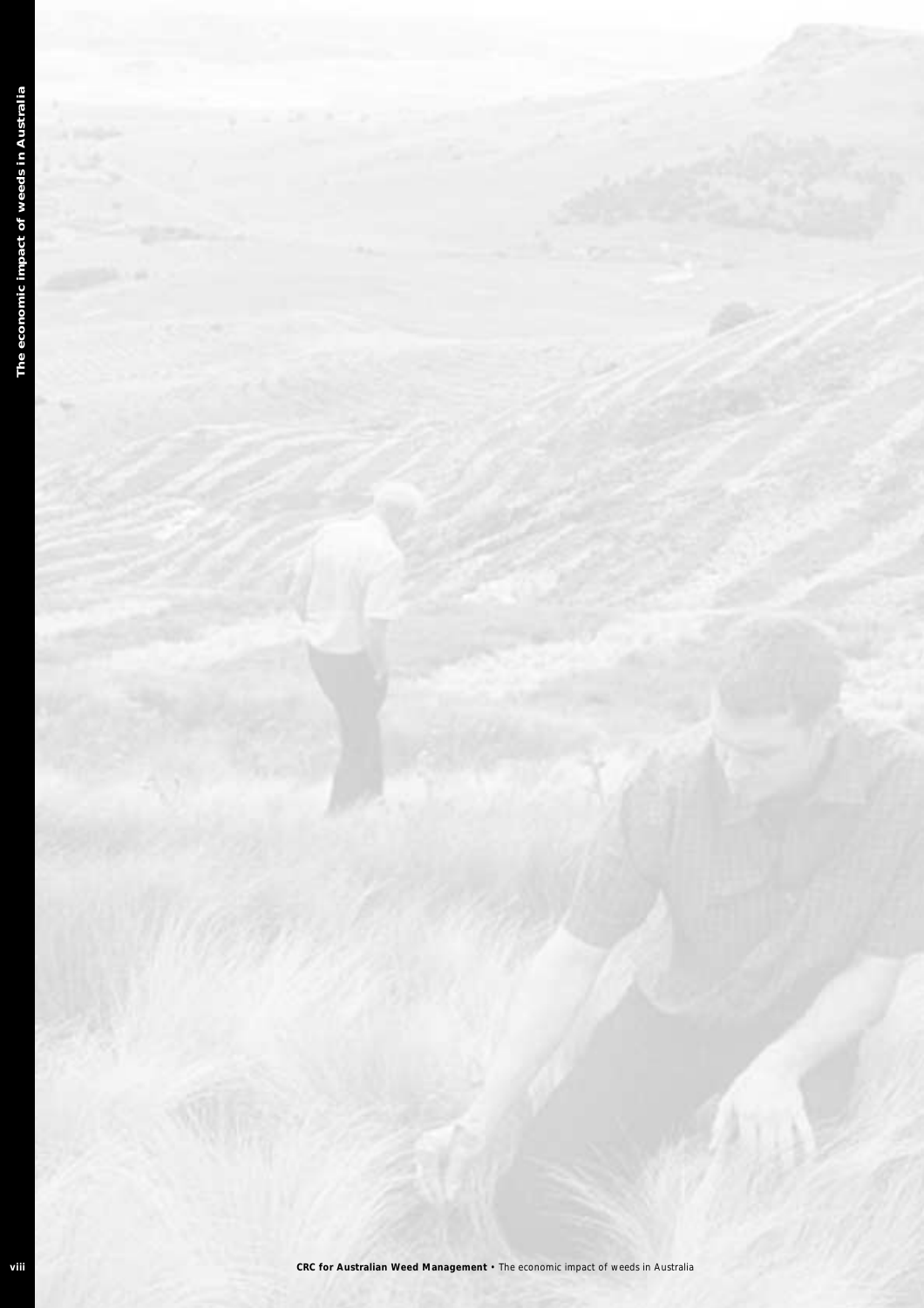**1**

**1** Weeds have a wide variety of impacts on society, the environment and the economy. Some of the economic impacts are benefits but most are costs.

**2** The costs of particular weeds in given areas have been estimated by many writers in a rich literature on the assessment of the impacts in agriculture. Only Combellack (1987) has attempted to estimate the nationwide impact of weeds in general.

**3** In his innovative study, Combellack valued the economic costs of weeds in 1981–82 to be \$2,096m. New methods of weed control and techniques of farm management have since been developed, and new weed species now occur. Therefore the current costs of impacts cannot be readily compared with those of 1981–82.

**4** The nationwide impact of weeds needs to be re-estimated to provide a more recent benchmark that reflects current costs, prices and technologies, and the current distribution of impacts within the community. A current estimate provides useful information for decisions on the allocation of resources, cost sharing, and management of specific weed problems.

**5** In this report, we attempt to estimate the economic costs of weeds across Australia. In addition, we offer an economic framework to help consider the problems that weeds create, and the generation and use of information to resolve those problems.

#### **Method**

**6** Impacts can be measured as the direct financial costs of control (herbicide, etc), losses in production, changes in net money revenue, and changes in welfare. Economists prefer change in welfare as the concept of an impact and use the notion of economic surplus to measure it. The economic framework presented here allows us to estimate and integrate these different measures.

**7** We attempt to obtain information on these measures of impact for a five year period ending in 2001–02, and so use 2001–02 as the base year for the values. We estimate all impacts from prices, costs and quantities that can be observed. We attempt to be comprehensive, to avoid double-counting and to incorporate checks on the magnitudes of the impacts. We estimate a range of weed costs rather than a single estimate to reflect uncertainty in the data.

**8** We estimate the impacts in a 'top-down' approach, that is by each agricultural industry, by natural environments, by public lands, and by indigenous land, rather than in a 'bottom-up' approach by individual weeds. Data are best collected, and the analytical techniques can best be applied, in a top-down manner.

**9** We attempt to estimate the impacts on agricultural land, national parks, other public land and Indigenous land. Agricultural land comprises 59.7 per cent of Australia's land area, national parks and nature reserves cover 5.7 per cent, and Indigenous land covers 14.3 per cent. The remaining 20.3 per cent comprises other public land and private land that is not used for agriculture.

#### **Agriculture**

**10** The financial costs of weed control in agriculture were estimated as the costs of chemicals, the associated money costs such as fuel for vehicles, and the cost of hired and contract labour. There appeared to be no consistent, reliable data on the costs of owner/operator labour for application of chemicals and other activities in weed control, so these expenditures were omitted.

The financial costs of weeds in 2001–02, in \$m, were:

|              | Low     | High    |
|--------------|---------|---------|
| Crops        | 1,033   | 1,121   |
| Livestock    | 315     | 345     |
| Horticulture | 17      | 53      |
| Total        | \$1,365 | \$1,519 |

The range of estimates allows for low and high estimates of the costs of crop and pasture chemicals, and for geographic, seasonal and commodity variations in chemical use and other costs of weed control. Many factors limited our ability to assess changes in these costs over time. They included increases in resistance to herbicides, widespread adoption of low or no till farming, the introduction of new weeds, the spread of existing weeds, increased education in the efficient use of chemicals, and integrated weed management strategies.

**11** The yield losses in agriculture were estimated from the percentage losses in each agricultural industry and the existing average gross margin in the industry. The losses in 2001–02 by groups of industries in \$m were:

| 2     |
|-------|
| 1,870 |
| 346   |
|       |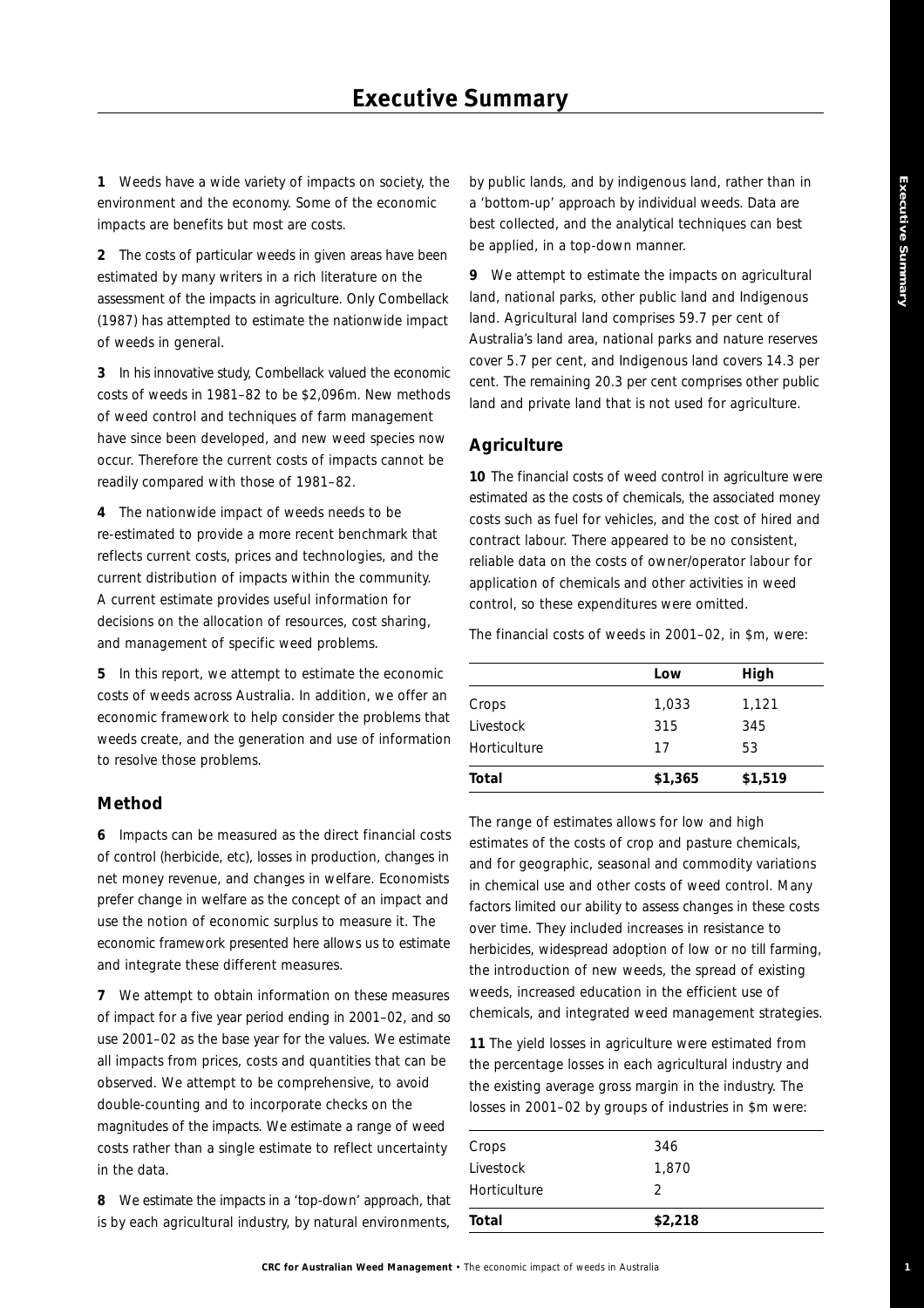**12** The total financial impact of weeds in agriculture can be assessed as the sum of financial costs (paragraph 10) and yield losses (paragraph 11). The total impact may therefore be summarised as the range from:

- a lower estimate of \$3,583m (= 1,365 + 2,218), to
- an upper estimate of  $$3,737m (= 1,519 + 2,218)$ .

But even the upper end of this range is an underestimate because it only includes the cost of weed control and the value of lost production where estimation has been possible.

**13** The total impact of weeds was also measured as the loss of economic surplus. This loss of annual net benefits was calculated as an annual average over the five-year period 1997–98 to 2001–02. The range in values and the mean estimates of economic surplus in \$m were:

| Minimum | 3.442 |
|---------|-------|
| Mean    | 3.927 |
| Maximum | 4,420 |

Thus weeds lead to an economic loss to Australian agriculture ranging from \$3,4442m to \$4,420m, with mean loss of \$3,927m. Around 80 per cent is a loss to producers because their net incomes are lower. The remaining 20 per cent is a loss to consumers because prices are higher and available quantities of agricultural outputs are lower than they would otherwise have been.

**14** The mean loss of economic surplus to groups of industries was, in \$m:

| Total        | \$3,927 |  |
|--------------|---------|--|
| Horticulture | na      |  |
| Livestock    | 2,409   |  |
| Crops        | 1,518   |  |

**2 Executive CRC for Australia Properties CRC for Australia CRC for Australia CRC for Australia CRC for Australia CRC for Australia CRC for Australia CRC for Australia CRC for Australia CRC for Australia CRC for Australi 15** The range of estimates of the loss in economic surplus (\$3,442m to \$4,420m in paragraph 13) encompasses the range of estimates of the sum of financial costs and yield loss (\$3,583m to \$3,737m in paragraph 12). Further, the mean surplus loss, \$3,927m, exceeds the upper estimate of financial costs and yield losses (\$3,737m). The yield losses have been calculated on the basis of change in per hectare gross margins to just the producer. So we would expect the surplus estimates to be higher because they include, amongst other things, efficiency losses to the whole sector.

#### **Natural environments**

**16** Natural environments were taken to be National Parks and other areas listed as natural in National Heritage Trust agreements. The total expenditure on weed control in these natural environments in 2001–02 was at least \$19.597m.

**17** Of this total, 42.3 per cent was the direct cost of control by National Parks and Wildlife Services, 33.2 was salaries and indirect costs of the Services, and 25.5 per cent was Natural Heritage Trust funding for other agencies and groups. The aggregate expenditure on weed control by the Services has been rising rapidly in recent years.

**18** This cost of weeds in natural environments is a lower bound because it excludes the value of the many ecosystem functions and benefits that are lost when weeds invade natural environments.

**19** We estimated a monetary value for biodiversity protection, in terms of the extra funds allocated to protect a single threatened plant species. A value of \$68,700 appears to be placed on the benefit of protecting a plant species that is threatened by weeds in agriculture and production forests. This value refers to changes at the project level and not to impacts as a whole. So we cannot apply it directly to the estimation of nationwide impacts but it can be applied in benefit-cost analyses where species are protected in similar land use and management environments.

#### **Public authorities and other public land**

**20** The total expenditures by Commonwealth and state agencies (other than the National Parks and Wildlife Services), other government authorities, local government and other public land managers in 2001–02 were at least \$80.775m.

**21** We could allocate 64.3 per cent of this total as follows: 51.3 per cent was for the direct costs of co-ordination, inspection, survey and treatment, 5.7 per cent was for education and extension, and 7.3 per cent was for salaries and other administration. We could not allocate the remaining 35.7 per cent between these categories.

**22** There is considerable variation between states in these government expenditures, and the proportions allocated to each category. There is an increasing reliance, in some states, on community groups to undertake weed management. The case studies indicate that the total cost avoided by governments, as a result of this volunteer effort, is considerable.

**23** Commonwealth authorities spent at least \$8.252m on weed management and research in 2001–02.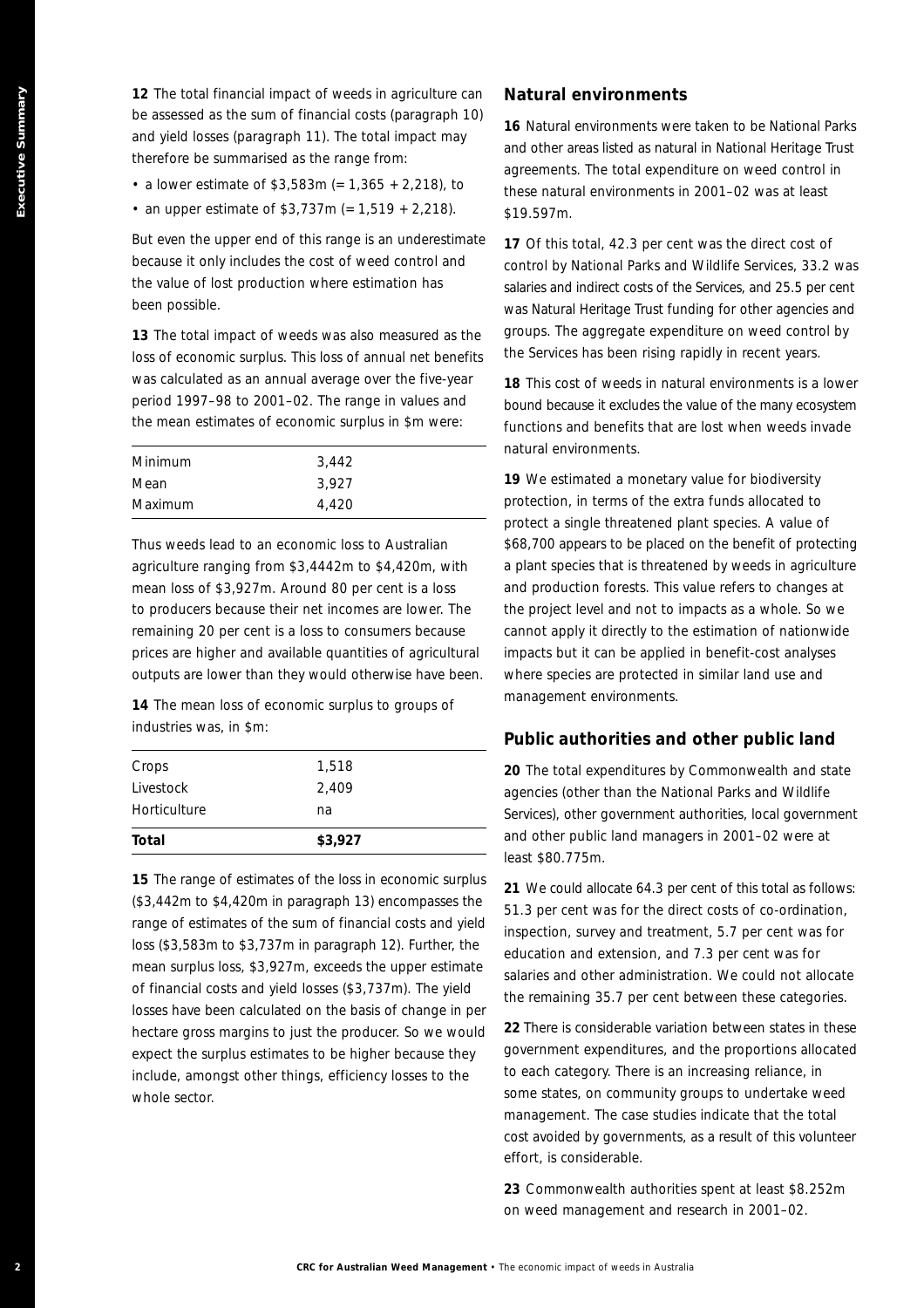# Executive Summary **Executive Summary**

## **Indigenous land**

**24** The financial costs of weed control on Indigenous land in the Northern Territory over the period 1998–99 to 2001–02 were \$3.045m per year.

## **Overall**

**25** The results may be summarised as follows, all to the nearest million dollars. We use the economic surplus results for agriculture.

|                                            | Low     | Mean    | High    |  |
|--------------------------------------------|---------|---------|---------|--|
| Costs of control and losses in output      |         |         |         |  |
| Agriculture                                | 3,442   | 3,927   | 4,420   |  |
| Costs of control only: no losses in output |         |         |         |  |
| Natural environment                        | 20      | 20      | 20      |  |
| Public authorities                         | 81      | 81      | 81      |  |
| Indigenous lands                           | 3       | 3       | 3       |  |
| Commonwealth research                      | 8       | 8       | 8       |  |
| Total                                      | \$3,554 | \$4,039 | \$4,532 |  |

If there were no weeds, incomes to agricultural producers and benefits to consumers of food would therefore rise by \$3,927m per year in the mean case and a further \$112m per year of taxpayer expenditure would be released for productive investment elsewhere.

**26** We have presented the results as a range of estimates from \$3,554m to \$4,532m, because it is impossible to estimate the single value of any impacts at any given time. But clearly this range demonstrates that the economic impact of weeds is a significant problem of land use and resource management, if not the major problem, at the present time. Consequently, weed control generates substantial benefits on both private and public land, and research into weed management enhances those benefits.

**27** Our estimate undervalues the total economic impact of weeds in Australia in several important respects. We were unable to collect some data from the agencies and persons we contacted, and in particular were unable to estimate the impacts of weeds on the outputs of natural environments. Further, we have adopted lower bound values where judgements were necessary, and have only begun to estimate the opportunity costs of volunteer labour, increasingly used on public lands. We did not attempt to estimate the impacts in urban areas or to estimate any health impacts.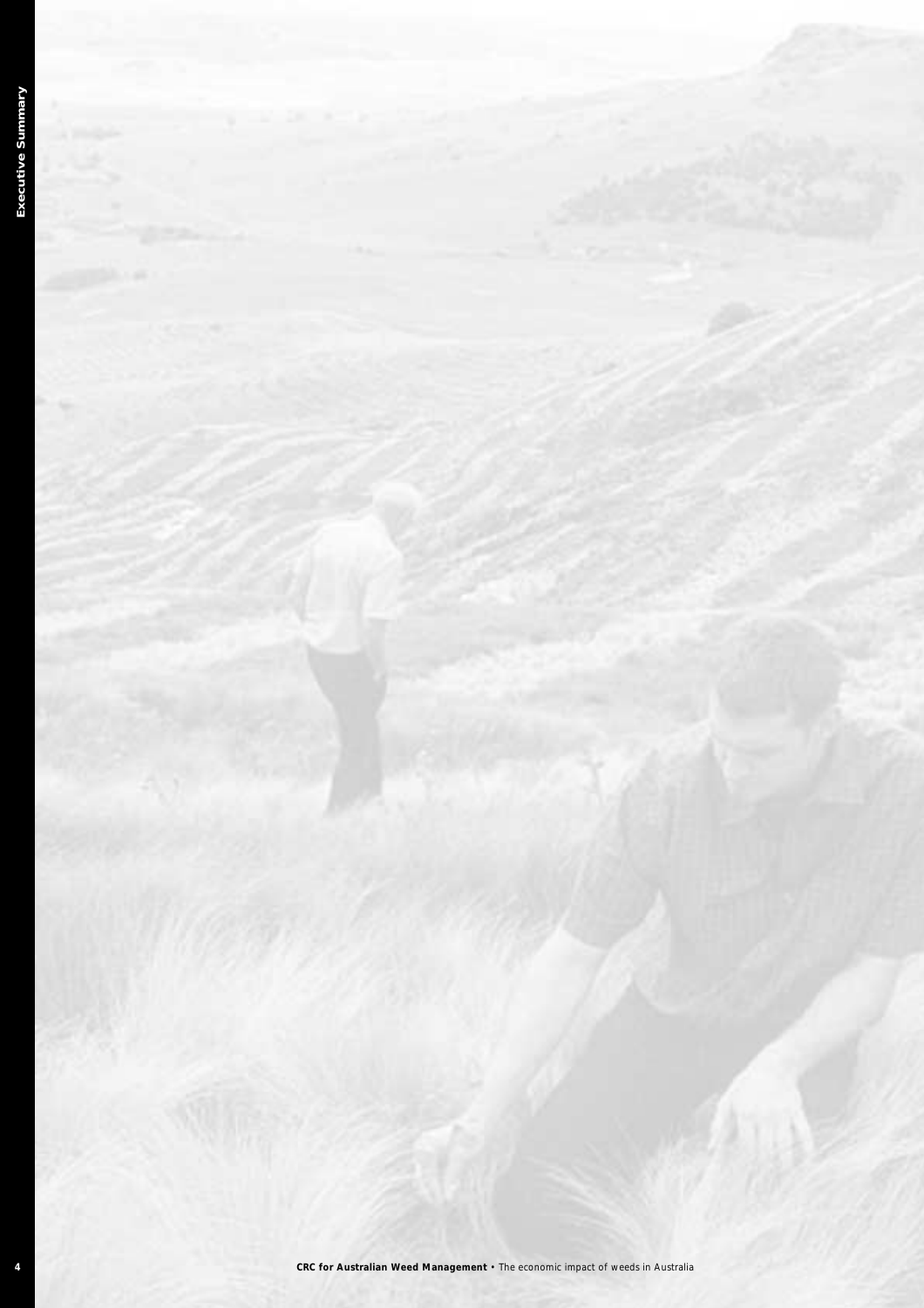# **1.1 A national problem**

The introduction of a plant to a nation or region has provided many benefits to societies over the centuries. The introductions have supplied food, shelter, medicines and aesthetic enjoyment. But these benefits have often been accompanied by costs, particularly when the plant invades agricultural and natural ecosystems beyond its intended area. These invasions have many adverse impacts on agriculture, the environment, society and the economy. As invaders, these plants are considered to be weeds.

According to Williamson and Fittler (1996), approximately 10 per cent of plant introductions into Australia have become weeds that cause significant economic and environmental damage. Over 2,700 plant species have now been documented as weeds (Lazarides, Cowley and Hohnen 1997), and over 370 have been declared to be noxious by State and Territory governments. A list of the weeds of national significance has been compiled to focus national efforts to resolve the problems that weeds create (Thorp and Lynch 2000). The top 20 weeds were selected, from the 72 nominees, on the basis of their relative invasiveness, relative spread characteristics, and relative impact on the economy, the environment and society. This short list provides a basis for targeting funds and control activities.

The area occupied by weeds indicates the national importance of the problem, and the percentage of Australia occupied by each of the top 20 weeds is shown in Table 1.1 (from Thorp and Lynch 2000). The annual costs of treatment and control were provided for weeds of group 1 but not for those of group 2 – hence the two groups. As the table shows, many individual weeds occupy large areas and several of these each occupy more than five per cent of Australia's land mass.

**Table 1.1.** The per cent of Australia occupied by each of the top 20 weeds

| Weed             | Per cent | Weed                 | Per cent |
|------------------|----------|----------------------|----------|
| Group1           |          | Group 2              |          |
| Bitou bush       | 3.0      | Alligator weed       | 0.4      |
| Blackberry       | 9.0      | Athel pine           | 1.0      |
| Gorse            | 3.0      | Bridal creeper       | 5.0      |
| Lantana          | 5.1      | Cabomba              | 0.5      |
| Mimosa           | 1.0      | Chilean needle grass | 0.2      |
| Parkinsonia      | 12.4     | Hymenachne           | 1.0      |
| Parthenium       | 5.6      | Mesquite             | 5.3      |
| Prickly acacia   | 2.3      | Pond apple           | 0.4      |
| Rubber vine      | 7.7      | Salvinia             | 5.0      |
| Serrated tussock | 2.2      |                      |          |
| Willows          | 0.8      |                      |          |

The impacts of weeds are more relevant for management decisions and policy formation than information on the areas that they occupy. Thorp and Lynch (2000) report that some \$50m is spent annually to control just the eleven weeds of group 1. The nine weeds of group 2 threaten over one thousand special conservation areas such as Ramsar Treaty Wetlands, Significant Wetlands of Australia, Natural Heritage Areas, and World Heritage Areas. These are large impacts and large threats to the nation. The areas occupied by weeds also must be assessed in the context of the areas of various land uses in Australia. Data from the Australian Yearbook 2001 and 2002

(Australian Bureau of Statistics 2002 and 2003) give the information of Table 1.2.

The area under private agricultural use includes both freehold and lease land. The area cited as under agricultural uses may be slightly higher than the area actually under agriculture because of rocky and otherwise unsuitable land that is included in the lease land. The area classified as national parks also includes nature reserves and some land classified as both park and wilderness areas. These data show that agricultural land clearly dominates land use.

# **1.2 A range of economic impacts**

The economic impacts of weeds include monetary and non-monetary costs, and may also include monetary and non-monetary benefits. For example, blackberries restrict human and animal access, entangle animals, harbour vermin, increase fire hazard, reduce pasture production, impede establishment of plants, and reduce naturalness and biodiversity (James and Lockwood 1998). But these costs are accompanied by benefits. Blackberries enhance the habitat for some bird species, provide a source of nectar and pollen to increase honey production and reduce steam bank erosion. In the same way, the negative and positive impacts of prickly acacia are illustrated in Table 1.3. The challenge of course is to value the wide range of impacts, or at least the most important of them, and so we now review past attempts to do so.

| <b>Table 1.2.</b> The distribution of land uses in Australia |  |  |
|--------------------------------------------------------------|--|--|
|                                                              |  |  |

| <b>Tenure</b>   | Uses                      | Area    | Percentages  |
|-----------------|---------------------------|---------|--------------|
|                 |                           | m ha    | of Australia |
| Private land    | Agricultural uses 459.550 |         | 59.7         |
|                 | Other uses                | 23.020  | 3.0          |
| Public land     | National parks            | 44.324  | 5.7          |
|                 | Other                     | 132.686 | 17.3         |
| Indigenous land |                           | 109.620 | 14.3         |
| Total area      |                           | 769.200 | 100.0        |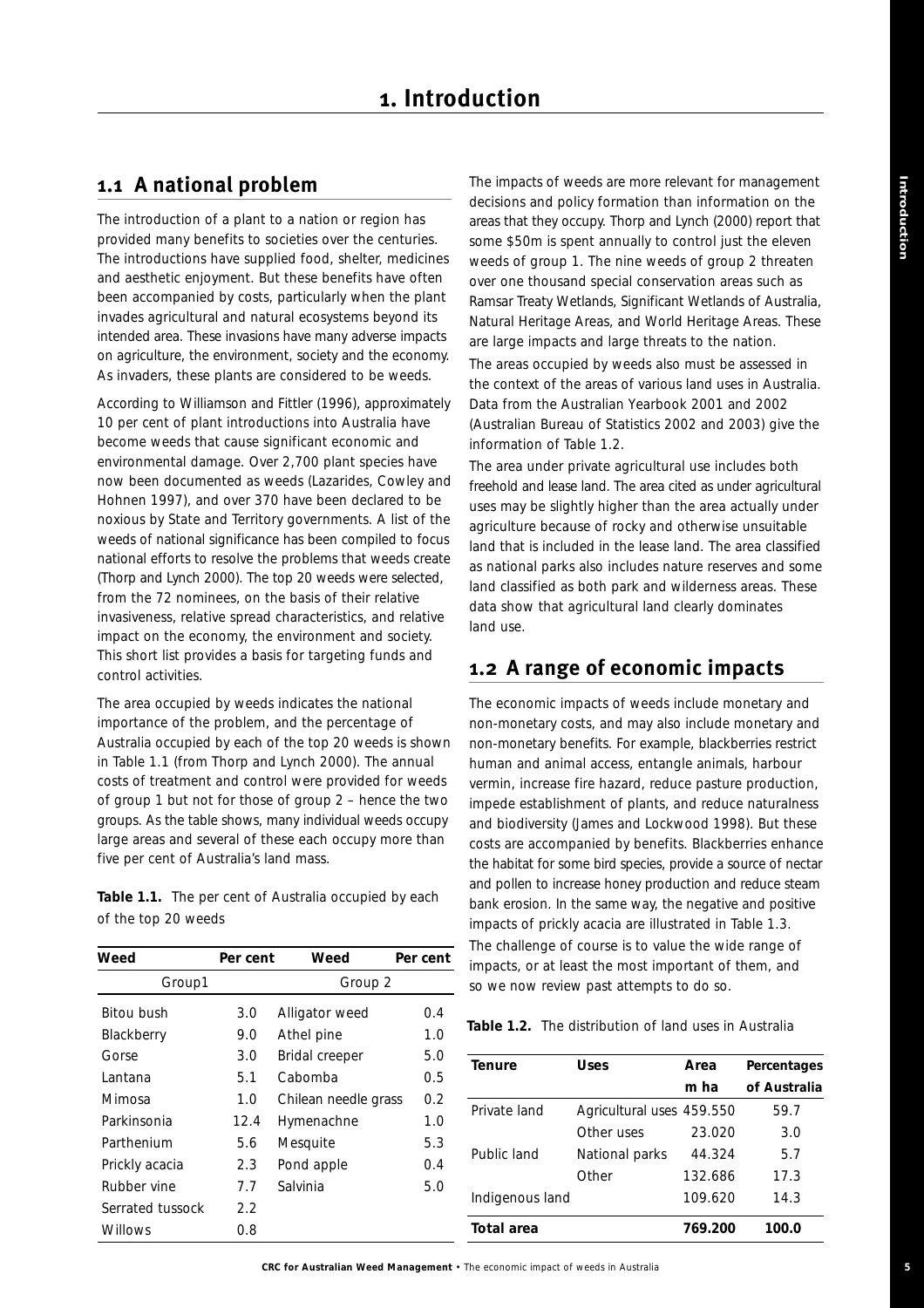**Table 1.3.** A range of economic impacts for prickly acacia on the Mitchell grass downs of central western Queensland

| Monetary             | Monetary                                               | Non-monetary                                                                                                                                                                                                                                                                                              | horticultural crops (especially b<br>sugar plantations, and cattle p                                                                      |                                      |
|----------------------|--------------------------------------------------------|-----------------------------------------------------------------------------------------------------------------------------------------------------------------------------------------------------------------------------------------------------------------------------------------------------------|-------------------------------------------------------------------------------------------------------------------------------------------|--------------------------------------|
| benefits             | costs                                                  | costs                                                                                                                                                                                                                                                                                                     | Queensland. Adamson, Bilston<br>the expected annual losses to                                                                             |                                      |
| Increased<br>lambing | Control costs                                          | Environmental                                                                                                                                                                                                                                                                                             | per year if no management we                                                                                                              |                                      |
| Better fleece        | More capital                                           | damage<br>More feral pests                                                                                                                                                                                                                                                                                |                                                                                                                                           |                                      |
| weights              | expenditure                                            |                                                                                                                                                                                                                                                                                                           | There are some state-wide esti                                                                                                            |                                      |
| Drought              | Increased                                              | More erosion                                                                                                                                                                                                                                                                                              | weeds. For example, New Sout                                                                                                              |                                      |
| insurance            | mustering costs                                        |                                                                                                                                                                                                                                                                                                           | offers a weed control strategy<br>starting point is the statement                                                                         |                                      |
| Improved stock       | Less grass                                             |                                                                                                                                                                                                                                                                                                           | environmental and economic bu                                                                                                             |                                      |
| condition            | production                                             |                                                                                                                                                                                                                                                                                                           | costing more than \$600m per                                                                                                              |                                      |
| Less supplement      | More tyre                                              |                                                                                                                                                                                                                                                                                                           | production alone'. This state-v                                                                                                           |                                      |
| costs                | damage                                                 |                                                                                                                                                                                                                                                                                                           | was a clear justification for the                                                                                                         |                                      |
| Improved             | More drain                                             |                                                                                                                                                                                                                                                                                                           | the distribution of the weeds:                                                                                                            |                                      |
| micron width         | maintenance                                            |                                                                                                                                                                                                                                                                                                           | have now been invaded by a d                                                                                                              |                                      |
|                      | More medical                                           |                                                                                                                                                                                                                                                                                                           | affecting the environment, pro                                                                                                            |                                      |
|                      | attention                                              |                                                                                                                                                                                                                                                                                                           | of the infested areas'. (p1).                                                                                                             |                                      |
|                      | More fence                                             |                                                                                                                                                                                                                                                                                                           |                                                                                                                                           |                                      |
|                      | damage                                                 |                                                                                                                                                                                                                                                                                                           | In an innovative nationwide es                                                                                                            |                                      |
|                      |                                                        |                                                                                                                                                                                                                                                                                                           |                                                                                                                                           |                                      |
|                      |                                                        | wool industry \$600m per year or 10 per cent of the total<br>value of the wool clip. Vere and Dellow (1984) estimated<br>that the cost of controlling blackberry, plus the value of<br>the lost production, was \$4.7m in central western NSW<br>alone. James and Lockwood (1998) estimated that the cost | quality and poisoning of stock<br>crops, pastures, horticulture ar<br>included forests in the establis<br>of aquatic weeds, industrial bu | of productivity, carcass damage      |
|                      |                                                        | of controlling blackberry in 1984 plus the lost agricultural                                                                                                                                                                                                                                              | tracks, and national parks.                                                                                                               |                                      |
|                      |                                                        | production, was \$41.5m to the nation as a whole. In the<br>dry tropical savannas of northern Queensland, a medium                                                                                                                                                                                        | Table 1.4. Financial losses du<br>\$m 1981-82                                                                                             |                                      |
|                      |                                                        | density infestation of rubber vine is estimated to reduce                                                                                                                                                                                                                                                 | Industry                                                                                                                                  | Type of in                           |
|                      |                                                        | beef production by 25 per cent, increase management                                                                                                                                                                                                                                                       | Cropping                                                                                                                                  |                                      |
|                      |                                                        | costs by \$10 per hectare, and increase mustering costs                                                                                                                                                                                                                                                   |                                                                                                                                           | Direct<br>Yield losse                |
|                      | by 36 cents per hectare (Adamson and Lynch 2000).      |                                                                                                                                                                                                                                                                                                           | Pasture                                                                                                                                   | Direct                               |
|                      | Serrated tussock invades pastures of the tablelands,   |                                                                                                                                                                                                                                                                                                           |                                                                                                                                           |                                      |
|                      |                                                        | particularly in New South Wales. Vere and Campbell (1979)                                                                                                                                                                                                                                                 | Horticulture                                                                                                                              | Yield losse<br>Direct                |
|                      | estimate the costs of control, as the year one cost of |                                                                                                                                                                                                                                                                                                           |                                                                                                                                           |                                      |
|                      |                                                        | replacing the weed by improved pasture, to be \$24.4m.                                                                                                                                                                                                                                                    | Other land uses                                                                                                                           |                                      |
|                      |                                                        | The net loss in terms of reduction in potential wool income,                                                                                                                                                                                                                                              |                                                                                                                                           |                                      |
|                      | costs for controlling the weed was 1.7.                | was \$11.8m and the ratio of money benefits to money                                                                                                                                                                                                                                                      | <b>Total area</b>                                                                                                                         | Yield losse<br>Direct<br>Yield losse |

## **1.3 A brief review of economic estimates**

Siam weed is a woody perennial shrub that climbs to 20 metres. The seeds are easily spread by the movement of soil, pasture seed or livestock, and the plant invades horticultural crops (especially banana, citrus and mango), sugar plantations, and cattle pasture throughout coastal Queensland. Adamson, Bilston and Lynch (2000) estimate the expected annual losses to all crops would be \$291m per year if no management were to occur.

There are some state-wide estimates of the impacts of weeds. For example, New South Wales Agriculture (1998) offers a weed control strategy for the whole state. The starting point is the statement (p1) 'weeds are a huge environmental and economic burden on New South Wales; costing more than \$600m per annum in control and lost production alone'. This state-wide measure of impact was a clear justification for their program but so was the distribution of the weeds: '…most areas of the state have now been invaded by a diversity of weed species affecting the environment, productivity, and aesthetics of the infested areas'. (p1).

In an innovative nationwide estimate for all weeds, Combellack (1987) calculated that weeds created financial costs of \$2,096m in Australia (Table 1.4). The estimate covered both direct costs of control and yield losses. The direct losses were the costs of cultivation, herbicides, and labour in application. The yield losses comprise losses for both weeds that were not sprayed and weeds that were sprayed but not controlled. In livestock/pasture activities, the yield losses include loss of productivity, carcass damage, reduction in wool quality and poisoning of stock. The estimate covered crops, pastures, horticulture and other land, which included forests in the establishment phase, control of aquatic weeds, industrial buildings, railways, fence tracks, and national parks.

**Table 1.4.** Financial losses due to weeds in Australia \$m 1981–82

| <b>Industry</b> | Type of impact | Cost | <b>Totals</b> |
|-----------------|----------------|------|---------------|
| Cropping        | Direct         | 762  |               |
|                 | Yield losses   | 508  | 1.270         |
| Pasture         | Direct         | 44   |               |
|                 | Yield losses   | 450  | 494           |
| Horticulture    | Direct         | 42   |               |
|                 | Yield losses   | 171  | 213           |
| Other land uses | Direct         | 119  |               |
|                 | Yield losses   | ?    | 119           |
| Total area      |                |      | \$2,096       |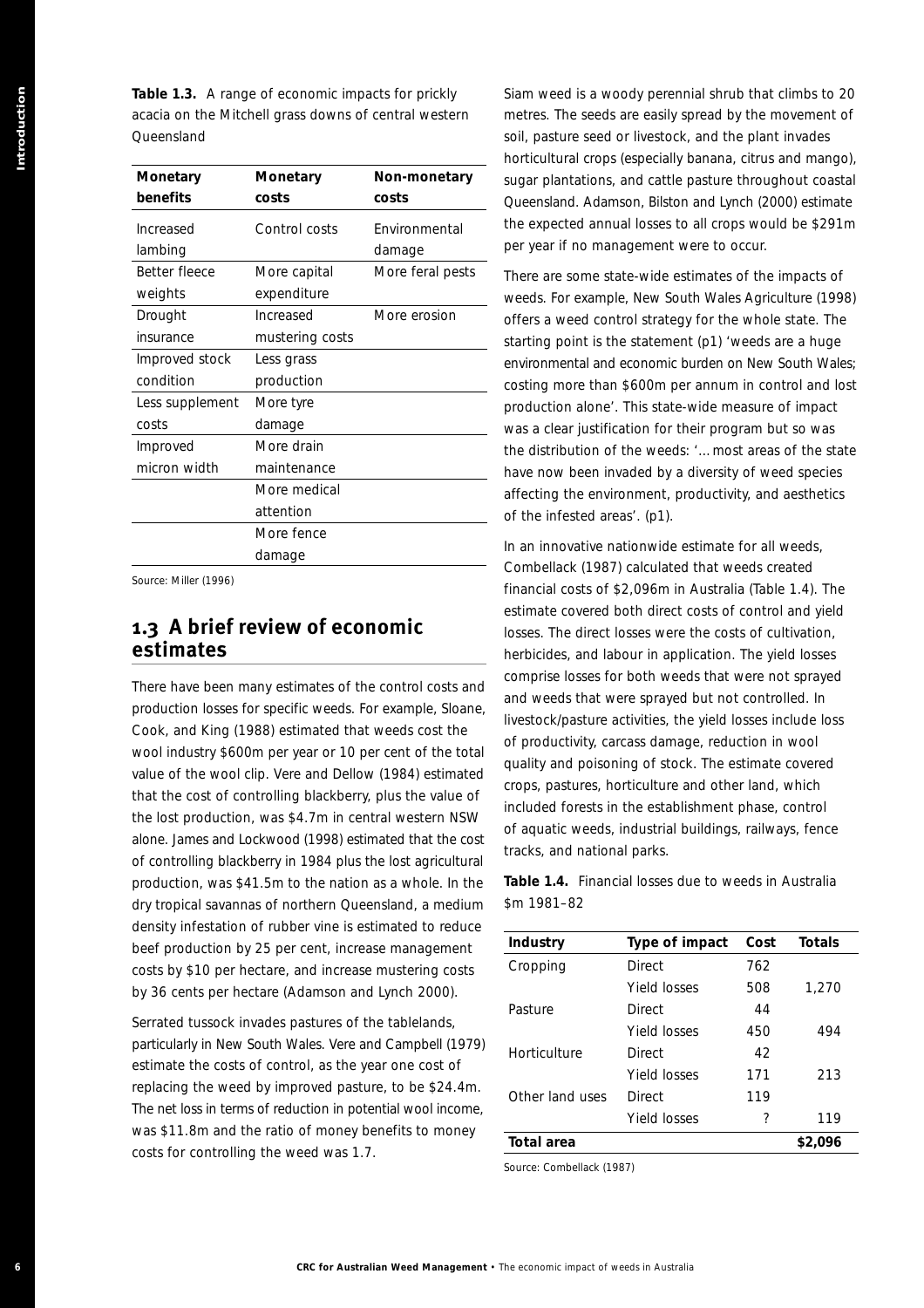**7**

The index of producer and wholesale prices rose 2.18 times from 1981–82 to 2001–02. If the costs of herbicides, labour and the price of agricultural output, had risen at the same rate, the financial cost of \$2,096m in 1981–82 would be \$4,559m in 2001–02. But even if this total were correct for 2001–02, the relative prices of outputs and inputs have changed, the industry shares of the costs have changed, and the distribution of costs and benefits have changed since 1981–82. The estimated current value of \$4,559m is therefore not easily applied to current discussions on policy formation.

The economic estimates provided to date are mainly agricultural, because weeds cause major impacts on agriculture and data are relatively easier to collect for the agricultural industries. But impacts have also been estimated for environmental weeds. Leys (1996) reports that \$1.7m was spent in 1995–96 on the control of weeds over an area of 4.3m hectares in National Parks in New South Wales. Mimosa pigra can replace whole plant communities and threatens 39 environmental reserves in the Northern Territory. Possingham *et al*. (2002) report that \$3m per year is spent on control of this species. The Northern Australia Quarantine Strategy locates and eradicates an average of two newly naturalised plants with weedy potential each year, and spends \$3.6m per year to do so.

Only a portion of the rich literature on the measurement of these costs and benefits has been reviewed here. But clearly, weeds have many kinds of economic impacts even though only the costs of weed control, losses of yield, and changes in money revenue have routinely been measured. The remaining benefits and costs are usually unpriced, or have proved too difficult to measure because data were scarce. The first step in the estimation of the economic impacts of weeds is therefore to define the concepts to measure them.

#### **1.4 Economic concepts to measure the impacts**

Ideally the economic impacts of weeds should be measured in terms of changes in costs and benefits to the community as a whole. These changes should include all costs and all benefits to whoever they accrue. The standard economic concepts of this loss are welfare (economic surplus), net revenue and opportunity cost.

**Welfare:** the net well-being of the whole community, measured as the sum of producers surplus and consumers surplus. The former is the profit to the producer, which is money revenue minus variable money costs. The latter

is the net benefit to the consumer, which is the difference between the amount that the consumer is willing to pay and the amount the consumer has to pay. The amount the consumer has to pay is of course market price.

**Net money revenue:** the monetary net revenue from control, or the monetary net cost of an invasion.

**Opportunity cost:** income that is foregone because of the weed invasion, due to yield losses and changes to lower-profit enterprises for example. These are sometimes called indirect costs, and are sometimes measured as a loss of *net* income and sometimes as a loss of *gross* income.

**Financial costs:** the direct money costs of control, including weedicide and the cost of labour and vehicles to apply it. They are sometimes called direct costs.

The change in welfare, or total economic surplus, is the economist's preferred measure of impact because it values the net benefit from control of weeds, or the net costs of an increase in weeds, to the whole community in ways that capture basic notions of well-being. It also nets out the financial costs and opportunity costs.

# **1.5 Objectives and plan of the report**

The broad goal of this report is to estimate the value of the current economic impact of weeds for all land users and all land uses across Australia. The specific, and more realistic, objectives are to estimate the financial costs of control and lost production in agriculture, the loss of welfare in agriculture, the expenditures to control weeds in natural environments, the financial costs of control to government agencies that administer public land of various kinds and the financial costs of other public authorities, and the costs of weed control on Indigenous lands.

The impacts are easier to measure for agriculture because most outputs and inputs have money values, and much data have already been collected. We will therefore attempt to cover welfare losses, opportunity costs and financial costs in agriculture in detail. We will attempt to obtain detailed sets of financial costs for natural environments, public lands and public authorities, and Indigenous lands. We will use case studies to illustrate further key impacts and key relationships.

Values for all these kinds of estimates can help to:

- stimulate general awareness of weed issues,
- identify specific problems,
- resolve specific problems, and
- influence decisions.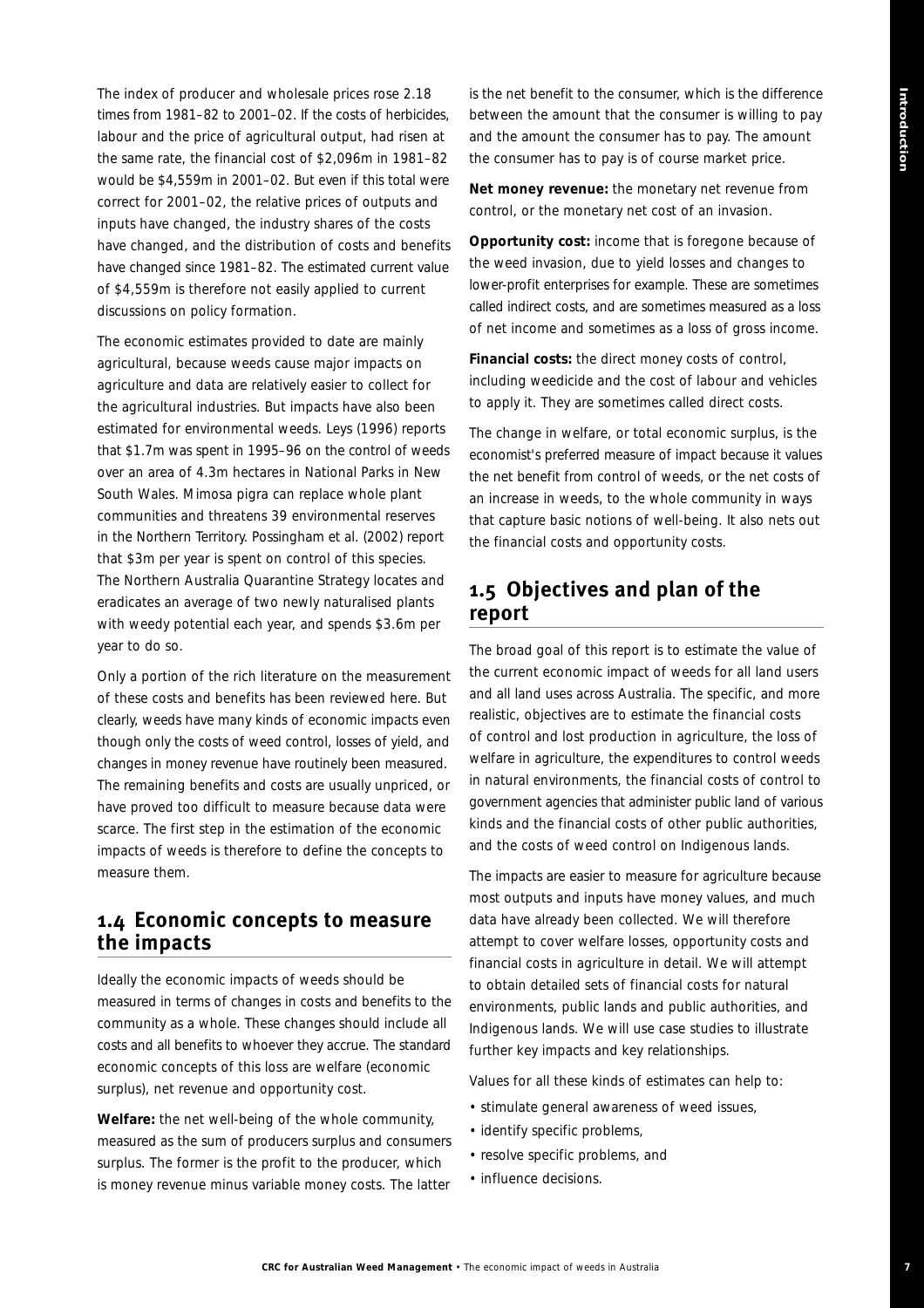Values for the welfare changes, and the net cost of a weed invasion or the net benefit of control, can also help to:

- determine the overall level of government funding,
- allocate funds between programs, and
- prioritise projects and policies within a program.

The next section introduces the economic principles and procedures for estimating values for the impacts. Values of the agricultural impacts are presented in Sections 3 and 4, and the costs of weeds in natural environments are documented from expenditures by the National Parks and Wildlife Services and other agencies in Section 5. Section 6 presents the expenditures by the remaining public authorities and Section 7 covers Indigenous lands. Finally, Section 8 summarises the results, reviews the strengths and weaknesses of the report, and addresses the relative size of weed impacts and other natural resource impacts. This section also indicates the major gaps in knowledge that we found in the course of this work. **Shows for Law state changes, were law to be a trained for the control can be a state of the economic for**  $\sim$  **CRC for Australia and the effect of the economic impacts of the equation of the economic system of the energy o**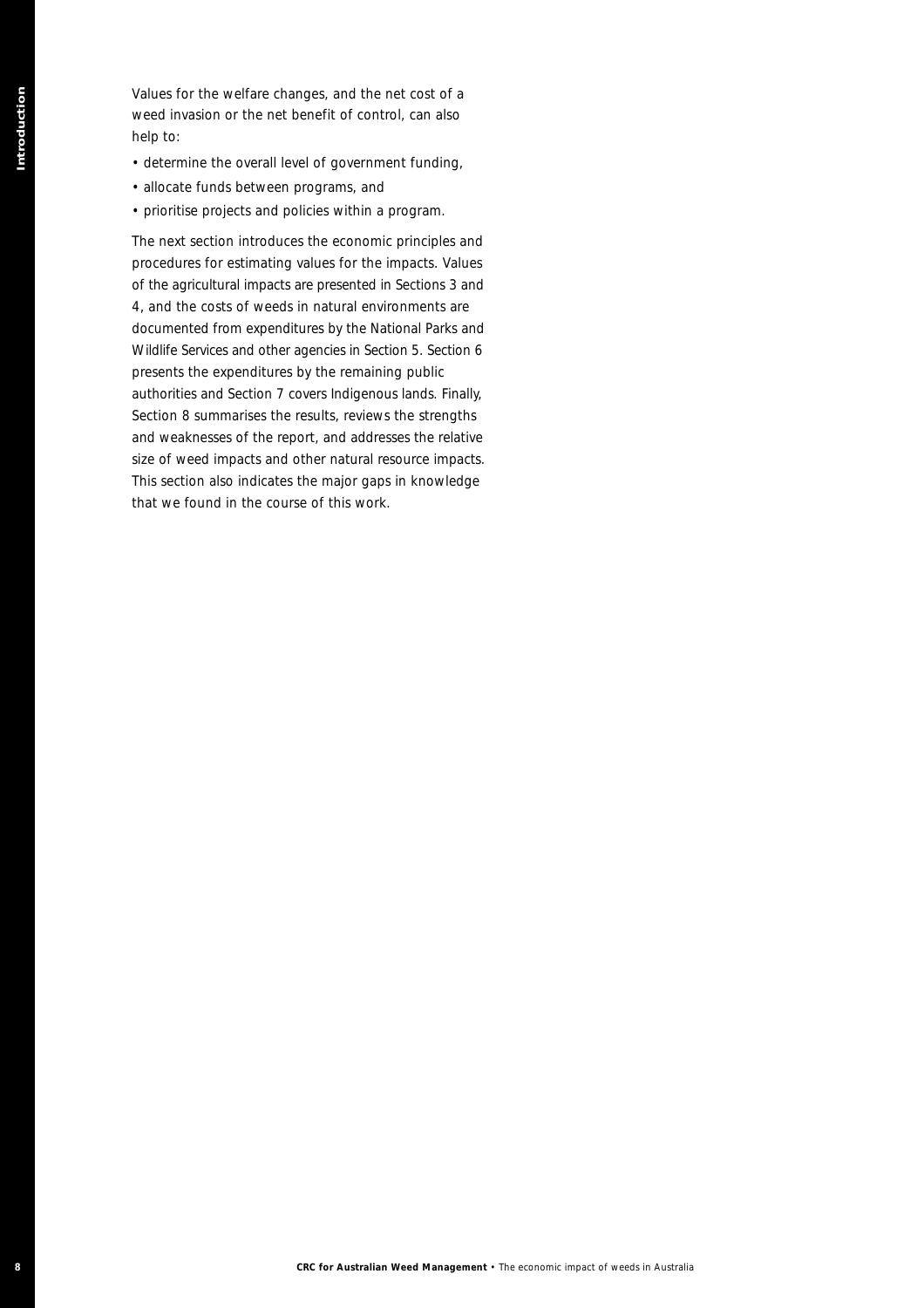# **2.1 A framework for measurement**

A common way to estimate an impact is to determine just the direct cost of weed control, that is the cost of herbicide and the labour and the equipment used to apply it. These costs are relevant but they are only part of the impact of weeds. The opportunity costs are also important, and these are the losses in production and losses in value of output due to a weed invasion. The framework of Figure 2.1 incorporates both the expenditure on weed control (E) and the loss in production (L), and provides a general way to think about the problems of weeds.

The curve L1L2 is a 'loss-expenditure frontier' that shows the lowest weed losses for each level of control cost, for a given weed in a given situation (McInerney 1996). Without any control, losses would be at the maximum of  $L<sup>1</sup>$  at one end of the frontier. As control expenditure increases from 0 to  $E_H$  and beyond, losses decline but at a diminishing rate. With the maximum possible control, losses would be at their minimum level but would still be positive.

Horticulture typically involves high control expenditures per hectare but low production losses so is depicted at position  $X_H$ , whereas livestock and grazing activities typically involve low control costs per hectare but high production losses  $(X_F)$ . Crops may be depicted in the middle of the frontier  $(X_C)$  with substantial control costs and substantial losses.

Expenditures and losses are both impacts and so both must be estimated and aggregated to determine the total impact. The total cost of the impact (C) is therefore defined by the identity:

$$
C = E + L \tag{2.1}
$$

Weed management can be thought of as a choice between levels of E and L.

The impact of weeds on the natural environment, and the application of research to reduce weed problems, can be addressed in the same way as the impact of weeds on agriculture (Figure 2.1). Therefore this framework provides a general way to think about the management of weeds in all environments and situations. For example, choice of management strategies should avoid the comparison of losses with those of a weed-free environment (which is the point of origin 0) because that state is usually unattainable. Similarly, use of the expenditure (E) alone has no particular relevance to choices because the implied comparison is, again, with the weed-free situation and losses (L) are usually involved too.

# **2.2. Measurement of welfare impacts**

The weed impact (C) is perhaps best measured as a loss in economic welfare. This approach measures the effects of weeds upon producers and consumers within an industry, and includes the direct and indirect financial costs within



#### **Figure 2.1.** A framework to estimate the impact of weeds

**CRC for Australian Weed Management** • The economic impact of weeds in Australia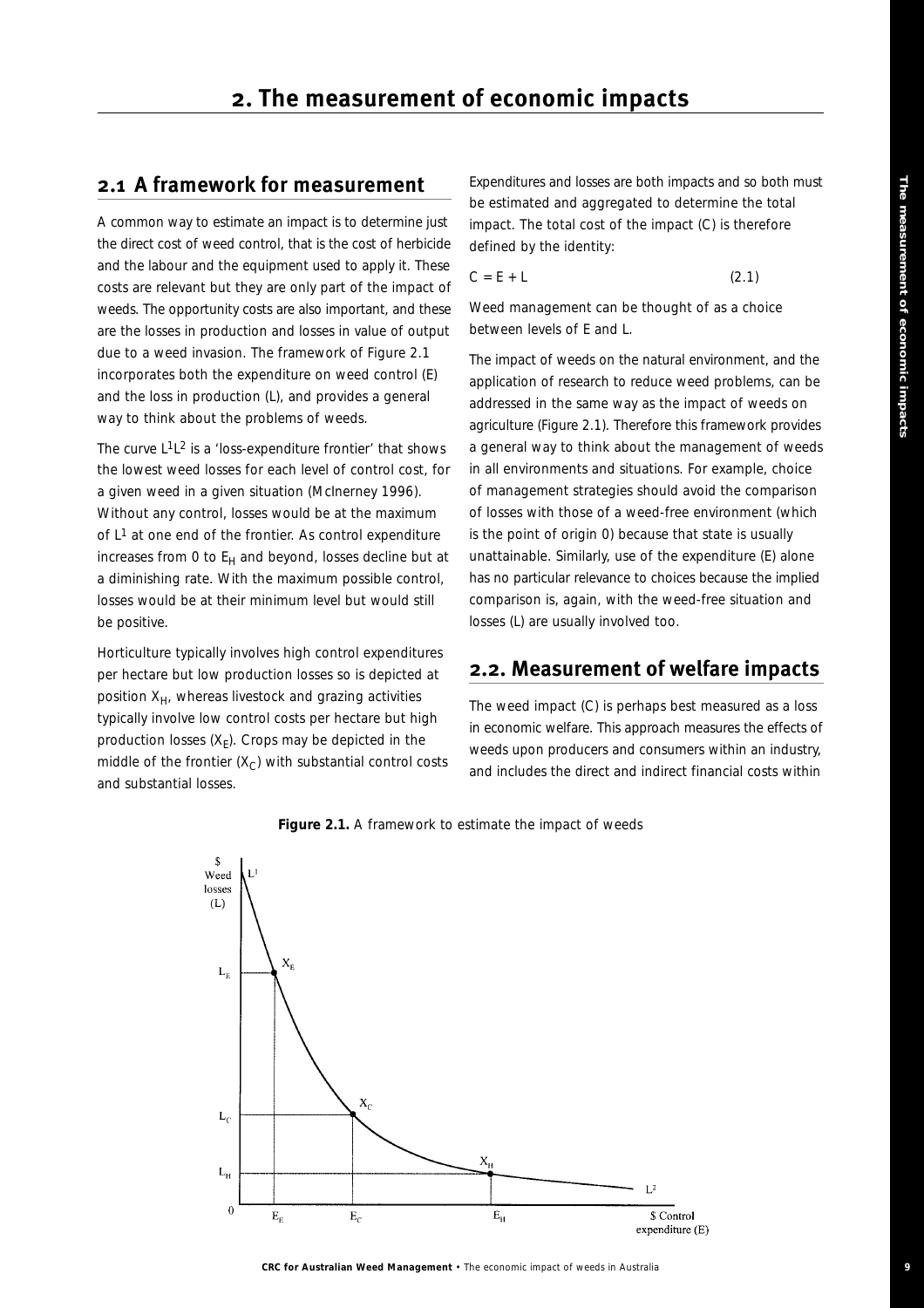the calculations. The approach is applied by aggregating weed impacts for functional groups of weeds in industryfocussed estimates of economic surplus.

An introduction to the economic surplus concept is given in Figure 2.2, which depicts the supply function (*S*) of an industry such as wheat. The supply function is the amount of output that producers would supply at various prices and so can be interpreted as the cost of production. The presence of weeds has two impacts upon wheat production.

- (a) Variable costs of production are increased because of the use of various herbicides and the increased tillage to control weeds. This increase in the cost per unit of output leads to an upward shift in the supply function, from point *a* to point *b* for a given quantity  $Q_Y$ . This can be termed the E or expenditure effect.
- (b) The competitive effects of weeds leads to a yield loss. There is a lower level of wheat output for a given cost of production. This is represented by a leftward shift in the supply function, from point *a* to point *c* for a given cost of production  $P_X$ . This can be termed the L or loss effect.

As noted in equation (2.1), the effects are additive and the total impact of the weed is measured as (E+L). The combined effect of weed expenditure and weed losses due to weeds is to shift the supply function from *S*no weed to *S*with weed as shown in Figure 2.2. That is, we shift from point *a* to point *d*.

The shift in the supply curve to the left due to weeds reduces the welfare of both producers and consumers. Producers lose when the economic loss from the decrease in production is greater than the gain from the increased

market price. Consumers lose because market supply has contracted and price increases, so they now consume less but they pay more to do so.

The total loss in economic surplus is the sum of these losses to producers and consumers, and measurement of the total is illustrated in Figure 2.3. The weed-free price and quantity at equilibrium (point  $a$ ) are  $P_0$  and  $Q_0$ . The effect of weeds is to shift the supply curve left and the price and quantity at the new equilibrium (point  $d$ ) are  $P_1$ and *Q*1. The area of economic surplus with weeds (*bde*) is clearly less than the area of economic surplus without weeds (*bac*), and the difference represents the economic cost of weeds. The total welfare impact of a weed is therefore measured as the loss (*bac*) – (*bde*). This loss is measured in Section 4.

# **2.3 Measurement of financial and opportunity costs**

The direct financial costs of weed control are the expenditures on labour and herbicides by landholders, local government and state government agencies such as National Park and Wildlife Services, or Local Control Authorities. The opportunity costs of weeds are the yield losses due to crop competition and the costs associated with changes in land-use and the reduction in stock carrying capacity in pastoral systems. The appropriate monetary measure of the impact of weeds is the sum of direct financial costs of control plus these opportunity costs from current infestation levels. Indeed, opportunity costs can usually only be reduced by increasing the weed control effort and so increasing financial costs.



**Figure 2.2.** Change in a commodity supply function due to the expenditure (*E*) and loss (*L*) effects from a weed invasion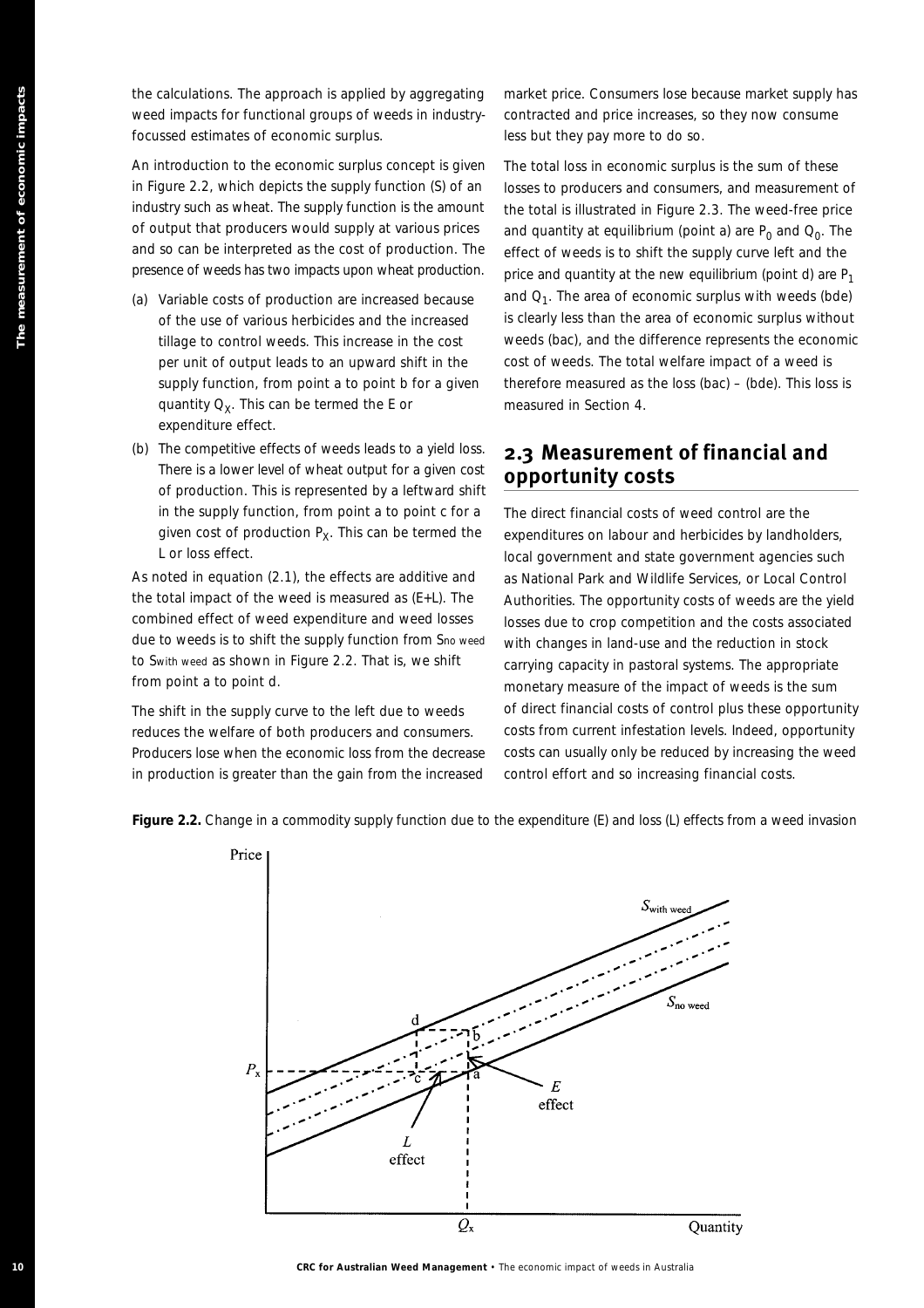#### Figure 2.3. Measurement of the change in economic surplus due to a weed invasion



## **2.4 Issues in measurement**

**Level of measurement:** Economic impacts occur at several levels. In the case of agriculture, weeds may affect a single farm (say a wheat farm), an industry (all wheat farms), the whole sector (all agricultural producers), and the community (all producers and all consumers). Impacts can also be economy wide, and so include all the flow-on effects of weed invasions or control to other industries and sectors.

The impacts at farm level are typically measured as changes in financial costs and money revenue. Partial budgeting and gross margin analyses are suitable ways to estimate these on-farm impacts. The impacts at the industry and community level are typically measured as changes in welfare. Changes at the economy level are usually measured as flows of money through the economy and calculated through large computer models of the national economy.

**Incidence of the impact:** the incidence of the impacts is, in many ways, as important as their size. While agricultural producers may initially pay all the money costs of weed control on their land, they may be able to pass on some costs to consumers through a higher product price. Similarly, an increase in output in one region, due to weed control, may lead to a decrease in sales of the output from another region, so impacts are linked within an industry.

**All or some weeds?** A policy-relevant measure of weed impact does not require estimates of the costs of all individual weeds. In most situations, it is impossible to estimate the cost of an individual weed at a national

level. Although the opportunity costs could be derived for individual weeds if sufficient data on weed distribution were available, direct control costs could not be assigned to individual weeds. For example, in cropping systems a range of herbicides are effective on weeds such as annual ryegrass, wild oats and brome species. In grazing systems a broadleaf weed weedicide will simultaneously control Paterson's curse, thistles, capeweed and a range of flat weeds (eg dandelion). Consequently, it is better to think of weeds in terms of functional groups. Also, cultural methods of weed control (such as tillage, fallow and rotational changes) are not specific to any weed type.

# **2.5 Method and data collection**

In the previous CRC for Weed Management Systems, much effort was devoted to determining the appropriate way to measure the impact of weeds, and the economic and social benefits from CRC research. Vere, Jones and Griffith (1997) concluded that weed impact should be measured at an industry level (such as the wheat industry or lamb industry) rather than at the farm level. But further, a policy-relevant measure of impact need not assess effects on all industries, but rather 'just' on those having a significant input to the Australian economy. Thus minor industries such as deer farming need not be considered.

As we have noted, the cost of control and weed impact are not always attributable to individual weeds. We therefore estimate the impacts in a 'top-down' approach that is by each agricultural industry, by natural environments, by public lands, and by Indigenous land, rather than a 'bottom-up' approach by individual weeds.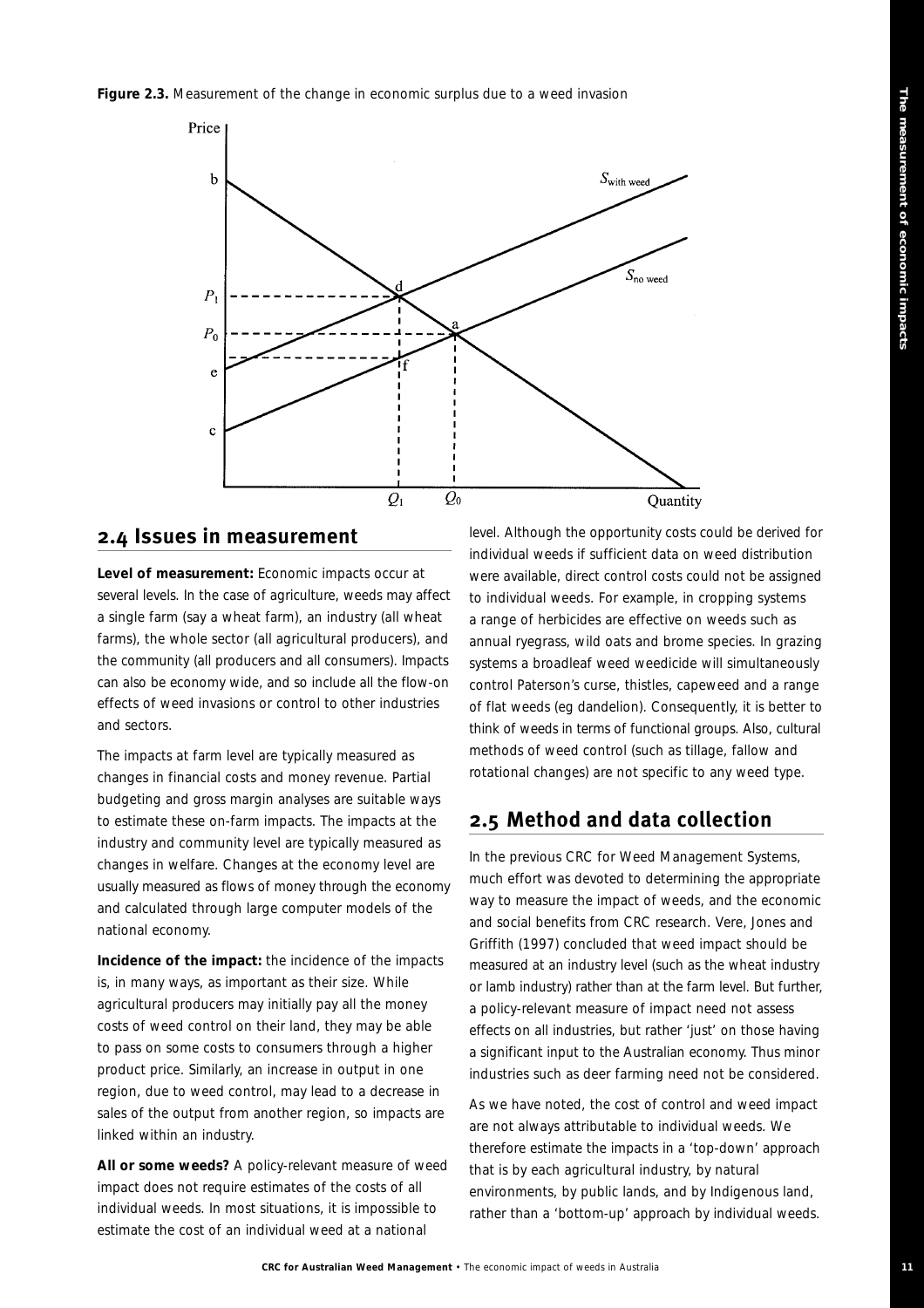Data are collected, and the analytical techniques can best be applied, in a top-down manner.

Our approach may therefore be set out as a set of procedures.

- Estimate where possible the change in welfare, or economic surplus, as the preferred measure of impact.
- Estimate where possible a change in net money revenue as a useful proxy for welfare. The change in net money revenue is an estimate of the change in surplus at the initial quantity.
- Derive the financial costs and opportunity costs due to weeds, where welfare or money revenues cannot be estimated.

The application of these procedures is detailed in the following sections where they are applied to agriculture, natural environments, public lands and indigenous lands.

**Extractive CRC for Australian Weed Management + The economic impact of the economic impact of the economic impact of the economic impact of the economic impact of the economic impact of the economic impact of the economic** We use 2001–02 as the base year for all estimates because that is the most recent year for which data are widely available. Where possible, we will attempt to obtain data for the five previous years to establish a trend and so explore whether 2001–2002 was an unusual year. We attempt to avoid double counting by concentrating on the primary effects at industry level, and by addressing each major type of land and land use separately. Cross checks are explicitly incorporated for agriculture, which turns out to have the highest measurable impact due to weeds. This check involves estimating impact as (financial loss + opportunity cost) in Section 3 and as economic surplus in Section 4.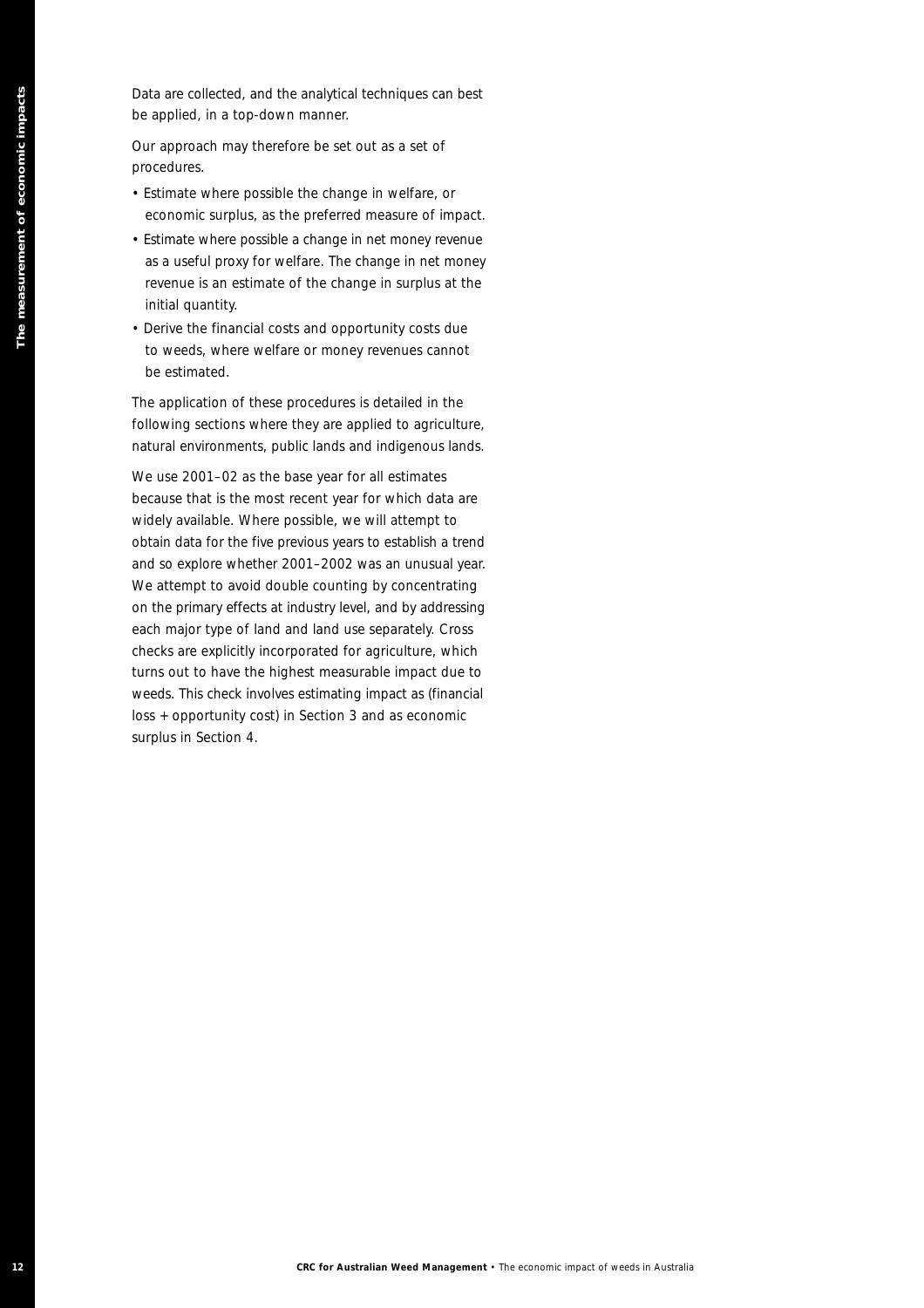# **3. Agricultural land: financial costs and yield losses**

**The cost of weeds to Australian agriculture includes the financial cost of weed control (E in Figure 2.1) and the opportunity cost of lost production where weeds are present (L). Opportunity cost is frequently measured as the value of lost production, that is the reduced returns associated with reductions in yield and/or reductions in prices. The financial and opportunity costs associated with the presence of weeds in Australian agriculture are estimated in this section. The total cost (E + L) from this approach is related to the total loss of economic surplus, which is estimated in Section 4. The results from each approach are compared at the end of Section 4.**

# **3.1 Basis for assessment**

There are over 410 million hectares of land actually in agricultural production in Australia. This total is dominated by beef production (over 240 million hectares), due largely to the extensive nature of the beef industry in northern Australia. Approximately 20 million hectares of land are used for grain production. Close to 60 per cent of this area is farmed by specialist grain producers and the remainder by mixed farmers. Clearly, broadacre grazing and crop production together dominate land use. The gross value of agricultural production is in the order of \$30b (Australian Bureau of Statistics 2001), again dominated by beef and crop production.

The number of farms in each major agricultural industry, their average size, and indicative gross margin, provide the basis on which to assess the financial costs and opportunity costs. These data, and their sources, are detailed in Table 3.1. The number of farms and their sizes are based on data from the Australian Bureau of Agricultural and Resource Economics and the Australian Bureau of Statistics, supplemented by industry estimates where necessary.

The gross margins for each of the industries are obtained from state departments of agriculture and industry reports, and all identified in the notes to Table 3.1. Indicative, or 'proxy' gross margins were estimated where an industry comprises a range of sub-industries, or comprises a number of commodity groups. For example, a gross margin for oranges has been adopted as a proxy for fruit production because citrus dominates Australia's fruit production. Similarly, the gross margin adopted for 'Sheep-Beef' production comprises an average of appropriate gross margins for sheep and beef enterprises. The gross margins provide a base on which to assess per hectare production losses incurred despite typical weed control activities for that enterprise.

There are a number of smaller and emerging enterprises in Australian agriculture such as the alpaca, sesame and tea tree oil industries. They are explicitly omitted, so the use of the information in Table 3.1 would under-estimate the aggregate financial costs of weed control and yield losses associated with weeds. These industries have been excluded because they represent a small proportion of total Australian agriculture. Little reliable data exists in relation to their structure or costs, and in many cases they may have been reported as part of the operations of the major industry sectors.

**Table 3.1.** Number of operations, areas and gross margins by agricultural industry

| Industry           | <b>Number</b>       | Area per         | Gross margin      |
|--------------------|---------------------|------------------|-------------------|
|                    | of farms            | farm (ha)        | used for analysis |
|                    |                     |                  | $$$ per ha)       |
| Grain              | 14,487 <sup>a</sup> | 816 <sup>e</sup> | 208 <sup>k</sup>  |
| Dairy Cattle       | 12,725 <sup>a</sup> | 228a             | 776 <sup>I</sup>  |
| <b>Beef Cattle</b> | 18,215 <sup>a</sup> | 9897a            | 113 <sup>m</sup>  |
| Grain-Sheep/       | 16,893 <sup>a</sup> | 1223ª            | 162 <sup>n</sup>  |
| Grain-Beef         |                     |                  |                   |
| Sheep – Beef       | 8,272 <sup>a</sup>  | 5090a            | 1160              |
| Sheep              | 11,791a             | 4627a            | 119P              |
| Cotton             | 560b                | 848f             | 755f              |
| Sugar              | 4,850c              | 859              | 8129              |
| Rice               | 2,000 <sup>d</sup>  | 75h              | 1442 <sup>r</sup> |
| Fruit              | 10,196 <sup>c</sup> | 10 <sup>i</sup>  | 540 <sup>s</sup>  |
| Vegetables         | 3.929 <sup>c</sup>  | 23J              | 744 <sup>t</sup>  |

Notes:

- a Five year average to 01–02 (Agsurf 2003).
- b Five year average total hectares planted in Australia (Agsurf 2003) divided by five year average hectares planted on average operations (Boyce 2002).
- c Australian Bureau of Statistics (1998).
- d www.rga.org.au/rice/growingau.asp.
- e Five year average to 01–02 (Agsurf 2003).
- f Five year average (Boyce 2002).
- g Five year average total area of production divided by the number of producers reported by Australian Bureau of Statistics (1998).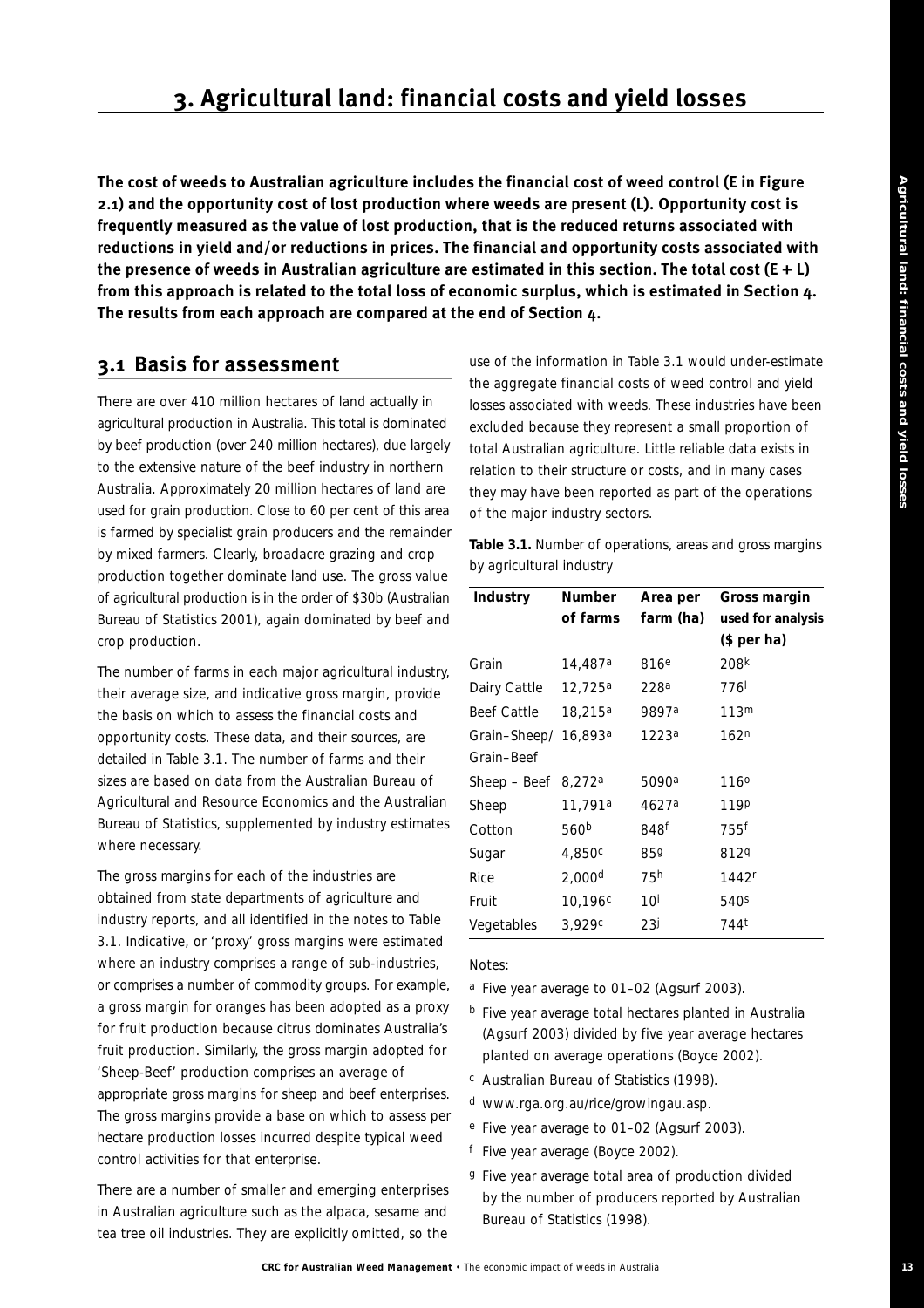- h Five year average total area of production divided by the number of producers reported by the Rice Growers Association (www.rga.org.au).
- I Productivity Commission (2002). Most citrus operations are 10 hectares or less. Australian Citrus Growers Incorporated (2003, www.austcitrus.org.au) report 2,500 growers operating 32,000 hectares which is an average operation size of 12.5 hectares. As a proxy for all fruits, a smaller estimate is appropriate.
- j The Australian Potato Industry Council (2003, www.horticulture.com.au) report 2,000 growers operating 42,000 hectares which is an average of 22.5 hectares.
- k NSW Agriculture (2001–2003) for long fallow Central West NSW.
- l Davies, Alford and Hollis (1999). Gross margin for NSW South coast divided by the number of hectares reported by ABARE (2003).
- m NSW Agriculture (2001) Inland Weaner Store Gross Margin, 2003. Native pastures.
- n Average of grain and sheep-beef gross margins assumed 50:50 composition.
- o Average of sheep and beef gross margins assumed 50:50 composition.
- p Average of sheep-meat (NSW Agriculture 2001–2003) for 2nd cross lamb gross margin), and sheep-wool (NSW Agriculture 2001–2003) 21 mi wether gross margin). The gross margins assumed 50:50 composition.
- q SRDC (2002) www.srdc.gov.au Average of plough out and fallow out crop systems – Mackay.
- r NSW Agriculture (2001–2003) Medium Grain Rice Summer Murrumbidgee.
- s Productivity Commission (2002). Gross margin reported for Citrus Production in the MIA.
- t NSW Agriculture (2001–2003). Fresh winter potato production.

# **3.2 Estimation of financial costs**

The industry-by-industry estimate of the financial costs of on-farm weed control (Table 3.4) is based on the information on chemical costs in Table 3.2 and on nonchemical control costs in Table 3.3. This financial cost of weed control to Australian agriculture is estimated to be in the order of \$1,365m to \$1,519m per annum. The process for estimating these costs is now described.

The estimates of chemical costs associated with weed control were based on data on the average cost of crop and pasture chemicals by industry in 2000 from the Australian Bureau of Statistics. These data were indexed to 2001–02 using the ABARE index of prices paid for chemicals and estimated per hectare of production

using the average size of farm operations reported by the Australian Bureau of Agricultural and Resource Economics. The ABS estimate of expenditure on crop and pasture chemicals comprises the range of chemicals used in each farm enterprise type including fungicides, insecticides and pesticides as well as herbicides. So the proportion of this expenditure likely to relate to weedicide and weed control was determined from relevant gross margins, previous reports and consultation with industry representatives.

Geographic, commodity and annual diversity introduce considerable variability to the proportion of expenditure that is likely to be attributable to herbicides. A range of expenditures, as reported in Table 3.2, has been introduced to accommodate this variability and so the total cost of chemicals for weed control is estimated to be between \$820m and \$974m per annum. The Australian Bureau of Agricultural and Resource Economics report that total factory gate sales of herbicides in 2000 were \$965m, confirming that the present estimate is the right order of magnitude. This figure of \$965m does not include retail margins and some sales from non-AVCARE members, but it may also include non-agricultural application of herbicides.

**14 CRC** frequency fresh wave promotion distributed by single landship and yield losses at the energy of the energy of the energy of the energy of the energy of the energy of the energy of the energy of the energy of th The direct expenditure on weed control includes the costs of application and other activities such as weed chipping, slashing, grazing strategies and tillage practices. Published estimates of these additional costs are not comprehensive. An assessment of the cost of weeds, pests and disease in the Australian wool industry (Sloane, Cook and King 1988) identified that for each \$1.00 spent on weedicide, an additional \$0.30 – \$1.00 was likely to be spent on application of that chemical. Further, this addition could rise to \$2.00 when the costs of on-farm mechanical weed control, such as cutting, slashing and ploughing, are included. With the exception of sugar and cotton, an estimate within this range (\$0.60) has been applied across all the agricultural industries. So if the average annual weedicide costs were between \$34.92 and \$38.80 per hectare for grain enterprises, an average additional \$22.12 per hectare would be spent on application and other on farm activities (Table 3.3). Specific estimates of additional costs were available for sugar and cotton from industry sources.

The relationship identified by Sloane, Cook and King (1988) is dated and specific to the wool industry. But the lower end of this range provides a basis for application here in relation to pasture and crop management. Significant changes in land management (such as widespread adoption of low or no till practices) over the last decade, and difficulties in relating farm activities to just weed control, were considered when adapting this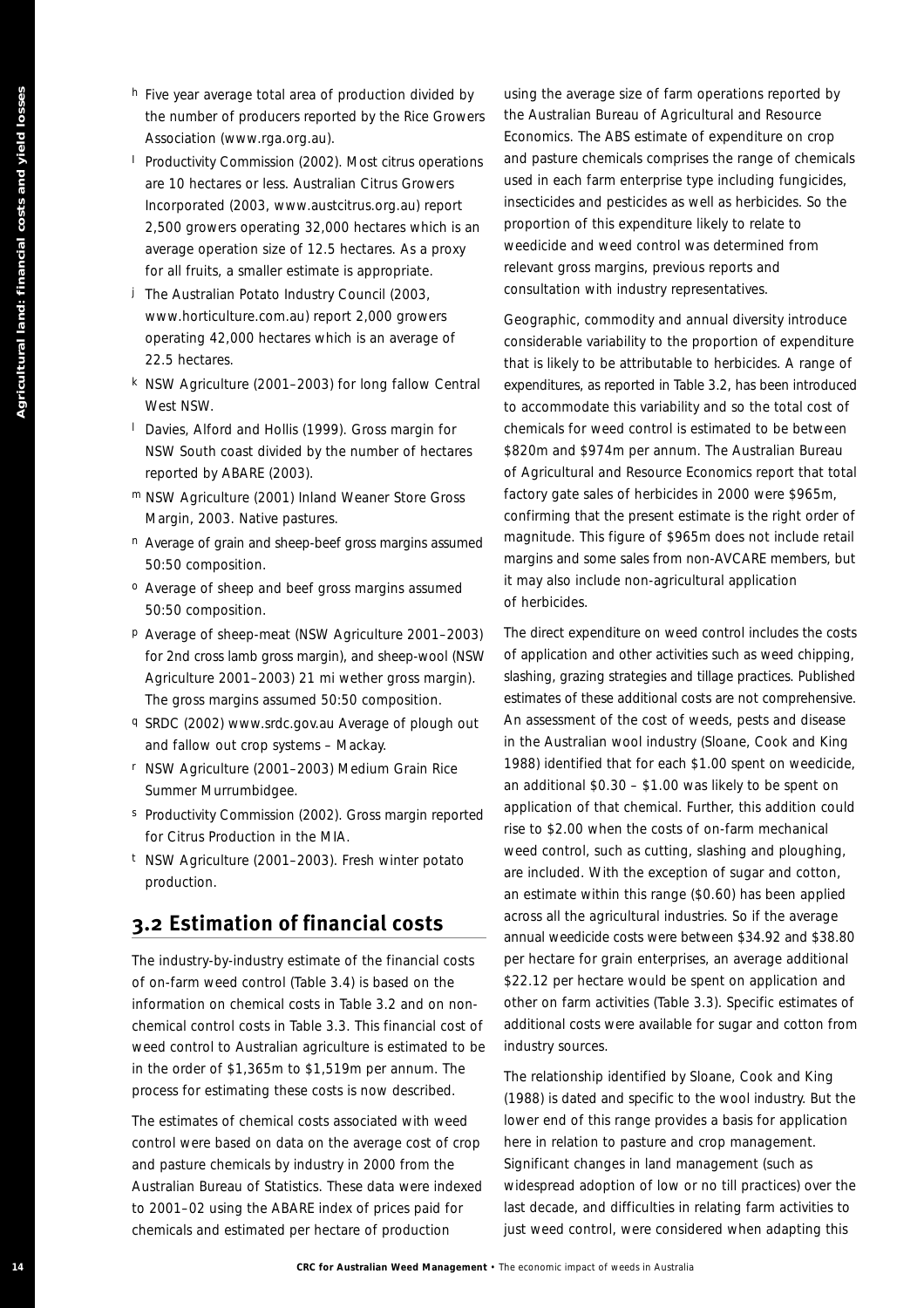#### **Table 3.2.** Chemical costs for weed control by industry

| <b>Industry</b>    | Crop & pasture<br>chemical costs pasture chemicals used<br>$(\frac{4}{h})^a$ |      | Percentage of crop &<br>for weed control <sup>b</sup> |        | <b>Expenditure on crop</b><br>& pasture chemicals<br>(\$/ha) |                | <b>Expenditure on crop</b><br>& pasture chemicals<br>(\$m per industry) |
|--------------------|------------------------------------------------------------------------------|------|-------------------------------------------------------|--------|--------------------------------------------------------------|----------------|-------------------------------------------------------------------------|
|                    |                                                                              | Low  | High                                                  | Low    | High                                                         | Low            | High                                                                    |
| Grain              | 38.80                                                                        | 90%  | 100%                                                  | 34.92  | 38.80                                                        | 413            | 459                                                                     |
| Dairy Cattle       | 5.49                                                                         | 80%  | 90%                                                   | 4.39   | 4.94                                                         | 13             | 14                                                                      |
| <b>Beef Cattle</b> | 0.16                                                                         | 80%  | 90%                                                   | 0.13   | 0.15                                                         | 23             | 26                                                                      |
| Grain-Sheep /      | 13.20                                                                        | 80%  | 95%                                                   | 10.56  | 12.54                                                        | 218            | 259                                                                     |
| Grain-Beef         |                                                                              |      |                                                       |        |                                                              |                |                                                                         |
| Sheep-Beef         | 0.64                                                                         | 80%  | 90%                                                   | 0.51   | 0.57                                                         | 22             | 24                                                                      |
| Sheep              | 0.56                                                                         | 80%  | 90%                                                   | 0.45   | 0.5                                                          | 24             | 27                                                                      |
| Cotton             | 658.03 <sup>c</sup>                                                          | 15%  | 20%                                                   | 98.70  | 131.61                                                       | 47             | 63                                                                      |
| Sugar              | 82.50                                                                        | 90%  | 100%                                                  | 74.25  | 82.50                                                        | 31             | 34                                                                      |
| Rice               | 186.28                                                                       | 90%  | 99%                                                   | 167.65 | 184.42                                                       | 25             | 28                                                                      |
| Fruit              | 1,081.13                                                                     | 2.0% | 20%                                                   | 21.62  | 216.23                                                       | $\overline{2}$ | 22                                                                      |
| Vegetables         | 992.58                                                                       | 2.5% | 20%                                                   | 24.81  | 198.52                                                       | 2              | 18                                                                      |
| Total              |                                                                              |      |                                                       |        |                                                              | \$820          | \$974                                                                   |

*a Crop and Pasture Chemical Expenditure (Australian Bureau of Statistics 2000) apportioned across the number of production hectares per farm (Table 3.1) and indexed to 2001–02 using the ABARE Index of Prices Paid for Chemicals.*

*b Ranges determined on the basis of gross margins, consultation and previous reports.*

*c Boyce (2002).*

relationship for the present study. As shown in Table 3.3 the total cost of additional on farm costs of weed control is estimated to be in the order of \$545m per annum.

The total financial cost of weed control is presented in Table 3.4 and was aggregated from the results in Tables 3.2 and 3.3. For example, the low estimate of the total financial cost in the grain industry is \$674m (Table 3.4). This comprises \$413m as the low estimate of expenditure on chemical costs in Table 3.2 plus \$261m of additional non-chemical costs from Table 3.3. The total financial cost for all agricultural industries lies between \$1,365m and \$1,519m per annum.

The total financial cost does not include the cost of all labour. In the absence of a suitable basis on which to apportion the imputed value of on-farm labour to weed control activities, 'owner' labour has been excluded. The value of rates paid by land holders for 'vermin and weed' control has also been excluded. If 50 per cent of the reported payments were used for weed control, the total direct costs of weeds to Australian agriculture would increase by some \$8m per annum (Australian Bureau of Statistics 1998, estimate for 1997–98 adjusted to 2001–02). The estimated range of \$1,365m to \$1,519m per year (Table 3.4) is therefore an underestimate.

Table 3.3. Non-chemical control costs by industry<sup>a</sup>

| <b>Industry</b> | of weed control<br>(\$ per ha) | Non-chemical costs Non-chemical costs<br>of weed control<br>(\$m per industry) |
|-----------------|--------------------------------|--------------------------------------------------------------------------------|
| Grain           | 22.12                          | 261                                                                            |
| Dairy Cattle    | 2.80                           | 8                                                                              |
| Beef Cattle     | 0.08                           | 15                                                                             |
| Grain – Sheep / | 6.93                           | 143                                                                            |
| Grain - Beef    |                                |                                                                                |
| Sheep - Beef    | 0.33                           | 14                                                                             |
| Sheep           | 0.29                           | 16                                                                             |
| Cotton          | 99.00                          | 47                                                                             |
| Sugar           | 30.00                          | 12                                                                             |
| <b>Rice</b>     | 105.62                         | 16                                                                             |
| Fruit           | 71.35                          | 7                                                                              |
| Vegetables      | 67.00                          | 6                                                                              |
| Total           |                                | \$545                                                                          |

*a All estimates, except cotton and sugar are assumed to follow the relationship identified by Sloane, Cook & King (1988), whereby for each \$1 spent on chemical, there is another \$0.3 – \$1 spent on application and up to another \$1 for other on farm activities associated with weed control. \$0.60 has been adopted for this analysis in consideration of the chemical and non-chemical costs of weed control associated with grain production and changes to weed management practices in the time since Sloane, Cook & King (1988). This ratio has been applied to a midpoint estimate of herbicide expenditure per hectare. Estimates for cotton and sugar are sourced from the Cotton Research & Development Corporation (CRDC 2002) and McLeod (1996).*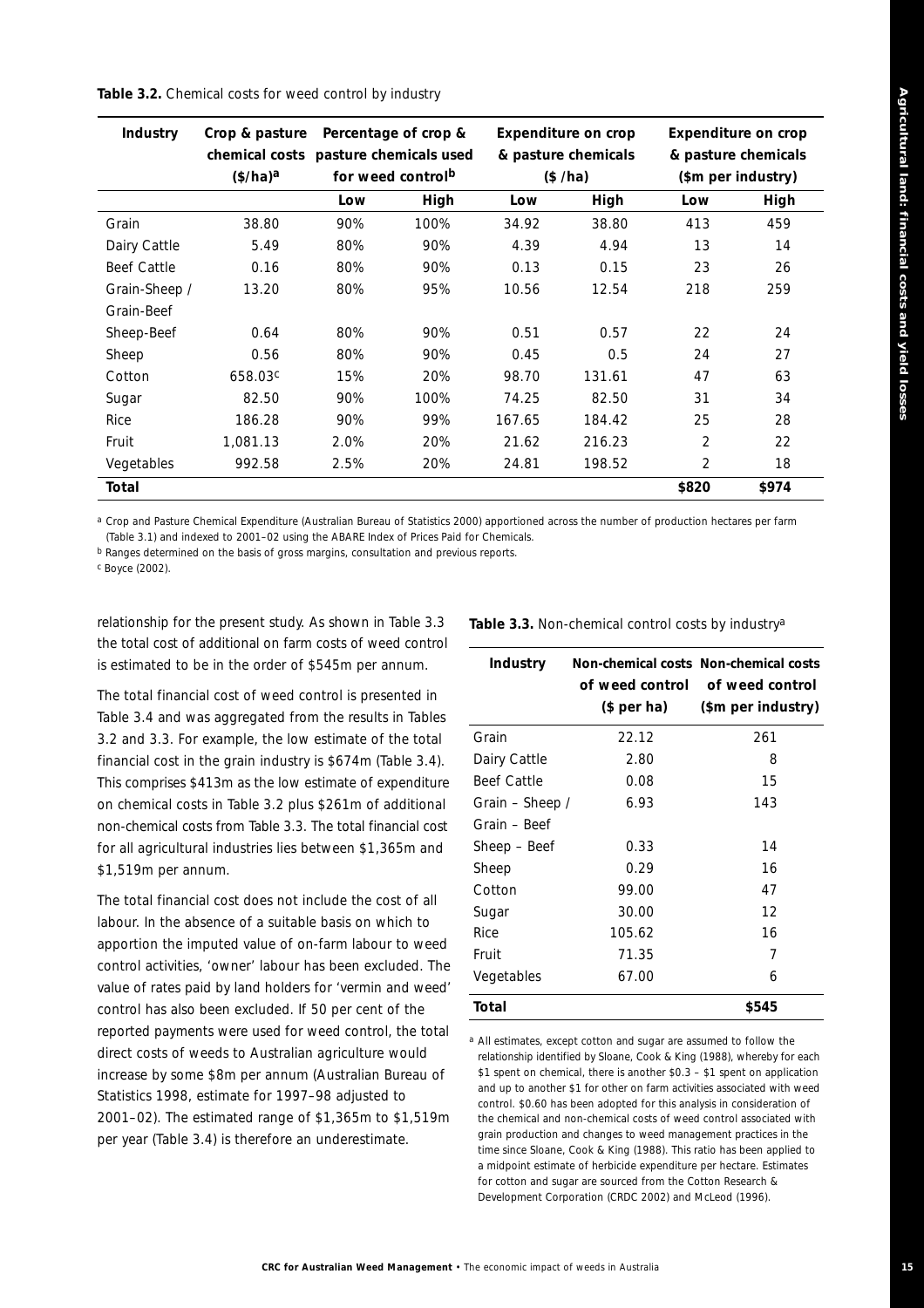| Industry                 | \$m\$   |         |
|--------------------------|---------|---------|
|                          | Low     | High    |
| Grain                    | 674     | 720     |
| Dairy Cattle             | 21      | 22      |
| <b>Beef Cattle</b>       | 38      | 41      |
| Grain-Sheep / Grain-Beef | 361     | 402     |
| Sheep - Beef             | 36      | 38      |
| Sheep                    | 40      | 43      |
| Cotton                   | 94      | 110     |
| Sugar                    | 43      | 46      |
| Rice                     | 41      | 44      |
| Fruit                    | 9       | 29      |
| Vegetables               | 8       | 24      |
| Total                    | \$1,365 | \$1,519 |

# **3.3 Estimation of lost production**

| Industry                 |            | \$m\$                                                                                                                                                                                                                                                                      |         |    | a percentage loss (Table 3.5).                                                                                                                                                                                                                                                                                                                                   | production losses due to weeds have been estimated as |
|--------------------------|------------|----------------------------------------------------------------------------------------------------------------------------------------------------------------------------------------------------------------------------------------------------------------------------|---------|----|------------------------------------------------------------------------------------------------------------------------------------------------------------------------------------------------------------------------------------------------------------------------------------------------------------------------------------------------------------------|-------------------------------------------------------|
|                          |            | Low                                                                                                                                                                                                                                                                        | High    |    |                                                                                                                                                                                                                                                                                                                                                                  |                                                       |
| Grain                    |            | 674                                                                                                                                                                                                                                                                        | 720     |    | They are calculated on the basis of per hectare gross<br>margins, but they can be considered in terms of reduced                                                                                                                                                                                                                                                 |                                                       |
|                          |            |                                                                                                                                                                                                                                                                            |         |    |                                                                                                                                                                                                                                                                                                                                                                  |                                                       |
| Dairy Cattle             |            | 21                                                                                                                                                                                                                                                                         |         | 22 | per hectare carrying capacity in dry sheep equivalents,                                                                                                                                                                                                                                                                                                          |                                                       |
| <b>Beef Cattle</b>       |            | 38                                                                                                                                                                                                                                                                         |         | 41 | reduced tonnage, litres, or other measure of production                                                                                                                                                                                                                                                                                                          |                                                       |
| Grain-Sheep / Grain-Beef |            | 361                                                                                                                                                                                                                                                                        | 402     |    | per hectare. These losses occur despite current weed                                                                                                                                                                                                                                                                                                             |                                                       |
| Sheep - Beef             |            | 36                                                                                                                                                                                                                                                                         |         | 38 | control measures of the 'average' farmer in that industry.                                                                                                                                                                                                                                                                                                       |                                                       |
| Sheep                    |            | 40                                                                                                                                                                                                                                                                         |         | 43 | The estimates for each industry are calculated as the                                                                                                                                                                                                                                                                                                            |                                                       |
| Cotton                   |            | 94                                                                                                                                                                                                                                                                         | 110     |    | difference between the gross margin reported and the                                                                                                                                                                                                                                                                                                             |                                                       |
| Sugar                    |            | 43                                                                                                                                                                                                                                                                         |         | 46 | gross margin that would have been likely in the absence                                                                                                                                                                                                                                                                                                          |                                                       |
| Rice                     |            | 41                                                                                                                                                                                                                                                                         |         | 44 | of weeds. The latter gross margin includes the additional                                                                                                                                                                                                                                                                                                        |                                                       |
| Fruit                    |            | 9                                                                                                                                                                                                                                                                          |         | 29 | production. The data have then been aggregated to the                                                                                                                                                                                                                                                                                                            |                                                       |
| Vegetables               |            | 8                                                                                                                                                                                                                                                                          |         | 24 | industry level with information from Table 3.1.                                                                                                                                                                                                                                                                                                                  |                                                       |
| Total                    |            | \$1,365                                                                                                                                                                                                                                                                    | \$1,519 |    | Weeds are estimated to cause production losses in                                                                                                                                                                                                                                                                                                                |                                                       |
|                          |            | 3.3 Estimation of lost production<br>We now turn to the estimation of the opportunity costs<br>of weed production. Little detailed data are available on<br>production losses due to weeds, but a conservative<br>approach using the available information can demonstrate |         |    | (Table 3.5). This is a conservative estimate because a<br>number of additional costs in each of the industries were<br>identified, but not included due to difficulties in measure-<br>ment. For example, a number of noxious weeds lead to<br>animal deaths, many weed seeds contribute to 'vegetable'<br>matter losses in fibre sales and additional marketing |                                                       |
| Industry                 | Yield      | Table 3.5. Production losses from weeds, by industry<br>Source                                                                                                                                                                                                             | Loss    |    | Other losses (not quantified)                                                                                                                                                                                                                                                                                                                                    | Total                                                 |
|                          | losses (%) |                                                                                                                                                                                                                                                                            | (\$/ha) |    |                                                                                                                                                                                                                                                                                                                                                                  | industry                                              |
|                          |            |                                                                                                                                                                                                                                                                            |         |    |                                                                                                                                                                                                                                                                                                                                                                  |                                                       |
| Grain                    | 6.5        | Jones et al                                                                                                                                                                                                                                                                | 14      |    | Additional losses may result from presence of foreign                                                                                                                                                                                                                                                                                                            |                                                       |
|                          |            | (2000)                                                                                                                                                                                                                                                                     |         |    | plant matter in grain/additional grading costs                                                                                                                                                                                                                                                                                                                   |                                                       |
| Dairy Cattle             | 5          | a                                                                                                                                                                                                                                                                          | 41      |    | b                                                                                                                                                                                                                                                                                                                                                                |                                                       |
| <b>Beef Cattle</b>       | 5          | a                                                                                                                                                                                                                                                                          | 6       |    | b                                                                                                                                                                                                                                                                                                                                                                |                                                       |
| Grain-Sheep              | 5          | a                                                                                                                                                                                                                                                                          | 9       |    | b                                                                                                                                                                                                                                                                                                                                                                |                                                       |
| Grain-Beef               |            |                                                                                                                                                                                                                                                                            |         |    |                                                                                                                                                                                                                                                                                                                                                                  |                                                       |
|                          | 5          | a                                                                                                                                                                                                                                                                          | 6       |    | b                                                                                                                                                                                                                                                                                                                                                                |                                                       |
| Sheep-Beef<br>Sheep      | 5          | a                                                                                                                                                                                                                                                                          | 6       |    | b, and Discounted wool clip. Losses can be highly<br>significant. Difficulties in estimation estimation arise<br>when attributing discounts to weeds or leguminous<br>pastures (Sloane, Cook & King 1988)                                                                                                                                                        |                                                       |
| Cotton                   | 15         | CRDC<br>(2003)                                                                                                                                                                                                                                                             | 133     |    | Cotton sales are rarely discounted for the presence<br>of vegetable matter and any discounts that do occur<br>usually result from the presence of cotton trash itself                                                                                                                                                                                            |                                                       |
| Sugar                    | 5.2        | Mcleod<br>(1996)                                                                                                                                                                                                                                                           | 45      |    |                                                                                                                                                                                                                                                                                                                                                                  |                                                       |
| Rice                     | 2.5        | Pers comm. NSW<br>Agriculture (2003)                                                                                                                                                                                                                                       | 37      |    | Presence of weed seeds in rice grain may result in<br>discounts and additional grading                                                                                                                                                                                                                                                                           |                                                       |
| Fruit                    | 1          | assumed                                                                                                                                                                                                                                                                    | 5       |    |                                                                                                                                                                                                                                                                                                                                                                  | 171<br>118<br>1,068<br>176<br>256<br>18<br>1          |
| Vegetables               | 1          | assumed                                                                                                                                                                                                                                                                    | 8       |    | Presence of weed matter in some produce may<br>require additional sorting                                                                                                                                                                                                                                                                                        | 1                                                     |

#### **Table 3.5.** Production losses from weeds, by industry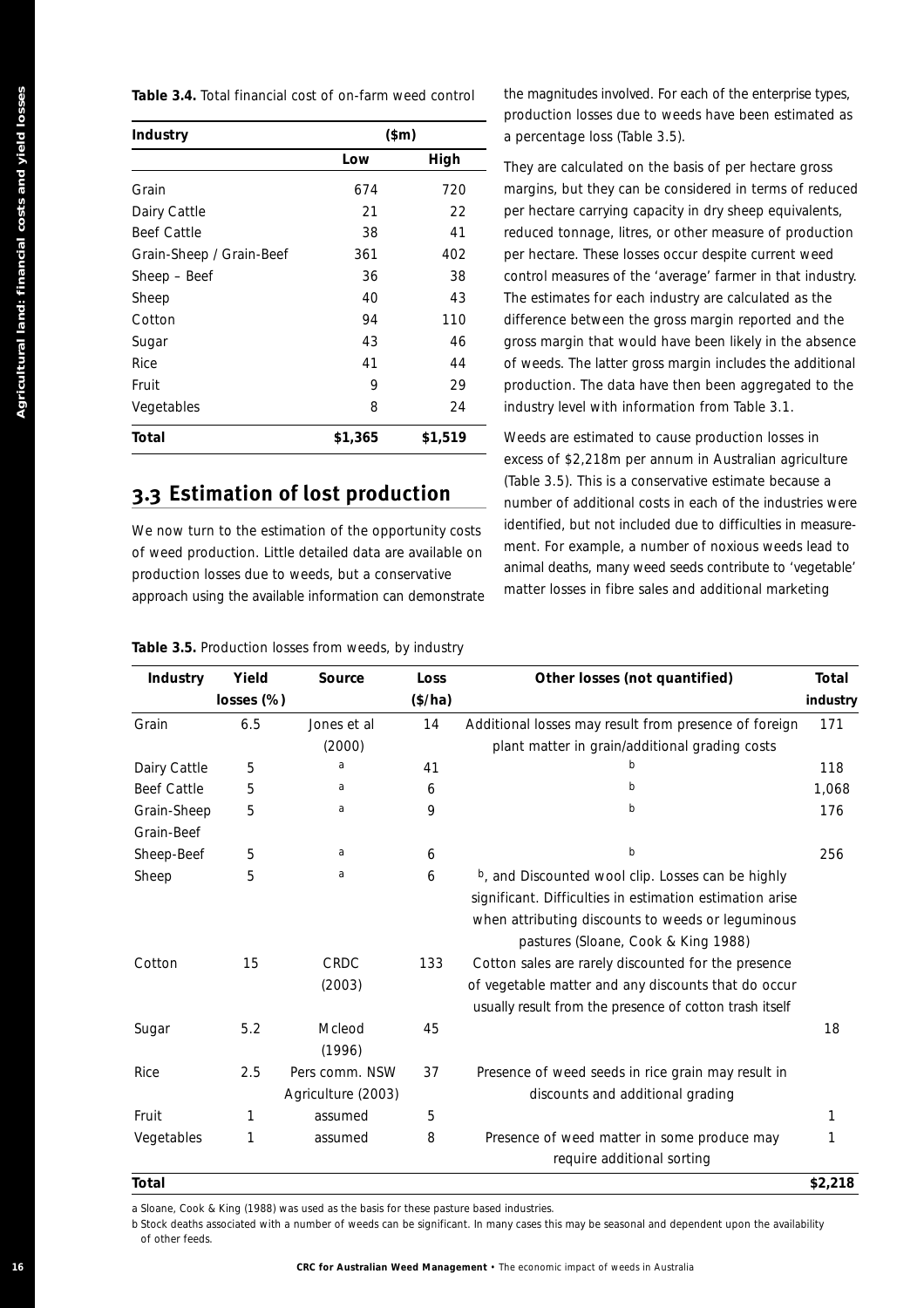efforts may be required in cases where weed seed/trash is prevalent. Similarly, \$2,218m should be also considered conservative because it is based on major industries only. This estimate should therefore be considered the lower bound of the annual costs of lost production.

## **3.4 Results and discussion**

The total cost of weeds to Australian agriculture is the sum of the on-farm costs of control and the opportunity costs from lost production. The results show that:

- the lower estimate is  $$3,583m (= 1,365 + 2,218)$ , and
- the upper estimate is  $$3,737m (= 1,519 + 2,218)$ .

But this range itself is a lower bound because it only includes the cost of weed control and the value of lost production where estimation has been possible.

These results for the cost of weeds in Australian agriculture are composed of costs to the cropping, livestock and horticultural industries. The results by industry in Tables 3.4 and 3.5 may be regrouped on this basis, as below in Table 3.6.

**Table 3.6.** Summary of costs by industry groups \$m

| <b>Industries</b> |                 |      | <b>Financial costs Opportunity</b> |             | Total costs     |
|-------------------|-----------------|------|------------------------------------|-------------|-----------------|
|                   | Low             | High | costs                              | Low         | High            |
| Crops             | 1.033 1.121     |      | 346                                | 1.379       | 1.467           |
| Livestock         | 315             | 345  | 1,870                              | 2.185 2.215 |                 |
| Horticulture      | 17              | 53   | $\mathcal{D}$                      | 19          | 55.             |
| Total             | \$1,365 \$1,519 |      | \$2,218                            |             | \$3,583 \$3,737 |

The opportunity cost component of this total is dominated by losses in the beef industry. In the absence of alternative estimates of these losses, an estimate from the sheep grazing has been adopted. It is highly likely that losses to both the northern and southern Australian cattle industries will vary from the five per cent used in this study. Anecdotal evidence indicates that actual losses would exceed the five per cent that is adopted here. This provides further evidence that these estimates of total are lower bounds and also suggests the need for further assessment of losses in the grazing industries of Australia.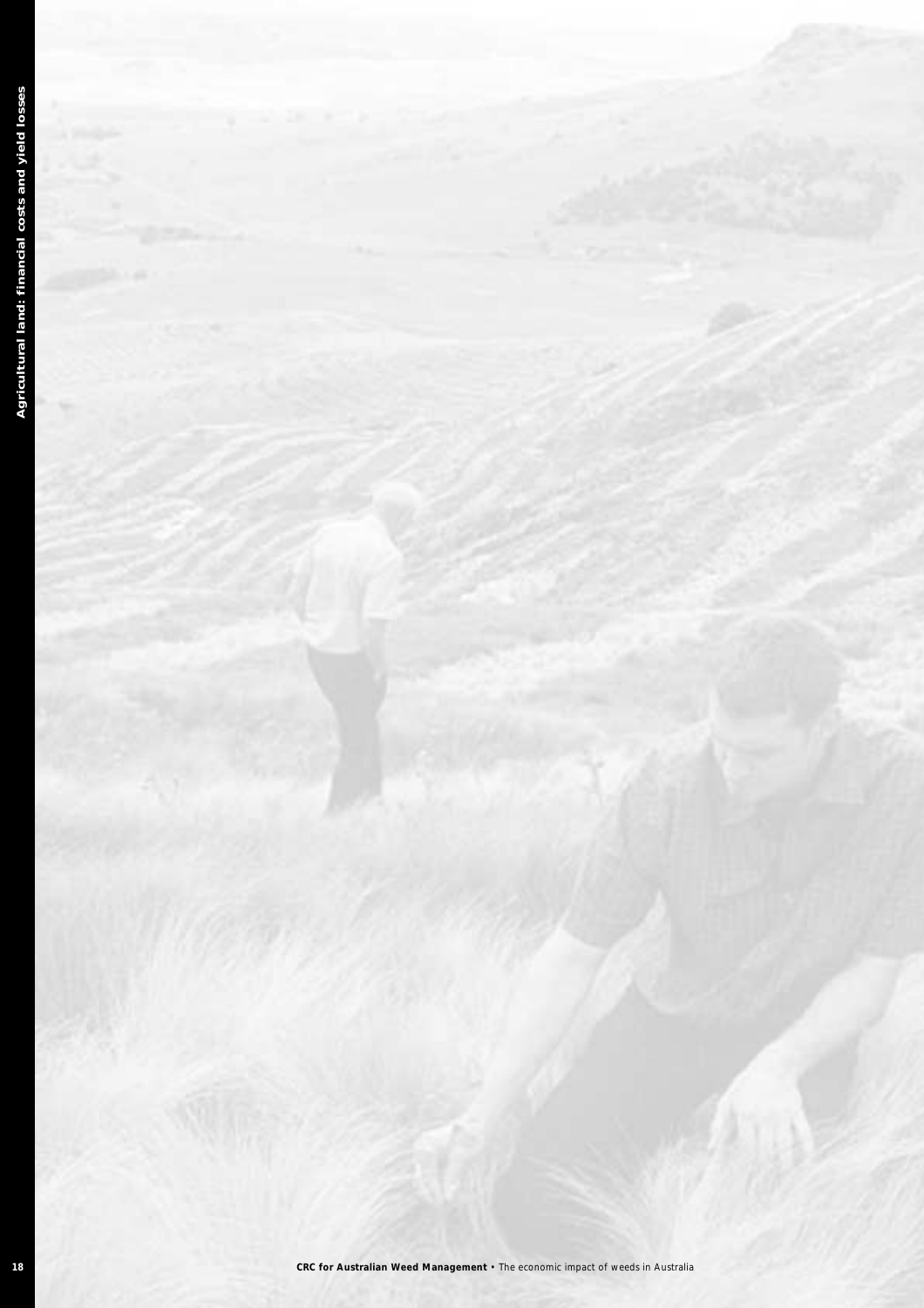**We now turn to the reduction in benefits to producers and consumers due to weed invasions. These are measured as producers surplus and consumers surplus respectively, and collectively they are termed 'economic surplus'.**

# **4.1 Basis for assessment**

The changes in the economic surplus from weed invasions or weed control are estimated from the following equations (Alston 1991), with reference to the price and quantity equilibriums of Figure 2.3.

 $ΔCS = P_1Q_1Z(1+1/2Zn)$  $(4.1)$ 

 $ΔPS = P_1Q_1(K – Z)(1+1/2Zn)$  $(4.2)$ 

 $\Delta ES = \Delta CS + \Delta PS = P_1 Q_1 (1 + \frac{1}{2} Z_1)$  $(4.3)$ 

$$
Z = \frac{K\epsilon}{\epsilon + \eta} \tag{4.4}
$$

where ∆*CS*, ∆*PS* and ∆*ES* are the changes or losses in consumers surplus, producers surplus and total economic surplus respectively, *K* is the vertical shift in the supply function expressed as a percentage of initial price  $(P_1)$ , *Z* is the percentage reduction in price arising from the supply shift, and  $\eta$  and  $\epsilon$  are the absolute values for the elasticity of demand and the elasticity of supply. Elasticities measure the slope of the demand and supply curves.

Estimates of all these parameters are now obtained and the economic surplus equations (4.1 to 4.4) are solved for each individual commodity.

The scenario for the calculation of *K* is the comparison of 'with-weeds' and 'without-weeds' situations. Therefore, we are measuring the maximum production and surplus gain that could be achieved if weeds were eliminated from an agricultural industry, and we are using the 'with-weeds' situation as the starting point. The specific calculation for *K* is the vertical distance in the shift in the supply curve  $(d-f)$  divided by the price  $P_1$  in Figure 2.3.

# **4.2 Data collection**

A range of input data was required to estimate the effect of weeds on economic surplus. The key inputs were the equilibrium quantities  $(Q_1)$  and prices  $(P_1)$  in Figure 2.3, demand elasticities  $(\eta)$ , supply elasticities ( $\epsilon$ ) and the supply shift parameter for each industry (*K*) due to the presence of weeds.

|                    | Average | 1997-98 | 1998-99 | 1999–00 | 2000-01 | 2001-02 |
|--------------------|---------|---------|---------|---------|---------|---------|
| Wheat              | 22,482  | 19,224  | 21,464  | 24,758  | 22,108  | 24,854  |
| Oats               | 771     | 937     | 909     | 584     | 650     | 773     |
| Barley             | 6,534   | 6,484   | 5,987   | 5,032   | 6,743   | 8,423   |
| Canola             | 1,709   | 856     | 1,690   | 2,426   | 1,775   | 1,797   |
| Lupins             | 1,500   | 1,561   | 1,696   | 1,968   | 1,055   | 1,220   |
| Field Peas         | 368     | 316     | 298     | 357     | 455     | 416     |
| Chickpeas          | 204     | 199     | 188     | 230     | 146     | 258     |
| Sorghum            | 1,830   | 1,081   | 1,891   | 2,116   | 1,935   | 2,129   |
| Maize              | 376     | 271     | 338     | 406     | 345     | 521     |
| Sunflowers         | 117     | 98      | 209     | 147     | 70      | 63      |
| Soybeans           | 80      | 54      | 109     | 105     | 62      | 70      |
| Rice               | 1,348   | 1,331   | 1,390   | 1,101   | 1,643   | 1,275   |
| Sugar              | 4,957   | 5,567   | 4,998   | 5,448   | 4,162   | 4,610   |
| Dairy <sup>1</sup> | 10,456  | 9,439   | 10,178  | 10,847  | 10,545  | 11,271  |
| Wool               | 663     | 700     | 687     | 671     | 652     | 607     |
| Lambs/Mutton       | 648     | 600     | 617     | 629     | 714     | 679     |
| Beef/Veal          | 2,003   | 1,939   | 1,987   | 1,991   | 2,025   | 2,072   |

**Table 4.1.** Production  $Q_1$  (kilotonnes)

*1 unit is megalitres*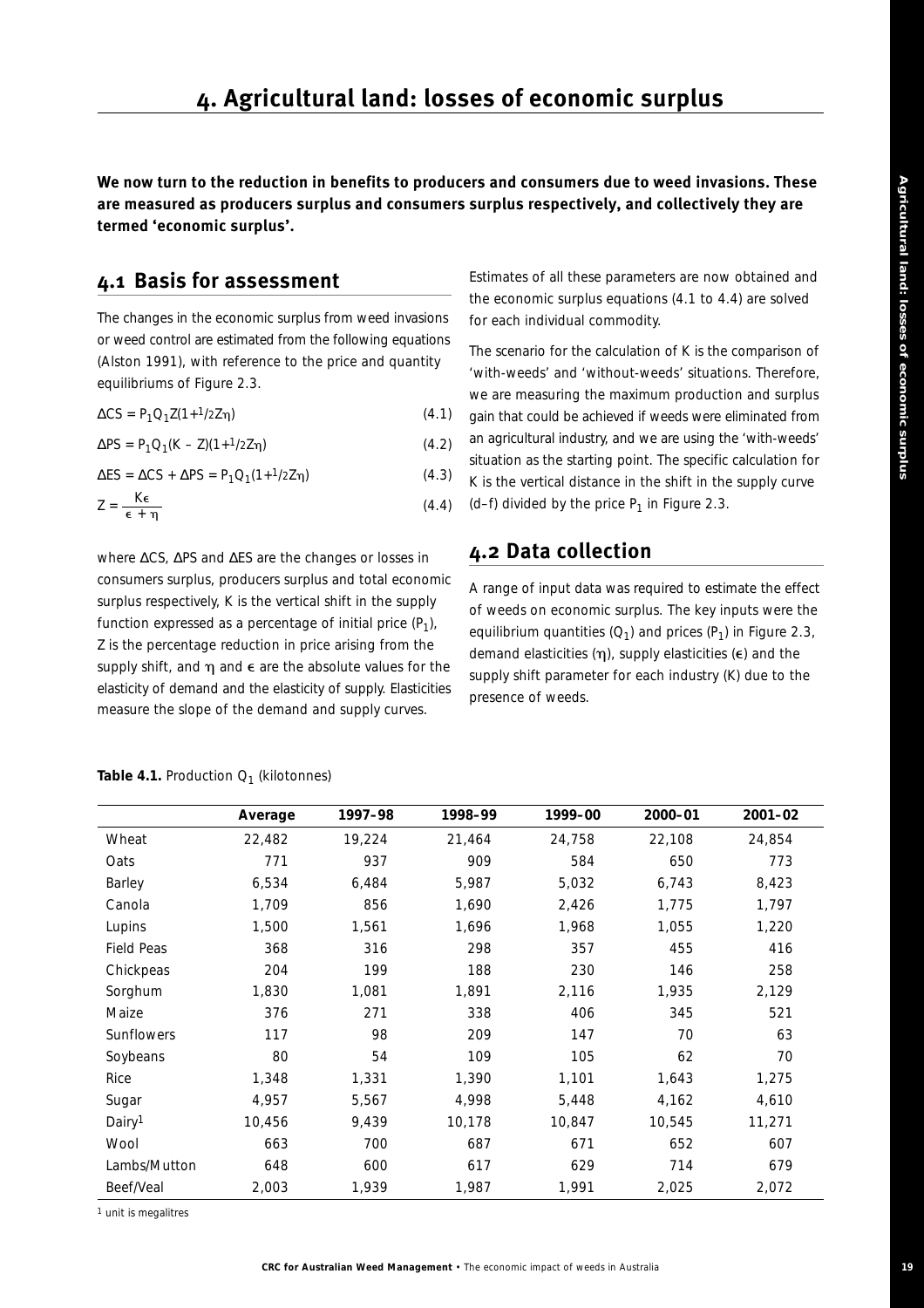|                         | Average                                                                                                                                                                                                                                                                                                                                    | 1997-98  | 1998-99 | 1999-00                                                                                                                                                                                                                                                                                                                                                                | 2000-01 | 2001-02 |
|-------------------------|--------------------------------------------------------------------------------------------------------------------------------------------------------------------------------------------------------------------------------------------------------------------------------------------------------------------------------------------|----------|---------|------------------------------------------------------------------------------------------------------------------------------------------------------------------------------------------------------------------------------------------------------------------------------------------------------------------------------------------------------------------------|---------|---------|
| Wheat                   | 209                                                                                                                                                                                                                                                                                                                                        | 198      | 187     | 195                                                                                                                                                                                                                                                                                                                                                                    | 232     | 232     |
| Oats                    | 143                                                                                                                                                                                                                                                                                                                                        | 172      | 110     | 103                                                                                                                                                                                                                                                                                                                                                                    | 137     | 192     |
| Barley                  | 166                                                                                                                                                                                                                                                                                                                                        | 180      | 134     | 141                                                                                                                                                                                                                                                                                                                                                                    | 174     | 203     |
| Canola                  | 370                                                                                                                                                                                                                                                                                                                                        |          |         |                                                                                                                                                                                                                                                                                                                                                                        |         |         |
| Lupins                  | 200                                                                                                                                                                                                                                                                                                                                        | 196      | 156     | 145                                                                                                                                                                                                                                                                                                                                                                    | 205     | 298     |
| Field Peas              | 284                                                                                                                                                                                                                                                                                                                                        | 272      | 294     | 297                                                                                                                                                                                                                                                                                                                                                                    | 219     | 340     |
| Chickpeas               | 545                                                                                                                                                                                                                                                                                                                                        | 488      | 461     | 448                                                                                                                                                                                                                                                                                                                                                                    | 648     | 678     |
| Sorghum                 | 161                                                                                                                                                                                                                                                                                                                                        | 182      | 142     | 131                                                                                                                                                                                                                                                                                                                                                                    | 163     | 188     |
| Maize                   | 192                                                                                                                                                                                                                                                                                                                                        | 216      | 173     | 161                                                                                                                                                                                                                                                                                                                                                                    | 187     | 225     |
| Sunflowers              | 480                                                                                                                                                                                                                                                                                                                                        |          |         |                                                                                                                                                                                                                                                                                                                                                                        |         |         |
| Soybeans                | 360                                                                                                                                                                                                                                                                                                                                        |          |         |                                                                                                                                                                                                                                                                                                                                                                        |         |         |
| Rice                    | 216                                                                                                                                                                                                                                                                                                                                        | 226      | 213     | 213                                                                                                                                                                                                                                                                                                                                                                    | 208     | 220     |
|                         |                                                                                                                                                                                                                                                                                                                                            |          |         |                                                                                                                                                                                                                                                                                                                                                                        |         | 332     |
| Sugar                   | 308                                                                                                                                                                                                                                                                                                                                        | 343      | 357     | 257                                                                                                                                                                                                                                                                                                                                                                    | 253     |         |
| Dairy <sup>1</sup>      | 28.7                                                                                                                                                                                                                                                                                                                                       | 29.4     | 28.5    | 26.2                                                                                                                                                                                                                                                                                                                                                                   | 29.0    | 30.3    |
| Wool                    | 4,204                                                                                                                                                                                                                                                                                                                                      | 4,443    | 3,234   | 3,573                                                                                                                                                                                                                                                                                                                                                                  | 4,501   | 5,267   |
| Lambs/Mutton            | 2,045                                                                                                                                                                                                                                                                                                                                      | 2,000    | 1,784   | 2,049                                                                                                                                                                                                                                                                                                                                                                  | 1,735   | 2,657   |
| Beef/Veal               | 2,184                                                                                                                                                                                                                                                                                                                                      | 1,626    | 1,810   | 2,043                                                                                                                                                                                                                                                                                                                                                                  | 2,371   | 3,072   |
|                         | and soybeans. These prices were derived from NSW<br>Agriculture (various). The actual quantities and prices used<br>were derived as the average for the five-year period<br>1997-98 to 2001-02. The data for cotton were<br>obtained from Hoque et al. (under review). The data for<br>each commodity are given in the Tables 4.1 and 4.2. |          |         | including ABARE (1999), Brennan and Bantilan (1999),<br>Griffith et al. (2001), Hill, Piggott and Griffith (2001), Jones<br>et al. (2000) and Myers, Piggott and MacAulay (1985).<br>The supply elasticities are lower than the demand elast-<br>icities, which suggests that the changes in producer surplus<br>will be higher than the changes in consumers surplus. |         |         |
| Table 4.3. Elasticities |                                                                                                                                                                                                                                                                                                                                            |          |         | The $K$ parameter has been calculated for weeds in a number                                                                                                                                                                                                                                                                                                            |         |         |
|                         | Supply elasticity Demand elasticity                                                                                                                                                                                                                                                                                                        |          |         | of previous studies for winter crops (Jones et al. 2000)                                                                                                                                                                                                                                                                                                               |         |         |
|                         | $(\epsilon)$                                                                                                                                                                                                                                                                                                                               | $(\eta)$ |         | Jones et al. in press), cotton (Hoque et al. under review)                                                                                                                                                                                                                                                                                                             |         |         |
|                         |                                                                                                                                                                                                                                                                                                                                            |          |         | and wool (Vere, Jones and Griffith. 2003). This parameter                                                                                                                                                                                                                                                                                                              |         |         |
|                         | 0.25                                                                                                                                                                                                                                                                                                                                       | 6.17     |         | is one of the most important variables in determining the                                                                                                                                                                                                                                                                                                              |         |         |
| Wheat<br>Oats           | 0.20                                                                                                                                                                                                                                                                                                                                       | 2.20     |         | loss in economic surplus and there is considerable                                                                                                                                                                                                                                                                                                                     |         |         |
| Barley                  | 0.20                                                                                                                                                                                                                                                                                                                                       | 2.20     |         | uncertainty surrounding its exact values. For this reason,                                                                                                                                                                                                                                                                                                             |         |         |
| Canola                  | 0.20                                                                                                                                                                                                                                                                                                                                       | 2.20     |         | a risk analysis was used to incorporate a range of values                                                                                                                                                                                                                                                                                                              |         |         |
| Lupins                  | 0.20                                                                                                                                                                                                                                                                                                                                       | 2.20     |         | of K for each agricultural industry. A triangular distribution                                                                                                                                                                                                                                                                                                         |         |         |
| Field Peas              | 0.20                                                                                                                                                                                                                                                                                                                                       | 2.20     |         | was specified with minimum, most likely and maximum                                                                                                                                                                                                                                                                                                                    |         |         |
| Chickpeas               | 0.20                                                                                                                                                                                                                                                                                                                                       | 2.20     |         | values for K (Table 4.4). A variety of approaches were                                                                                                                                                                                                                                                                                                                 |         |         |
|                         | 0.20                                                                                                                                                                                                                                                                                                                                       | 2.20     |         | used to estimate $K$ for those industries with no previous                                                                                                                                                                                                                                                                                                             |         |         |
| Sorghum<br>Maize        | 0.20                                                                                                                                                                                                                                                                                                                                       | 2.20     |         | estimates. For the livestock industries a grazing simulation                                                                                                                                                                                                                                                                                                           |         |         |
| Sunflowers              | 0.20                                                                                                                                                                                                                                                                                                                                       | 2.20     |         | model (developed by Jones) was used in conjunction with                                                                                                                                                                                                                                                                                                                |         |         |
| Soybeans                | 0.20                                                                                                                                                                                                                                                                                                                                       | 2.20     |         | survey data of weeds in grazing systems (Dellow et al.                                                                                                                                                                                                                                                                                                                 |         |         |
| Cotton                  | 1.50                                                                                                                                                                                                                                                                                                                                       | 2.20     |         | 2002; Quigley 1992) to estimate a range of K values for                                                                                                                                                                                                                                                                                                                |         |         |
| Rice                    | 0.36                                                                                                                                                                                                                                                                                                                                       | 2.20     |         | various levels of weed composition. For summer oilseeds                                                                                                                                                                                                                                                                                                                |         |         |
|                         | 0.36                                                                                                                                                                                                                                                                                                                                       | 2.20     |         | and coarse grains, values of K were obtained by                                                                                                                                                                                                                                                                                                                        |         |         |
| Dairy                   | 1.13                                                                                                                                                                                                                                                                                                                                       | 3.00     |         | extrapolating the values of the winter crops with changes                                                                                                                                                                                                                                                                                                              |         |         |
| Sugar<br>Wool           | 0.90                                                                                                                                                                                                                                                                                                                                       | 1.40     |         | resulting from discussions with weed scientists regarding                                                                                                                                                                                                                                                                                                              |         |         |
| Lambs / Mutton          | 1.38                                                                                                                                                                                                                                                                                                                                       | 1.40     |         | differences in weed burdens and crop competitiveness.                                                                                                                                                                                                                                                                                                                  |         |         |

#### **Table 4.3.** Elasticities

|                   |      | Supply elasticity Demand elasticity |
|-------------------|------|-------------------------------------|
|                   | (€)  | (უ)                                 |
| Wheat             | 0.25 | 6.17                                |
| Oats              | 0.20 | 2.20                                |
| Barley            | 0.20 | 2.20                                |
| Canola            | 0.20 | 2.20                                |
| Lupins            | 0.20 | 2.20                                |
| <b>Field Peas</b> | 0.20 | 2.20                                |
| Chickpeas         | 0.20 | 2.20                                |
| Sorghum           | 0.20 | 2.20                                |
| Maize             | 0.20 | 2.20                                |
| Sunflowers        | 0.20 | 2.20                                |
| Soybeans          | 0.20 | 2.20                                |
| Cotton            | 1.50 | 2.20                                |
| Rice              | 0.36 | 2.20                                |
| Sugar             | 0.36 | 2.20                                |
| Dairy             | 1.13 | 3.00                                |
| Wool              | 0.90 | 1.40                                |
| Lambs / Mutton    | 1.38 | 1.40                                |
| Beef / Veal       | 0.10 | 1.40                                |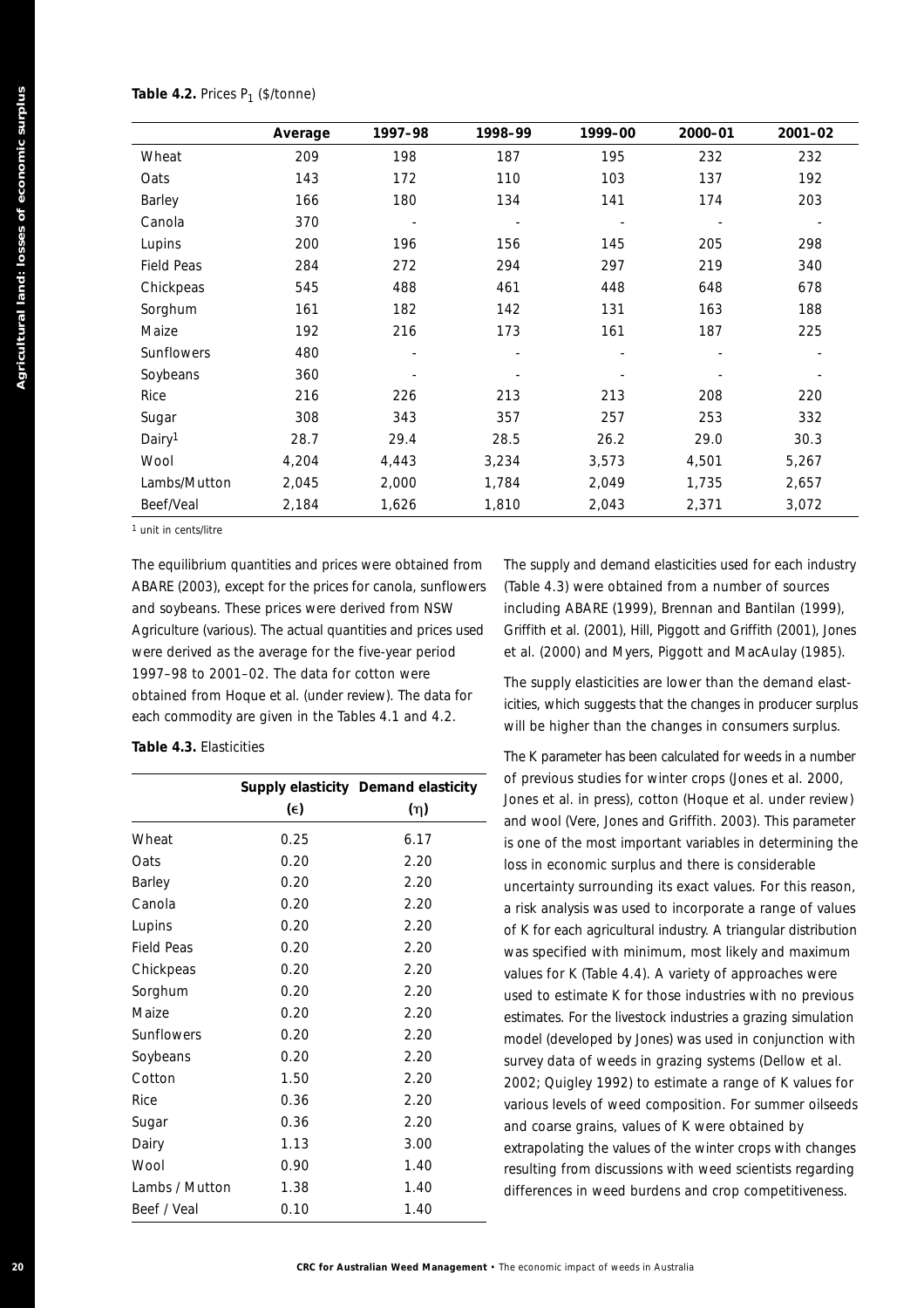#### **Table 4.4.** Supply shift parameters *K*

|                | Minimum | Most likely Maximum |      |
|----------------|---------|---------------------|------|
| Wheat          | 0.10    | 0.15                | 0.20 |
| Oats           | 0.10    | 0.15                | 0.20 |
| Barley         | 0.10    | 0.15                | 0.20 |
| Canola         | 0.10    | 0.15                | 0.25 |
| Lupins         | 0.10    | 0.20                | 0.30 |
| Field Peas     | 0.15    | 0.20                | 0.40 |
| Chickpeas      | 0.15    | 0.20                | 0.40 |
| Sorghum        | 0.10    | 0.15                | 0.20 |
| Maize          | 0.10    | 0.15                | 0.20 |
| Sunflowers     | 0.10    | 0.15                | 0.20 |
| Soybeans       | 0.10    | 0.15                | 0.20 |
| Cotton         | 0.25    | 0.30                | 0.35 |
| Rice           | 0.10    | 0.15                | 0.20 |
| Sugar          | 0.10    | 0.15                | 0.20 |
| Dairy          | 0.10    | 0.20                | 0.30 |
| Wool           | 0.10    | 0.20                | 0.30 |
| Lambs / Mutton | 0.10    | 0.20                | 0.30 |
| Beef / Veal    | 0.10    | 0.20                | 0.30 |
|                |         |                     |      |

# **4.3 Results**

The results of the stochastic simulation of the economic surplus loss due to weeds are given in Table 4.5. The economic surplus results in the table (rows 3, 6, 9, and 12 of results) are the actual results generated in the simulation. The consumer and producer surplus are also actual results and are calculated separately, as shown in Equations (4.1) to (4.4). So the economic surplus will not always be exactly equal to the sum of consumer and producer surplus. The economic surplus results are the totals and so they are reported and used as the estimates of the impacts.

The mean, standard deviation, and the 5<sup>th</sup> and 95<sup>th</sup> percentiles are all reported in Table 4.5. The percentile results give the range in losses from the simulations. The changes in consumer surplus, producer surplus and total economic surplus are reported for the winter crop, summer crop and livestock industries. The results represent the scenario of 'with' and 'without' weeds and give a measure of the maximum economic gain that could be achieved if weeds were eliminated from these agricultural industries. Further results for each industry are shown in Table 4.6.

**Table 4.5.** Results of stochastic simulation for losses in consumer surplus, producer surplus and total economic surplus due to weeds in winter crops, summer crops and livestock industries (\$m)

|                  | Mean  | Standard | 5 <sub>th</sub>                 | 95th  |
|------------------|-------|----------|---------------------------------|-------|
|                  |       |          | deviation percentile percentile |       |
| Winter crops     |       |          |                                 |       |
| consumer surplus | 62    | 5        | 54                              | 70    |
| producer surplus | 1,061 | 100      | 894                             | 1.227 |
| economic surplus | 1,122 | 105      | 949                             | 1,296 |
| Summer crops     |       |          |                                 |       |
| consumer surplus | 59    | 5        | 51                              | 67    |
| producer surplus | 337   | 29       | 288                             | 386   |
| economic surplus | 396   | 34       | 339                             | 453   |
| Livestock        |       |          |                                 |       |
| consumer surplus | 609   | 71       | 492                             | 728   |
| producer surplus | 1,800 | 215      | 1,441                           | 2,153 |
| economic surplus | 2,409 | 270      | 1,962                           | 2,856 |
| Total            |       |          |                                 |       |
| consumer surplus | 729   | 72       | 612                             | 850   |
| producer surplus | 3,197 | 241      | 2,793                           | 3,597 |
| economic surplus | 3,927 | 294      | 3,442                           | 4,420 |
|                  |       |          |                                 |       |

**Table 4.6.** Loss in mean consumer surplus, producer surplus and economic surplus for individual agricultural industries (\$m)

|                   | Consumer | Producer | Economic |
|-------------------|----------|----------|----------|
|                   | surplus  | surplus  | surplus  |
| Wheat             | 27.91    | 688.92   | 716.82   |
| Oats              | 1.39     | 15.34    | 16.73    |
| Barley            | 13.76    | 151.37   | 165.13   |
| Canola            | 8.92     | 98.08    | 107.00   |
| Lupins            | 5.09     | 56.04    | 61.13    |
| <b>Field Peas</b> | 2.23     | 24.57    | 26.80    |
| Chickpeas         | 2.37     | 26.04    | 28.41    |
| Sorghum           | 3.73     | 41.04    | 44.77    |
| Maize             | 0.92     | 10.08    | 10.99    |
| Sunflowers        | 0.71     | 7.85     | 8.56     |
| Soybeans          | 1.82     | 20.07    | 21.90    |
| Cotton            | 12.28    | 18.01    | 30.30    |
| Rice              | 6.28     | 38.38    | 44.66    |
| Sugar             | 32.98    | 201.57   | 234.56   |
| Dairy             | 177.69   | 471.75   | 649.44   |
| Wool              | 230.17   | 358.04   | 588.20   |
| Lambs / Mutton    | 140.63   | 142.67   | 283.30   |
| Beef / Veal       | 58.87    | 824.12   | 882.99   |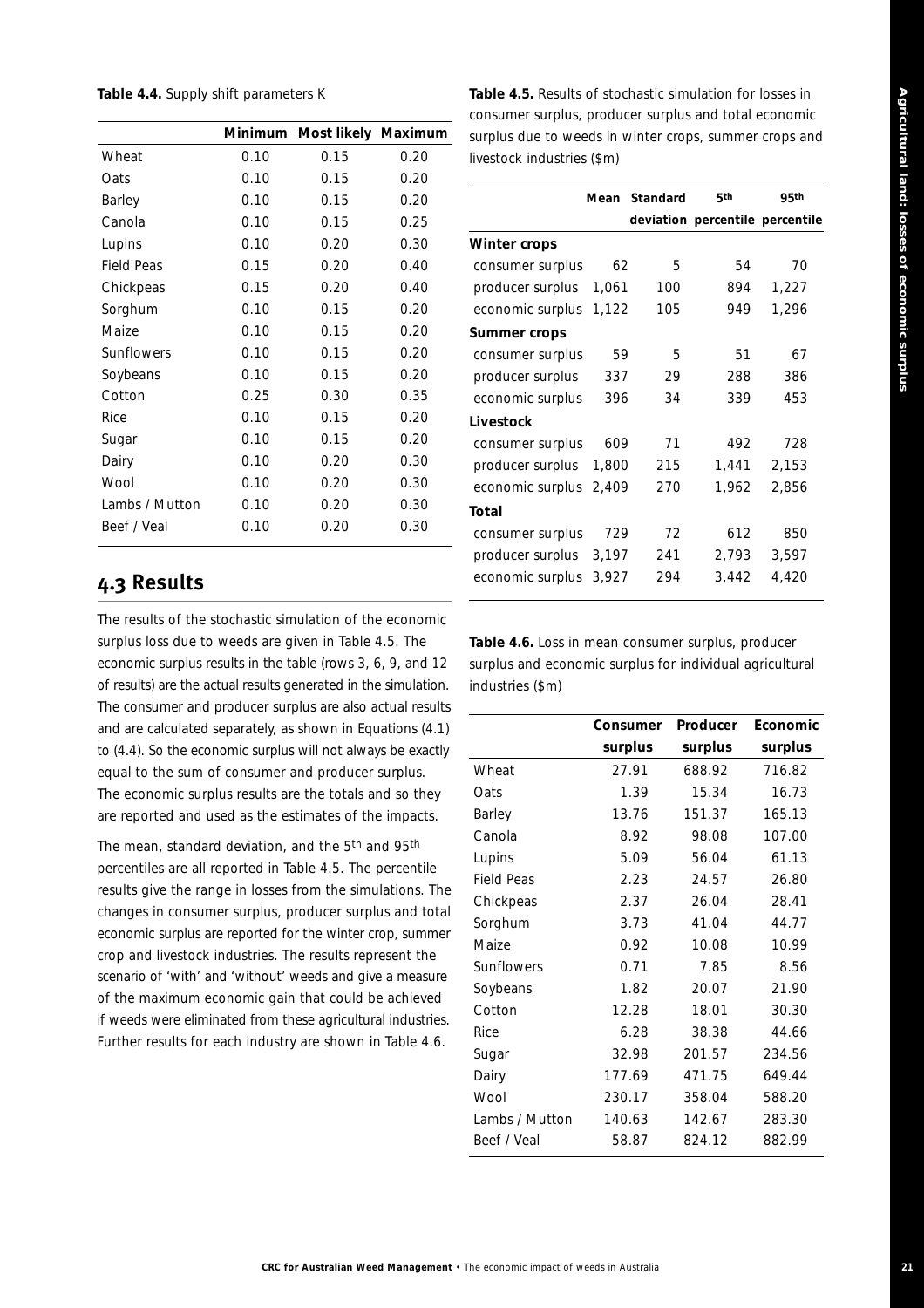The main impacts due to the presence of weeds may be summarised as follows.

- The mean loss in economic surplus was \$3,927m per annum.
- The range in this loss was \$3,442m to \$4,420m.
- The composition of the mean loss was \$1,122m in winter crops, \$396m in summer crops and \$2,409m in the livestock industries.
- The majority of this loss was borne by producers (\$3,197m loss in producer surplus) rather than consumers (\$729m loss in consumer surplus).

The range of estimates of the loss in economic surplus (\$3,442m to \$4,420m in Table 4.5) encompasses the range of estimates of the sum of financial costs and yield loss (\$3,583m to \$3,737m in Section 3.4). Further, the mean

surplus loss (\$3,927m) exceeds the maximum loss of financial costs and yield losses (\$3,737m). We would expect the surplus estimates to be higher because they include efficiency losses to the industries as well as the financial costs and yield losses.

# **4.4 Discussion**

Consider again the economic framework outlined in Section 2 and its loss-expenditure frontier. The lines  $C_X$ and  $C_M$  in Figure 4.1 are iso-cost lines, which indicate the combinations of L and E that sum to the same total cost. So any combination of L and E along  $C_X$  results in the same total cost. And any combination along  $C_M$ results in the same total cost, but the total cost of  $C_X$ exceeds that of  $C_M$ .



**Figure 4.1.** The best combination of control expenditure and weed losses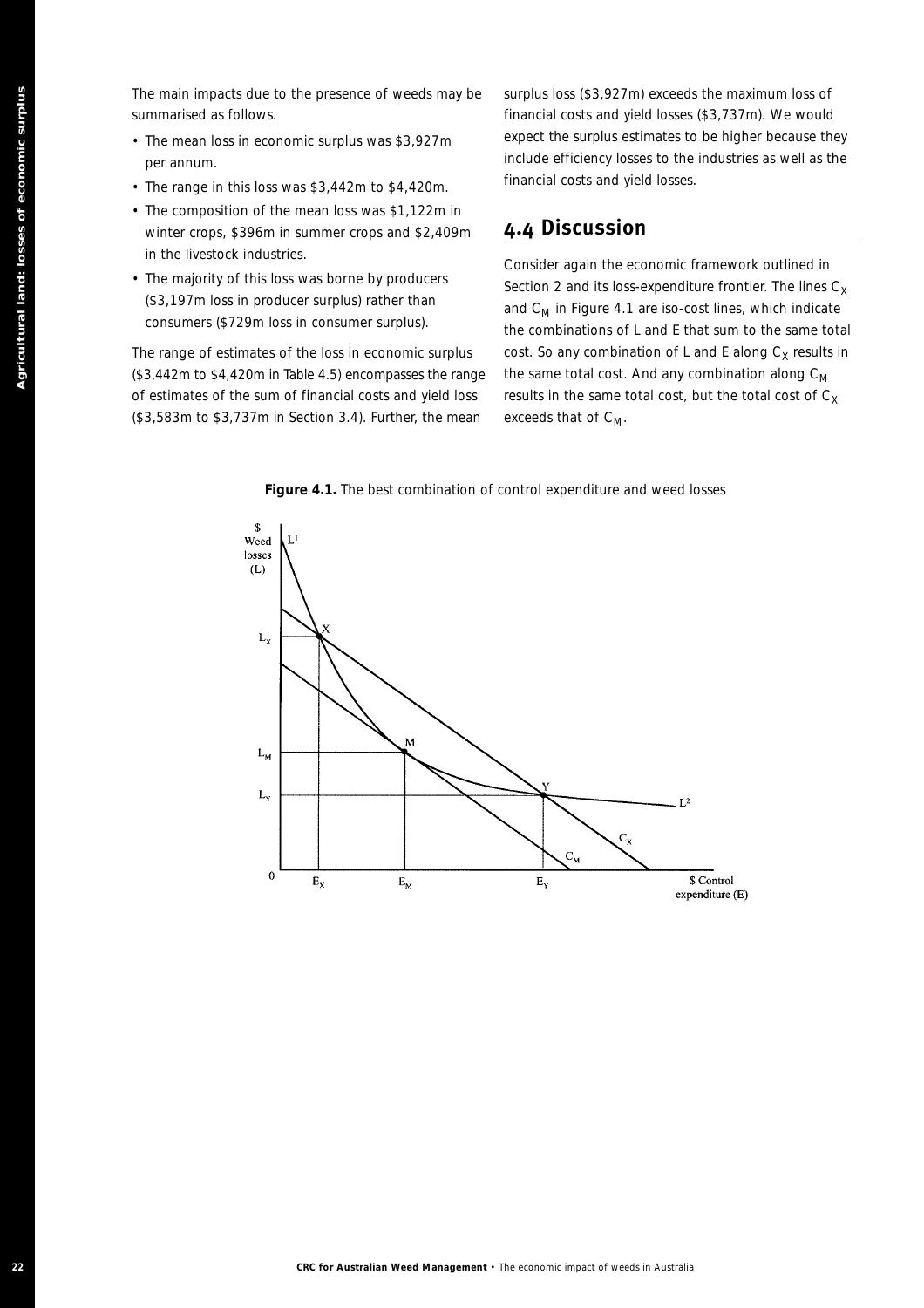# **Case study: Benefits of CRC research into annual grass weeds in the temperate perennial zone**

Annual grass weeds, in particular vulpia *spp.*, can reduce agricultural output in the temperate pasture zone (TPZ) of south-eastern Australia. Vere, Jones and Griffith (2003) estimated the impact as the cost of weeds, and then proceeded to determine the economic return from research by the CRC for Australian Weed Management into this problem. They addressed an important issue that is usually ignored in impact studies; what are the benefits of doing something about the problem? This involved constructing two scenarios; with-CRC research and without-CRC research.

The study combined the results of a survey that derived the extent of various weeds in the TPZ and a grazing systems simulation model that calculated the returns from alternative ecological compositions of a pasture. This model was used to measure the wool industry supply shift parameters associated with various weed infestation scenarios.

The study also introduced variability into the economic surplus calculation in recognition of the fact that there is considerable uncertainty in our understanding of losses. The study divided Australia into two regions; the TPZ which benefited from CRC research and the rest of Australia (ROA) which in this case was not a beneficiary of the CRC research. An important part of this analysis is that it measured the benefits of changing the level of weed infestation from current levels, rather than assuming that weeds can be totally removed (that is, a no weed scenario). The results are summarised below, and show the changes in economic surplus for the with- and without-CRC research scenarios.

|                        | Mean    | <b>Standard deviation</b> | Coefficient of variation |
|------------------------|---------|---------------------------|--------------------------|
| Economic surplus (\$m) |         |                           |                          |
| $-$ with CRC           | 107.7   | 35.6                      | 33.1                     |
| $-$ without CRC        | 49.4    | 20.0                      | 40.5                     |
| - net CRC benefit      | 58.3    | 23.1                      | 39.7                     |
| Producer surplus (\$m) |         |                           |                          |
| $-$ TPZ with CRC       | 153.8   | 51.0                      | 33.1                     |
| $-$ TPZ without CRC    | 70.4    | 28.5                      | 40.5                     |
| $-$ ROA with CRC       | $-47.8$ | 15.9                      | 33.3                     |
| $-$ ROA without CRC    | $-21.7$ | 8.8                       | 40.6                     |
| Consumer surplus (\$m) |         |                           |                          |
| – with CRC             | 1.7     | 0.6                       | 33.3                     |
| $-$ without CRC        | 0.8     | 0.3                       | 40.5                     |

#### **Economic surplus results for the effect of CRC research into annual grass weeds on the wool industry**

The loss-expenditure frontier, in a sense, defines the technical possibilities at any given time as explained in Section 2. An increasing level of weed control from  $E_x$ at X toward  $E_M$  at M reduces weed losses and reduces total weed cost from  $C_x$  to  $C_M$ .

The role of research, and the best combination of loss and control, can be depicted within the framework of the figure. The purpose of research is to shift the whole frontier  $L^1 L^2$  toward the origin at 0, so to reduce total costs.

The maximum benefit from weed control involves a choice between control and loss. If the existing position is X, where surplus loss =  $L_x$  and control cost =  $E_x$  the total cost is:

$$
C_x = (L_x + E_x)
$$

Let the best combination of control and loss be at M where the loss is  $L_M$  and control cost is  $C_M$ . The total cost now is:

$$
CM = (L_M + C_M)
$$

The avoidable cost, which is the maximum benefit of weed control, is equal to  $(C_X - C_M)$ .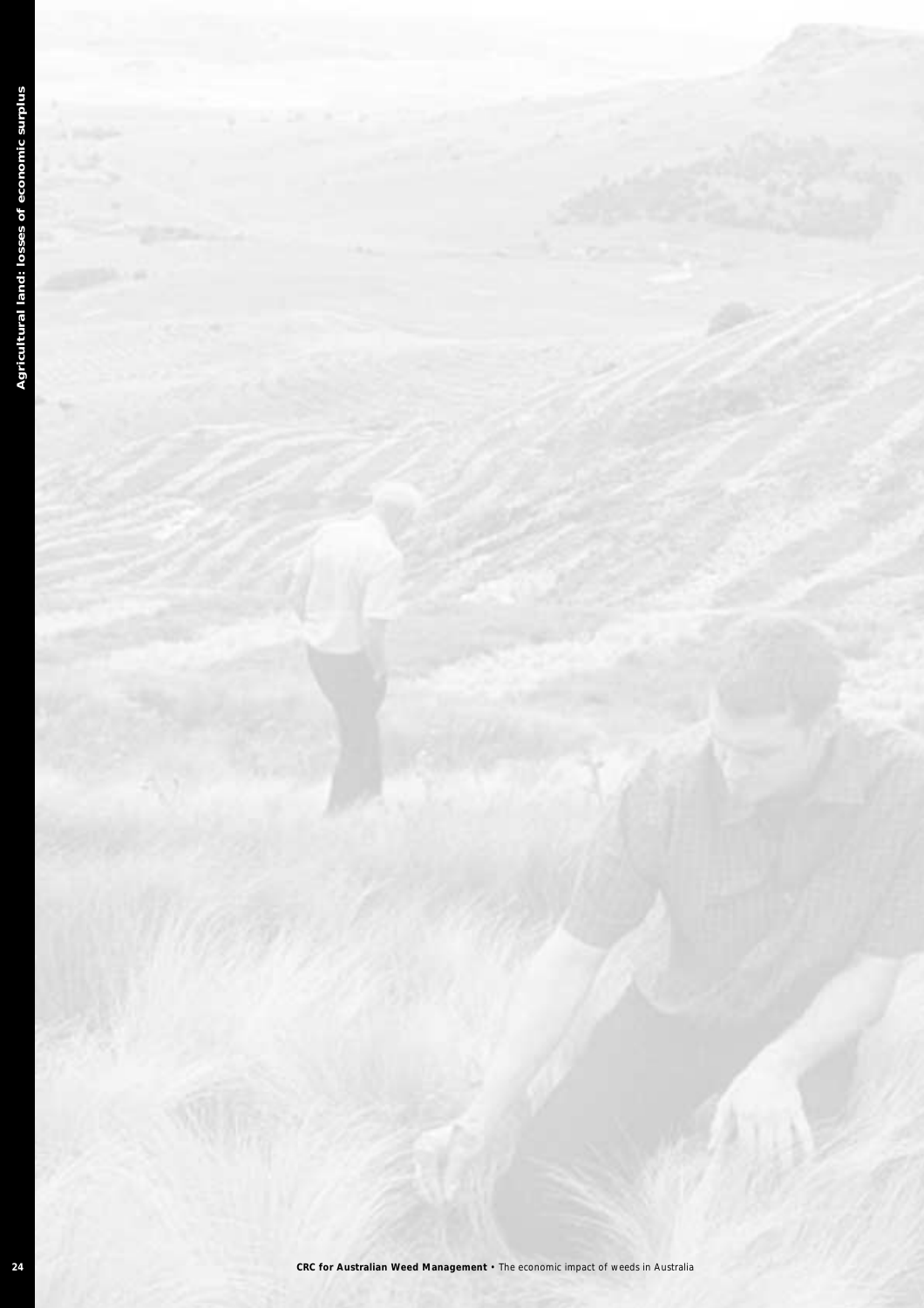**We now turn to the estimation of the economic impacts of weeds on natural environments.** 

# **5.1 Scope**

There are no consistent, national or even state-wide, data on the effects of weeds on the outputs of goods and services from natural environments. There are no market-based prices for the values of these outputs either. The available data are just the expenditures by National Parks and Wildlife Services on weed management, and the expenditures of National Heritage Trust (NHT) funds by other bodies on weed control in natural environments. Thus nationwide impacts in national parks and natural environments can only be estimated in terms of the costs of weed control. These expenditures have been collected and are summarised for the year 2001–02 in Table 5.1, with changes over time in Tables 5.2 and 5.3. These data are supplemented by estimates of the costs and benefits of weed management for biodiversity protection in two important cases, namely individual national parks and weeds of agriculture and production forests.

# **5.2 Data Collection**

Expenditures were collected directly from the head office for each National Parks and Wildlife Service throughout Australia. Expenditures that had been collected on a regional basis were aggregated to the state level. The initial list of persons to contact in each service was compiled from the agency's website, from advice from colleagues within the CRC for Australian Weed Management, and from personal contacts.

Each state appears to have a different system of record keeping, and appears to control different types and species of weed. Some states give priority to large infestations within the National Parks and nature reserves while others give priority to declared weeds only. For these reasons, expenditures on weed control were aggregated across all weeds.

The expenditures comprised the direct costs and indirect costs of weed control. Direct costs included the on-ground expenditures on weedicide, labour, contractor costs, and other materials. The indirect costs included the depreciation of equipment, mapping, surveillance and research that were attributable to weed management. Salaries were an additional cost allocated to weed management.

The National Parks and Wildlife Service of New South Wales provided a breakdown of the total expenditure into (a) direct costs of wages and treatment, (b) indirect costs including the allocation of capital to weeds management, and (c) the proportion of salaries devoted to weeds management. The Services in Queensland, South Australia and the Australian Capital Territory provided just direct and indirect costs. The other states provided data on the direct costs alone.

Expenditures on weed control in natural ecosystems outside national parks were collected from the 2001–02 annual report of the National Heritage Trust. An appendix to that report listed approved projects including many on weed control. The total expenditures on these projects for each state were extracted. Individual groups, catchment committees, and landcare committees undertook the projects.

# **5.3 Results: expenditures on weed management**

The results in Table 5.1 include the direct costs of labour and treatment for all services, and the total costs with the additional expenditures on salaries, capital and other indirect costs of weed management for some authorities. The total costs are, of course, more comprehensive and show that expenditures on weed control totalled at least \$19.597m in 2001–02. The total of the direct costs for national parks was \$8.282m.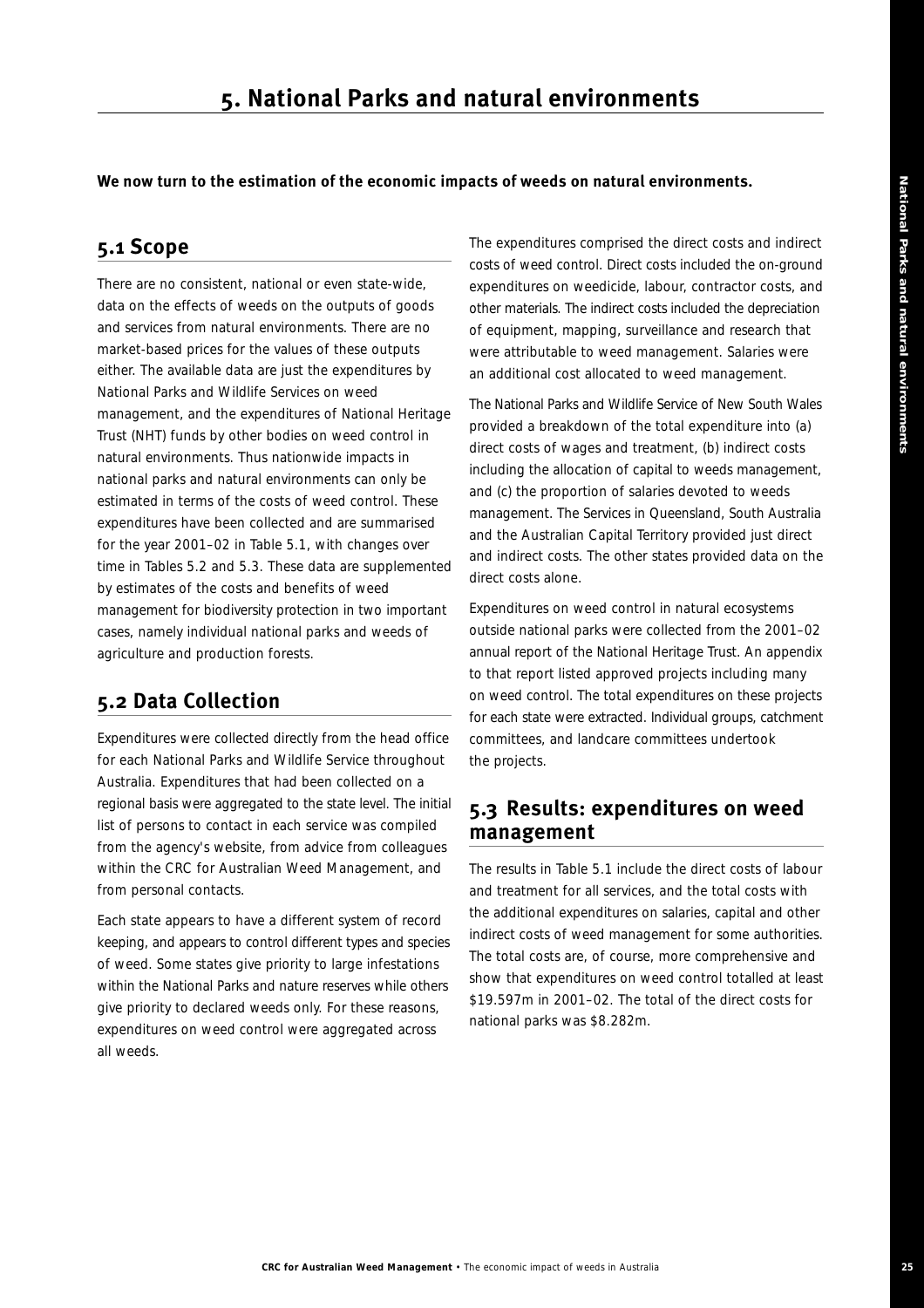| <b>Territories</b><br>and treatment \$m<br>\$0.151m to Western Australia,<br>Capital Territory, and \$1.267m<br>Commonwealth<br>1.631ª<br>1.631<br>of Australia<br>The trends in expenditure on w<br>New South Wales<br>5.583<br>1.133<br>years have varied widely betwe<br>Queensland<br>1.400 <sup>b</sup><br>0.933<br>the need for weed control, and<br>South Australia<br>0.313<br>0.688 <sup>b</sup><br>(Table 5.2). For example, over t<br>Tasmania<br>0.210<br>0.210c<br>98 to 2001-02 expenditure in N<br>Victoria<br>2.800<br>2.800 <sup>a</sup><br>113 per cent per year from a b<br>Western Australia<br>0.784<br>0.784a<br>98 to a total of \$5.583m in 20<br>Australian Capital<br>0.522 <sup>d</sup><br>0.373<br>The total weed expenditures b<br>Territory<br>Wildlife Services of New South<br>Northern Territory<br>0.981<br>0.105<br>percentages of total budgets,<br>Other natural<br>4.998 <sup>e</sup><br>na<br>NSW, expenditures increased f<br>environments<br>total budget in 1997-98 to 1.<br>\$8.282<br>\$19.597<br>Total<br>and in Victoria the proportion<br>na is not available<br>cent in 1989-99 to 2.42 per c<br>a Data on salary and capital costs were not provided, so this figure<br>includes just the direct costs of labour and treatment.<br>Table 5.3. The increase in wee<br><sup>b</sup> Indirect or capital costs were provided and are included in this value.<br>National Parks and Wildlife Ser<br>But salary costs were not provided.<br>and Victoria, relative to total S<br>c Data cover only five of the seven regions in Tasmania, and for one<br>district include just the cost of labour.<br>Total budget \$m<br>Year<br>d Includes imputed cost of voluntary labour and depreciation on<br><b>NSW</b><br>machinery, but excludes the costs of salaries.<br><sup>e</sup> National Heritage Trust funds for weed control for preserving natural<br>1997-98<br>108<br>ecosystems other than national parks. The funds mainly apply to coast<br>1998-99<br>na<br>care programs, beaches, river catchments, wetlands, lakes, waterways<br>and islands.<br>1990-00<br>239<br>$2000 - 01$<br>258<br>$2001 - 02$<br>285<br>na: not available.<br>Table 5.2. Weed management expenditure by Australian National Parks and Wildlife Servic<br>in recent years <sup>a</sup><br>From<br>Value in 2001-02<br><b>State</b><br>To<br>Time span<br>years<br>New South Wales<br>$2001 - 02$<br>5.583<br>1997-98<br>4<br>Queensland<br>1997-98<br>$2001 - 02$<br>1.400<br>4<br>South Australia<br>$2001 - 02$<br>0.688<br>1997–98<br>4<br>Tasmania<br>na<br>na<br>na<br>na<br>Victoria<br>$2001 - 02$<br>1998-99<br>3<br>2.800<br>Western Australia<br>$2001 - 02$<br>0.784<br>1997–98<br>4<br>Australian Capital Territory<br>1998-99<br>$2001 - 02$<br>0.522<br>3<br>Northern Territory<br>na<br>na<br>na<br>na<br>na: not available. | States and | Direct costs of labour Total costs \$m |  | South Wales, \$0.717m to Quee<br>Australia, \$0.631m to Tasmani |     |
|-----------------------------------------------------------------------------------------------------------------------------------------------------------------------------------------------------------------------------------------------------------------------------------------------------------------------------------------------------------------------------------------------------------------------------------------------------------------------------------------------------------------------------------------------------------------------------------------------------------------------------------------------------------------------------------------------------------------------------------------------------------------------------------------------------------------------------------------------------------------------------------------------------------------------------------------------------------------------------------------------------------------------------------------------------------------------------------------------------------------------------------------------------------------------------------------------------------------------------------------------------------------------------------------------------------------------------------------------------------------------------------------------------------------------------------------------------------------------------------------------------------------------------------------------------------------------------------------------------------------------------------------------------------------------------------------------------------------------------------------------------------------------------------------------------------------------------------------------------------------------------------------------------------------------------------------------------------------------------------------------------------------------------------------------------------------------------------------------------------------------------------------------------------------------------------------------------------------------------------------------------------------------------------------------------------------------------------------------------------------------------------------------------------------------------------------------------------------------------------------------------------------------------------------------------------------------------------------------------------------------------------------------------------------------------------------------------------------------------------------------------------------------------------------------------------------------------------------------------------------------------|------------|----------------------------------------|--|-----------------------------------------------------------------|-----|
|                                                                                                                                                                                                                                                                                                                                                                                                                                                                                                                                                                                                                                                                                                                                                                                                                                                                                                                                                                                                                                                                                                                                                                                                                                                                                                                                                                                                                                                                                                                                                                                                                                                                                                                                                                                                                                                                                                                                                                                                                                                                                                                                                                                                                                                                                                                                                                                                                                                                                                                                                                                                                                                                                                                                                                                                                                                                             |            |                                        |  |                                                                 |     |
|                                                                                                                                                                                                                                                                                                                                                                                                                                                                                                                                                                                                                                                                                                                                                                                                                                                                                                                                                                                                                                                                                                                                                                                                                                                                                                                                                                                                                                                                                                                                                                                                                                                                                                                                                                                                                                                                                                                                                                                                                                                                                                                                                                                                                                                                                                                                                                                                                                                                                                                                                                                                                                                                                                                                                                                                                                                                             |            |                                        |  |                                                                 |     |
|                                                                                                                                                                                                                                                                                                                                                                                                                                                                                                                                                                                                                                                                                                                                                                                                                                                                                                                                                                                                                                                                                                                                                                                                                                                                                                                                                                                                                                                                                                                                                                                                                                                                                                                                                                                                                                                                                                                                                                                                                                                                                                                                                                                                                                                                                                                                                                                                                                                                                                                                                                                                                                                                                                                                                                                                                                                                             |            |                                        |  |                                                                 |     |
|                                                                                                                                                                                                                                                                                                                                                                                                                                                                                                                                                                                                                                                                                                                                                                                                                                                                                                                                                                                                                                                                                                                                                                                                                                                                                                                                                                                                                                                                                                                                                                                                                                                                                                                                                                                                                                                                                                                                                                                                                                                                                                                                                                                                                                                                                                                                                                                                                                                                                                                                                                                                                                                                                                                                                                                                                                                                             |            |                                        |  |                                                                 |     |
|                                                                                                                                                                                                                                                                                                                                                                                                                                                                                                                                                                                                                                                                                                                                                                                                                                                                                                                                                                                                                                                                                                                                                                                                                                                                                                                                                                                                                                                                                                                                                                                                                                                                                                                                                                                                                                                                                                                                                                                                                                                                                                                                                                                                                                                                                                                                                                                                                                                                                                                                                                                                                                                                                                                                                                                                                                                                             |            |                                        |  |                                                                 |     |
|                                                                                                                                                                                                                                                                                                                                                                                                                                                                                                                                                                                                                                                                                                                                                                                                                                                                                                                                                                                                                                                                                                                                                                                                                                                                                                                                                                                                                                                                                                                                                                                                                                                                                                                                                                                                                                                                                                                                                                                                                                                                                                                                                                                                                                                                                                                                                                                                                                                                                                                                                                                                                                                                                                                                                                                                                                                                             |            |                                        |  |                                                                 |     |
|                                                                                                                                                                                                                                                                                                                                                                                                                                                                                                                                                                                                                                                                                                                                                                                                                                                                                                                                                                                                                                                                                                                                                                                                                                                                                                                                                                                                                                                                                                                                                                                                                                                                                                                                                                                                                                                                                                                                                                                                                                                                                                                                                                                                                                                                                                                                                                                                                                                                                                                                                                                                                                                                                                                                                                                                                                                                             |            |                                        |  |                                                                 |     |
|                                                                                                                                                                                                                                                                                                                                                                                                                                                                                                                                                                                                                                                                                                                                                                                                                                                                                                                                                                                                                                                                                                                                                                                                                                                                                                                                                                                                                                                                                                                                                                                                                                                                                                                                                                                                                                                                                                                                                                                                                                                                                                                                                                                                                                                                                                                                                                                                                                                                                                                                                                                                                                                                                                                                                                                                                                                                             |            |                                        |  |                                                                 |     |
|                                                                                                                                                                                                                                                                                                                                                                                                                                                                                                                                                                                                                                                                                                                                                                                                                                                                                                                                                                                                                                                                                                                                                                                                                                                                                                                                                                                                                                                                                                                                                                                                                                                                                                                                                                                                                                                                                                                                                                                                                                                                                                                                                                                                                                                                                                                                                                                                                                                                                                                                                                                                                                                                                                                                                                                                                                                                             |            |                                        |  |                                                                 |     |
|                                                                                                                                                                                                                                                                                                                                                                                                                                                                                                                                                                                                                                                                                                                                                                                                                                                                                                                                                                                                                                                                                                                                                                                                                                                                                                                                                                                                                                                                                                                                                                                                                                                                                                                                                                                                                                                                                                                                                                                                                                                                                                                                                                                                                                                                                                                                                                                                                                                                                                                                                                                                                                                                                                                                                                                                                                                                             |            |                                        |  |                                                                 |     |
|                                                                                                                                                                                                                                                                                                                                                                                                                                                                                                                                                                                                                                                                                                                                                                                                                                                                                                                                                                                                                                                                                                                                                                                                                                                                                                                                                                                                                                                                                                                                                                                                                                                                                                                                                                                                                                                                                                                                                                                                                                                                                                                                                                                                                                                                                                                                                                                                                                                                                                                                                                                                                                                                                                                                                                                                                                                                             |            |                                        |  |                                                                 |     |
|                                                                                                                                                                                                                                                                                                                                                                                                                                                                                                                                                                                                                                                                                                                                                                                                                                                                                                                                                                                                                                                                                                                                                                                                                                                                                                                                                                                                                                                                                                                                                                                                                                                                                                                                                                                                                                                                                                                                                                                                                                                                                                                                                                                                                                                                                                                                                                                                                                                                                                                                                                                                                                                                                                                                                                                                                                                                             |            |                                        |  |                                                                 |     |
|                                                                                                                                                                                                                                                                                                                                                                                                                                                                                                                                                                                                                                                                                                                                                                                                                                                                                                                                                                                                                                                                                                                                                                                                                                                                                                                                                                                                                                                                                                                                                                                                                                                                                                                                                                                                                                                                                                                                                                                                                                                                                                                                                                                                                                                                                                                                                                                                                                                                                                                                                                                                                                                                                                                                                                                                                                                                             |            |                                        |  |                                                                 |     |
|                                                                                                                                                                                                                                                                                                                                                                                                                                                                                                                                                                                                                                                                                                                                                                                                                                                                                                                                                                                                                                                                                                                                                                                                                                                                                                                                                                                                                                                                                                                                                                                                                                                                                                                                                                                                                                                                                                                                                                                                                                                                                                                                                                                                                                                                                                                                                                                                                                                                                                                                                                                                                                                                                                                                                                                                                                                                             |            |                                        |  |                                                                 |     |
|                                                                                                                                                                                                                                                                                                                                                                                                                                                                                                                                                                                                                                                                                                                                                                                                                                                                                                                                                                                                                                                                                                                                                                                                                                                                                                                                                                                                                                                                                                                                                                                                                                                                                                                                                                                                                                                                                                                                                                                                                                                                                                                                                                                                                                                                                                                                                                                                                                                                                                                                                                                                                                                                                                                                                                                                                                                                             |            |                                        |  |                                                                 |     |
|                                                                                                                                                                                                                                                                                                                                                                                                                                                                                                                                                                                                                                                                                                                                                                                                                                                                                                                                                                                                                                                                                                                                                                                                                                                                                                                                                                                                                                                                                                                                                                                                                                                                                                                                                                                                                                                                                                                                                                                                                                                                                                                                                                                                                                                                                                                                                                                                                                                                                                                                                                                                                                                                                                                                                                                                                                                                             |            |                                        |  |                                                                 |     |
|                                                                                                                                                                                                                                                                                                                                                                                                                                                                                                                                                                                                                                                                                                                                                                                                                                                                                                                                                                                                                                                                                                                                                                                                                                                                                                                                                                                                                                                                                                                                                                                                                                                                                                                                                                                                                                                                                                                                                                                                                                                                                                                                                                                                                                                                                                                                                                                                                                                                                                                                                                                                                                                                                                                                                                                                                                                                             |            |                                        |  |                                                                 |     |
|                                                                                                                                                                                                                                                                                                                                                                                                                                                                                                                                                                                                                                                                                                                                                                                                                                                                                                                                                                                                                                                                                                                                                                                                                                                                                                                                                                                                                                                                                                                                                                                                                                                                                                                                                                                                                                                                                                                                                                                                                                                                                                                                                                                                                                                                                                                                                                                                                                                                                                                                                                                                                                                                                                                                                                                                                                                                             |            |                                        |  |                                                                 |     |
|                                                                                                                                                                                                                                                                                                                                                                                                                                                                                                                                                                                                                                                                                                                                                                                                                                                                                                                                                                                                                                                                                                                                                                                                                                                                                                                                                                                                                                                                                                                                                                                                                                                                                                                                                                                                                                                                                                                                                                                                                                                                                                                                                                                                                                                                                                                                                                                                                                                                                                                                                                                                                                                                                                                                                                                                                                                                             |            |                                        |  |                                                                 |     |
|                                                                                                                                                                                                                                                                                                                                                                                                                                                                                                                                                                                                                                                                                                                                                                                                                                                                                                                                                                                                                                                                                                                                                                                                                                                                                                                                                                                                                                                                                                                                                                                                                                                                                                                                                                                                                                                                                                                                                                                                                                                                                                                                                                                                                                                                                                                                                                                                                                                                                                                                                                                                                                                                                                                                                                                                                                                                             |            |                                        |  |                                                                 |     |
|                                                                                                                                                                                                                                                                                                                                                                                                                                                                                                                                                                                                                                                                                                                                                                                                                                                                                                                                                                                                                                                                                                                                                                                                                                                                                                                                                                                                                                                                                                                                                                                                                                                                                                                                                                                                                                                                                                                                                                                                                                                                                                                                                                                                                                                                                                                                                                                                                                                                                                                                                                                                                                                                                                                                                                                                                                                                             |            |                                        |  |                                                                 |     |
|                                                                                                                                                                                                                                                                                                                                                                                                                                                                                                                                                                                                                                                                                                                                                                                                                                                                                                                                                                                                                                                                                                                                                                                                                                                                                                                                                                                                                                                                                                                                                                                                                                                                                                                                                                                                                                                                                                                                                                                                                                                                                                                                                                                                                                                                                                                                                                                                                                                                                                                                                                                                                                                                                                                                                                                                                                                                             |            |                                        |  |                                                                 | Vic |
|                                                                                                                                                                                                                                                                                                                                                                                                                                                                                                                                                                                                                                                                                                                                                                                                                                                                                                                                                                                                                                                                                                                                                                                                                                                                                                                                                                                                                                                                                                                                                                                                                                                                                                                                                                                                                                                                                                                                                                                                                                                                                                                                                                                                                                                                                                                                                                                                                                                                                                                                                                                                                                                                                                                                                                                                                                                                             |            |                                        |  |                                                                 | na  |
|                                                                                                                                                                                                                                                                                                                                                                                                                                                                                                                                                                                                                                                                                                                                                                                                                                                                                                                                                                                                                                                                                                                                                                                                                                                                                                                                                                                                                                                                                                                                                                                                                                                                                                                                                                                                                                                                                                                                                                                                                                                                                                                                                                                                                                                                                                                                                                                                                                                                                                                                                                                                                                                                                                                                                                                                                                                                             |            |                                        |  |                                                                 | 103 |
|                                                                                                                                                                                                                                                                                                                                                                                                                                                                                                                                                                                                                                                                                                                                                                                                                                                                                                                                                                                                                                                                                                                                                                                                                                                                                                                                                                                                                                                                                                                                                                                                                                                                                                                                                                                                                                                                                                                                                                                                                                                                                                                                                                                                                                                                                                                                                                                                                                                                                                                                                                                                                                                                                                                                                                                                                                                                             |            |                                        |  |                                                                 | 108 |
|                                                                                                                                                                                                                                                                                                                                                                                                                                                                                                                                                                                                                                                                                                                                                                                                                                                                                                                                                                                                                                                                                                                                                                                                                                                                                                                                                                                                                                                                                                                                                                                                                                                                                                                                                                                                                                                                                                                                                                                                                                                                                                                                                                                                                                                                                                                                                                                                                                                                                                                                                                                                                                                                                                                                                                                                                                                                             |            |                                        |  |                                                                 | 116 |
|                                                                                                                                                                                                                                                                                                                                                                                                                                                                                                                                                                                                                                                                                                                                                                                                                                                                                                                                                                                                                                                                                                                                                                                                                                                                                                                                                                                                                                                                                                                                                                                                                                                                                                                                                                                                                                                                                                                                                                                                                                                                                                                                                                                                                                                                                                                                                                                                                                                                                                                                                                                                                                                                                                                                                                                                                                                                             |            |                                        |  |                                                                 | 116 |
|                                                                                                                                                                                                                                                                                                                                                                                                                                                                                                                                                                                                                                                                                                                                                                                                                                                                                                                                                                                                                                                                                                                                                                                                                                                                                                                                                                                                                                                                                                                                                                                                                                                                                                                                                                                                                                                                                                                                                                                                                                                                                                                                                                                                                                                                                                                                                                                                                                                                                                                                                                                                                                                                                                                                                                                                                                                                             |            |                                        |  |                                                                 |     |
|                                                                                                                                                                                                                                                                                                                                                                                                                                                                                                                                                                                                                                                                                                                                                                                                                                                                                                                                                                                                                                                                                                                                                                                                                                                                                                                                                                                                                                                                                                                                                                                                                                                                                                                                                                                                                                                                                                                                                                                                                                                                                                                                                                                                                                                                                                                                                                                                                                                                                                                                                                                                                                                                                                                                                                                                                                                                             |            |                                        |  |                                                                 |     |
|                                                                                                                                                                                                                                                                                                                                                                                                                                                                                                                                                                                                                                                                                                                                                                                                                                                                                                                                                                                                                                                                                                                                                                                                                                                                                                                                                                                                                                                                                                                                                                                                                                                                                                                                                                                                                                                                                                                                                                                                                                                                                                                                                                                                                                                                                                                                                                                                                                                                                                                                                                                                                                                                                                                                                                                                                                                                             |            |                                        |  |                                                                 |     |
|                                                                                                                                                                                                                                                                                                                                                                                                                                                                                                                                                                                                                                                                                                                                                                                                                                                                                                                                                                                                                                                                                                                                                                                                                                                                                                                                                                                                                                                                                                                                                                                                                                                                                                                                                                                                                                                                                                                                                                                                                                                                                                                                                                                                                                                                                                                                                                                                                                                                                                                                                                                                                                                                                                                                                                                                                                                                             |            |                                        |  |                                                                 |     |
|                                                                                                                                                                                                                                                                                                                                                                                                                                                                                                                                                                                                                                                                                                                                                                                                                                                                                                                                                                                                                                                                                                                                                                                                                                                                                                                                                                                                                                                                                                                                                                                                                                                                                                                                                                                                                                                                                                                                                                                                                                                                                                                                                                                                                                                                                                                                                                                                                                                                                                                                                                                                                                                                                                                                                                                                                                                                             |            |                                        |  |                                                                 |     |
|                                                                                                                                                                                                                                                                                                                                                                                                                                                                                                                                                                                                                                                                                                                                                                                                                                                                                                                                                                                                                                                                                                                                                                                                                                                                                                                                                                                                                                                                                                                                                                                                                                                                                                                                                                                                                                                                                                                                                                                                                                                                                                                                                                                                                                                                                                                                                                                                                                                                                                                                                                                                                                                                                                                                                                                                                                                                             |            |                                        |  |                                                                 |     |
|                                                                                                                                                                                                                                                                                                                                                                                                                                                                                                                                                                                                                                                                                                                                                                                                                                                                                                                                                                                                                                                                                                                                                                                                                                                                                                                                                                                                                                                                                                                                                                                                                                                                                                                                                                                                                                                                                                                                                                                                                                                                                                                                                                                                                                                                                                                                                                                                                                                                                                                                                                                                                                                                                                                                                                                                                                                                             |            |                                        |  |                                                                 |     |
|                                                                                                                                                                                                                                                                                                                                                                                                                                                                                                                                                                                                                                                                                                                                                                                                                                                                                                                                                                                                                                                                                                                                                                                                                                                                                                                                                                                                                                                                                                                                                                                                                                                                                                                                                                                                                                                                                                                                                                                                                                                                                                                                                                                                                                                                                                                                                                                                                                                                                                                                                                                                                                                                                                                                                                                                                                                                             |            |                                        |  |                                                                 |     |
|                                                                                                                                                                                                                                                                                                                                                                                                                                                                                                                                                                                                                                                                                                                                                                                                                                                                                                                                                                                                                                                                                                                                                                                                                                                                                                                                                                                                                                                                                                                                                                                                                                                                                                                                                                                                                                                                                                                                                                                                                                                                                                                                                                                                                                                                                                                                                                                                                                                                                                                                                                                                                                                                                                                                                                                                                                                                             |            |                                        |  |                                                                 |     |
|                                                                                                                                                                                                                                                                                                                                                                                                                                                                                                                                                                                                                                                                                                                                                                                                                                                                                                                                                                                                                                                                                                                                                                                                                                                                                                                                                                                                                                                                                                                                                                                                                                                                                                                                                                                                                                                                                                                                                                                                                                                                                                                                                                                                                                                                                                                                                                                                                                                                                                                                                                                                                                                                                                                                                                                                                                                                             |            |                                        |  |                                                                 |     |
|                                                                                                                                                                                                                                                                                                                                                                                                                                                                                                                                                                                                                                                                                                                                                                                                                                                                                                                                                                                                                                                                                                                                                                                                                                                                                                                                                                                                                                                                                                                                                                                                                                                                                                                                                                                                                                                                                                                                                                                                                                                                                                                                                                                                                                                                                                                                                                                                                                                                                                                                                                                                                                                                                                                                                                                                                                                                             |            |                                        |  |                                                                 |     |

The allocation of National Heritage Trust funds to control of weeds in natural environments totalled \$4.998m in 2001–02. Of this total, \$1.259m was allocated to New South Wales, \$0.717m to Queensland, \$0.267m to South Australia, \$0.631m to Tasmania, \$0.604m to Victoria, \$0.151m to Western Australia, \$0.102m to the Australian Capital Territory, and \$1.267m to the Northern Territory.

The trends in expenditure on weed management over the years have varied widely between the states according to the need for weed control, and the availability of budgets (Table 5.2). For example, over the four years from 1997– 98 to 2001–02 expenditure in New South Wales increased 113 per cent per year from a base of \$1.013m in 1997– 98 to a total of \$5.583m in 2001–02.

The total weed expenditures by the National Parks and Wildlife Services of New South Wales and Victoria, as percentages of total budgets, are shown in Table 5.3. In NSW, expenditures increased from 0.94 per cent of the total budget in 1997–98 to 1.96 per cent in 2001–02, and in Victoria the proportion increased from 1.36 per cent in 1989–99 to 2.42 per cent in 2001–02.

**Table 5.3.** The increase in weed control expenditure the National Parks and Wildlife Services of New South Wales and Victoria, relative to total Service budgets

| Year        | Total budget \$m |     | Per cent spent |      |
|-------------|------------------|-----|----------------|------|
|             | <b>NSW</b>       | Vic | <b>NSW</b>     | Vic  |
| 1997-98     | 108              | na  | 0.94           | na   |
| 1998-99     | na               | 103 | na             | 1.36 |
| $1990 - 00$ | 239              | 108 | 0.82           | 1.49 |
| $2000 - 01$ | 258              | 116 | 1.96           | 1.98 |
| $2001 - 02$ | 285              | 116 | 1.96           | 2.42 |

**Table 5.2.** Weed management expenditure by Australian National Parks and Wildlife Services: rates of growth in recent years<sup>a</sup>

| <b>State</b>                 | From    | To          | Time span | Value in 2001-02 | % annual increase |
|------------------------------|---------|-------------|-----------|------------------|-------------------|
|                              |         |             | years     |                  |                   |
| New South Wales              | 1997-98 | $2001 - 02$ | 4         | 5.583            | 113%              |
| Queensland                   | 1997-98 | $2001 - 02$ | 4         | 1.400            | 12%               |
| South Australia              | 1997-98 | $2001 - 02$ | 4         | 0.688            | 0%                |
| Tasmania                     | na      | na          | na        | na               | na                |
| Victoria                     | 1998-99 | $2001 - 02$ | 3         | 2.800            | 33%               |
| Western Australia            | 1997-98 | $2001 - 02$ | 4         | 0.784            | $0\%$             |
| Australian Capital Territory | 1998-99 | $2001 - 02$ | 3         | 0.522            | 71%               |
| Northern Territory           | na      | na          | na        | na               | na                |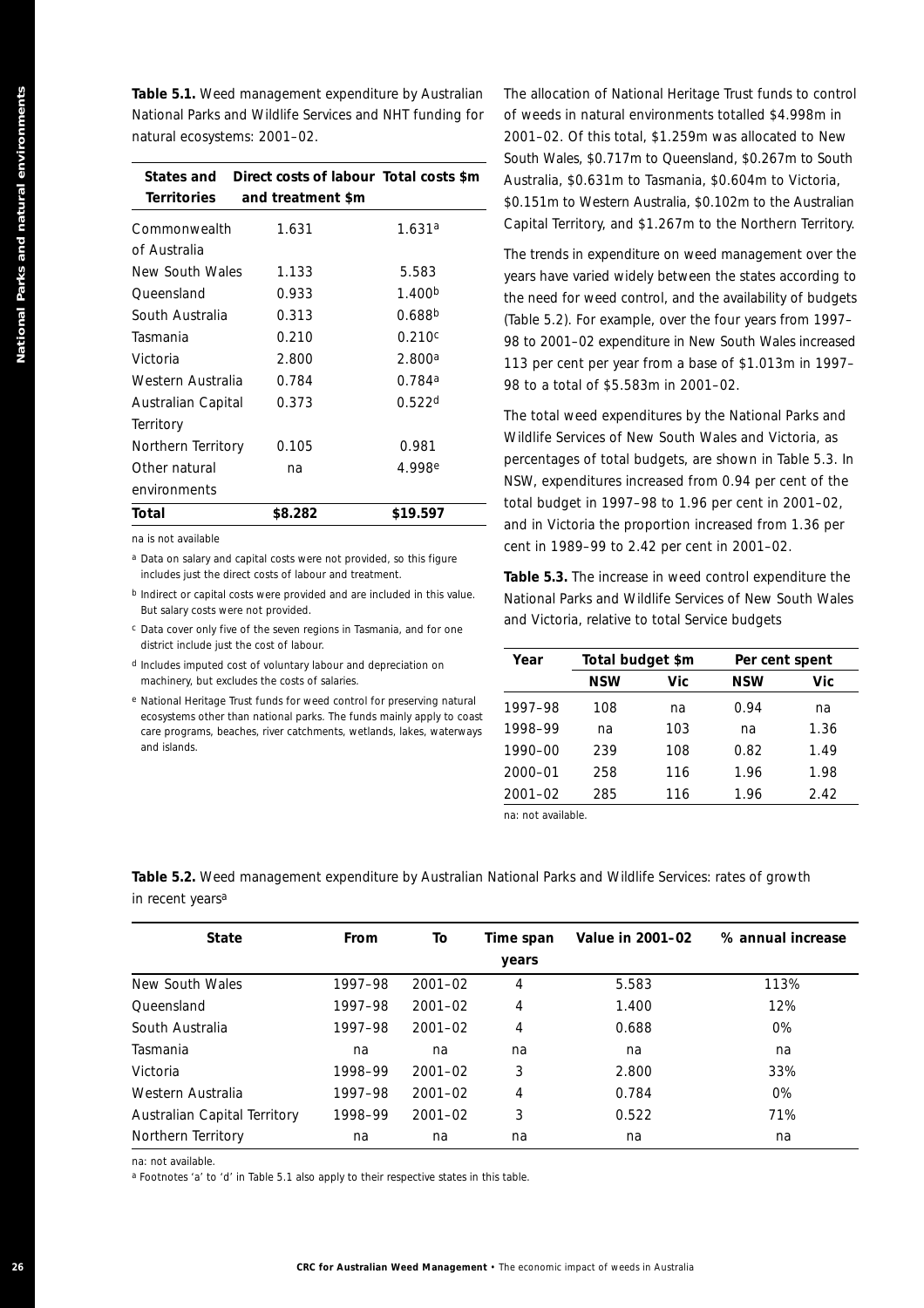# **5.4 Results: impacts of biodiversity protection**

#### **The problem**

The estimates so far have omitted impacts on the potentially important outputs of biodiversity and the other services of the natural environment. The framework of Figure 2.1 indicates that the total cost of weeds is the expenditures on control (which are shown in Table 5.1) plus any losses of these outputs. The expenditures total \$19.597m so this value is clearly an underestimate of the true impact of weeds on natural environments. Indeed, these costs may only be a small part of the problem. If we value the losses in outputs at a range of percentages of the monetary loss we have the results of Table 5.4.

**Table 5.4.** Alternative potential costs from the loss of biodiversity

|       | Loss                                                                                                    | Total impact | Loss                                                     | <b>Total impact</b> |
|-------|---------------------------------------------------------------------------------------------------------|--------------|----------------------------------------------------------|---------------------|
|       | $(% \mathcal{L}_{0}^{\ast}(\mathcal{C})\cap \mathcal{L}_{1})$ and $\mathcal{L}_{0}^{\ast}(\mathcal{C})$ | \$m          | $(% \mathcal{L}_{0}^{\ast} \mathcal{L}_{1})$ (% and \$m) | \$m                 |
| $0\%$ | 0.000                                                                                                   | 19.597       | 100% 19.597                                              | 39.194              |
|       | 25% 4.899                                                                                               | 24.496       | 150% 29.396                                              | 48.993              |
|       | 50% 9.780                                                                                               | 29.396       | 200% 39.194                                              | 58.791              |
|       | 75% 14.670                                                                                              | 34.295       | 300% 58.791                                              | 78.388              |

Thus, if the decision-makers believe that the unpriced losses in outputs are equal to the monetary losses, the total impact of weeds is \$19.597 + \$19.597 = \$39.194m. The following two examples document expenditures on specific weeds, and the case study on the next page offers a value for biodiversity protection from weed control that may be used in further benefit-cost analyses of weed management.

#### **Scotch broom on Barrington Tops**

Scotch broom is a leguminous shrub, native to Europe, and invades pastoral and woodland ecosystems and adjoining river systems in cool, high rainfall regions of southeastern Australia.

The largest single occurrence of scotch broom in Australia occupies 10,000 hectares in Barrington Tops National Park in NSW, which itself occupies 80,000 ha. This infestation is eliminating native herbs and tree seedlings from the understorey, preventing the re-establishment of eucalyptus in the overstorey, and threatening rare and endangered species in this World Heritage Area (Odom *et al*. 2003).

A substantial quantity of time and money has been invested to control this infestation. Over the last decade, an average of \$95,892 per annum (as an annuity at a six per cent discount rate) has been spent to control broom to preserve this one special conservation area. An annual cost of \$95,982 forever is equivalent to a lump sum expenditure of \$1.598m.

This expenditure is the minimum value of the environmental benefit of preserving this threatened environmental reserve. Conservation must have been worth this much or it would not have been undertaken.

#### *Mimosa pigra* **at Kakadu National Park**

The Australian Department of the Environment and Heritage undertakes on-ground eradication and control projects for mimosa pigra and parkinsonia (survey only) at, and surrounding, Kakadu National Park.

Funding from the National Heritage Trust to manage mimosa over the period 1996–97 to 2002–03 comprised \$4.855m specifically to reduce the impact this weed of national significance (Department of Environment and Heritage 2003). This funding complements expenditure by state and Northern Territory agencies for the same purpose. None of it was spent on framework and capacity building.

In the same period, the Department spent \$5.600m of its own funds on mimosa, of which \$5.040m was to prevent new weed problems and \$0.560 was for framework and capacity building. The total over these seven years was therefore \$10.455m (\$4.855 + \$5.600) or an average \$1.494m per year. Thus protection of the special conservation area must have been worth at least \$1.495m per year – or this money would not have been spent. Assuming the control of the weed has been successful, the minimum value of the biodiversity, and all the other environmental services that are protected, is \$1.494m per year.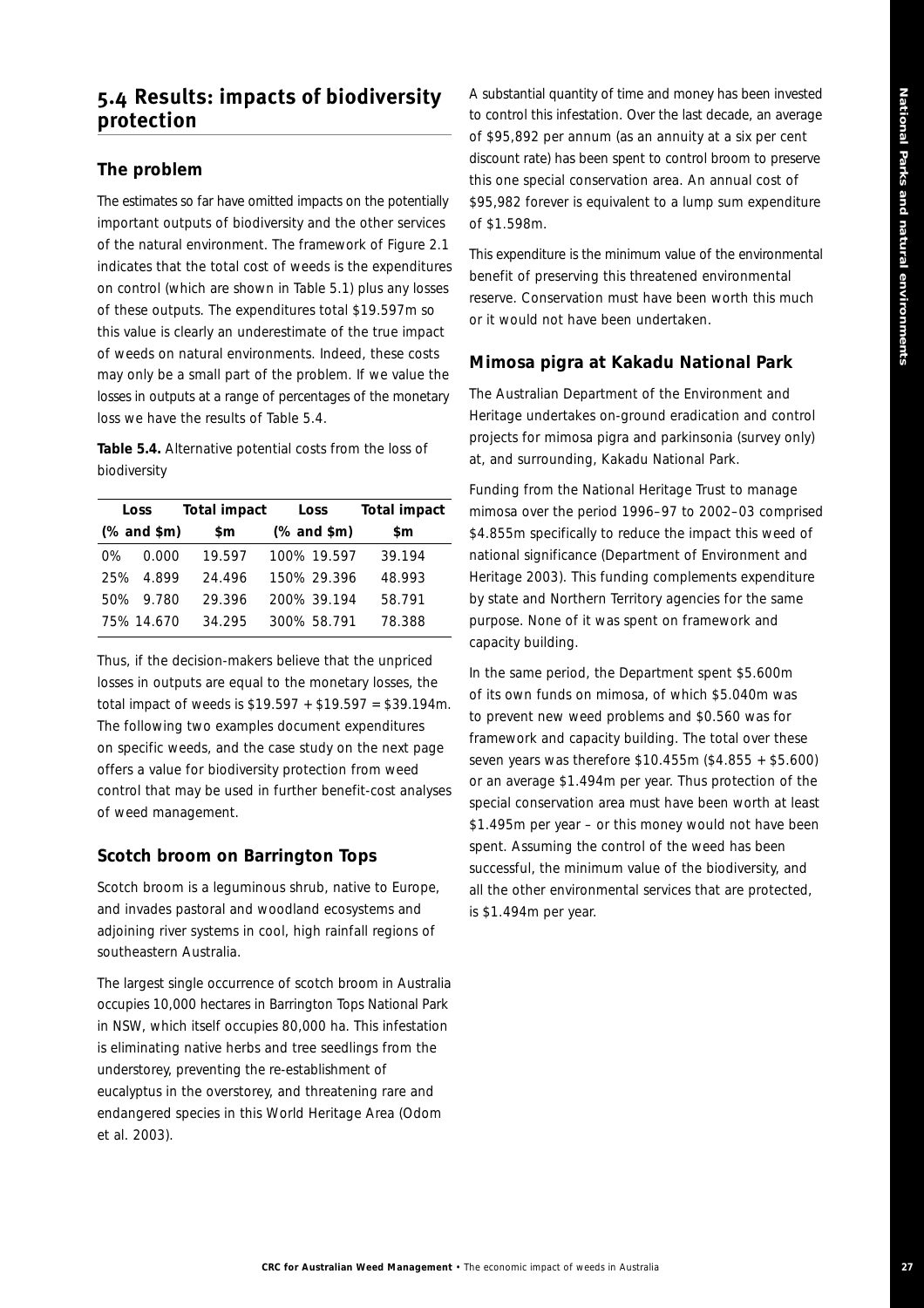# **Case study: The value of biodiversity protection from weed control**

The decision-makers judgement on the value of biodiversity protection can sometimes be isolated from their actual expenditures on weed control. But the influence of other considerations must first be separated out, and this can be sometimes accomplished if we have a number of such expenditures for a number of decisions. We have separated out such a value from the range of control costs nominated for 35 weeds in the WONS report (Thorp and Lynch 2000). The analysis is shown in Appendix 1.

The costs of control between these 35 weeds did not vary with the available data on the characteristics of weeds or with the current and potential areas occupied by them. But they did vary with other factors. Weeds of forests, and weeds of both forests and agriculture, attracted lower expenditures. Weeds that had a medium to high effect on the number of threatened species in a number of states attracted higher expenditures.

But further, the variation in these expenditures indicates that decision-makers place a value of \$68,700 per year on the benefits of protecting one threatened species, and a value of \$6,000 per year on the benefits of protecting one special conservation area that the particular weeds are threatening.

These values cannot easily be applied across the board to value the impact of a loss of threatened species or conservation areas because they refer to changes at the margin. But they can be incorporated in benefit-cost analyses as the value of biodiversity protection where one of the objectives of weed management explicitly is to preserve these kinds of threatened species from these kinds of weed.

# **5.5 Discussion**

There are several difficulties in the estimation of the impacts of weeds in natural environments, and they are due to the lack of competitive markets for the outputs of these environments. Thus there are no prices to observe for the values of outputs and more fundamentally there are no data on the quantities of each of the goods and services that these environments provide to the community. Equally there are no systematic data to relate weed spread to the loss of goods and services. For these reasons we have estimated the impact as just the expenditure on weed control. Case study: The value of biodiversity protection from weed<br>
The value of biodiversity protection from weed<br>
the value of the subsets and the subsets and the subsets of the subsets of<br>
the method of the subsets and the sub

But we have been able to estimate the value of biodiversity protection for problems that involve weeds of agriculture and forests. This value may be applied to benefit-cost analyses of individual weed management projects.

But there is another, and more fundamental, effect of the lack of markets. Markets provide an arrangement where demands can come together with supplies to move toward an equilibrium. No such arrangement can exist for these environmental goods and services because they lack market prices. Thus we do not know how much should be spent on weed control in natural environments, and the community has no mechanism that continually allows for adjustments to a better level of control as exists in agriculture.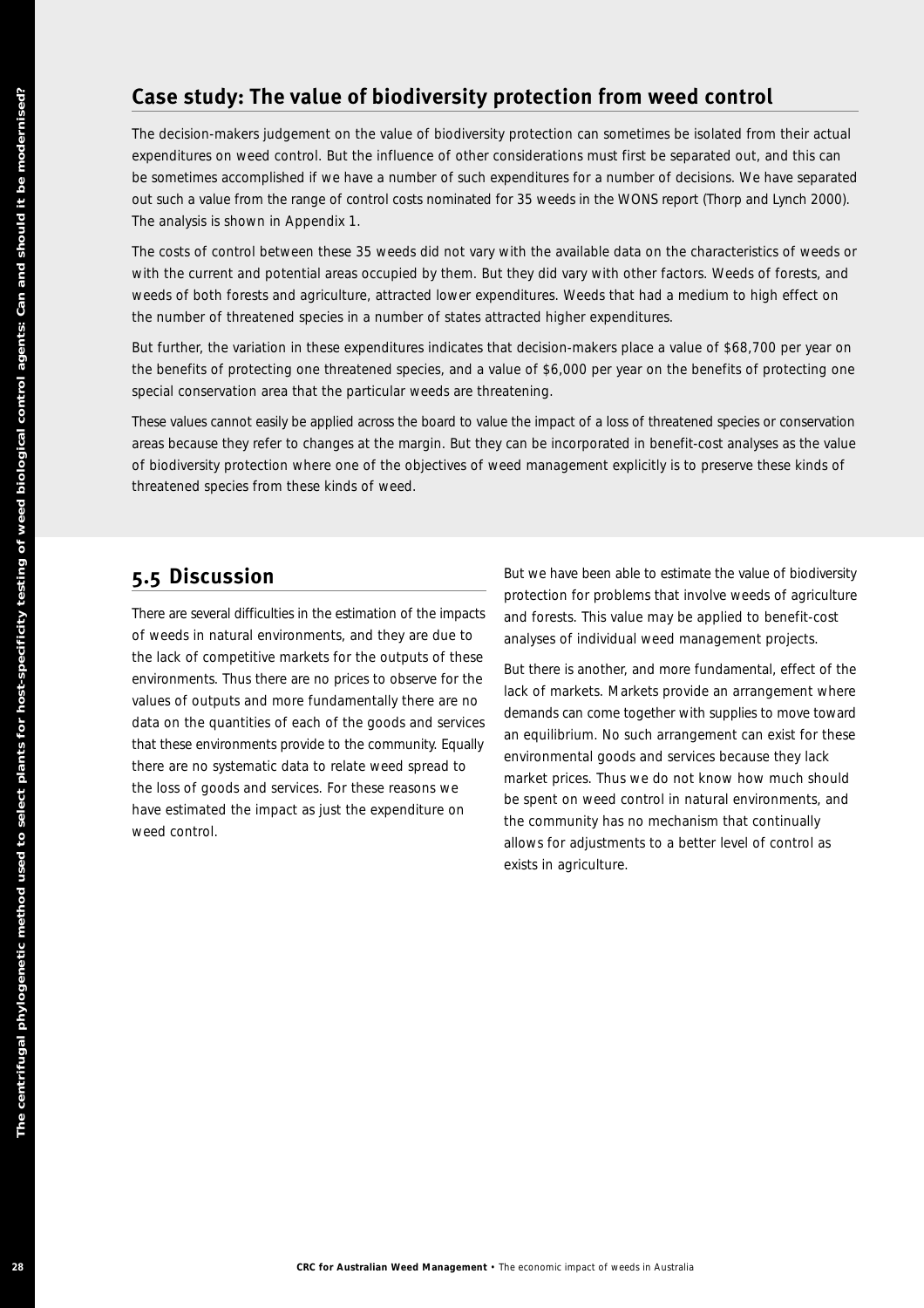# **6. Public authorities, public expenditures and other public lands**

**Weed management expenditures on public lands, and by public authorities on both public and private land, are now reported and discussed.** 

# **6.1 Scope**

In addition to national parks and nature reserves, there are many other kinds of public lands in Australia. These include state forests, crown lands, travelling stock routes and reserves, land adjacent to roads and railways, land adjacent to water reservoirs, and urban parks. We attempt to include all of these and so public land is taken to be all land not classed as freehold, pastoral leasehold, national park or indigenous land. A variety of organisations manage these public lands and, as the results will show, a significant amount of money is spent each year to manage weeds on them. Voluntary labour provides a valuable further resource, so this aspect is discussed as well.

# **6.2 Data collection**

#### **Procedures**

Each state and territory distributes public money for weed control and management to a variety of organisations.

- (i) Commonly, there is one central department of agriculture, natural resources or the environment, which undertakes operational programs such as treatments, surveys, and research and extension activities. These activities are undertaken for both declared and undeclared weeds, and on public and private land. Where public land is involved, a large proportion of this money is spent on the direct control of weeds. In contrast, where private land is involved, weed expenditure is largely directed towards research and extension activities.
- (ii) Other state and territory authorities often undertake weed management activities, including those responsible for maintenance of road and rail infrastructure, state forests, and reserves such as stock routes. In many states, private contractors undertake control on these lands.
- (iii) In some states, local government authorities contribute significant amounts of money to state authorities that undertake weed control on local roads and reserves on their behalf. Where this is not the case, weed management expenditure by the many individual shire councils on urban parks and local roads is rarely reported to a central authority, and the collection of such data was found to be impossible.

The central departments and other state authorities in each state and territory were therefore contacted. In most cases, we then contacted additional public land managers in the state, including private rail operators, water authorities and local governments.

Commonwealth authorities that undertake research into weeds management were contacted in the same systematic way, following the same procedures. Data on the quantities of volunteer labour were sought, but necessarily in a less systematic manner. Three useful case studies are reported out of the thousands of weed control projects undertaken by volunteers.

#### **Data sought**

Each organisation was asked for details of weed-related expenditure for 2001–02 and the previous years. Where documented data were not available, estimates of annual expenditure were requested. In most cases, the data could be classified into three categories:

- operational programs,
- programs that involve research and extension, and
- administration.

The results are summarised by states and territories in Table 6.1, and details for each state are provided in Appendix 2. The data omissions are listed in the discussion, and below the respective tables for each state or territory in the appendix.

# **6.3 Results: expenditure by state and territory authorities**

Expenditure on weed management activities by all Australian state and territory public authorities for 2001– 02 is summarised in Table 6.1. The total expenditure on weed management activities was \$80.775m, with expenditure in Queensland and NSW being the largest at \$26.811m and \$19.865m respectively.

Each of the main government departments responsible for weed management in each state could provide expenditure details for 2001–02. But these data were difficult to collect in states where weed management is fragmented between many organisations and levels, and where there is increasing reliance on voluntary labour to control weeds.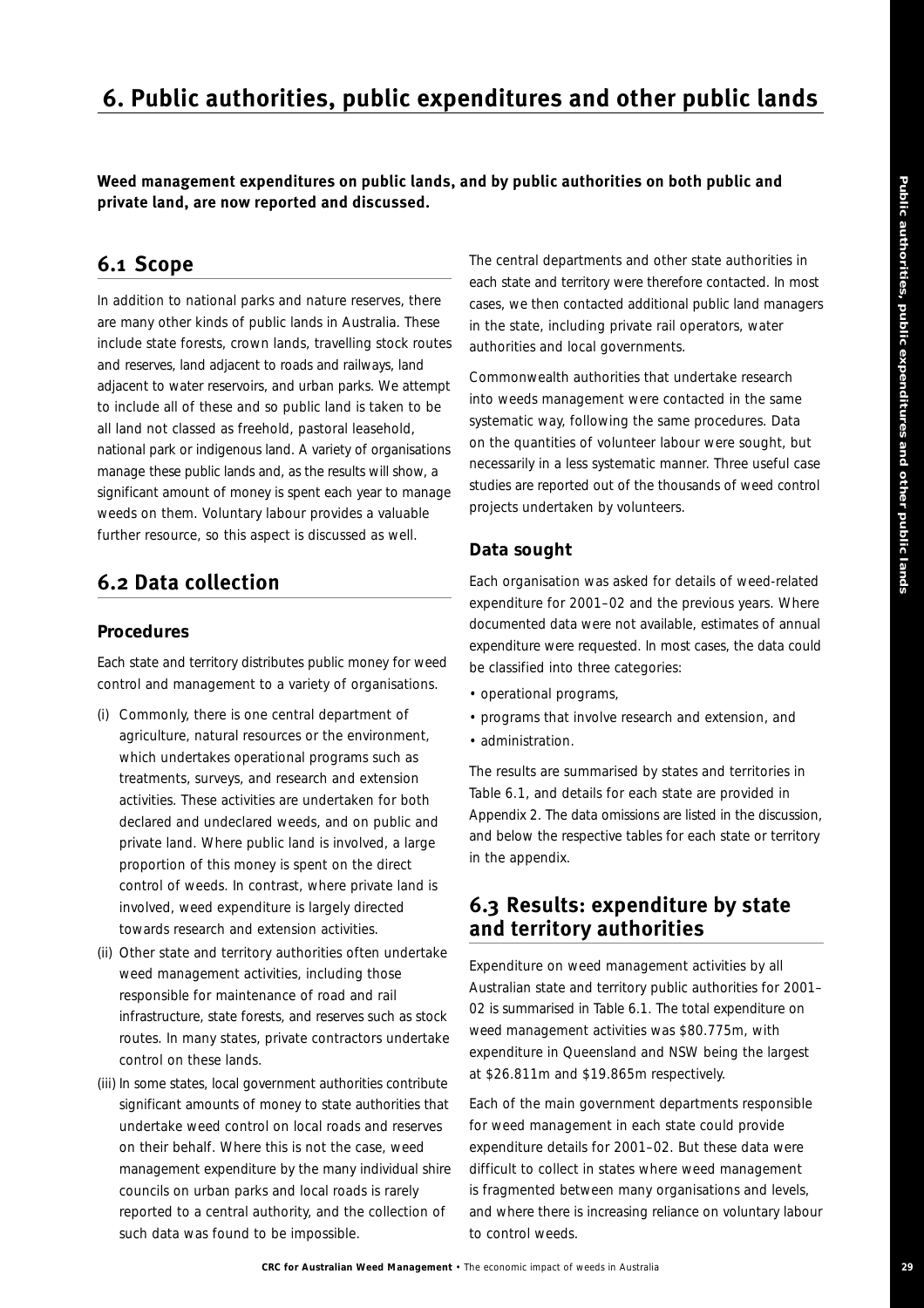| <b>States and</b><br><b>Territories</b>          | Coordination, inspections, Education, training,<br>surveys, treatments (\$m) extension & research                                                                                                                                                                                              |                                   | Salaries, admin, other<br>indirect costs & in-kind<br>contributions (\$m)                                                                                                                                                                                                                                                                                                                                                                                                                                                                                                                 | Total (\$m) |
|--------------------------------------------------|------------------------------------------------------------------------------------------------------------------------------------------------------------------------------------------------------------------------------------------------------------------------------------------------|-----------------------------------|-------------------------------------------------------------------------------------------------------------------------------------------------------------------------------------------------------------------------------------------------------------------------------------------------------------------------------------------------------------------------------------------------------------------------------------------------------------------------------------------------------------------------------------------------------------------------------------------|-------------|
| New South Wales                                  | 12.922                                                                                                                                                                                                                                                                                         | 2.326                             | 4.617                                                                                                                                                                                                                                                                                                                                                                                                                                                                                                                                                                                     | 19.865      |
| Queensland                                       |                                                                                                                                                                                                                                                                                                |                                   |                                                                                                                                                                                                                                                                                                                                                                                                                                                                                                                                                                                           | 26.811      |
| South Australia                                  | 8.293                                                                                                                                                                                                                                                                                          | 0.662                             | 0.770                                                                                                                                                                                                                                                                                                                                                                                                                                                                                                                                                                                     | 9.726       |
| Tasmania                                         |                                                                                                                                                                                                                                                                                                |                                   |                                                                                                                                                                                                                                                                                                                                                                                                                                                                                                                                                                                           | 1.991       |
| Victoria                                         | 13.269                                                                                                                                                                                                                                                                                         | 1.300                             | 0.000                                                                                                                                                                                                                                                                                                                                                                                                                                                                                                                                                                                     | 14.569      |
| Western Australia                                | 6.248                                                                                                                                                                                                                                                                                          | 0.303                             | 0.470                                                                                                                                                                                                                                                                                                                                                                                                                                                                                                                                                                                     | 7.021       |
| Australian Capital Territory                     | 0.663                                                                                                                                                                                                                                                                                          |                                   | 0.021                                                                                                                                                                                                                                                                                                                                                                                                                                                                                                                                                                                     | 0.684       |
| Northern Territory                               | 0.095                                                                                                                                                                                                                                                                                          | 0.000                             | 0.013                                                                                                                                                                                                                                                                                                                                                                                                                                                                                                                                                                                     | 0.108       |
| Total                                            | \$41.490                                                                                                                                                                                                                                                                                       | \$4.591                           | \$5.892                                                                                                                                                                                                                                                                                                                                                                                                                                                                                                                                                                                   | \$80.775    |
|                                                  | Expenditures in Table 6.1 are not sub-divided into the three<br>categories for Queensland or Tasmania, because some<br>authorities in these states were unable to do so. Tables                                                                                                                |                                   | Table 6.2. Expenditure on weeds by Australian<br>Commonwealth authorities, 2001-02                                                                                                                                                                                                                                                                                                                                                                                                                                                                                                        |             |
|                                                  | B and D in Appendix 2 show the expenditures for the                                                                                                                                                                                                                                            | Authority                         |                                                                                                                                                                                                                                                                                                                                                                                                                                                                                                                                                                                           | \$m         |
|                                                  | authorities that could provide this information.<br>In a few cases such as New South Wales and Queensland,                                                                                                                                                                                     | Fisheries & Forestry <sup>a</sup> | Department of Agriculture,                                                                                                                                                                                                                                                                                                                                                                                                                                                                                                                                                                | 4.043       |
|                                                  | time series data were supplied which showed that                                                                                                                                                                                                                                               | CSIRO b                           |                                                                                                                                                                                                                                                                                                                                                                                                                                                                                                                                                                                           | 0.390       |
|                                                  | expenditure had increased slightly over recent years. Data                                                                                                                                                                                                                                     |                                   | CRC for Australian Weed Management                                                                                                                                                                                                                                                                                                                                                                                                                                                                                                                                                        | 3.566       |
|                                                  | for the Northern Territory were incomplete but showed                                                                                                                                                                                                                                          | Cotton CRC                        |                                                                                                                                                                                                                                                                                                                                                                                                                                                                                                                                                                                           | 0.253       |
|                                                  | that expenditure in roadside weed control was increasing.                                                                                                                                                                                                                                      | Total                             |                                                                                                                                                                                                                                                                                                                                                                                                                                                                                                                                                                                           | \$8.252     |
| increasing slightly.<br>6.4 Results: expenditure | and the weed control budget of VicRoads has been<br>by Commonwealth authorities on                                                                                                                                                                                                             | of writing.                       | by the Biosecurity Australia and Plant Health sections of the<br>Department of Agriculture, Fisheries and Forestry.<br><sup>b</sup> Included in this category is the CSIRO Division of Plant Industry. The<br>Divisions of Entomology and Sustainable Ecosystems also undertake<br>weeds based research, but their data were not available by the time                                                                                                                                                                                                                                    |             |
|                                                  | surveillance and research<br>The Commonwealth Department of Agriculture, Fisheries                                                                                                                                                                                                             | volunteer labour                  | 6.5 Results: expenditure of time by                                                                                                                                                                                                                                                                                                                                                                                                                                                                                                                                                       |             |
| for 2001-02.                                     | and Forestry, CSIRO, and Co-operative Research Centres<br>all undertake surveillance, research and other activities<br>concerned with weed management. These expenditures<br>are additional to those undertaken by the states, and<br>expenditures by four authorities are listed in Table 6.2 | more successfully.                | Volunteer labour plays a major part in weed management<br>in Australia, particularly on public land. Formal and<br>informal groups of volunteers, including Landcare,<br>Bushcare, RiverCare and CoastCare have been tackling<br>the problem for some time. Community groups largely<br>rely on the volunteer labour of members to achieve their<br>weed management goals. In-kind and monetary donations<br>from individuals, local organisations, state and federal<br>governments allow the purchase of other resources which<br>enable weeds to be managed more efficiently and often |             |
|                                                  |                                                                                                                                                                                                                                                                                                |                                   | There are undoubtedly a large number of groups and<br>a very large number of volunteer workers involved, and<br>so the total number of hours offered is clearly likely to                                                                                                                                                                                                                                                                                                                                                                                                                 |             |

# **6.4 Results: expenditure by Commonwealth authorities on surveillance and research**

| Authority                          | \$m     |
|------------------------------------|---------|
| Department of Agriculture,         | 4.043   |
| Fisheries & Forestry a             |         |
| CSIRO b                            | 0.390   |
| CRC for Australian Weed Management | 3.566   |
| Cotton CRC                         | 0.253   |
| Total                              | \$8.252 |

## **6.5 Results: expenditure of time by volunteer labour**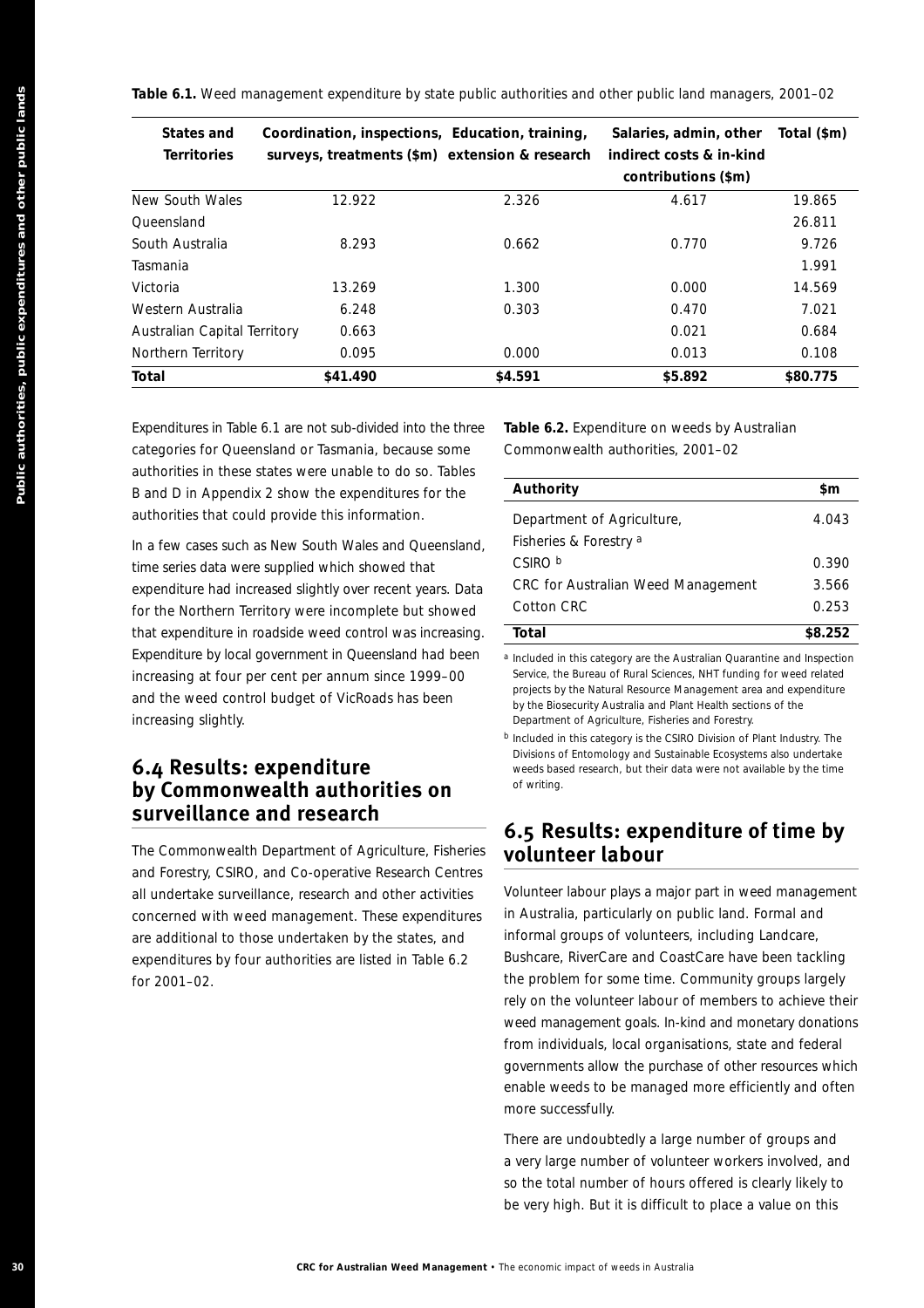labour. This is partly because the volunteers' hours are not always well recorded and partly because of the difficulty of valuing that time. The value of volunteer labour should only be included where the people could actually have earned an income in alternative use of their time. That is, the value should be included only if there is a true opportunity cost to the time.

Three case studies for community groups, who initially formed to tackle a particular weed problem, are included in this section. In each case, an *upper value* and a *more likely* value of the volunteers' work are estimated. The *upper value* is simply the total recorded volunteer hours over the life of the project, multiplied by an hourly rate of labour. The rate of \$15 per hour was deemed appropriate. The *more likely* value reflects the reality that not all volunteers would be otherwise employed if they were not volunteering, and so the opportunity cost of their labour is zero. In case study 3, the group leader estimated that 65 per cent of all volunteers could have been employed if they were not volunteering, and in the other two case studies we assumed that only a quarter had an opportunity cost for their time. Values of each

project are given in total dollars and on a dollars per hectare basis. The latter measure may be a useful way to estimate the overall value of community volunteering when knowledge is available on the total area of land managed by community groups.

# **6.6 Discussion**

There are clearly many government bodies, semi-government bodies, and volunteer groups that spend considerable quantities of resources to accomplish a wide variety of weed management activities. We could document \$80.775m in expenditures by various state and territory authorities and \$8.252m by the Commonwealth on its range of responsibilities. But we could not begin to approximate a total for volunteer labour because the number of people involved could not be determined with the accuracy of the other activities, and the per hectare costs of weed control vary so widely between these three examples. But if there were 5000 such groups across the nation, with the same kinds of opportunity cost, their volunteer labour would be worth some \$5.265m per year.

| Project location              | Avon river, Toodyay, Western Australia                                                                                                                                                                                     |
|-------------------------------|----------------------------------------------------------------------------------------------------------------------------------------------------------------------------------------------------------------------------|
| Area managed                  | 5 km (30 ha) along Avon River in Toodyay township                                                                                                                                                                          |
| Project aims                  | Removal of Bridal Creeper, Tamarisk, Castor Oil Bush and other weeds,<br>re-establish native plants, stabilise river banks, facilitate return of<br>braiding in river                                                      |
| Demographics of volunteers    | Doctor, nurses, taxi driver, chef, historian, real estate agent, and retirees<br>(air hostess, pastoralist, prison officer, machine operator, teachers)                                                                    |
| Volunteer time                | 1,698 hours from 1994 to 2003                                                                                                                                                                                              |
| Value of volunteer labour     | Upper value: \$25,470 or \$849 per ha (assumes all labour has opportunity<br>cost of \$15/hr)<br>More likely value: \$6,376 or \$212 per ha (assumes only 25% labour has<br>an opportunity cost, and that was \$15 per hr) |
| Other contributors to project | Toodyay Shire Council, Waters & Rivers Commission, LotteryWest, NHT,<br>a local seed nursery, CSIRO, Prisoners Work Camp Scheme, Avon River<br>Management Authority                                                        |
| Current status of project     | Work of group is ongoing. Walkers have access to river, many weeds<br>removed using hand pulling, biological control, fire, and herbicides.                                                                                |

# **Case study: Volunteer labour at Toodyay – The Friends of the River**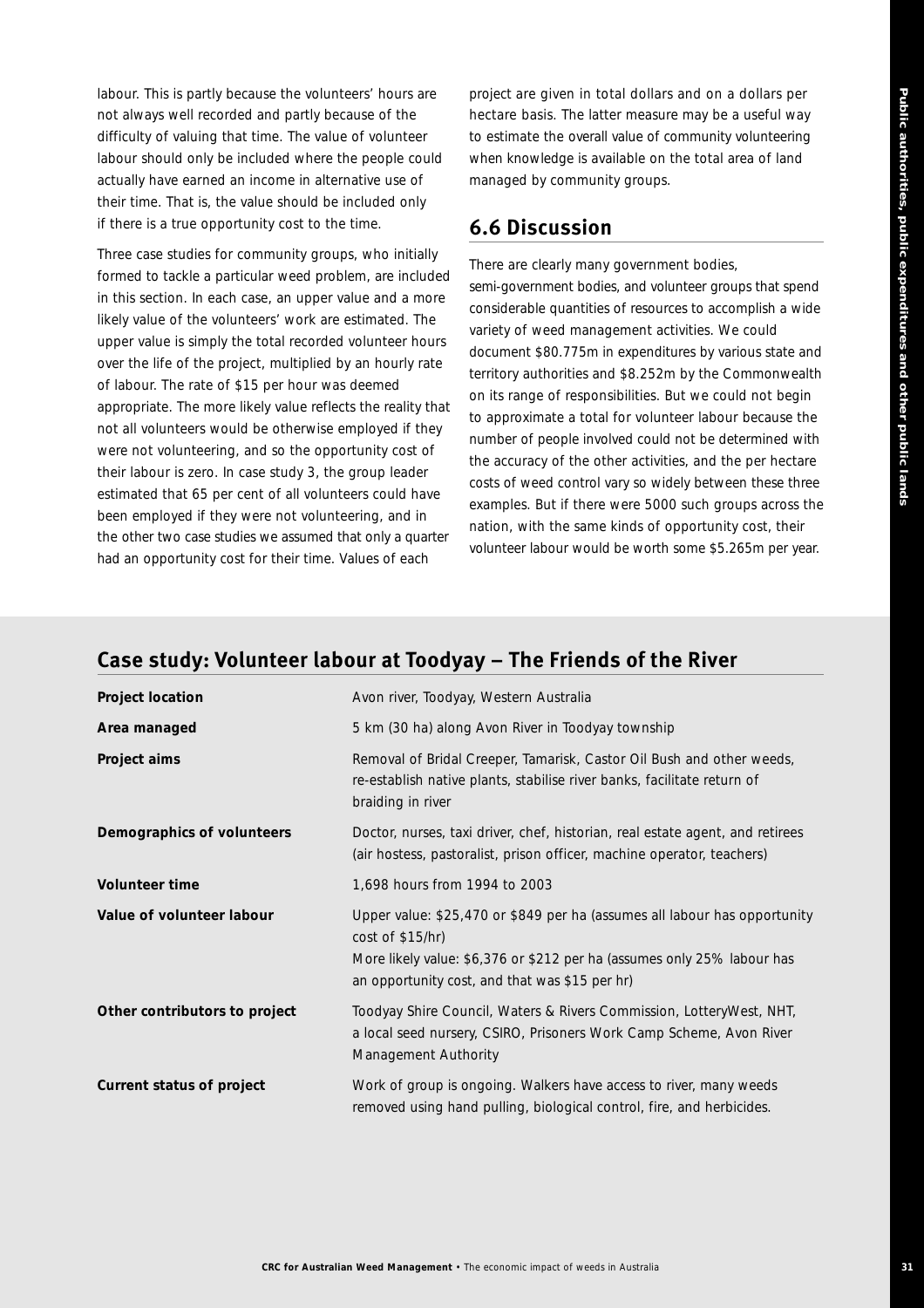# **Case study: Volunteer labour at Canberra – Mt Taylor Park Care Group**

| Area managed                                               | 500 hectares                                                                                                                                                                                                                                                                                                                                                              |
|------------------------------------------------------------|---------------------------------------------------------------------------------------------------------------------------------------------------------------------------------------------------------------------------------------------------------------------------------------------------------------------------------------------------------------------------|
| Project aims                                               | Remove briar, hawthorn, pyracantha, cotoneaster, privets, and other exotic<br>trees, verbascums, thistles, echium plantagium, St John's Wort and other<br>garden escapes.                                                                                                                                                                                                 |
| Demographics of volunteers                                 | Professionals, public servants, scientists, manual workers, school children,<br>university students, and retirees (a doctor and a botanist)                                                                                                                                                                                                                               |
| Amount of volunteer labour                                 | 3,575 hours (1992 to 2003)                                                                                                                                                                                                                                                                                                                                                |
| Value of volunteer labour                                  | Upper value: \$53,625 or \$107 per ha (assumes all labour has an opportunity<br>cost of \$15/hr)<br>More likely value: \$13,406 or \$27 per ha (assumes only 25% of labour has an<br>opportunity cost and that was \$15 per hr)                                                                                                                                           |
| Weeds removed                                              | 41,885 woody weeds officially recorded, about 100,000 soft weeds                                                                                                                                                                                                                                                                                                          |
| <b>Other contributors</b>                                  | National Australia Bank, Environment ACT, Australian Conservation Volunteers                                                                                                                                                                                                                                                                                              |
| Current status of project                                  | Woody weeds controlled, continue removing new germinations of woody and<br>other weeds. Monitor threat posed by weed infestations adjacent to<br>Mount Taylor Nature Park                                                                                                                                                                                                 |
|                                                            | Case study: Volunteer labour at Perth - Clearing blackberry along<br>Bennet Brook, East of Perth                                                                                                                                                                                                                                                                          |
| <b>Bennet Brook</b><br><b>Project location</b>             |                                                                                                                                                                                                                                                                                                                                                                           |
| Area managed                                               | 80m of brook                                                                                                                                                                                                                                                                                                                                                              |
| Project aims                                               | Initially 0.26 hectares, expanded to 0.4 hectares and growing. Encompasses<br>Clear Bennet Brook floodplain of Blackberries, Arum lilies, Freesias, nutgrass,<br>watercress, broadleaf weeds and grasses                                                                                                                                                                  |
| Demographics of volunteers                                 |                                                                                                                                                                                                                                                                                                                                                                           |
| Volunteer time                                             | 536 hours recorded since 1999                                                                                                                                                                                                                                                                                                                                             |
|                                                            | People from inside and outside catchment area including students and full-tim<br>workers, 65% of them regarded as having an opportunity cost of labour<br>Upper value: \$8,040 or \$20,100 per ha (assumes all labour has opportunity<br>cost of \$15/hr)<br>More likely value: \$5,226 or \$13,065 per ha (assumes 65% of labour has<br>opportunity cost of \$15 per hr) |
| Value of volunteer labour<br>Other contributors to project | Swan Catchment Urban Landcare Program, GreenCorps, Work for the Dole,<br>corporate groups, school groups                                                                                                                                                                                                                                                                  |

# **Case study: Volunteer labour at Perth – Clearing blackberry along Bennet Brook**

| Project location              | Bennet Brook, East of Perth                                                                                                                                                                                     |
|-------------------------------|-----------------------------------------------------------------------------------------------------------------------------------------------------------------------------------------------------------------|
| Area managed                  | Initially 0.26 hectares, expanded to 0.4 hectares and growing. Encompasses<br>80m of brook                                                                                                                      |
| Project aims                  | Clear Bennet Brook floodplain of Blackberries, Arum lilies, Freesias, nutgrass,<br>watercress, broadleaf weeds and grasses                                                                                      |
| Demographics of volunteers    | People from inside and outside catchment area including students and full-time<br>workers, 65% of them regarded as having an opportunity cost of labour                                                         |
| Volunteer time                | 536 hours recorded since 1999                                                                                                                                                                                   |
| Value of volunteer labour     | Upper value: \$8,040 or \$20,100 per ha (assumes all labour has opportunity<br>cost of \$15/hr)<br>More likely value: \$5,226 or \$13,065 per ha (assumes 65% of labour has<br>opportunity cost of \$15 per hr) |
| Other contributors to project | Swan Catchment Urban Landcare Program, GreenCorps, Work for the Dole,<br>corporate groups, school groups                                                                                                        |
| Current status of project     | Area will expand until all blackberry and other weeds are cleared from Bennet<br>Brook. Plans are underway for a walking trail to educate visitors on local flora,<br>fauna, Indigenous and European history    |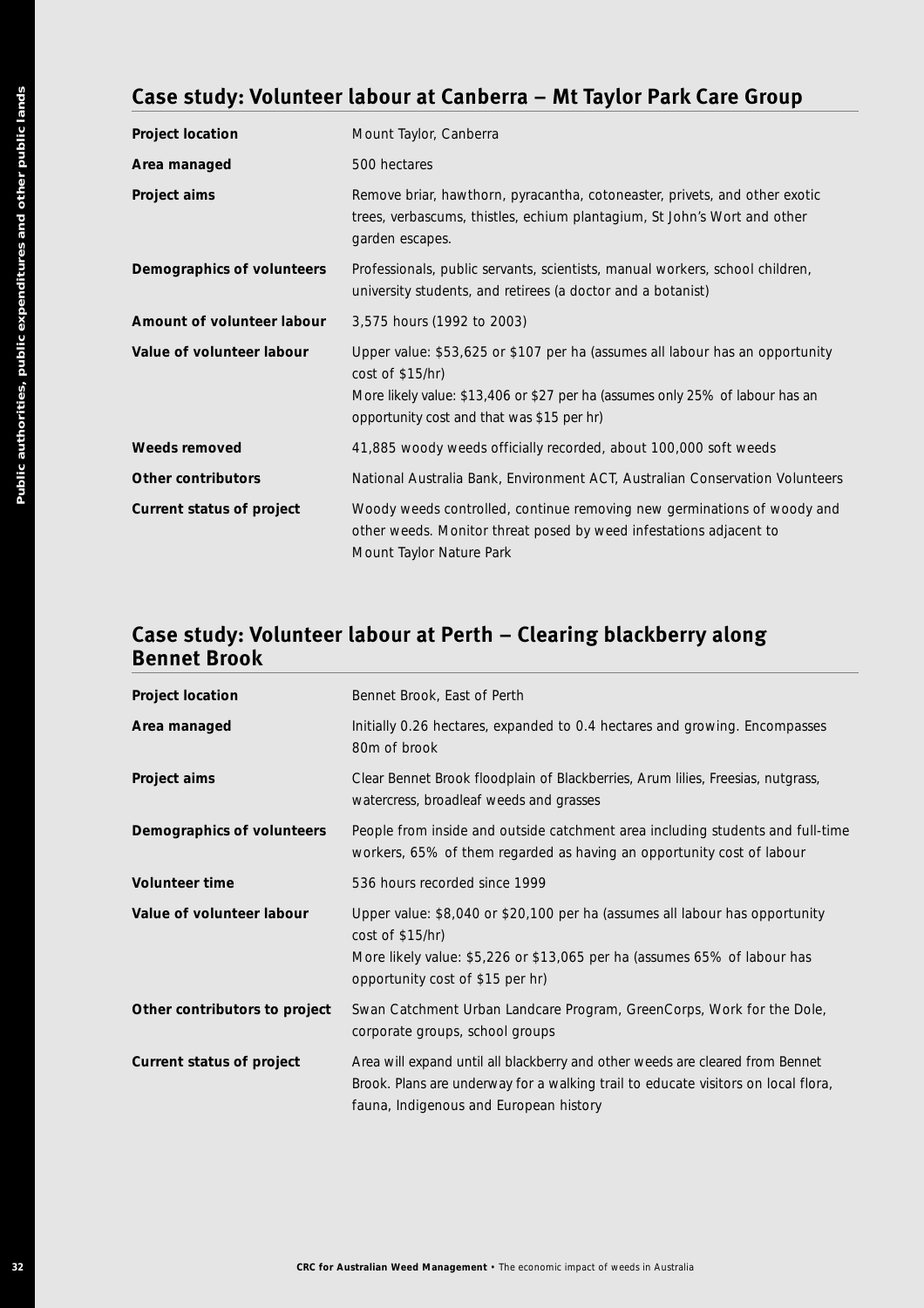**We now turn to the impacts of weeds on Indigenous lands in the Northern Territory. The Territory has been selected because of the extent of current Indigenous landholdings and the significant scale and nature of weed infestations in some areas of the region.**

# **7.1 Scope**

Indigenous communities may either purchase lands, or pastoral or other leases, or acquire land through land claims. The claims can be made under either nationallyapplicable legislation such as the *Native Title Act 1993* (NTA) or legislation specific to particular jurisdictions, such as the *Aboriginal Land Rights (Northern Territory) Act 1976* (ALRA) and the *Queensland Aboriginal Land Act 1991*. Indigenous lands form an increasingly extensive component of the Australian landmass and may bear a significant impact from weeds and may therefore have potentially significant impacts on weed management at a national level1.

The most appropriate measure of impact is the change in economic welfare, but data were not available to estimate these changes. Thus, information on weed control expenditure was collected as one important part of the overall impact. This approach is also appropriate because the non-commercial management of most Indigenous properties commonly serves multiple objectives other than commercial agricultural or pastoral production2. Few if any products are marketed from most Indigenous land, and for this reason too, estimation of surplus measures of welfare is thus not possible3.

# **7.2 Data collection**

Weed control in the Territory is potentially funded from several sources, including government agencies, nongovernmental organisations, statutory authorities, and the Indigenous land managers of individual holdings. For present purposes, individual weed control programs may be categorised as:

- large scale, incorporating multiple holdings and involving external funding agencies;
- small scale, limited to a single holding and involving external funding agencies; or
- small scale, limited to a single holding and involving no external funding where weed control is conducted and funded by the landholder.

Data on the costs of weed control in this last category are not readily available, and so the focus is on the first two categories which, we understand, comprise the bulk of weed control expenditure on Indigenous lands in the Territory.

Data collection primarily involved telephone discussions with personnel of relevant agencies including the:

- Central Land Council (CLC),
- Indigenous Land Corporation (ILC),
- Key Centre for Tropical Wildlife,
- National Native Title Tribunal,
- Northern Land Council (NLC),
- NT Department of Business, Industry and Resource Development (DBIRD), and
- NT Department of Infrastructure, Planning and Environment (DIPE).

Literature and web searches, and perusal of unpublished documents provided by the above agencies, supported these discussions.

# **7.3 Results**

#### **Area of Indigenous land**

Land under Indigenous ownership in the Northern Territory which is acquired by land claim is transferred from the Crown to Indigenous interests under the provisions of either the ALRA or the NTA. In addition, pastoral leases may be purchased. The majority of current Indigenous lands in the Territory have been acquired using the ALRA. The small area successfully claimed under the NTA is in an urban setting, so lands acquired in this way are not included in the discussion that follows. The areas granted to Indigenous groups under the various provisions of the ALRA are substantial in extent (Table 7.1) and thus potentially highly significant in terms of weed control.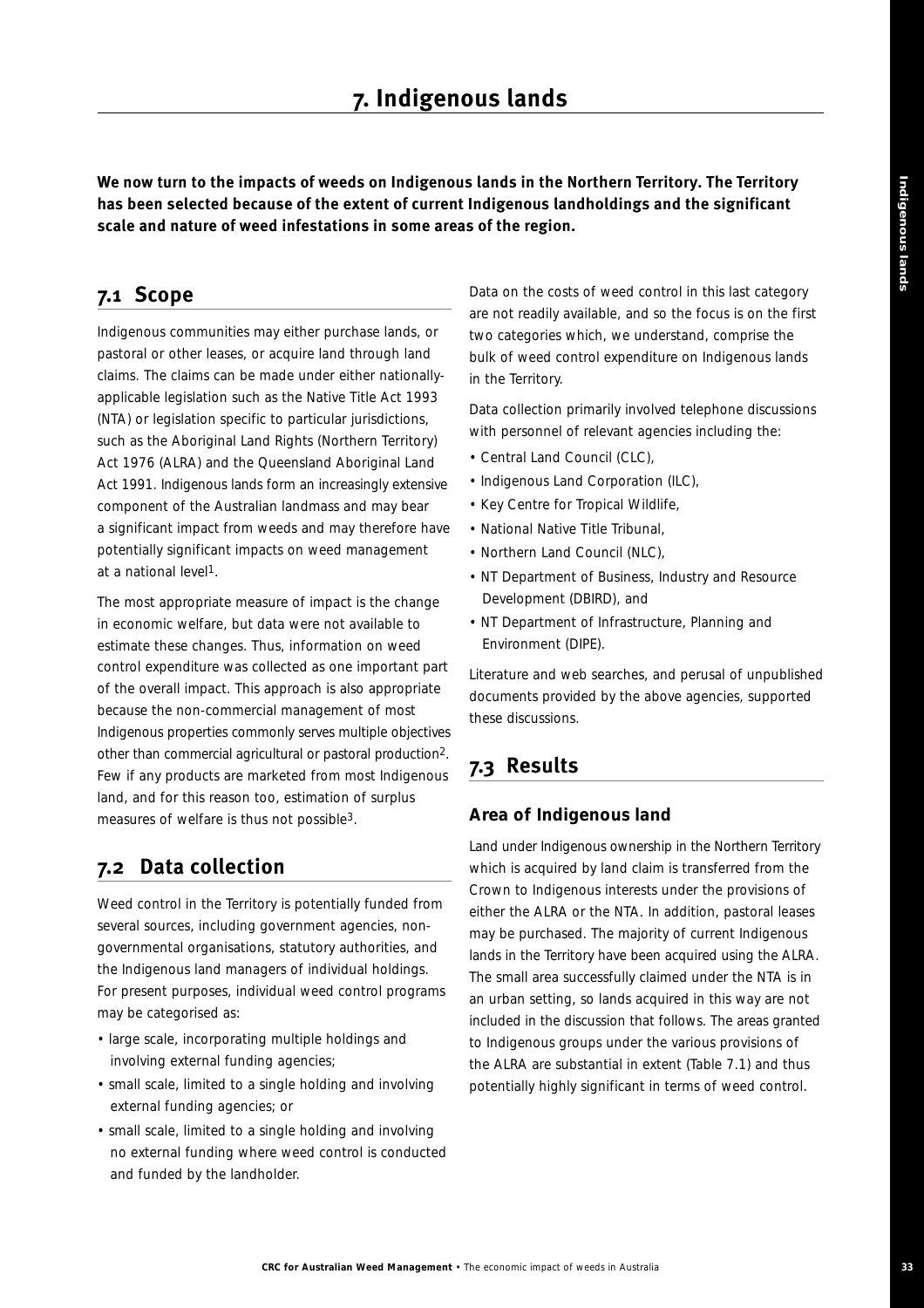**Table 7.1.** Indigenous lands granted under the ALRA as at 31 October 20034

| Type of title                              | Granted to                                                                                                              | Area (m ha) | as specified in the ALRA and                                                  |
|--------------------------------------------|-------------------------------------------------------------------------------------------------------------------------|-------------|-------------------------------------------------------------------------------|
| Inalienable                                | an Aboriginal Land                                                                                                      | 59.373      | • meeting responsibilities defir                                              |
| Commonwealth                               | Trust in resolution                                                                                                     |             | such as the Local Governme                                                    |
| freehold                                   | of a land claim                                                                                                         |             | • assisting Indigenous land ow                                                |
|                                            | NT freehold title Aboriginal Corporations<br>outside the formal land                                                    | 1.447       | management and economic                                                       |
|                                            | claim hearing process                                                                                                   |             | This last role is of direct releva<br>Indigenous lands.                       |
| Aboriginal                                 | Aboriginal Incorporated                                                                                                 | 0.186       |                                                                               |
| Community                                  | Associations for the purposes                                                                                           |             | The NLC, through its Caring fo                                                |
| Living Areas                               | purposes of living areas                                                                                                |             | provides significant assistance                                               |
| <b>Total area</b>                          |                                                                                                                         | 61.006      | managers. Aside from the weed<br>provided on its website <sup>8</sup> , the L |
| Source: Deborah Ford, DIPE                 |                                                                                                                         |             | programs, conducts and admir                                                  |
|                                            | Other areas of Indigenous lands include:                                                                                |             | owners. The CLC's Land Manage                                                 |
|                                            | • the areas contained within Kakadu (1.980m ha), and                                                                    |             | services in the southern part o                                               |
|                                            | Uluru - Kata Tjuta (0.133m ha) National Parks <sup>5</sup> , which                                                      |             | apparently lesser level at this s                                             |
|                                            | are inalienable Commonwealth freehold leased back                                                                       |             | Weed control is a significant par                                             |
|                                            | to the Australian Government by their Indigenous                                                                        |             | The Unit has one staff membe                                                  |
| owners; and                                |                                                                                                                         |             | control programs, and other st                                                |
|                                            | • the 1.540m ha contained in six pastoral leases owned by<br>Aboriginal Corporations (Gail McLeod, DIPE, pers. comm.).  |             | input. The Unit's website notes                                               |
|                                            |                                                                                                                         |             | a major threat to the values of                                               |
|                                            | Including these lands, the resultant area of 646 590 000 ha                                                             |             | The Indigenous Land Corporat                                                  |
|                                            | represents approximately 48.4 per cent of the Territory's                                                               |             | significantly to the manageme                                                 |
|                                            | land mass and 8.4 per cent of the land area of Australia.<br>Resolution of current land claims would add a further      |             | the Territory. The principal funct<br>authority, are to assist Indigen        |
|                                            | 10 per cent of the terrestrial landmass of the Northern                                                                 |             | manage land <sup>9</sup> . The organisation                                   |
|                                            | Territory to the Indigenous estate (cited in Altman and                                                                 |             | services which are in addition to                                             |
| Whitehead 2003).                           |                                                                                                                         |             | for) those provided by other a                                                |
|                                            |                                                                                                                         |             | ILC, pers. comm.).                                                            |
|                                            | <b>Management of Indigenous land</b>                                                                                    |             | All three organisations current                                               |
|                                            | The majority of Indigenous land in the Territory is managed                                                             |             | government and non-governm                                                    |
|                                            | by either Aboriginal Land Trusts or Aboriginal Corporations                                                             |             | implement and/or support land                                                 |
|                                            | (Table 7.1). These bodies are assisted in their land                                                                    |             | on Indigenous lands. All have                                                 |
|                                            | management activities by non-governmental organisations                                                                 |             | significant future roles in assist                                            |
|                                            | including the Central and Northern Land Councils and                                                                    |             | managers with weed manager                                                    |
|                                            | the Indigenous Land Corporation. The roles of these and                                                                 |             |                                                                               |
|                                            | related organisations are now briefly considered.                                                                       |             | Costs of weed control                                                         |
|                                            | There are four land councils in the Northern Territory,<br>which together encompass all the lands within the Territory. |             | The present estimates focus or                                                |
| The two principal bodies <sup>6</sup> are: |                                                                                                                         |             | management programs which<br>Indigenous land in the last five                 |
|                                            |                                                                                                                         |             | to 2002-2003). This period enco                                               |
|                                            | • the Central Land Council (CLC), covering approximately<br>the southern half of the Territory;                         |             | NHT funding and the impacts o                                                 |
|                                            | • the Northern Land Council (NLC), covering approximately                                                               |             | change of government in the T                                                 |
|                                            | the northern half of the Territory, with the exception                                                                  |             | are summarised in Table 7.2.                                                  |
|                                            | of those areas which fall under the Anindilyakwa Land                                                                   |             |                                                                               |
|                                            |                                                                                                                         |             |                                                                               |

- the areas contained within Kakadu (1.980m ha), and Uluru – Kata Tjuta (0.133m ha) National Parks5, which are inalienable Commonwealth freehold leased back to the Australian Government by their Indigenous owners; and
- the 1.540m ha contained in six pastoral leases owned by Aboriginal Corporations (Gail McLeod, DIPE, pers. comm.).

#### **Management of Indigenous land**

- the Central Land Council (CLC), covering approximately the southern half of the Territory;
- the Northern Land Council (NLC), covering approximately the northern half of the Territory, with the exception of those areas which fall under the Anindilyakwa Land Council or the Tiwi Land Council.

Both are statutory authorities established under the ALRA, the principal functions of which include:

- meeting responsibilities in regard to land claims, as specified in the ALRA and the NTA;
- meeting responsibilities defined in other legislation such as the *Local Government Act 1993* (NT); and
- assisting Indigenous land owners with land management and economic development<sup>7</sup>.

This last role is of direct relevance to weed control on Indigenous lands.

The NLC, through its Caring for Country Unit (CFCU), provides significant assistance to Indigenous land managers. Aside from the weed management information provided on its website8, the Unit designs weed control programs, conducts and administers assistance to land owners. The CLC's Land Management Unit provides similar services in the southern part of the Territory, albeit at an apparently lesser level at this stage.

Weed control is a significant part of the CFCU's operations. The Unit has one staff member solely dedicated to weed control programs, and other staff also provide significant input. The Unit's website notes that weeds are considered a major threat to the values of traditional lands.

The Indigenous Land Corporation (ILC) also contributes significantly to the management of Indigenous lands in the Territory. The principal functions of the ILC, a statutory authority, are to assist Indigenous groups to buy or to manage land9. The organisation provides land management services which are in addition to (rather than a replacement for) those provided by other agencies (Matthew Brown, ILC, pers. comm.).

All three organisations currently work closely with government and non-government agencies to develop, implement and/or support land management programs on Indigenous lands. All have current and potentially significant future roles in assisting Indigenous land managers with weed management.

#### **Costs of weed control activities**

The present estimates focus on the major weed management programs which have been conducted on Indigenous land in the last five financial years (1998–1999 to 2002–2003). This period encompasses the WONS-based NHT funding and the impacts of the recent (August 2001) change of government in the Territory. The data collected are summarised in Table 7.2.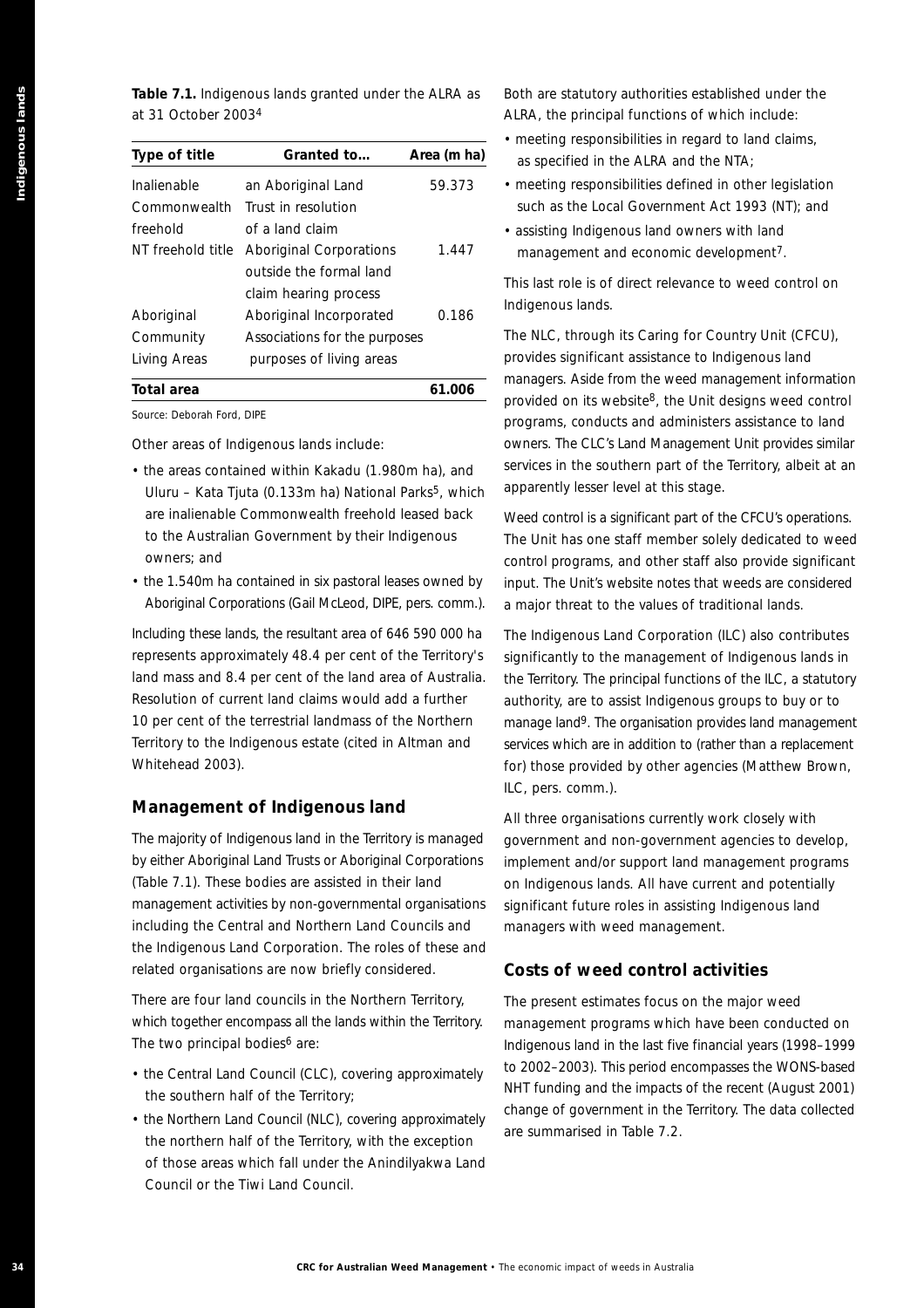The data in Table 7.2 show that \$15.225m has been spent on weed control programs on Indigenous lands in the Territory in the past five financial years, an average of \$3.045m per annum. The actual expenditure will be greater, because data were not collected on weed control funded solely by individual landholders (that is, with no external funding). For example, the Jay Creek Land Trust sprays Buffel grass on an *ad hoc* basis, funded from its existing resources (Sandy Marty, CLC, pers. comm.). Similarly, the Tangentyere Council sprays Buffel grass when conducting revegetation projects around community areas (Peter Donohoe, CLC, pers. comm.). These and similar activities are not included in Table 7.2.

In addition, the data exclude weed control expenditure which is undertaken as part of other land management operations, but not costed as a separate entity. For example, the spraying of Athel pines in December 2002 by the Jay Creek Land Trust in association with DIPE and CLC staff, uses 6 to 10 CDEP workers over a two day period, but is not reflected in Table 7.2 (Sandy Marty, CLC, pers. comm.). Similarly, the weed control activities of the Julalikari Council Aboriginal Corporation are conducted as part of its regular outstation management and support operations on the Barkly Tableland but are not separately costed (Stewart King, Julalikari Council Aboriginal Corporation, pers. comm.). Other functions performed by the same staff over the corporation's 34m ha area include small enterprise development, management of agisted stock, plantation and horticulture work and fire management. These NHT-funded activities are conducted on a budget of \$0.5m per annum, with three staff but the weed-related component cannot be readily identified.

The cost of \$15.225m is therefore the minimum amount spent on weed control on Indigenous lands over the period 1998–99 to 2002–03.

# **7.4 Discussion**

The sources consulted during the course of this work indicated a recent significant increase in collaborative, cooperative approaches to weed management on Indigenous lands by Northern Territory government agencies. This was attributed to the change of government in August 2001 and the current Labor Government's strong positive focus on Indigenous land management. The Government is also working to enhance Indigenous community governance, as is exemplified by the recent NT Indigenous Governance Conference held in Jabiru. These changes augur well for future cooperation on weed control programs on Indigenous lands. However, the uncertainties of future Northern Territory, National

Heritage Trust and other funding, coupled with the absence of reliable weed distribution data and unmet needs for enhanced weed management capacity, limit the capacity of Indigenous land managers to undertake effective strategic weed control.

# **Endnotes to Section 7**

- *1 As an illustration of the potential future extent of Indigenous lands in Australia, it is useful to consider the extent and distribution of areas currently under claim under the NTA. Details of current claims can be obtained through the website of the National Native Title Tribunal (2003a and 2003b), at http://www.nntt.gov.au/. Maps which illustrate the geographic extent and distribution of current claims, can be accessed at http://www.nntt.gov.au/publications/national\_maps.html.*
- *2 Centre for Agricultural and Resource Economics (2000) noted only one viable Indigenous cattle property in the Top End. More recent advice from the ILC suggests a greater number of viable properties in the Territory (Matthew Brown, ILC, pers. comm.).*
- *3 This situation is altering somewhat with the growing production of wildlife from Indigenous lands (noted, for example, in Altman and Whitehead 2003). Nonetheless, most wildlife harvesting is not currently commercially focussed; production uses a customary approach, with a commercial overlay (Altman and Cochrane 2003).*
- *4 A further area of 12.9m ha is currently subject to claim under the ALRA (Deborah Ford, DIPE, pers. comm.), which may result in future additions to the Indigenous estate.*
- *5 These data are from Kakadu Board of Management and Parks Australia (1998) and Uluru – Kata Tjuta Board of Management and Parks Australia (2000) respectively.*
- *6 There are two land councils responsible for relatively small areas: the Anindilyakwa Land Council covering Groote Eylandt and the Tiwi Land Council, covering the Tiwi Islands north of Darwin.*
- *7 Further details of these and related roles are detailed on the NLC website, at http://www.nlc.org.au/html/abt\_res.html.*
- *8 At http://www.nlc.org.au/html/care\_weed.html.*
- *9 Further detail on the operations of the ILC can be found at http://www.ilc.org.au.*
- *10 Sources: The sources for the information in the table are personal communications, reports and press releases from the Central Land Council, Indigenous Land Corporation, Northern Land Council and Department of Infrastructure Planning and Environment.*
- *11 The funding sources included Bawinga Community Council, Bushfires Council, CRCTSM, Demed Association, DEWRSB, DPIF, Gulin Gulin and Weermoll Community, Jawoyn Association, NHT, NLC, NTETA, PWC, Yugul Mangi Community Council*
- *12 The figures provided here are estimates only, based on 20 schemes with (i) an average scheme duration of 3.75 years in the period 1998/9– 2002/3; (ii) an average expenditure of \$80 000 each per annum from non-CDEP sources and an additional \$125 000 contributed from CDEP, and (iii) about 75% of expenditure on weeds. The figures are conservative.*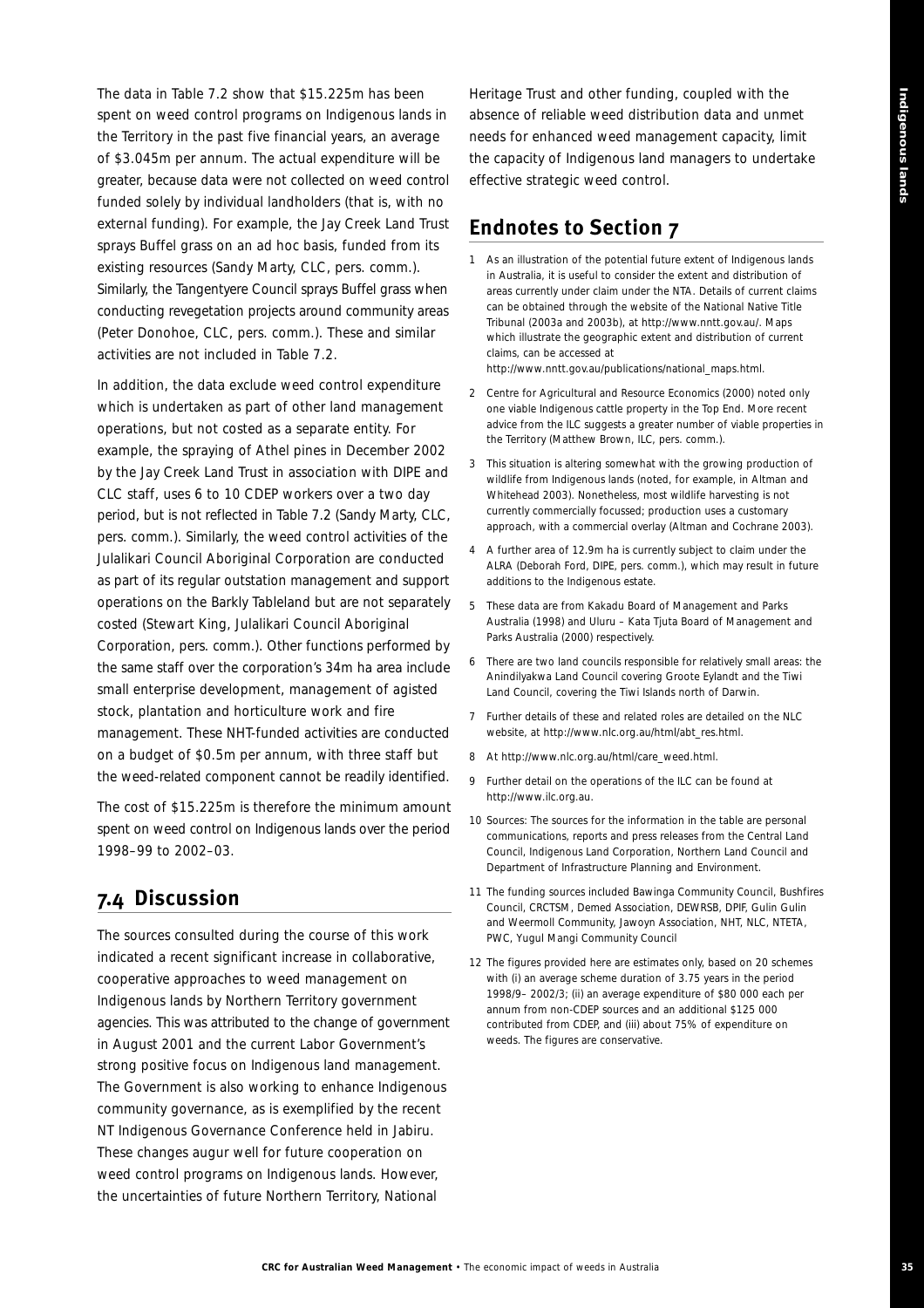#### **Table 7.2.** Funds for weed control on Indigenous lands (1998–99 to 2002–03)10

| Project                                                                                                                              | Period                                 | Funds (\$m) Notes |                                                                                                                                                             |
|--------------------------------------------------------------------------------------------------------------------------------------|----------------------------------------|-------------------|-------------------------------------------------------------------------------------------------------------------------------------------------------------|
| Mimosa Agreement A (between the ILC,<br>NLC, DPIF and White Eagle Aboriginal<br>Corporation)                                         | $17/9/1998 -$<br>30/6/2003             | 3.418             | funding sources included DPIF, ILC, NLC                                                                                                                     |
| Mimosa Agreement B<br>(between the same as above)                                                                                    | 17/9/1998 -<br>30/6/2003               | 0.534             | funding sources included ILC, White Eagle<br>Aboriginal Corporation                                                                                         |
| Top End Training and Employment<br>Strategy (also known as the Top End<br>Aboriginal Land Management<br>Employment Scheme (TEALMES)) | $25/8/2000 -$<br>24/8/2004             | 3.270             | followed the Mimosa knockdown project<br>described above; funding sources included<br>several aboriginal communities, DEWRSB,<br>DPIF, ILC, NTETA, NHT, NLC |
| Weed control across southern NT                                                                                                      | $1/11/2001 -$<br>30/10/2003            | 0.144             | funding sources included CLC, DPIF, ILC                                                                                                                     |
| Fire control across Bulman region of<br>Arnhem Land                                                                                  | $1/1/2002 -$<br>31/12/2003             | 0.538             | 11                                                                                                                                                          |
| Land Management Training Program<br>at West Wagait                                                                                   | $30/1/2001 -$<br>1/2/2005              | 0.578             | funding sources included the aboriginal<br>community, DEWRSB, DPIF, ILC, NHT, NLC,<br><b>NTETA</b>                                                          |
| Land Management Training Program<br>across Upper Daly Land Trust                                                                     | $1/4/2002 -$<br>1/2/2005               | 0.178             | funding sources included DEWRSB, DPIF,<br>ILC, NHT, NLC, NTETA, Pine Creek Aboriginal<br>Advancement Association, PWC, RSP                                  |
| Environmental Protection of the<br>Tiwi Islands                                                                                      | $1/5/2002 -$<br>30/4/2004              | 0.591             | funding sources included various NT<br>Government agencies, Aboriginal Benefit<br>Account, ILC, NHT, Tiwi Land Council                                      |
| Management across the Garawa<br>Land Trust                                                                                           | $1/1/2002 -$<br>31/12/2003             | 0.113             | funding sources included various NT<br>Government agencies, ILC, Mungoorbada<br>Aboriginal Corporation, NHT                                                 |
| DIPE Weeds Branch operating costs<br>(Indigenous lands)                                                                              | $1/7/1998 -$<br>30/6/2003              | 0.200             | DIPE or its predecessor agency                                                                                                                              |
| DIPE Weeds Branch, Jabiru position                                                                                                   | $1/7/1998 -$<br>30/6/2003              | 0.350             | DIPE or its predecessor agency                                                                                                                              |
| DIPE Weeds Branch, Borroloola position<br>(1/2)                                                                                      | $1/7/1998 -$<br>30/6/2003              | 0.175             | DIPE or its predecessor agency funded one<br>position in the CFCU to support the TEALMES                                                                    |
| DIPE Hymenachne survey                                                                                                               | $1/7/2001 -$<br>30/6/2002              | 0.100             | funding source NHT/WONS                                                                                                                                     |
| DIPE Parkinsonia survey                                                                                                              | $1/7/2002 -$<br>30/6/2003              | 0.300             | funding sources included NHT/WONS, DBIRD,<br>landholders                                                                                                    |
| Control of Lion's tail, Yarralin                                                                                                     | in period<br>$1/7/1998 -$<br>30/6/2003 | 0.090             | funding sources included CDEP, DIPE                                                                                                                         |
| Weed control, various locations in the<br>Katherine region                                                                           | in period<br>$1/7/1998 -$<br>30/6/2003 | 0.053             | funding source DIPE                                                                                                                                         |
| Control of Bellyache bush and<br>Mimosa, Ngukurr                                                                                     | in period<br>$1/7/1998 -$<br>30/6/2003 | 0.020             | funding sources included DIPE, ILC                                                                                                                          |
| Survey and control of Devil's claw,<br>Lantana, Mesquite and Prickly acacia;<br>Elsey Station / Jilmikkagan                          | in period<br>$1/7/1998 -$<br>30/6/2003 | 0.065             | funding source DIPE                                                                                                                                         |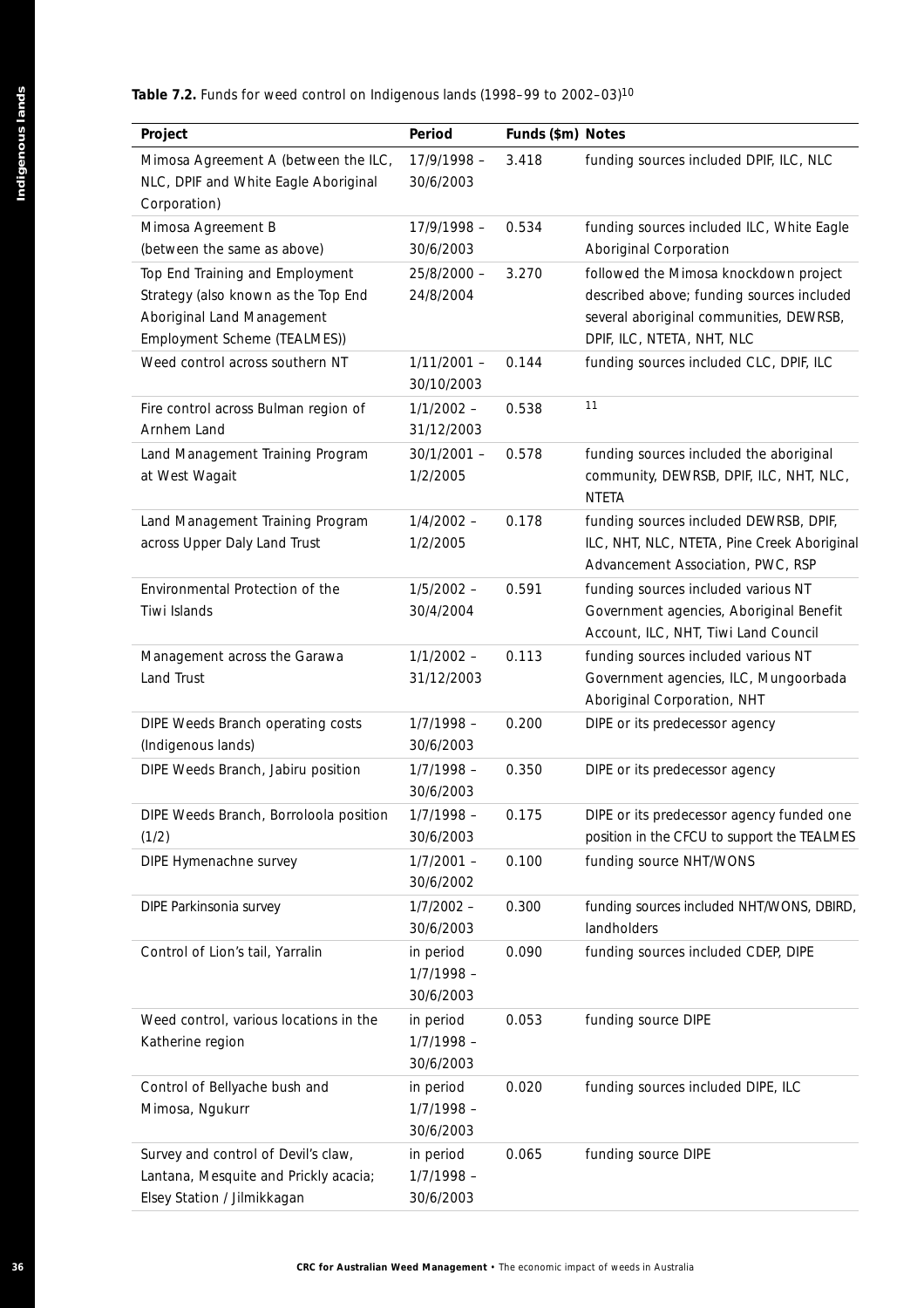| Project                                                                                                                | Period                                 | Funds (\$m) Notes |                                                                              |
|------------------------------------------------------------------------------------------------------------------------|----------------------------------------|-------------------|------------------------------------------------------------------------------|
| Coffee senna, Mexican poppy, Mesquite,<br>Rubber bush and Athel pine control;<br>Yuendumu                              | 1999/2000                              | 0.022             | funding source DIPE                                                          |
| Rubber bush and Athel pine control;<br>Papunya                                                                         | 1999/2000                              | 0.008             | funding source DIPE                                                          |
| Athel pine control; Hermannsburg                                                                                       | in period<br>$1/7/1998 -$<br>30/6/2003 | 0.010             | funding source DIPE                                                          |
| Mexican poppy and Parkinsonia control<br>at Santa Theresa                                                              | 2000/2001                              | 0.002             | funding source DIPE                                                          |
| Coffee senna and Athel pine control;<br>Imanpa                                                                         | in period<br>$1/7/1998 -$<br>30/6/2003 | 0.006             | funding source DIPE                                                          |
| Athel pine, mesquite and Mexican poppy<br>control; Amoongana                                                           | 2000/2001                              | 0.010             | funding source DIPE                                                          |
| Aboriginal Land Management<br>Employment Schemes, northern part<br>of the Territory (other than TEALMES) <sup>12</sup> | $1/7/1998 -$<br>30/6/2003              | 3.280             | funding sources included Aboriginal<br>Benefit Account, CDEP, CFCU, ILC, NHT |
| Parkinsonia, Rubber bush, Caltrop, Khaki<br>burr, Neem control; various locations<br>locations in Katherine region     | in period<br>$1/7/1998 -$<br>30/6/2003 | 0.125             | funding sources included CFCU, DIPE                                          |
| Overview of weeds on Indigenous lands<br>in the Top End                                                                | $1/7/1998 -$<br>30/6/1999              | 0.035             | funding sources included CRCTSM, CFCU                                        |
| CFCU operations - Wetlands Officer                                                                                     | $1/7/1998 -$<br>30/6/2003              | 0.400             | funding sources included CFCU, ILC, NHT                                      |
| CFCU operations - Conservation and<br>Development Planning Officer                                                     | $1/7/1998 -$<br>30/6/2003              | 0.250             | funding sources included CFCU, ILC                                           |
| Indigenous landholder weed control<br>consultation and capacity building                                               | $1/7/1998 -$<br>30/6/1999              | 0.060             | funded by NHT                                                                |
| Total                                                                                                                  |                                        | \$15.225          |                                                                              |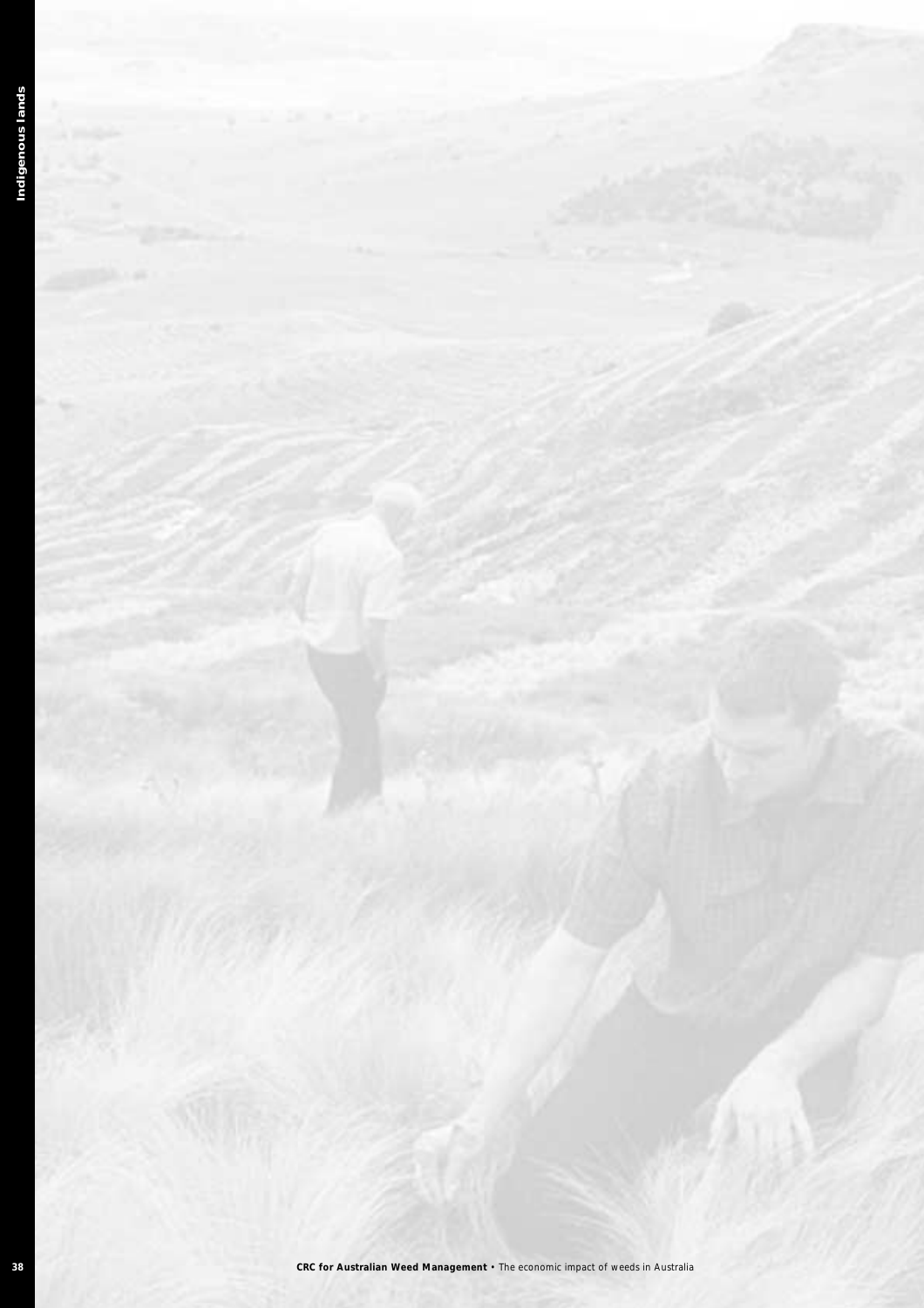# **8.1 The results and their interpretation**

#### **The results**

We have estimated the separate values of the impacts of weeds in agriculture, natural environments, and on public and Indigenous lands. These annual values can be aggregated, and we use the economic surplus results for agriculture from Section 4 to do so. The results, all to the nearest million dollars per year by sectors, are as follows.

| Sector                                     | Low     | Mean    | High    |
|--------------------------------------------|---------|---------|---------|
| Costs of control and losses in output      |         |         |         |
| Agriculture                                | 3.442   | 3.927   | 4.420   |
| Costs of control only: no losses in output |         |         |         |
| Natural environment                        | 20      | 20      | 20      |
| Public authorities                         | 81      | 81      | 81      |
| Indigenous lands                           | 3       | 3       | 3       |
| Commonwealth research                      | 8       | 8       | 8       |
| Total                                      | \$3.554 | \$4,039 | \$4,532 |

If there were no weeds, incomes to agricultural producers and benefits to consumers of food would rise by \$3,927m in the mean case and \$112m of government expenditure would be released for productive investment elsewhere.

We have presented the results as a range of estimates from \$3,554m to \$4,532m, because of the difficulty of calculating a unique value for agriculture. But clearly this range demonstrates that the economic impact of weeds is a significant problem of land use and resource management. Weed control would generate substantial benefits on both private and public land, and research enhances those benefits.

This range is a lower bound because we:

- adopted conservative values where judgements were necessary,
- could not collect some data from the agencies and persons we contacted,
- could not estimate the impacts (losses) on the outputs of natural environments,
- only began to estimate the opportunity costs of volunteer labour, and
- did not attempt to estimate the impacts in urban areas or the impacts of pollens on human health.

We have estimated the agricultural impacts on an industry basis, yet there are winners and losers within an industry (See the case study in Section 4). Weed invasions may decrease production in an industry in one region and so allow increases in production in another. Our results say nothing about this kind of distribution of impacts within and between industries.

#### **Impacts relative to other environmental problems**

Weeds clearly lead to significant adverse impacts for the community, but so do many other issues of resource management. Consider the impact of three kinds of land degradation namely salinity, sodicity and acidity (Table 8.1). According to Hajkowicz and Young (2002), acidity and sodicity are more serious immediate problems than salinity, although salinity is much more likely to cause off-site or external effects. Further, salinity may increase more rapidly than the other forms of land degradation.

Weeds have a higher impact at the farm gate than any of these three kinds of land degradation. The lowest estimate of the *net* impact of weeds (\$3,442m) is an order of magnitude higher than the *gross* estimates at farm gate given for salinity (\$187m), acidity (\$1,585m) or sodicity (\$1,035m). When all the other possible impacts are added in, the highest cost of salinity (\$3,500m) is equal to the lowest for weeds. But the salinity estimate includes the multiplier and secondary effects of lost business that are explicitly excluded from the weeds estimate because a portion of these impacts may be not be true net impacts for the community as a whole.

#### **Allocation of resources**

At the project level, the economic approach to the allocation of investment funds is to compare benefits with costs and to allocate first to the project with the highest ratio of benefits to costs, second to the project with the next highest ratio, etc, until the funds are exhausted. At the broader program or sector level, the same principles apply. We should determine the extra benefits and the extra costs of programs and allocate accordingly. The high per hectare benefits from weed control, the very high benefits to the whole agricultural sector, and the high benefits relative to other environmental problems, as indicated in the last paragraph, all suggest that weeds should be a major recipient of investment funds.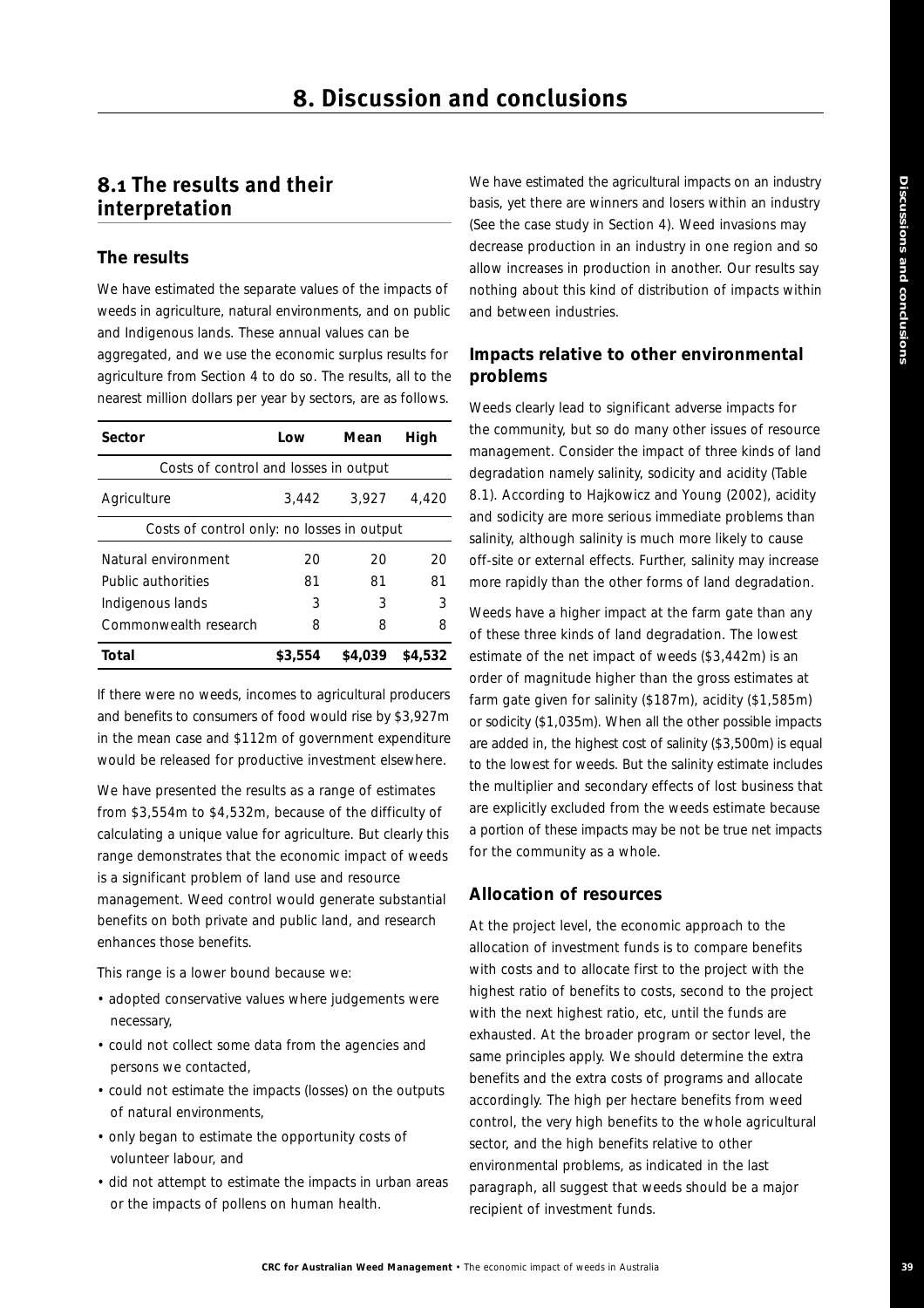#### **Table 8.1.** Opportunity costs and financial costs of other resource management issues

| <b>Issue and Impacts</b>                                                                                                                                                                                                                                                                                                                                                                                                                                                                                                                                                                                                                                                                                                                                                                                                                                                                                                                                                                                                                                                                                       | Annual<br>Cost                                                                                                                                                              | Year    | <b>Sources</b> |
|----------------------------------------------------------------------------------------------------------------------------------------------------------------------------------------------------------------------------------------------------------------------------------------------------------------------------------------------------------------------------------------------------------------------------------------------------------------------------------------------------------------------------------------------------------------------------------------------------------------------------------------------------------------------------------------------------------------------------------------------------------------------------------------------------------------------------------------------------------------------------------------------------------------------------------------------------------------------------------------------------------------------------------------------------------------------------------------------------------------|-----------------------------------------------------------------------------------------------------------------------------------------------------------------------------|---------|----------------|
| Dryland salinity <sup>a</sup>                                                                                                                                                                                                                                                                                                                                                                                                                                                                                                                                                                                                                                                                                                                                                                                                                                                                                                                                                                                                                                                                                  |                                                                                                                                                                             |         |                |
| Lost agricultural production                                                                                                                                                                                                                                                                                                                                                                                                                                                                                                                                                                                                                                                                                                                                                                                                                                                                                                                                                                                                                                                                                   | \$130m                                                                                                                                                                      | undated | 1              |
| Lost agricultural production: gross, farm-gate value                                                                                                                                                                                                                                                                                                                                                                                                                                                                                                                                                                                                                                                                                                                                                                                                                                                                                                                                                                                                                                                           | \$187m                                                                                                                                                                      | 1996/97 | 2              |
| Lost agricultural production: net, farm-gate value                                                                                                                                                                                                                                                                                                                                                                                                                                                                                                                                                                                                                                                                                                                                                                                                                                                                                                                                                                                                                                                             | \$200m                                                                                                                                                                      | 2003    | 3              |
| Lost agricultural production, environmental damage                                                                                                                                                                                                                                                                                                                                                                                                                                                                                                                                                                                                                                                                                                                                                                                                                                                                                                                                                                                                                                                             | \$1b                                                                                                                                                                        | 2001    | 4              |
| Lost agric production, costs of control, lost business                                                                                                                                                                                                                                                                                                                                                                                                                                                                                                                                                                                                                                                                                                                                                                                                                                                                                                                                                                                                                                                         | \$3.5b                                                                                                                                                                      | 2002    |                |
| Infrastructure and water quality damage                                                                                                                                                                                                                                                                                                                                                                                                                                                                                                                                                                                                                                                                                                                                                                                                                                                                                                                                                                                                                                                                        | \$700m                                                                                                                                                                      | 2020    | 6              |
| Infrastructure damage                                                                                                                                                                                                                                                                                                                                                                                                                                                                                                                                                                                                                                                                                                                                                                                                                                                                                                                                                                                                                                                                                          | \$100m                                                                                                                                                                      | undated | 1              |
| Sodicityb                                                                                                                                                                                                                                                                                                                                                                                                                                                                                                                                                                                                                                                                                                                                                                                                                                                                                                                                                                                                                                                                                                      |                                                                                                                                                                             |         |                |
| Lost agricultural production: gross farm-gate benefit                                                                                                                                                                                                                                                                                                                                                                                                                                                                                                                                                                                                                                                                                                                                                                                                                                                                                                                                                                                                                                                          | \$1035m                                                                                                                                                                     | 1996/97 | 2              |
| Soil acidity <sup>c</sup>                                                                                                                                                                                                                                                                                                                                                                                                                                                                                                                                                                                                                                                                                                                                                                                                                                                                                                                                                                                                                                                                                      |                                                                                                                                                                             |         |                |
| Lost agricultural production: gross farm-gate value                                                                                                                                                                                                                                                                                                                                                                                                                                                                                                                                                                                                                                                                                                                                                                                                                                                                                                                                                                                                                                                            | \$300m                                                                                                                                                                      | 2001    | 4              |
| Lost agricultural production: gross farm-gate benefit                                                                                                                                                                                                                                                                                                                                                                                                                                                                                                                                                                                                                                                                                                                                                                                                                                                                                                                                                                                                                                                          | \$1585m                                                                                                                                                                     | 1996/97 | 2              |
| Sources: 1 Fixland clearing, undated, 2 Hajkowicz and Young (2002), 3 Warnick (2003), 4 Healey (2001), 5 CRC for Plant-based Management of Dryland<br>Salinity (2000), 6 Australian Bureau of Statistics (2002).<br>a Salinity is a measure of the total soluble salts in a soil. A saline soil is one with a sufficient accumulation of free salts at the surface or within the<br>profile to reduce plant growth and affect land use (Department of Primary Industries, Victoria 2003).<br><sup>b</sup> Sodicity is a measure of the exchangeable sodium in the soil in relation to other exchangeable cations (Department of Primary Industries, Victoria<br>2003). A sodic soil contains sufficient sodium to interfere with the growth of plant, including crops.<br>c Acidity is a measure of the pH of the soil. In its general meaning, soils with a pH less than 7.0 are said to be acidic. Soils can become acidic over<br>time due to their parent material, the addition of nitrogen to the soil, or leaching due to rainfall. An acidic soil has a sufficiently low pH to reduce<br>plant growth. |                                                                                                                                                                             |         |                |
|                                                                                                                                                                                                                                                                                                                                                                                                                                                                                                                                                                                                                                                                                                                                                                                                                                                                                                                                                                                                                                                                                                                |                                                                                                                                                                             |         |                |
| <b>Allocation of costs</b>                                                                                                                                                                                                                                                                                                                                                                                                                                                                                                                                                                                                                                                                                                                                                                                                                                                                                                                                                                                                                                                                                     | A further strength is the estimate of the monetary value                                                                                                                    |         |                |
|                                                                                                                                                                                                                                                                                                                                                                                                                                                                                                                                                                                                                                                                                                                                                                                                                                                                                                                                                                                                                                                                                                                | that decision makers place on the biodiversity benefits                                                                                                                     |         |                |
| The results can assist the formation of policies to allocate                                                                                                                                                                                                                                                                                                                                                                                                                                                                                                                                                                                                                                                                                                                                                                                                                                                                                                                                                                                                                                                   | from protecting a threatened species and a threatened                                                                                                                       |         |                |
| the costs of weed control. We have noted that about 80                                                                                                                                                                                                                                                                                                                                                                                                                                                                                                                                                                                                                                                                                                                                                                                                                                                                                                                                                                                                                                                         | special conservation area.                                                                                                                                                  |         |                |
| per cent of the benefits of weed control in agriculture                                                                                                                                                                                                                                                                                                                                                                                                                                                                                                                                                                                                                                                                                                                                                                                                                                                                                                                                                                                                                                                        | The main weaknesses include the following:                                                                                                                                  |         |                |
| accrue to producers and about 20 per cent to consumers.                                                                                                                                                                                                                                                                                                                                                                                                                                                                                                                                                                                                                                                                                                                                                                                                                                                                                                                                                                                                                                                        | • Inevitably some data for agriculture, natural                                                                                                                             |         |                |
| If policies follow the principle that beneficiaries pay, then<br>farmers might be asked to pay 80 per cent of costs and                                                                                                                                                                                                                                                                                                                                                                                                                                                                                                                                                                                                                                                                                                                                                                                                                                                                                                                                                                                        | environments, public authorities and Indigenous lands                                                                                                                       |         |                |
|                                                                                                                                                                                                                                                                                                                                                                                                                                                                                                                                                                                                                                                                                                                                                                                                                                                                                                                                                                                                                                                                                                                | are missing. We did not pursue the collection of what                                                                                                                       |         |                |
|                                                                                                                                                                                                                                                                                                                                                                                                                                                                                                                                                                                                                                                                                                                                                                                                                                                                                                                                                                                                                                                                                                                | appeared to be 'small' sums and some data simply could                                                                                                                      |         |                |
|                                                                                                                                                                                                                                                                                                                                                                                                                                                                                                                                                                                                                                                                                                                                                                                                                                                                                                                                                                                                                                                                                                                | not be provided. The results will therefore be under-                                                                                                                       |         |                |
|                                                                                                                                                                                                                                                                                                                                                                                                                                                                                                                                                                                                                                                                                                                                                                                                                                                                                                                                                                                                                                                                                                                | estimates of the true impacts but we do not know by<br>how much.                                                                                                            |         |                |
|                                                                                                                                                                                                                                                                                                                                                                                                                                                                                                                                                                                                                                                                                                                                                                                                                                                                                                                                                                                                                                                                                                                | · Inevitably, we could not estimate welfare measures                                                                                                                        |         |                |
| consumers pay the remaining 20 per cent. But further,<br>governments may choose to act on behalf of consumers<br>and it may be more efficient for governments to do so.<br>The magnitude of the loss to consumers appears to justify<br>substantial government involvement.                                                                                                                                                                                                                                                                                                                                                                                                                                                                                                                                                                                                                                                                                                                                                                                                                                    | for all the impacts.                                                                                                                                                        |         |                |
| 8.2 Strengths and weaknesses of<br>the results                                                                                                                                                                                                                                                                                                                                                                                                                                                                                                                                                                                                                                                                                                                                                                                                                                                                                                                                                                                                                                                                 | • Weeds and weed control cause further costs that<br>were not estimated.                                                                                                    |         |                |
|                                                                                                                                                                                                                                                                                                                                                                                                                                                                                                                                                                                                                                                                                                                                                                                                                                                                                                                                                                                                                                                                                                                |                                                                                                                                                                             |         |                |
|                                                                                                                                                                                                                                                                                                                                                                                                                                                                                                                                                                                                                                                                                                                                                                                                                                                                                                                                                                                                                                                                                                                | These further costs are largely related to external or<br>off-site effects caused by either the weed invasion or the                                                        |         |                |
| This report naturally has its strengths and weaknesses.<br>The main strengths include the use of:                                                                                                                                                                                                                                                                                                                                                                                                                                                                                                                                                                                                                                                                                                                                                                                                                                                                                                                                                                                                              | weed-control activities. There appears to be no information                                                                                                                 |         |                |
| · current comprehensive data,                                                                                                                                                                                                                                                                                                                                                                                                                                                                                                                                                                                                                                                                                                                                                                                                                                                                                                                                                                                                                                                                                  | available on these costs, but some related research on                                                                                                                      |         |                |
| • estimates of economic surplus to measure impacts on                                                                                                                                                                                                                                                                                                                                                                                                                                                                                                                                                                                                                                                                                                                                                                                                                                                                                                                                                                                                                                                          | these issues has been undertaken for pesticides, particularly                                                                                                               |         |                |
| agriculture, and                                                                                                                                                                                                                                                                                                                                                                                                                                                                                                                                                                                                                                                                                                                                                                                                                                                                                                                                                                                                                                                                                               | in the United States of America. We now review these                                                                                                                        |         |                |
| • prices, costs and quantities that had been observed or<br>expended in the market.                                                                                                                                                                                                                                                                                                                                                                                                                                                                                                                                                                                                                                                                                                                                                                                                                                                                                                                                                                                                                            | external costs associated with pesticide use and identify<br>the types of costs that may also apply to weeds. The<br>information is largely based on Steiner et al. (1995), |         |                |

#### **Allocation of costs**

## **8.2 Strengths and weaknesses of the results**

- current comprehensive data,
- estimates of economic surplus to measure impacts on agriculture, and
- prices, costs and quantities that had been observed or expended in the market.

- Inevitably some data for agriculture, natural environments, public authorities and Indigenous lands are missing. We did not pursue the collection of what appeared to be 'small' sums and some data simply could not be provided. The results will therefore be underestimates of the true impacts but we do not know by how much.
- Inevitably, we could not estimate welfare measures for all the impacts.
- Weeds and weed control cause further costs that were not estimated.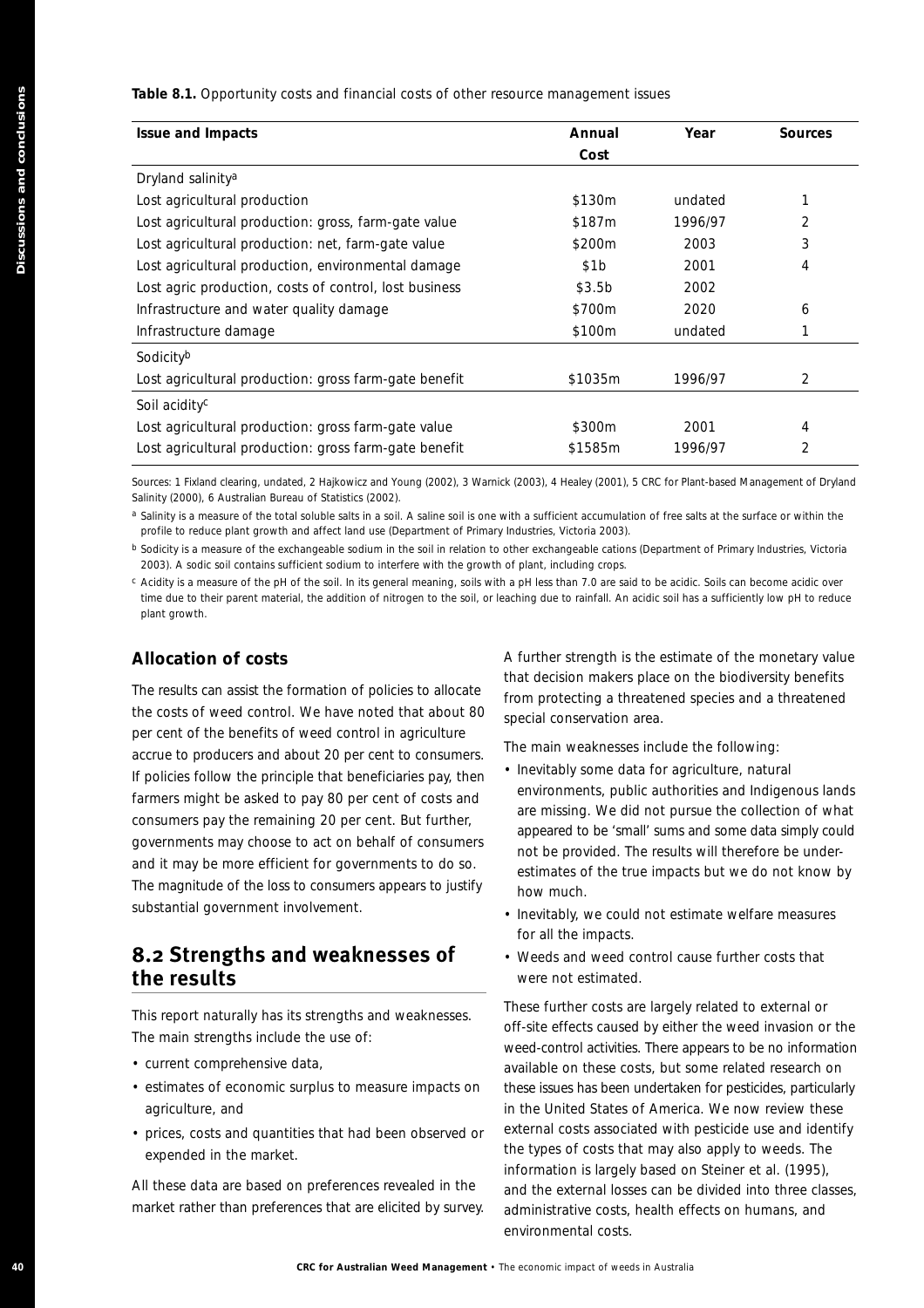Administrative costs represent a real, current, and perhaps sizeable cost in the management of both pests and weeds. They include the costs incurred by the Environmental Protection Agencies and other state and federal agencies to draft and enforce regulations on the use of chemicals. They also includes farm work safety and training costs, which are becoming increasingly important as farmers are required to obtain certification to handle chemicals (a portion of this cost is private but it should be accounted for). We have included many of these costs but our coverage was not complete.

Health effects of herbicides on humans are difficult to measure, but they are probably low and many are avoidable. In contrast to insecticides, herbicides are safer to handle and apply despite some exceptions such as paraquat. A more important factor concerning human health would be the effect of the weeds themselves. Pollen and spores may cause hay fever, other allergies and respiratory illnesses – see page 42 for the case of Parthenium. These costs are difficult to measure because allergies can also be caused by plants that are not weeds.

Chemicals used for control of pests can affect the environment in several ways. The numbers in parentheses below indicate the percentages of pesticide that are lost into the environment.

- Spills, tank washes and storage losses (0–10)
- Losses into the air during application (0–60)
- Leaching into groundwater (< 1)
- Surface water runoff (0–0.5)
- Residues on crops (< 1).

The direct monetary costs associated with the first two items have been included in our estimates of the cost of purchasing and applying herbicides. Additional costs will occur only if these losses damage the environment. Herbicides tend to be less damaging to the environment than insecticides, but there is always the possibility of losses in environmental services if herbicides 'escape' into a natural environment and kill native plants. Spray drift can be an important externality also in agriculture. For example, organic producers may be situated close to intensive horticulture enterprises. Spray drift from horticulture may involve direct yield and quality losses or forced land-use changes by the organic producer to create buffer zones. The last three dot-point items are probably negligible in the context of herbicides.

The actual effects of chemicals on the environment include reductions in natural enemies, increases in pest resistance, loss of crops and trees, and loss of fish and wildlife. Of these, pest resistance and crop and tree loss may be the only important effects in some locations and for some herbicides. Most of the environmental costs of

weeds are related to the weeds themselves, rather than to the control methods.

# **8.3 Gaps in knowledge and some suggestions**

While preparing this report, we were able to gain some sense of the total set of gaps in knowledge, and those gaps that were more important to this kind of work. The following gaps seem more pertinent.

- (a) There are no reliable comprehensive data on the distribution of weeds across Australia, onto which to overlay land use, land tenure and measures of inputs and outputs. If there were, we could analyse the ways in which changes in natural environments accompany changes in weed intensity and the ways in which the changes in natural environments are associated with changes in the output of goods and services.
- (b) The processes involved in the analysis of data for the WONS report (Thorp and Lynch 2000) were consistent, innovative and thorough. From an economic perspective, gains are likely by allocating weed management funds across state jurisdictions to projects wherever the relative gains are highest. The data collection and the analytical processes of the WONS report could be extended to be a useful way to aggregate potential unpriced benefits where money estimates of them are unavailable.
- (c) The distribution of impacts varies between producers and consumers, between producers in different regions, between consumers of different goods and services, and between different weeds. The distribution of impacts is in many ways as important as the size of the impacts, and little is known about these distributions apart from agriculture.

The question of course is, how can we address the problems that these gaps create? The problem of comprehensive data on distribution (gap a) would require a nation-wide program, but the problems of valuation and lack of data on changes in output (gap b) can perhaps be addressed. The general framework to estimate the impact of weeds revolves around the identity,

#### $C = E + L$

For natural environments we have estimated E as the expenditure on weed control, but we have not estimated L which is the value of the loss in yield. There will be several kinds of losses in 'yield' when weeds invade natural environments and these include changes to health, fire risk, recreation and aesthetics, herbal and medicinal uses, as well as to biodiversity protection which is probably the most important.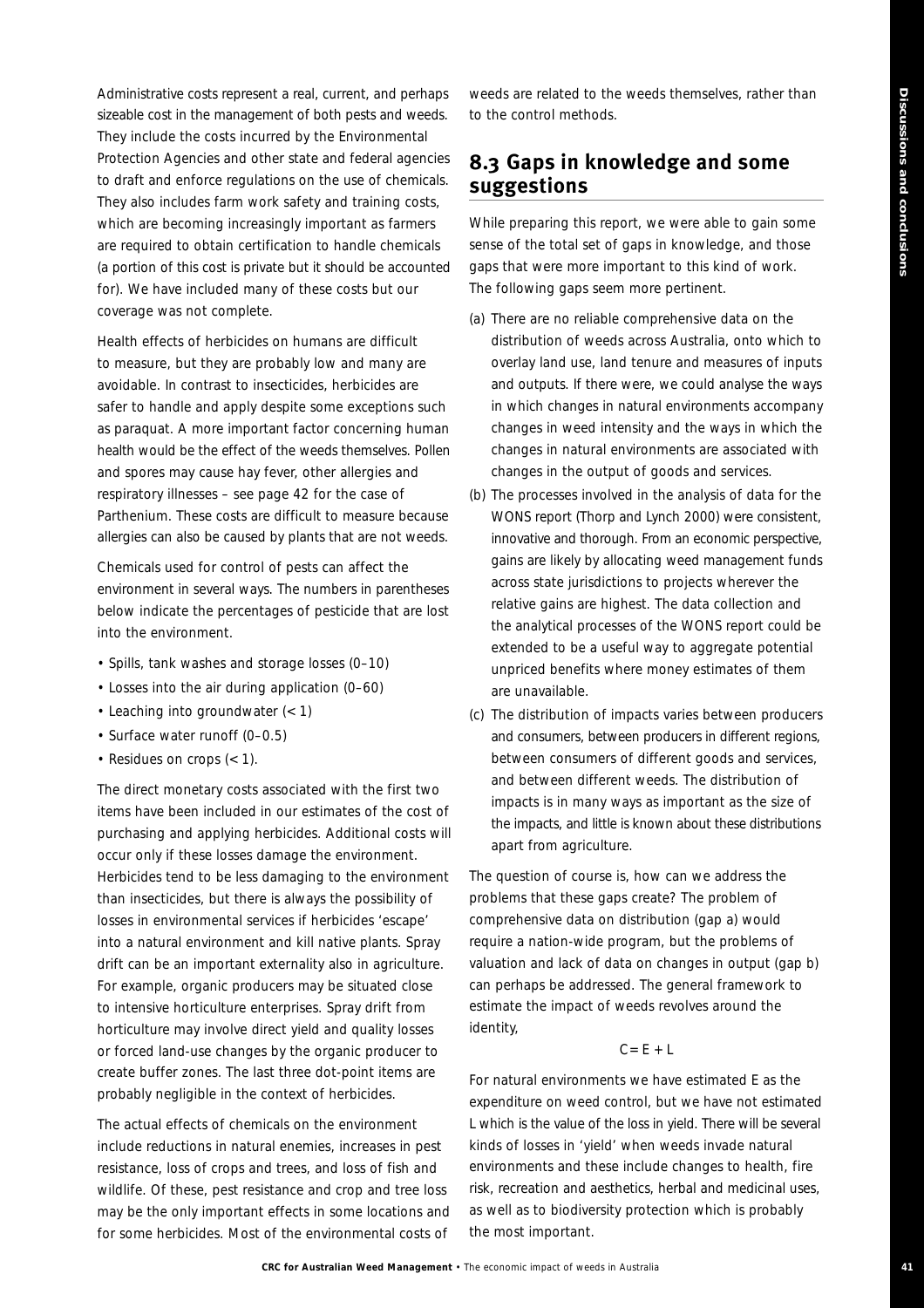# **Case study: The health costs of Parthenium weed in Queensland**

Parthenium is an annual broadleaf plant that can grow to two metres, has a deep taproot, and can tolerate drought. There are severe invasions of it in the Queensland shires of Bauhinia, Belyando, Bowen, Broadsound, Dalrymple, Duaringa, Emerald, Fitzroy, Nebo and Peak Downs.

The weed creates severe allergic reactions in humans, including hay fever and asthma, and lowers stocking rates and condition in grazing animals. These responses are caused by contact with airborne pieces of dry plant material and pollen.

The current per capita expenditure on human health, due to the weed, is \$6.90 per person or \$19.90 per household in affected areas (AECgroup 2000). The reduction in health expenditures, before and after the biological research and control programme, would provide an annual benefit of \$6.82m and improve the health of a large section of the community.

**Case study: The health costs of Parthenium weed in Queer**<br>Finlemanns an mean boarded part tal an yout to be related as even been. If<br>the minimizary reduction the properties in the economic filterinal particles in the seco Our application of this framework has been 'top-down' that is by each agricultural industry and by natural environments as a group. But consider a 'bottom-up' application by individual weeds, perhaps for some of the 72 weeds considered for the WONS determination. For this analysis, expert panels estimated the effect of each weed on several of these different yields using a four-step rating from nil to high. For each weed, a social value index was determined as the aggregate of the effects that the weed could cause in each kind of yield.

These estimates of changes in health or aesthetics, for example, are directly equivalent to the yield loss  $(Q_0 - Q_1)$ in Figure 2.3, which underlie the estimation of losses in economic surplus. To continue to apply this surplus model of to estimate loss, we need to estimate the prices but this is hard. We have illustrated the valuation of health effects for Parthenium, and the valuation of biodiversity effects for agricultural and forest weeds. Fire risks can perhaps be assessed as expected damage costs.

This 'bottom-up approach' will, of course encounter problems such as double-counting between weeds and estimation of values, but it does combine the framework with multi-attribute analysis and the established procedures of weed science.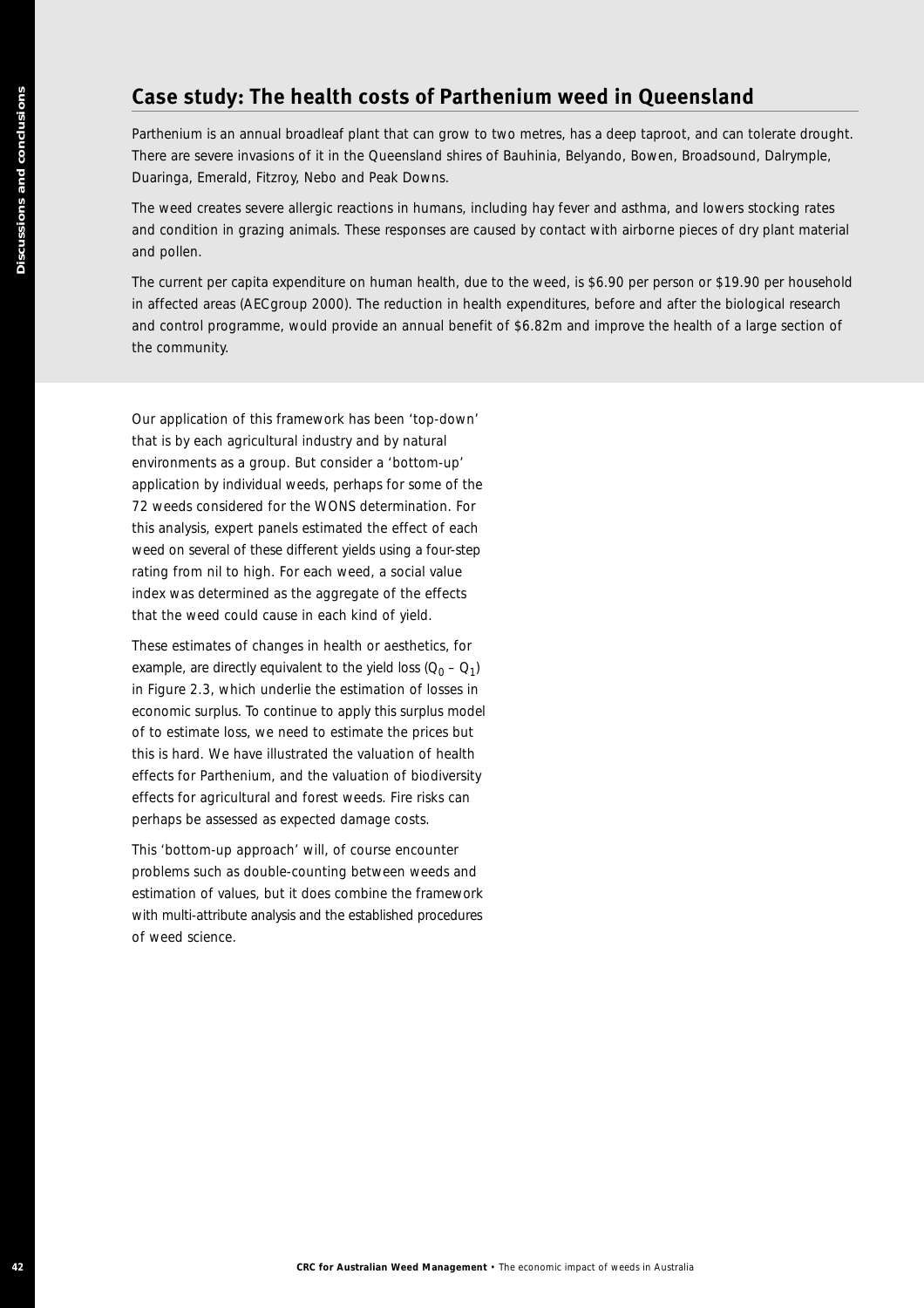- Adamson, D. and K. Lynch (2000) An economic assessment of SWEEP, RDE Connections, NRSM, The University of Queensland.
- Adamson, D., L. Bilston and K. Lynch (2000) The potential economic benefits of the Siam weed (*Chromolaena odorata*) eradication campaign, RDE Connections, NRSM, The University of Queensland.
- AECgroup (2002) Economic Impact of State and Local Government Expenditure on Weed and Pest Animal Management in Queensland, A report for the Local Government Association of Queensland.
- Altman, J.C. and M. Cochrane (2003) Innovative institutional design for sustainable wildlife management in the Indigenous-owned savanna, CAEPR Discussion Paper No. 247/2003, Centre for Aboriginal Economic Policy Research, Australian National University.
- Altman, J.C. and P.J. Whitehead (2003) Caring for country and sustainable Indigenous development: opportunities, constraints and innovation, CAEPR Working Paper No. 20/2003, Centre for Aboriginal Economic Policy Research, Australian National University.
- Alston, J.M. (1991) Research benefits in a multimarket setting: a review, *Review of Marketing and Agricultural Economics* **59**: 23–52.
- Australian Bureau of Agricultural and Resource Economics (1999) Australian Grains Industry: Performance by GRDC Agroecological Zones, Report prepared for the Grains Research Development Corporation, Canberra, April.
- Australian Bureau of Agricultural and Resource Economics (2003), *Australian Commodity Statistics 2002*, Canberra.
- Australian Bureau of Statistics (1998) *Agricultural Finance Survey (AFS): Financial Statistics by Industry and State: (1997–98)*, Canberra.
- Australian Bureau of Statistics (2000) *Agricultural Finance Survey (AFS): Financial Statistics by Industry and State: (1999–2000)*, Canberra.
- Australian Bureau of Statistics (2001) *Agriculture, Australia*. Publication 7113.0.
- Australian Bureau of Statistics (2002) *Yearbook Australia 2001*, Australian Bureau of Statistics, Canberra.
- Australian Bureau of Statistics (2003) *Yearbook Australia 2002*, Australian Bureau of Statistics, Canberra.
- Brennan, J.P. and M.C.S. Bantilan (1999) *Impact of ICRISAT Research on Australian Agriculture*, Economics Research Report No. 1, NSW Agriculture.
- Centre for Agricultural and Resource Economics (2000) Northern Territory: Southern Situation Report. Report prepared for the Department of Transport and Regional Services, for the Northern Australia Forum for Growth into the New Century, Centre for Agricultural and Resource Economics, Armidale.
- Combellack, H. (1987) Weed control pursuits in Australia. *Chemistry and Industry*, 20th April, 273–280.
- CRDC (2003) Personal communication with staff of the Cotton Research and Development Corporation, September 2003.
- Davies, L., A. Alford and G. Hollis (1999) The Financial Performance of the Dairy Industry in Six Regions of NSW 1991 – 1997, NSW Agriculture Economic Research Report, No. 2, October 1999.
- Dellow, J.J., G.C. Wilson, W.McG. King and B.A. Auld (2002) Occurrence of weeds in the perennial pasture zone of New South Wales, *Plant Protection Quarterly* **17**: 12–16.
- Department of Environment and Heritage (2003) Invasive Species Inquiry: Submission by the Department of the Environment and Heritage, to Parliament of Australia Senate Environment, Communications, Information Technology and the Arts Reference Committee.
- Griffith, G., K. I'Anson, D. Hill and D. Vere (2001) Previous Supply Elasticity Estimates for Australian Broadacre Agriculture, Economics Research Report No. 6, NSW Agriculture.
- Hajkowicz, S.A. and M.D. Young (Eds) (2002) Value of Returns to Land and Water and Costs of Degradation, A consultancy report to the National Land and Water Resources Audit, CSIRO Land and Water, Canberra.
- Healey, J. (2001) *Land Conservation*, The Spinney Press, Thirroul, NSW, 48pp.
- Hill, D. J., R.R. Piggott and G. R. Griffith (2001) Profitability of incremental generic promotional expenditure on Australian dairy products, *Agricultural Economics*, **26(3)**: 249–262.
- Hoque, Z., R.J. Farquharson, I.N. Taylor, S.R. Walker, B.E. McCorkell, and R.E. Jones (under review) A survey of weeds in dryland cotton cropping systems of subtropical Australia 2. Economic cost of weeds. *Australian Journal of Experimental Agriculture*.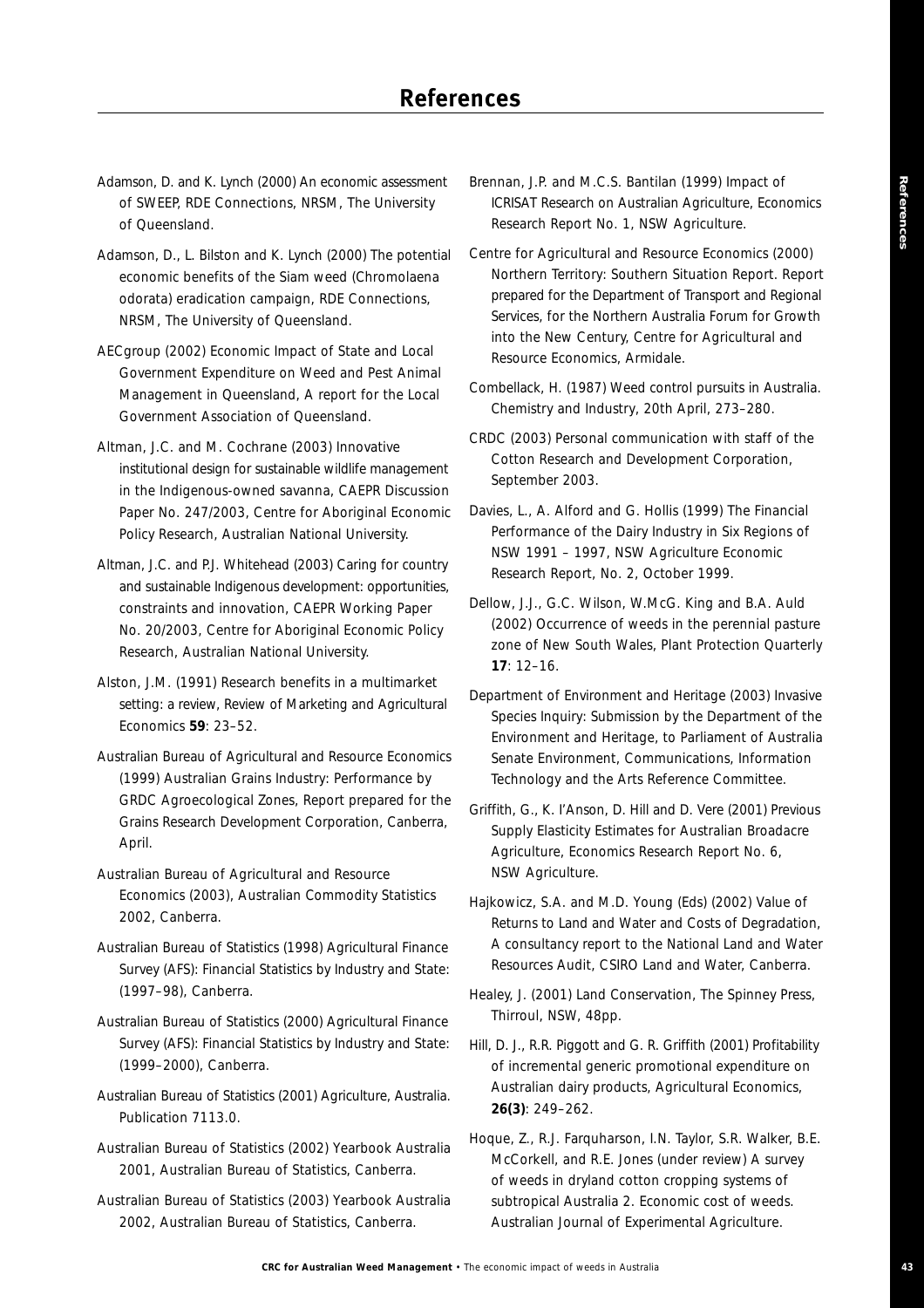- James, R. and M. Lockwood (1998) Economics of blackberries, current data and rapid valuation techniques, *Plant Protection Quarterly* **13(4)**: 175–179.
- Jones, R., Y. Alemseged, R. Medd and D. Vere (2000) *The Distribution, Density and Economic Impact of Weeds in the Australian Annual Winter Cropping System*, CRC for Weed Management Systems, Technical Series, No. 4, Adelaide.
- Jones, R.E., D.T. Vere, Y. Alemseged and R.W. Medd (in press) Estimating the economic cost of weeds in Australian annual winter crops, *Agricultural Economics*.
- Kakadu Board of Management and Parks Australia (1998) Kakadu National Park Plan of Management, Environment Australia, Jabiru, NT.
- Lazarides M, K. Cowley and P. Hohnen (1997) *CSIRO Handbook of Australian Weeds*, CSIRO, Australia.
- Leys, A.R. (1996) Weed management programs in New South Wales national parks, *Proceedings Eleventh Australian Weeds Conference*, Melbourne, 428–431.
- McInerney, J. (1996) Old economics for new problemslivestock disease: Presidential Address, *Journal of Agricultural Economics* **47**: 295–314.
- McLeod, R. (1996) The Costs of Major Pests, Diseases and Weeds to the Australian Sugar Industry, Final Report prepared by eSYS for Sugar Research and Development Corporation.
- Miller, E. (1996) A property level economic assessment of prickly acacia (Acacia nilotica) on the Mitchell Grass Downs of Queensland, *Proceedings of 11th Australian Weeds Conference*, Weed Science Society of Victoria, Frankston, Victoria.
- Myers, R.J., R.R. Piggott and T.G. MacAulay (1985) Effects of past Australian wheat price policies on key industry variables, *Australian Journal of Agricultural Economics* **29**: 1–15.
- National Land and Water Resources Audit (1996–97) Land Use of Australia, Summary interpretation. Canberra.
- **After Excel of Managementa CRC for Australia CRC statistics of weeds in the economic impact of weeds in Australia CRC for Australia CRC for Australia CRC for Australia CRC for Australia CRC for Australia CRC for Australia** Odom, D.I.S., O.J. Cacho, J.A. Sinden, and G.R. Griffith (2003) Policies for the management of weeds in natural ecosystems: the case of scotch broom (Cytisus scoparius, L.) in an Australian National Park, *Ecological Economics* **44**: 119–135.
	- Productivity Commission (2002) Citrus Growing and Processing Inquiry Report, Report prepared by the Productivity Commission and released 18 June 2002.
- Quigley, P.P. (1992) The current state of Victoria's pastures. Realizing the potential of our grazing land, *Proceedings of 1992 Pasture and Specialists Conference*, Hamilton, July 22–24.
- Sloane, Cook and King Pty Ltd (1988) The economic impact of pasture weeds, pests and diseases on the Australian wool industry, Australian Wool Corporation, Melbourne.
- Steiner, R.A., L. McLaughlin, P. Faeth, and R.R. Jank. (1995) Incorporating externality costs into productivity measures: A case study using US agriculture, In Barnett, V., Payne, R. and Steiner, R. (eds.) *Agricultural sustainability. Economic, environmental and statistical considerations*, John Wiley and Sons, Chichester, 209–230.
- Thorp, J.R. and R. Lynch (2000) The Determination of Weeds of National Significance, Commonwealth of Australia and National Weeds Strategy Executive Committee, Launceston.
- Uluru Kata Tjuta Board of Management and Parks Australia (2000) Fourth Uluru – Kata Tjuta National Park Plan of Management, Environment Australia, Yulara, NT.
- Vere, D.T. and M.H. Campbell (1979) Estimating the Economic Impact of Serrated Tussock (Nassella trichotoma) in New South Wales, *The Journal of the Australian Institute of Agricultural Science* **45**: 35–43.
- Vere, D.T. and J.J. Dellow (1984) Estimating the costs of blackberry in Central Western New South Wales, *Proceedings of the 7th Australian Weeds Conference*, Perth, September.
- Vere, D.T., R.E. Jones and G.R. Griffith (1997) An Integrated Economic Methodology for Evaluating the Impacts of Weeds. *Agricultural Production Systems and the Farm and Industry Benefits of Improved Weed Management*, Technical Series No 2, CRC for Weed Management Systems, Australia.
- Vere, D.T., R.E. Jones and G.R. Griffith (2003) Economic benefits of public investment in weed management: the case of vulpia in south-eastern Australia's temperate pastoral areas, *Australian Journal of Agricultural and Resource Economics* **47(4)**: 519–539.
- Warnick, M. (2003) Impacts and costs of dryland salinity, NRM Facts Land Series, Queensland Government, Department of Natural Resources and Mines, 2pp.
- Williamson, M. and A. Fittler (1996) The varying success of invaders, *Ecology* **77**: 1661–1666.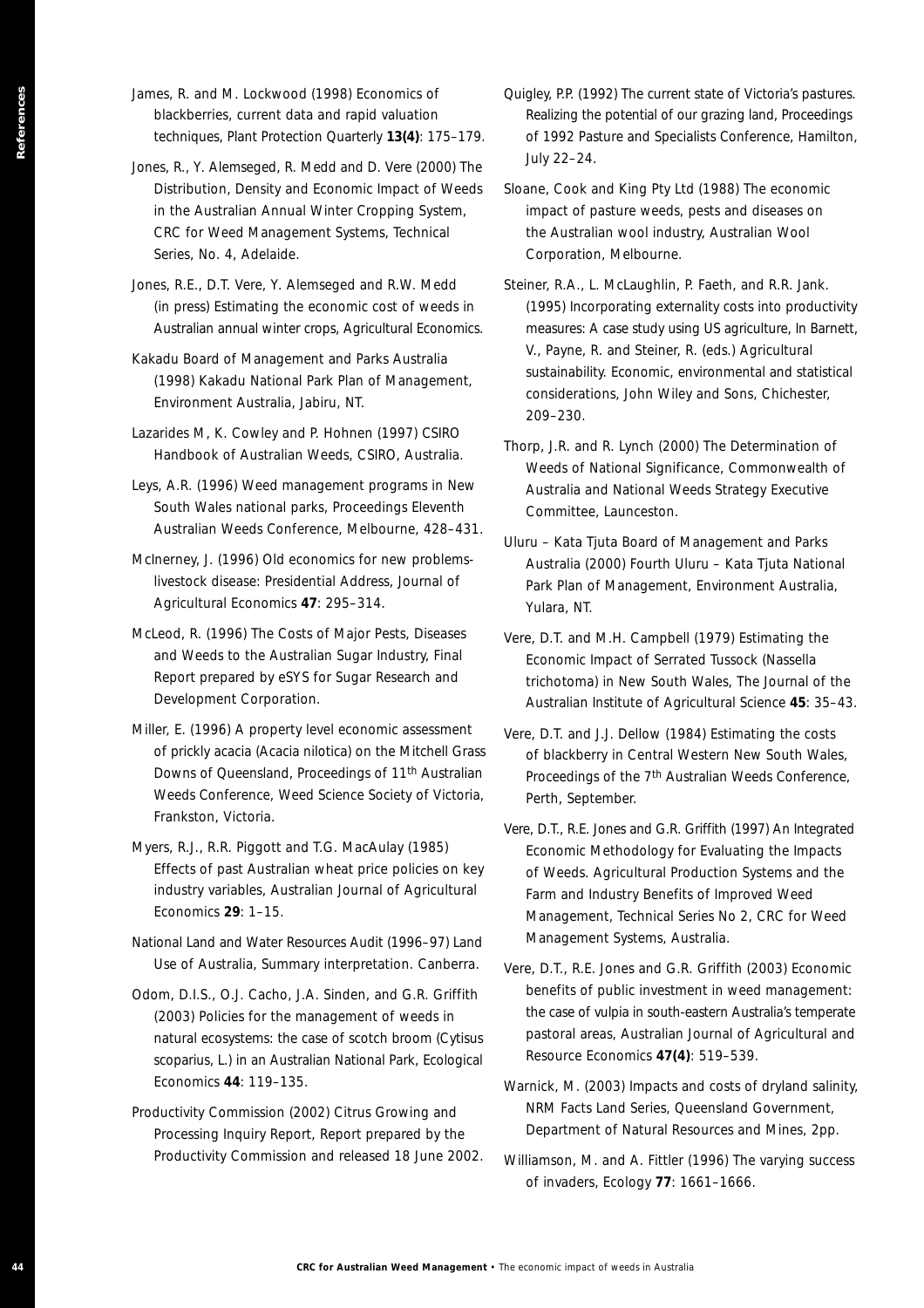- Agsurf (2003), ABARE's online Farm Survey Database. Accessed at www.abare.gov.au
- Australian Bureau of Statistics 2002, Measuring Australia's Progress, 2002, The Headline Indicators Land Degradation, http://www.abs.gov.au
- Australian Citrus Growers Incorporated (2003), http://www.austcitrus.org.au
- Australian Potato Industry Council (2003), http://www.horticulture.com.au
- Boyce (2002) Australian Cotton Comparative Analysis: 2002 Crop. A report prepared as a joint initiative between the Cotton Research & Development Corporation and Boyce Chartered Accountants, http://www.crdc.com.au
- CRC for Plant-based Management of Dryland Salinity, 2002, About Salinity, http://www1.crcsalinity.com/pages.about.asp.
- CRDC (2002) CRDC Update: April 2002. www.crdc.gov.au
- Department of Primary Industries, Victoria 2003, *Soil glossary*, Victoria Resources On-line, http://www.nre.vic.gov.au/web/root/Domino/vro/vrosi te.nsf/pages/gloss-SZ
- Fixland clearing (undated) Land clearing is destroying our native bushland, http://www.fixlandclearing.org/problem.htm
- National Native Title Tribunal (2003a) Geographic extent of claimant applications as per Register of Native Title Claims. Available at http://www.nntt.gov.au/ntdetermination/by state index.html
- National Native Title Tribunal (2003b). Geographic extent of claimant applications as per Register of Native Title Claims. Available at http://www.nntt.gov.au/publications/data/files/Claim \_register.jpg
- NSW Agriculture (1998) New South Wales weed strategy. http://www.agric.nsw.gov.au/reader/weednswstrat/nswstart.htm
- NSW Agriculture (2001–2003) Various commodity gross margins. www.agric.nsw.gov.au
- NSW Agriculture (various) *NSW Agriculture Farm Budget Handbooks* http://www.agric.nsw.gov.au/reader/budget
- Possingham, H., S. Ryan, J. Baxter and S. Morton (2000) *Setting Biodiversity Priorities*, The Ecology Centre, Department of Zoology and Department of Mathematics, University of Queensland, http://www.dest.gov.au/science/pmseic/meetings/8th meeting.htm

Rice Growers Association (2003) www.rga.org.au

Sugar Research and Development Corporation (2002) SRDC Update April 2002, http://www.srdc.gov.au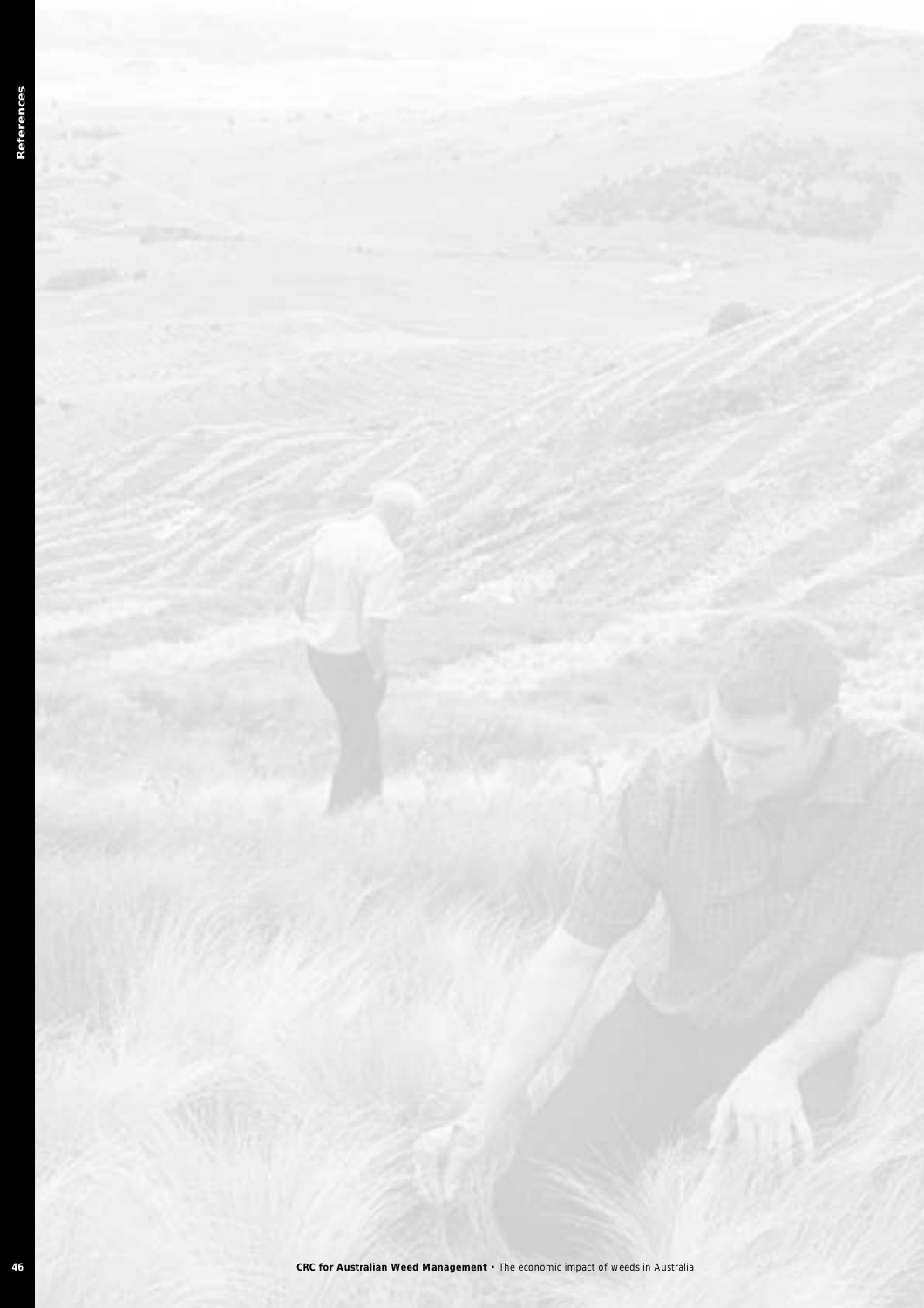# **An estimate of the value of biodiversity protection from weed control**

Dr Garry Griffith undertook the basic econometric work for this analysis and we gratefully acknowledge his assistance.

#### **The scenario**

Farmers, forestry agencies, and local government authorities charged with weed management, undertake annual control programs on farms, production forests, and the associated roadsides and reserves. In 'The Determination of Weeds of National Significance', otherwise known as the WONS report, Thorp and Lynch (2000) provide estimates of the expenditures on these programs for each of 35 'primary industry weeds'.

The 35 weeds were prickly acacia, madeira vine, bitou bush, pampas grass, rubber vine, golden dodder, Scotch Broom, Patersons curse, African love grass, broom, narrow leaved cotton bush, St. Johns Wort, Hyptis, bellycache bush, lantana, African boxthorn, cats claw creeper, mimosa, serrated tussock, Onopordium, broomrape, Parkinsonia, parthenium, mesquites, blackberry, willows, ragwort, fireweed, sicklepod, silverleafed nightshade, giant paramatta grass, giant rats tail, gorse, Noogoora Burr, and Bathurst burr. These are weeds of pasture, grazing land and environmental areas.

#### **Method**

We need first to model the way in which the expenditure on control is determined. We can hypothesise that the annual expenditures to control a weed will vary with its characteristics, its current and potential spread, and the degree to which it threatens biodiversity. As a simple model:

Cost of control = f(characteristics, current and potential area spread, and quantity of threatened biodiversity). (1)

Ordinary least squares regression is the basic econometric technique to estimate equations for such models. If we can estimate an equation, we may be able to separate the influence of the various factors on the cost of control. To do so, we need data on all the variables in the model.

#### **Data collection**

The WONS report provides quantitative indices of:

• the characteristics of each weed (invasiveness, impact

on the environment, and tendency to become a monoculture),

- the current area and potential area occupied,
- the number of species threatened by the weed,
- the number special conservation areas threatened, and
- the social impact of the weed.

The report also provides details of other characteristics such as level of impact and number of states in which the impact occurs. John Thorp also provided, explicitly for the present purpose, data on the actual numbers of threatened species and numbers of special conservation areas.

So we were able to define the following 20 variables, the first two of which are alternative ways to specify the cost of control in equation (1). The cost of control is of course the dependent variable in the model, and the variables on the right-hand side are the independent or explanatory variables.

**Cost:** total annual cost (\$000) of control as a 10 year average.

**Econindex:** an index of total annual cost derived from **Cost** and scaled as actual costs divided by the cost for Patersons curse.

**Spthreat:** the proportion of plant species that are threatened by the weed across all states, as an index.

**Comthreat:** the proportion of special conservation areas that are threatened by the weed across all states, as an index.

**Sthreat:** the number of plant species that are threatened by the weed across all states.

**Cthreat:** the number of special conservation areas that are threatened by the weed across all states.

**Socimpact:** the scaled sum of impacts of the weed on human health, fire risk, recreation values, employment and economic impacts such as tourism.

**Currarea:** the proportion of the continent that the weed currently affects.

**Potarea:** the proportion of the continent that the weed could potentially affect.

**DUM1:** scaled as 1 if the weed has a medium to high effect on the number of threatened communities for a number of states, and 0 otherwise.

**DUM2:** scaled as 1 if the weed predominantly affects South Australia, and 0 otherwise.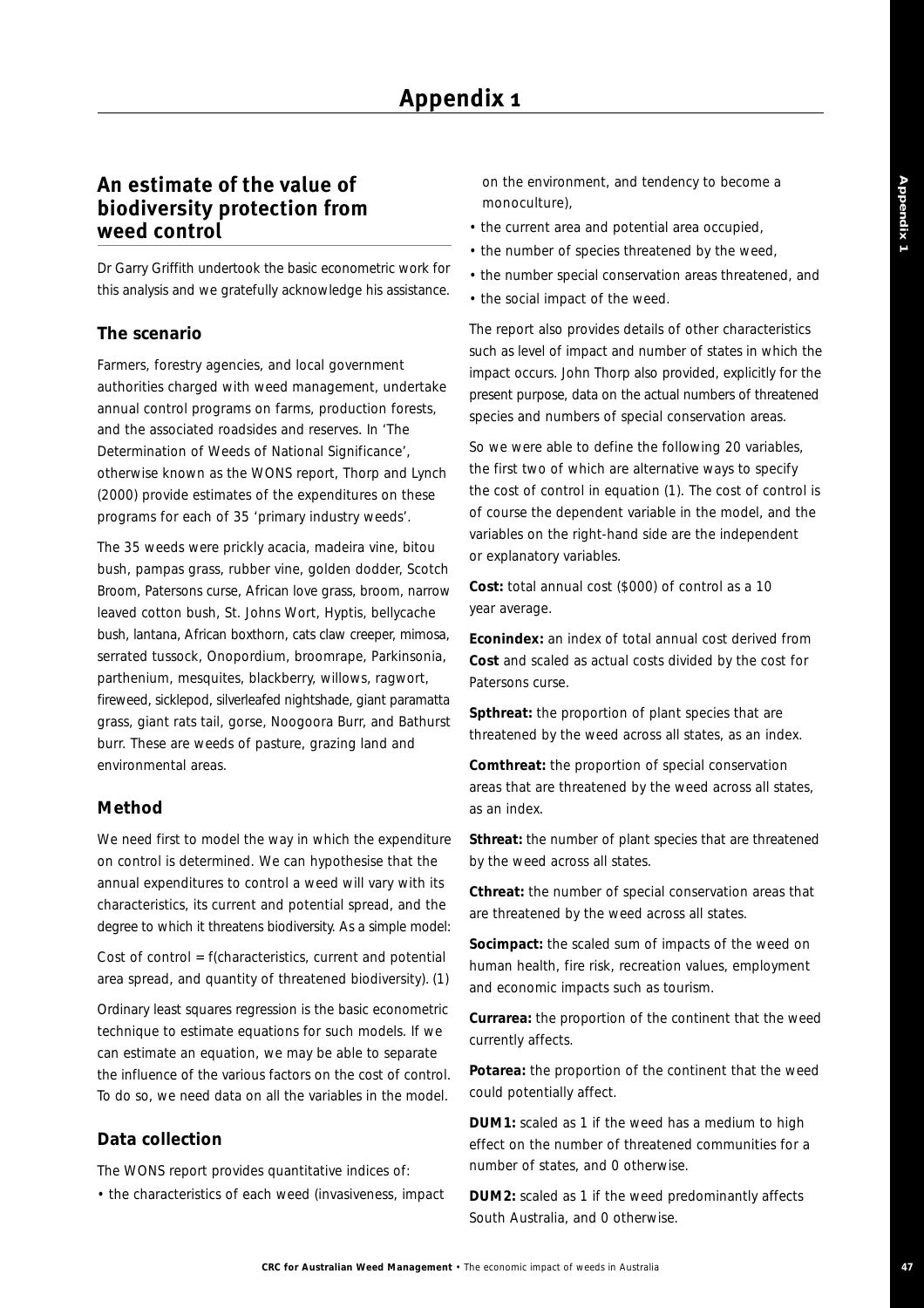**DUM3:** scaled as 1 if the weed has a medium to high effect on the number of threatened conservation areas for a number of states, and 0 otherwise.

**DUM4:** scaled as 1 if the weed predominantly affects the Northern Territory, and 0 otherwise.

**DUM5:** scaled as 1 if the weed has only low effects on the number of threatened conservation areas, and 0 otherwise.

**AGRI:** scaled as 1 if an agricultural weed, and 0 otherwise.

**FOR:** scaled as 1 if a forest weed , and 0 otherwise.

**BOTH:** scaled as 1 if a weed of both agriculture and forests, and 0 otherwise.

**Invasive:** index of invasiveness as a characteristic of the weed.

**Moncult:** index of expected potential to develop into a monoculture, as a characteristic of the weed.

**Impact:** index of impact on the environment.

These variables were applied to the model (equation 1), and the analysis proceeded as follows.

#### **Analysis**

- **EXERCT AUSTRALIA CONSUMERATION** (ACTUAL AUSTRALIA CONSUMERATION CONSUMERATION CONSUMERATION CONSUMERATION CONSUMERATION CONSUMERATION CONSUMERATION CONSUMERATION CONSUMERATION CONSUMERATION CONSUMERATION CONSUMERATION CO (i) First, the two potential dependent variables (**Cost and Econindex**) and all 18 potential explanatory variables were printed out to double check for errors. Summary statistics for all variables and correlations between them were calculated to check for possible interactions.
	- (ii) Wherever there were alternative variables describing essentially the same effect, the relevant alternative regression equations were estimated and compared using the common diagnostic tests. Ordinary least squares regression was used in the first instance.
	- (iii) Thus two sets of equations were estimated, one set with actual cost (**Cost**) estimates as the dependent variable and the other set with the cost index (**Econindex**) as the dependent variable.
	- (iv) To start with, all possible explanatory variables were included, and then particular variables were excluded based on the diagnostic tests.
	- (v) Estimates were made for just 'agricultural' weeds and for all weeds, with dummy variables for **FOR** and **BOTH**. The latter form was chosen because selecting just agricultural weeds gave inappropriate signs almost all the time.
	- (vi) Generally, the 'species' measures (**Spthreat** and **Sthreat**) and 'communities' measures (**Comthreat** and **Cthreat**) are quite closely related and so it was not possible to include both in the same equation and obtain significant coefficients.
- (vii) Generally, there was no significant effect of the area of the weed, the characteristics of the weed or the impact of the weed, apart from impact on species or communities threatened.
- (viii) Generally, replacing the indexes of species and communities threatened by actual counts of species and communities threatened increased the explanatory power of the equations and provided more significant coefficient estimates.
- (ix) There was a general problem of heteroscedastic errors in those equations which had actual costs as the dependent variable. All equations were re-estimated to correct for this problem. The reestimated equations are now presented and the monetary values interpreted from them.

#### **Results**

Application of econometric techniques provided the following four useful models, two for threatened individual species and two for threatened special conservation areas. The t-statistics are in parentheses.

#### **Models for threatened individual species**

| Equation         | $\overline{2}$   | 3                |
|------------------|------------------|------------------|
|                  | Cost             | <b>Econindex</b> |
| Sthreat          | 68.712 (1.5)     | 0.00247(2.1)     |
| DUM <sub>1</sub> | 4058.19 (1.2)    | 0.262(1.9)       |
| FOR              | $-3456.62(1.9)$  | $-0.251(3.8)$    |
| <b>BOTH</b>      | $-3190.43(0.69)$ | 0.237(1.6)       |
| Constant         | 1041.04          | 0.1481           |
| Adjusted R2      | 0.602            | 0.684            |

#### **Models for threatened special conservation areas**

| Equation    | 4               | 5             |
|-------------|-----------------|---------------|
|             | Cost            | Econindex     |
| Cthreat     | 5.987(2.9)      | 0.00015(2.7)  |
| DUM3        | $-3958.25(1.4)$ | 0.140(0.8)    |
| <b>FOR</b>  | $-807.34(1.3)$  | $-0.144(2.8)$ |
| <b>BOTH</b> | $-3299.35(1.7)$ | 0.411(2.1)    |
| Constant    | 448.17          | 0.1196        |
| Adjusted R2 | 0.860           | 0.769         |

The mean values for the variables in the models were as follows: Cost \$2.032m, Econindex 0.205, Sthreat 20.0, Cthreat 357.6, DUM1 0.14, DUM3 0.17, FOR 0.20, and BOTH 0.09.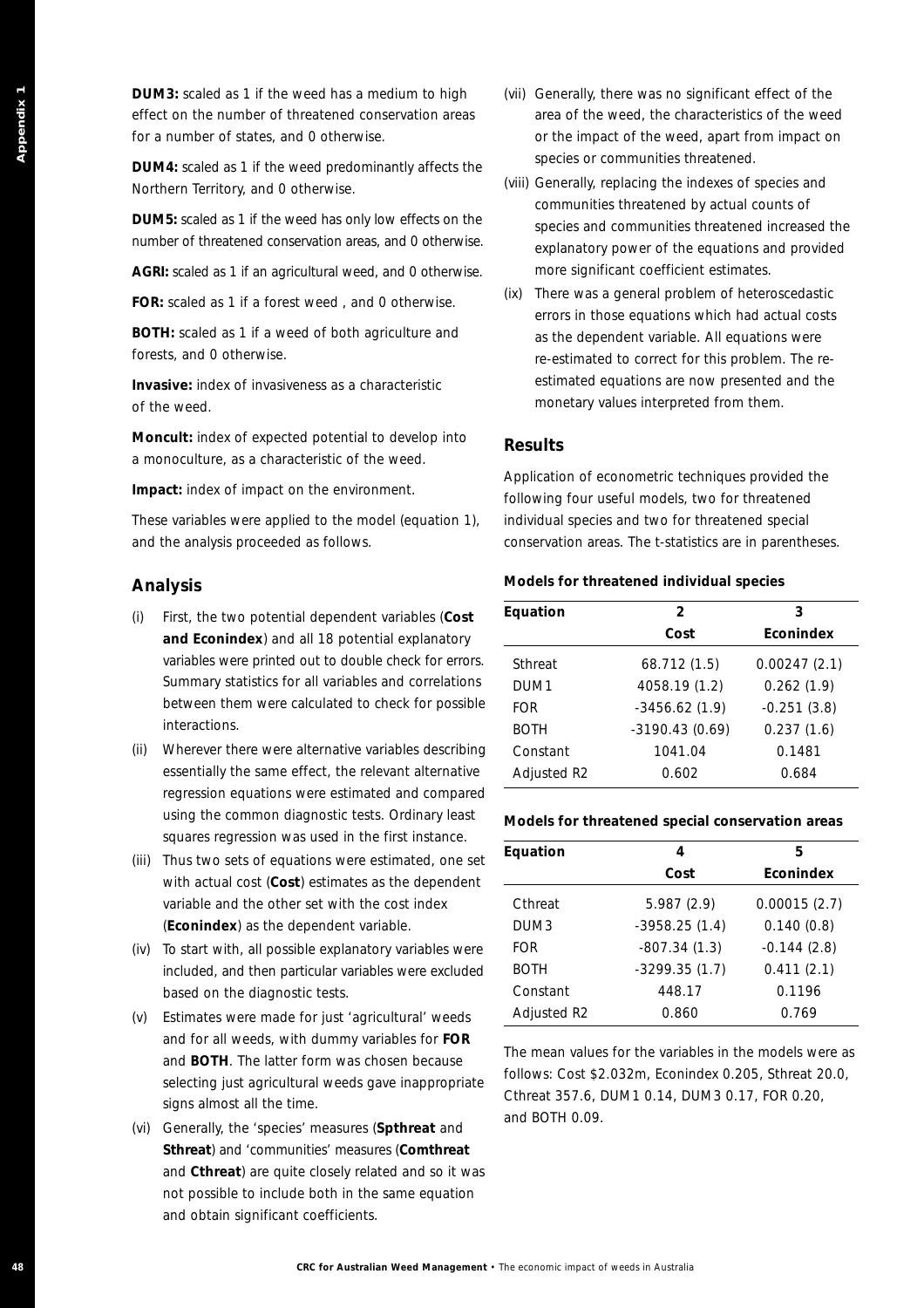#### **Discussion: values for biodiversity**

The coefficients in equations (2) and (4) indicate the change in cost for a one-unit change in Sthreat or Cthreat respectively. So an increase of one threatened species is associated with an increase in expenditure of \$68,700 per year and an increase of one special conservation area is associated with an increase of \$6,000. That is, each extra species that is threatened brings forth an increase in expenditure of \$68,700. Economic theory assumes that managers are balancing the benefits of control with the costs, and so each threatened species that is saved has a benefit of \$68,700 per year. In practice, this amount is limited by the resources available to managers of public lands.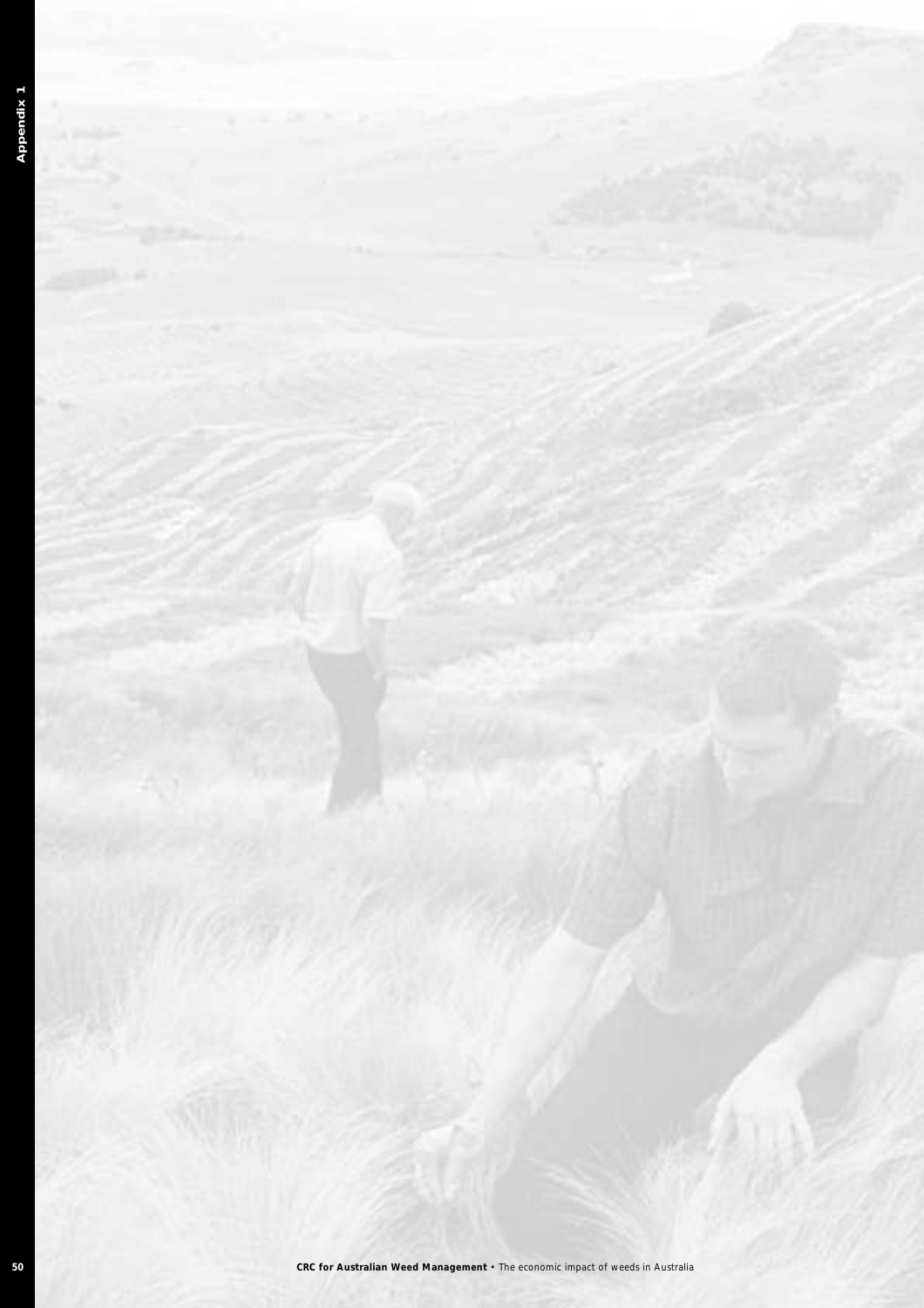# **Expenditure by public land managers and public authorities in each state and territory**

The total expenditures in each state and territory were summarised in Table 6.1 and discussed in Section 6. The details for each state, together with some explanation for each, are presented here.

#### **New South Wales**

The NSW State Government provided almost \$7m in noxious weed grants in 2001–02. The grants are managed by NSW Agriculture and are divided between Operational Programs, Education Training and Extension, Administration of Counties, Weed Control Coordination and Cooperative Arrangements. Shire councils, or groupings of councils known as Local Control Authorities, are the main recipients of these grants. NSW Agriculture undertakes additional expenditure on research and direct salaries (Table A).

The Department of Lands undertakes weed control on Crown Land using grant money from NSW Agriculture and matched funding, for a total of \$375,000 in 2001– 02. Funding is then allocated through a competitive application process to the various groups that manage areas of Crown Land.

There are also many State government agencies in New South Wales that manage weeds on their own land. Weed expenditure data were collected from State Forests and the Sydney Water Catchment Authority, and were estimated for the State Council of Rural Lands Protection Boards. This estimate was based on a sample of expenditure patterns by Boards on the Coast, in the Tablelands and in the Western division.

Other State Government Agencies with a responsibility for weed management on public land are the Roads and Traffic Authority of NSW and the Rail Infrastructure Corporation. Unfortunately no data could be obtained from these organisations and so their expenditure on weed control is not included in Table A.

**Table A.** Expenditure on weeds by New South Wales public authorities and public land managers, 2001–02

|                          | Coordination, inspections, Education, training,<br>surveys, treatments (\$m) | extension &<br>research | Salaries, admin, other<br>indirect costs & in-kind<br>contributions (\$m) | Total (\$m)  |
|--------------------------|------------------------------------------------------------------------------|-------------------------|---------------------------------------------------------------------------|--------------|
| State Government         | 6,221,195                                                                    | 2,326,000               | 4,169,511                                                                 | 12,716,706   |
| Departments <sup>a</sup> |                                                                              |                         |                                                                           |              |
| State Government         | 934.669                                                                      |                         |                                                                           | 934.669      |
| Agencies b               |                                                                              |                         |                                                                           |              |
| Local Government c       | 5,766,195                                                                    |                         | 447.511                                                                   | 6,213,706    |
| Total                    |                                                                              |                         |                                                                           | \$19,865,081 |

*a Included in this category are NSW Agriculture and the Department of Lands.*

*b Included in this category are State Forests of NSW and the NSW Rural Lands Protection Boards.*

*c This is the required matching of State Government Funding by Local Control Authorities.*

#### **Queensland**

All three levels of government in Queensland allocate significant amounts of resources on weed control (Table B).

The Queensland Department of Natural Resources and Mines (QDNRM) spend money on research, extension and policy, as well as controlling weeds on public land. The Queensland Department of Primary Industries (QDPI) undertakes research and extension into minimising the impacts of weeds in Queensland agriculture. The data for QDPI includes costs of weed control in state forests and the cost of attending to stock poisoning that results from noxious plants.

The Queensland Department of Main Roads control weeds on the portion of state roads for which they have a responsibility. The remainder of roadside weed control is the responsibility of local governments. Local government expenditure on weed control on roads and other land is reported in Table B and includes the amounts contributed to the QDNRM as precept payments. The precept payments are legislated amounts that local councils must contribute to the Department, who in turn undertake weed (and pest) control on their behalf.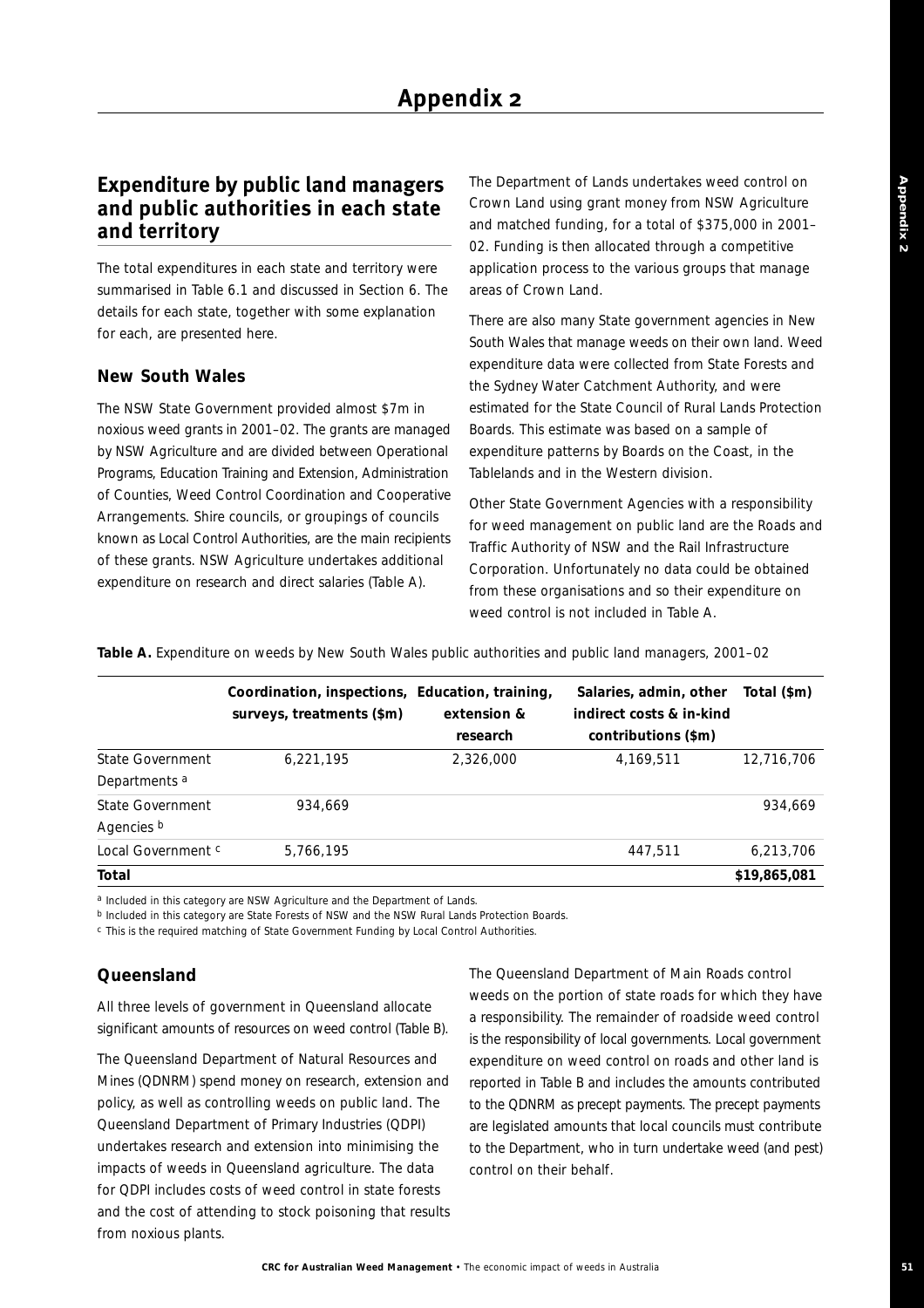**Table B.** Expenditure on weeds by Queensland public authorities and public land managers, 2001–02

|                          | Coordination, inspections, Education, training,<br>surveys, treatments (\$m) extension & research | Salaries, admin, other<br>indirect costs & in-kind<br>contributions (\$m) | Total (\$m)  |
|--------------------------|---------------------------------------------------------------------------------------------------|---------------------------------------------------------------------------|--------------|
| State Government         |                                                                                                   |                                                                           | 15,577,358   |
| Departments <sup>a</sup> |                                                                                                   |                                                                           |              |
| State Government         | 1,300,000                                                                                         | 1,000,000                                                                 | 2,300,000    |
| Agencies b               |                                                                                                   |                                                                           |              |
| Local Government c       | 8,933,333                                                                                         |                                                                           | 8,933,333    |
| Total                    |                                                                                                   |                                                                           | \$26,810,691 |

#### **South Australia**

| <b>State Government</b>                                                                                                                                                                                                                                                                                                   | surveys, treatments (\$m) extension & research                               | Coordination, inspections, Education, training, | Salaries, admin, other<br>indirect costs & in-kind<br>contributions (\$m)                                                               | Total (\$m)  |
|---------------------------------------------------------------------------------------------------------------------------------------------------------------------------------------------------------------------------------------------------------------------------------------------------------------------------|------------------------------------------------------------------------------|-------------------------------------------------|-----------------------------------------------------------------------------------------------------------------------------------------|--------------|
|                                                                                                                                                                                                                                                                                                                           |                                                                              |                                                 |                                                                                                                                         | 15,577,358   |
| Departments <sup>a</sup>                                                                                                                                                                                                                                                                                                  |                                                                              |                                                 |                                                                                                                                         |              |
| <b>State Government</b>                                                                                                                                                                                                                                                                                                   | 1,300,000                                                                    |                                                 | 1,000,000                                                                                                                               | 2,300,000    |
| Agencies b                                                                                                                                                                                                                                                                                                                |                                                                              |                                                 |                                                                                                                                         |              |
| Local Government <sup>c</sup>                                                                                                                                                                                                                                                                                             | 8,933,333                                                                    |                                                 |                                                                                                                                         | 8,933,333    |
| Total                                                                                                                                                                                                                                                                                                                     |                                                                              |                                                 |                                                                                                                                         | \$26,810,691 |
| a Included in this category are the Queensland Department of Natural Resources and Mines, the Queensland Department of Primary Industries<br>figure has been given here.<br><sup>b</sup> Queensland Rail is included in this category.<br><sup>c</sup> This amount includes Local Government budget and precept payments. |                                                                              |                                                 | and the Queensland Department of Main Roads. Information was not provided in a disaggregated form for all organisations so only a total |              |
| South Australia                                                                                                                                                                                                                                                                                                           |                                                                              |                                                 | Weed management expenditure for SA Water, Forestry                                                                                      |              |
| South Australian Government Departments contributing                                                                                                                                                                                                                                                                      |                                                                              |                                                 | SA and Transport SA are included in Table C. Data from                                                                                  |              |
| to weed management on public and private land are the                                                                                                                                                                                                                                                                     |                                                                              |                                                 | SA Water include the costs of making firebreaks, slashing                                                                               |              |
| Animal and Plant Control Commission within the                                                                                                                                                                                                                                                                            |                                                                              |                                                 | and boom spraying. They do not include expenditure on                                                                                   |              |
| Department of Water, Land and Biodiversity Conservation,                                                                                                                                                                                                                                                                  |                                                                              |                                                 | their biological control program because its cost is mostly                                                                             |              |
| and the Department of Primary Industries and Resources                                                                                                                                                                                                                                                                    |                                                                              |                                                 | borne by partnerships between land managers and                                                                                         |              |
| of South Australia. The Commission manage weeds on                                                                                                                                                                                                                                                                        |                                                                              |                                                 | community groups. Forestry SA spend money on plantation<br>weed research, plantation weed control and noxious                           |              |
| crown land and undertake research. They spend a                                                                                                                                                                                                                                                                           |                                                                              |                                                 | weed control. Transport SA were only able to estimate                                                                                   |              |
| significant amount of money on the Branched Broom Rape                                                                                                                                                                                                                                                                    |                                                                              |                                                 | expenditure for weed spraying in their Road Maintenance                                                                                 |              |
| Eradication Program, which also attracts funds from all                                                                                                                                                                                                                                                                   |                                                                              |                                                 | program, but a significant amount of expenditure on                                                                                     |              |
| Australian states, the Commonwealth, the CRC for                                                                                                                                                                                                                                                                          |                                                                              |                                                 | weed control is part of road construction, Expenditures                                                                                 |              |
| Australian Weed Management and several Research and                                                                                                                                                                                                                                                                       |                                                                              |                                                 | on environmental programs and property management                                                                                       |              |
| Development Corporations.                                                                                                                                                                                                                                                                                                 |                                                                              | are not included in Table C.                    |                                                                                                                                         |              |
| Table C. Expenditure on weeds by South Australian public authorities and public land managers, 2001-02                                                                                                                                                                                                                    |                                                                              |                                                 |                                                                                                                                         |              |
|                                                                                                                                                                                                                                                                                                                           | Coordination, inspections, Education, training,<br>surveys, treatments (\$m) | extension &                                     | Salaries, admin, other<br>indirect costs & in-kind                                                                                      | Total (\$m)  |
|                                                                                                                                                                                                                                                                                                                           |                                                                              | research                                        | contributions (\$m)                                                                                                                     |              |
| State Government                                                                                                                                                                                                                                                                                                          | 3,280,408                                                                    | 412,347                                         | 770,178                                                                                                                                 | 4,462,933    |
| Departments <sup>a</sup>                                                                                                                                                                                                                                                                                                  |                                                                              |                                                 |                                                                                                                                         |              |
| <b>State Government</b><br>Agencies b                                                                                                                                                                                                                                                                                     | 2,857,986                                                                    | 250,000                                         |                                                                                                                                         | 3,107,986    |
| Local Government <sup>c</sup>                                                                                                                                                                                                                                                                                             | 1,840,000                                                                    |                                                 |                                                                                                                                         | 1,840,000    |
|                                                                                                                                                                                                                                                                                                                           | 315,000                                                                      |                                                 |                                                                                                                                         | 315,000      |
| Private rail managers d                                                                                                                                                                                                                                                                                                   |                                                                              |                                                 |                                                                                                                                         | \$9,725,919  |
| Total                                                                                                                                                                                                                                                                                                                     |                                                                              |                                                 |                                                                                                                                         |              |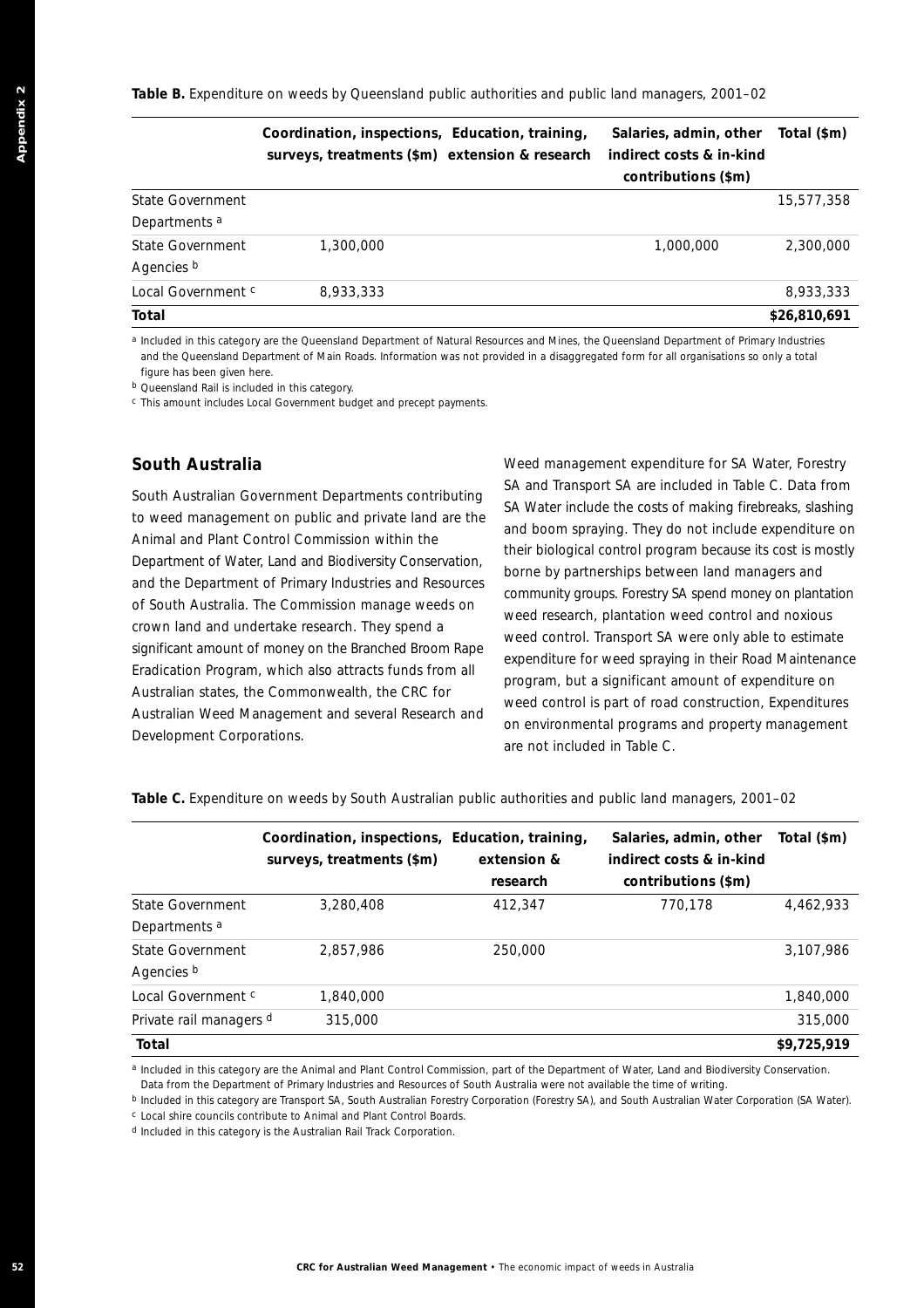#### **Tasmania**

The main organisations undertaking weed management activities on public land in Tasmania are the Department of Primary Industries, Water and Environment, the Department of Infrastructure Energy and Resources, Parks and Wildlife Service, Hydro Tasmania, Forestry Tasmania and Local shire councils. Their expenditure is summarised in Table D. Expenditure for weed control on crown lands is included in Section 5 with other Parks and Wildlife expenditure.

The Department of Primary Industries, Water and Environment is responsible for the administration of Tasmania's Weed Management Act 1999, and its expenditure on weed management is largely for policy formulation, extension and provision of an operating framework for other weed managers. This department does not undertake any on-ground control of weeds.

Management of weeds in the road corridors is the combined responsibility of Department of Infrastructure, Energy and Resources and local councils. An estimate of annual average expenditure on weed control on roads in the north and north west of Tasmania over recent years by the Department has been included in the table. However, data on weed management by the Department in southern Tasmania are not included. Another notable omission is expenditure on weed control by the 29 local councils in Tasmania. Details of weed management expenditure by each council are not readily available in one central location and time constraints did not allow for collection of the data from individual councils.

Forestry Tasmania manages 41 per cent of Tasmania's forests and spends large amounts of money on weed control in these areas. Weed management expenditure in the remaining forest areas of Tasmania is not included in the table. Another important agency that has a role in managing weeds on public land is Hydro Tasmania but their weed control costs were not available at the time of writing.

The Tasmanian Institute for Agricultural Research, a joint venture between the Department of Primary Industries, Water and Environment and the University of Tasmania, undertakes research into weeds in Tasmanian agriculture. Institute data in the table includes only the expenditure on the biological control of weeds, the main focus of their weeds research.

#### **Victoria**

In 2001–02, the former Department of Natural Resources and the Environment (DNRE) spent approximately \$12m on weed management. The majority of this was spent on private land, in extension programs and ensuring compliance with relevant legislation. The remainder was spent through the Good Neighbour Program. An additional \$5m was available for private land initiatives through Landcare, however the exact figure for these projects was not available because all projects were multi-resource projects. In 2001–02 the DNRE also managed weeds on Crown Lands and in Victorian State Forests, but this information was not available.

Weed expenditure figures for management of Victorian rail and road networks by state government agencies are included in the Table E (see page 54). Local governments also undertake significant weed control on roads in Victoria, but these data could not be collected from each of the 79 Local Governments that exist in the state. Private rail managers spend significant amounts on weed control on land leased from the VicTrack, and these amounts are reported in the table. Victorian water authorities were not contacted for their weed management data.

|                                              | Coordination, inspections, Education, training, |                         | Salaries, admin, other                          | Total (\$m) |
|----------------------------------------------|-------------------------------------------------|-------------------------|-------------------------------------------------|-------------|
|                                              | surveys, treatments (\$m)                       | extension &<br>research | indirect costs & in-kind<br>contributions (\$m) |             |
| State Government<br>Departments <sup>a</sup> |                                                 |                         |                                                 | 1,195,000   |
| State Government<br>Agencies b               | 770.051                                         |                         | 26,280                                          | 796.331     |
| Local Government                             |                                                 |                         |                                                 | nc          |
| Total                                        |                                                 |                         |                                                 | \$1,991,331 |

**Table D.** Expenditure on weeds by Tasmanian public authorities and public land managers, 2001–02

*nc: data not collected*

*a IIncluded in this category are the Department of Primary Industries, Water and Environment, the Department of Infrastructure Energy and Resources. Expenditure was not allocated to individual categories by all departments.*

*b IIncluded in this category are Hydro Tasmania and Forestry Tasmania.*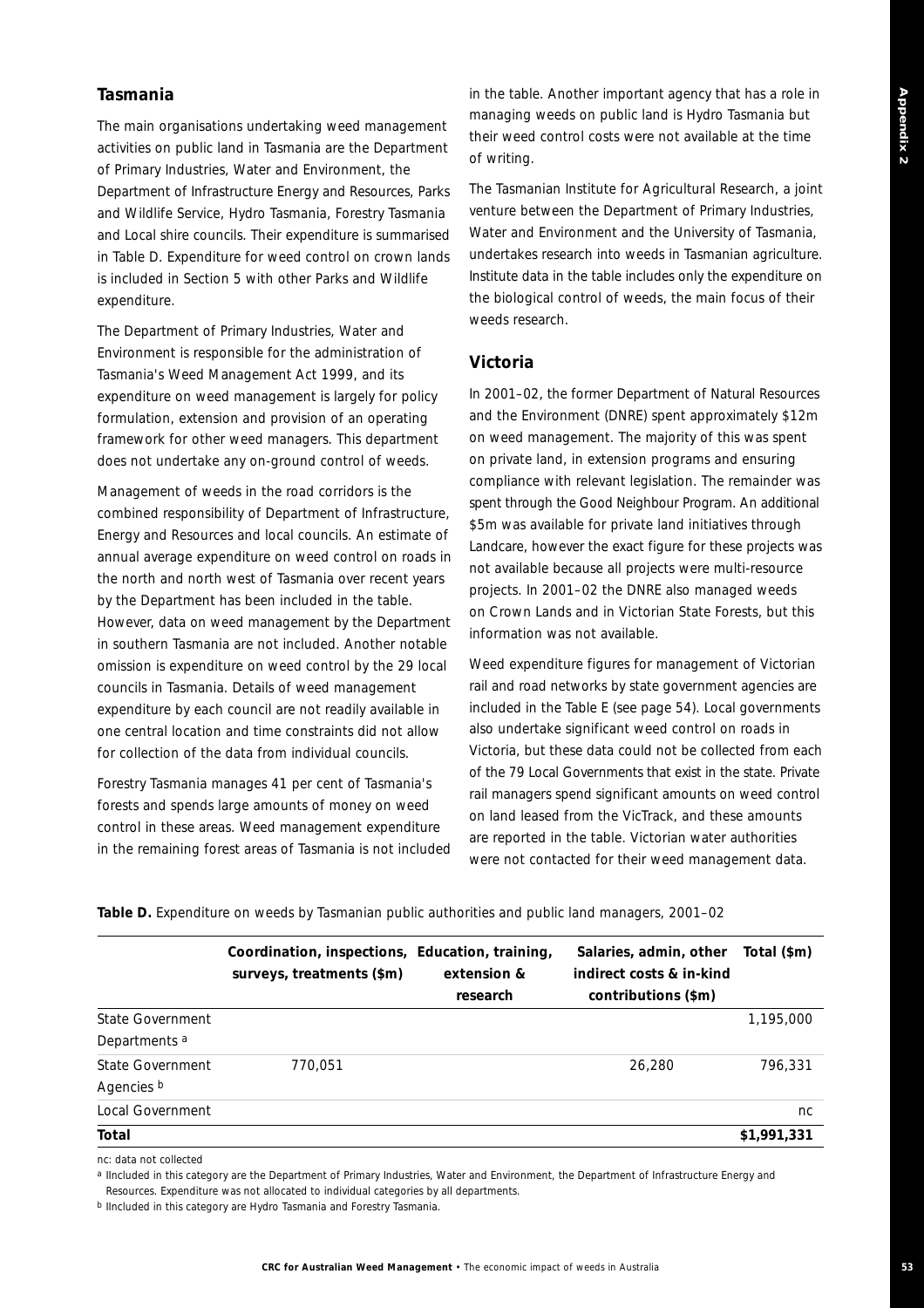**Table E.** Expenditure on weeds by Victorian public authorities and public land managers, 2001–02

|                                | Coordination, inspections, Education, training,<br>surveys, treatments (\$m) extension & research |           | Salaries, admin, other<br>indirect costs & in-kind<br>contributions (\$m) | Total (\$m)  |
|--------------------------------|---------------------------------------------------------------------------------------------------|-----------|---------------------------------------------------------------------------|--------------|
| State Government               | 10,700,000                                                                                        | 1,300,000 |                                                                           | 12,000,000   |
| Departments a                  |                                                                                                   |           |                                                                           |              |
| State Government<br>Agencies b | 1,319,000                                                                                         |           |                                                                           | 1,319,000    |
| Victorian Local Governments    |                                                                                                   |           |                                                                           | nc.          |
| Private rail managers c        | 1,250,000                                                                                         |           |                                                                           | 1,250,000    |
| Total                          |                                                                                                   |           |                                                                           | \$14,569,000 |

#### **Western Australia**

|                                                                                                                                                                                                                                                                                                                                                                                                                                                                                   | Coordination, inspections, Education, training,<br>surveys, treatments (\$m) extension & research                                                                                                                                                                                         |                                                               |        |                                                                                                                                                                                                                                                                                              | Salaries, admin, other<br>indirect costs & in-kind<br>contributions (\$m)                                                                                                                                                                                                                                                                                                                                  | Total (\$m)  |
|-----------------------------------------------------------------------------------------------------------------------------------------------------------------------------------------------------------------------------------------------------------------------------------------------------------------------------------------------------------------------------------------------------------------------------------------------------------------------------------|-------------------------------------------------------------------------------------------------------------------------------------------------------------------------------------------------------------------------------------------------------------------------------------------|---------------------------------------------------------------|--------|----------------------------------------------------------------------------------------------------------------------------------------------------------------------------------------------------------------------------------------------------------------------------------------------|------------------------------------------------------------------------------------------------------------------------------------------------------------------------------------------------------------------------------------------------------------------------------------------------------------------------------------------------------------------------------------------------------------|--------------|
| <b>State Government</b><br>Departments <sup>a</sup>                                                                                                                                                                                                                                                                                                                                                                                                                               | 10,700,000                                                                                                                                                                                                                                                                                |                                                               |        | 1,300,000                                                                                                                                                                                                                                                                                    |                                                                                                                                                                                                                                                                                                                                                                                                            | 12,000,000   |
| <b>State Government</b><br>Agencies b                                                                                                                                                                                                                                                                                                                                                                                                                                             | 1,319,000                                                                                                                                                                                                                                                                                 |                                                               |        |                                                                                                                                                                                                                                                                                              |                                                                                                                                                                                                                                                                                                                                                                                                            | 1,319,000    |
| Victorian Local Governments                                                                                                                                                                                                                                                                                                                                                                                                                                                       |                                                                                                                                                                                                                                                                                           |                                                               |        |                                                                                                                                                                                                                                                                                              |                                                                                                                                                                                                                                                                                                                                                                                                            | nc           |
| Private rail managers c                                                                                                                                                                                                                                                                                                                                                                                                                                                           | 1,250,000                                                                                                                                                                                                                                                                                 |                                                               |        |                                                                                                                                                                                                                                                                                              |                                                                                                                                                                                                                                                                                                                                                                                                            | 1,250,000    |
| Total                                                                                                                                                                                                                                                                                                                                                                                                                                                                             |                                                                                                                                                                                                                                                                                           |                                                               |        |                                                                                                                                                                                                                                                                                              |                                                                                                                                                                                                                                                                                                                                                                                                            | \$14,569,000 |
| nc: data not collected<br>Department of Sustainablity and Environment and the Department of Primary Industries.<br><sup>b</sup> IIncluded in this category are VicRoads and VicTrack.<br>c Ilncluded in this category are Freight Australia and the Australian Rail Track Corporation.                                                                                                                                                                                            |                                                                                                                                                                                                                                                                                           |                                                               |        |                                                                                                                                                                                                                                                                                              | a Ilncluded in this category is information from the former Department of Natural Resources and Environment, which has since become the                                                                                                                                                                                                                                                                    |              |
| <b>Western Australia</b>                                                                                                                                                                                                                                                                                                                                                                                                                                                          |                                                                                                                                                                                                                                                                                           |                                                               |        |                                                                                                                                                                                                                                                                                              | Ag West also spends a significant amount of money on                                                                                                                                                                                                                                                                                                                                                       |              |
|                                                                                                                                                                                                                                                                                                                                                                                                                                                                                   | Weed control by public authorities in Western Australia<br>occurs on both public and private land. Almost half of<br>the total expenditure by WA public authorities in 2001-02<br>went on the Skeleton Weed Eradication Program. The<br>Program commenced in 1974 and aimed to detect and |                                                               |        | treatment of other noxious weeds and undertakes research<br>into determining economically efficient methods to reduce<br>the impact of declared weeds. Ag West undertakes<br>control of declared weeds on crown lands using revenue<br>collected from the Department of Land Administration. |                                                                                                                                                                                                                                                                                                                                                                                                            |              |
| eradicate skeleton weed infestations from agricultural<br>land in WA, and prevent new infestations.<br>The Skeleton Weed Eradication Program was funded<br>mainly from a levy on all grain sold in the state (35c per<br>tonne since 2001-02) with approximately 89 per cent of                                                                                                                                                                                                   |                                                                                                                                                                                                                                                                                           |                                                               |        |                                                                                                                                                                                                                                                                                              | The Department of Main Roads and local shire councils<br>manage the road network in Western Australia. While<br>an estimate of expenditure on noxious weed control was<br>obtained from the Department of Main Roads we did<br>not collect expenditure on weed management from all                                                                                                                         |              |
| program funding coming from the grain growers. The<br>levy was paid into the Skeleton Weed Trust Fund, which<br>was then managed by the WA Department of Agriculture<br>(AgWest). This department allocated the money to<br>surveillance, detection and implementation of quarantine<br>procedures while individual grain producers are responsible<br>for the cost of treating the weed on their farms (these<br>costs are included within the agricultural costs of Section 3). |                                                                                                                                                                                                                                                                                           |                                                               |        | the 142 local governments.                                                                                                                                                                                                                                                                   | The cost of weed control on regional rail lines was<br>collected from the Australian Railroad Group and the<br>Australian Rail Track Corporation. Weed expenditure by<br>the Public Transport Association, the metropolitan rail<br>manager and another regional rail manager, are not<br>included in Table F. Data were not collected on weed<br>control expenditure undertaken by the Water Corporation. |              |
|                                                                                                                                                                                                                                                                                                                                                                                                                                                                                   |                                                                                                                                                                                                                                                                                           |                                                               |        |                                                                                                                                                                                                                                                                                              | Table F. Expenditure on weeds by Western Australian public authorities and public land managers, 2001-02                                                                                                                                                                                                                                                                                                   |              |
|                                                                                                                                                                                                                                                                                                                                                                                                                                                                                   | <b>Skeleton weed</b><br>eradication<br>program (\$)                                                                                                                                                                                                                                       | Coordination,<br>inspections,<br>surveys,<br>treatments (\$m) |        | Education,<br>training,<br>extension &<br>research (\$m)                                                                                                                                                                                                                                     | Salaries, admin,<br>other indirect<br>costs & in-kind<br>contributions (\$m)                                                                                                                                                                                                                                                                                                                               | Total (\$m)  |
| State Government                                                                                                                                                                                                                                                                                                                                                                                                                                                                  | 3,406,200                                                                                                                                                                                                                                                                                 | 2,779,193                                                     |        | 302,850                                                                                                                                                                                                                                                                                      | 470,000                                                                                                                                                                                                                                                                                                                                                                                                    | 6,958,243    |
| Departments <sup>a</sup>                                                                                                                                                                                                                                                                                                                                                                                                                                                          |                                                                                                                                                                                                                                                                                           |                                                               |        |                                                                                                                                                                                                                                                                                              |                                                                                                                                                                                                                                                                                                                                                                                                            |              |
| <b>State Government</b>                                                                                                                                                                                                                                                                                                                                                                                                                                                           |                                                                                                                                                                                                                                                                                           |                                                               |        |                                                                                                                                                                                                                                                                                              |                                                                                                                                                                                                                                                                                                                                                                                                            | nc           |
| Agencies b<br>Local Government                                                                                                                                                                                                                                                                                                                                                                                                                                                    |                                                                                                                                                                                                                                                                                           |                                                               |        |                                                                                                                                                                                                                                                                                              |                                                                                                                                                                                                                                                                                                                                                                                                            |              |
| Private rail                                                                                                                                                                                                                                                                                                                                                                                                                                                                      |                                                                                                                                                                                                                                                                                           |                                                               | 63,000 |                                                                                                                                                                                                                                                                                              |                                                                                                                                                                                                                                                                                                                                                                                                            | nc<br>63,000 |
| managers c                                                                                                                                                                                                                                                                                                                                                                                                                                                                        |                                                                                                                                                                                                                                                                                           |                                                               |        |                                                                                                                                                                                                                                                                                              |                                                                                                                                                                                                                                                                                                                                                                                                            |              |
| Total                                                                                                                                                                                                                                                                                                                                                                                                                                                                             |                                                                                                                                                                                                                                                                                           |                                                               |        |                                                                                                                                                                                                                                                                                              |                                                                                                                                                                                                                                                                                                                                                                                                            | \$7,021,243  |
| nc: data not collected<br>Australia. Ag West manages funds from the Department of Land Administration and the Skeleton Weed Trust Fund.<br><sup>b</sup> Included in this category is the Water Corporation.<br>c Included in this category are the Australian Rail Group and the Australian Rail Track Corporation.                                                                                                                                                               |                                                                                                                                                                                                                                                                                           |                                                               |        |                                                                                                                                                                                                                                                                                              | a Included in this category are the WA Department of Agriculture (Ag West), the Department of Land Administration and Main Roads Western                                                                                                                                                                                                                                                                   |              |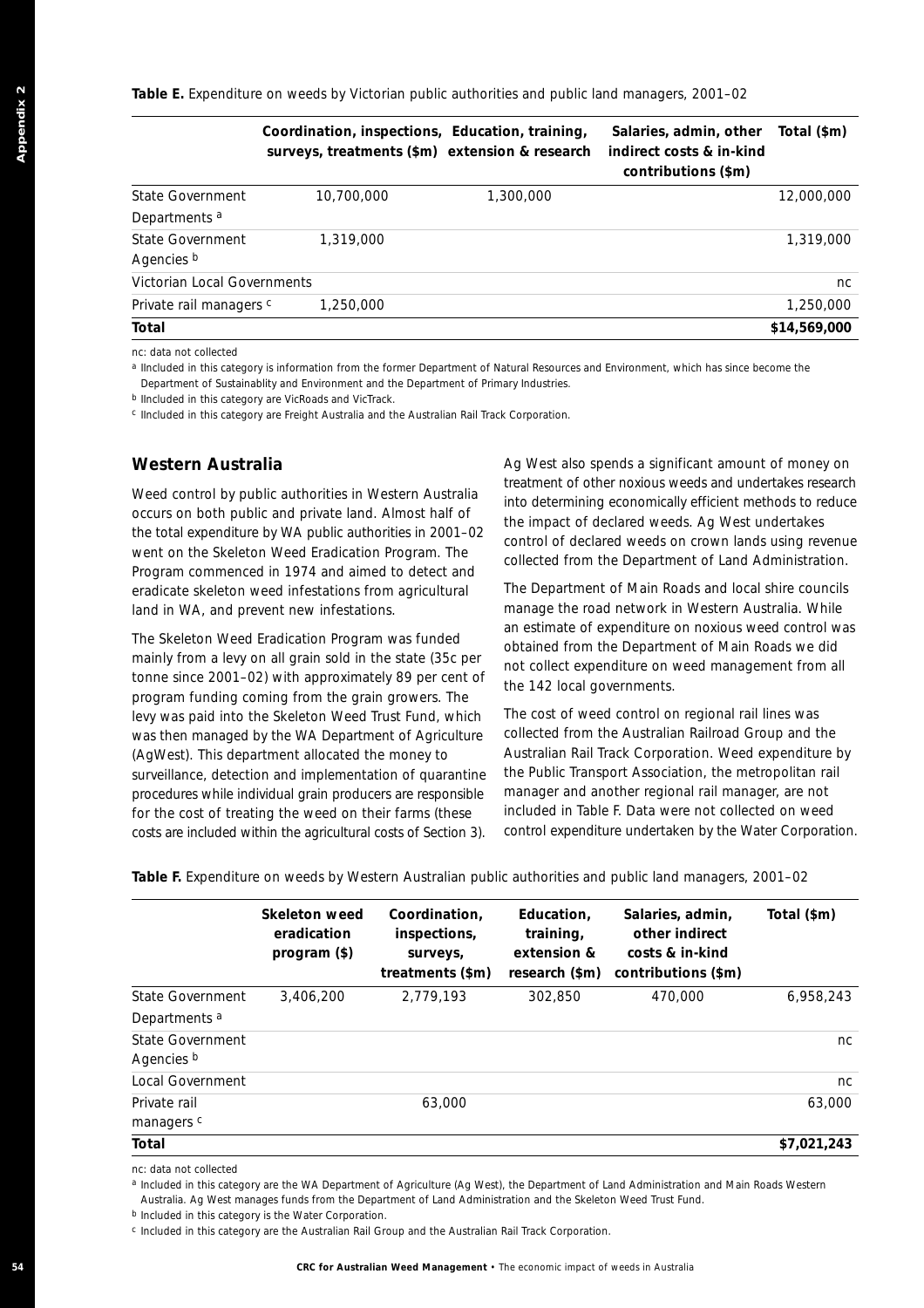## **Australian Capital Territory**

|                             | Coordination, inspections, Education, training,<br>surveys, treatments (\$m) | extension &<br>research | Salaries, admin, other<br>indirect costs & in-kind<br>contributions $b$ (\$m) | Total (\$m) |
|-----------------------------|------------------------------------------------------------------------------|-------------------------|-------------------------------------------------------------------------------|-------------|
| <b>Territory Government</b> | 662.986                                                                      |                         | 21.471                                                                        | 684.457     |
| Departments <sup>a</sup>    |                                                                              |                         |                                                                               |             |
| Total                       |                                                                              |                         |                                                                               | \$684,457   |

**Table G.** Expenditure on weeds by Australian Capital Territory public authorities and public land managers, 2001–02

*a Included in this category is the ACT Department of Urban Services. Units within this department who have weed management responsibilities are ACT Forests, Land and Property, and Urban Parks and Places.*

*b The ACT Weed Control Program Report for 2000–2001 reports Indirect Costs as including revegetation and assistance to Landcare and Park Care Groups.*

#### **Northern Territory**

The Northern Territory government expenditure reported in Table H is for weed control on crown lands and roads by the Department of Infrastructure, Planning and the Environment. Data on the additional expenditure by the

Department on agricultural research programs, where weed control is the primary focus, were not available. Data on weed control expenditure by local government in the Northern Territory was not collected from the many individual councils.

Table H. Expenditure on weeds by Northern Territory public authorities and public land managers, 2001–02

|                          | Coordination, inspections, Education, training,<br>surveys, treatments (\$m) | extension &<br>research | Salaries, admin, other<br>indirect costs & in-kind<br>contributions (\$m) | Total (\$m) |
|--------------------------|------------------------------------------------------------------------------|-------------------------|---------------------------------------------------------------------------|-------------|
| State Government         | 94.645                                                                       |                         | 13,000                                                                    | 107.645     |
| Departments <sup>a</sup> |                                                                              |                         |                                                                           |             |
| NT Local Government      |                                                                              |                         |                                                                           | nc          |
| Total                    |                                                                              |                         |                                                                           | \$107,645   |

*nc: data not collected.*

*a Included in this category are the Department of Infrastructure, Planning and the Environment.*